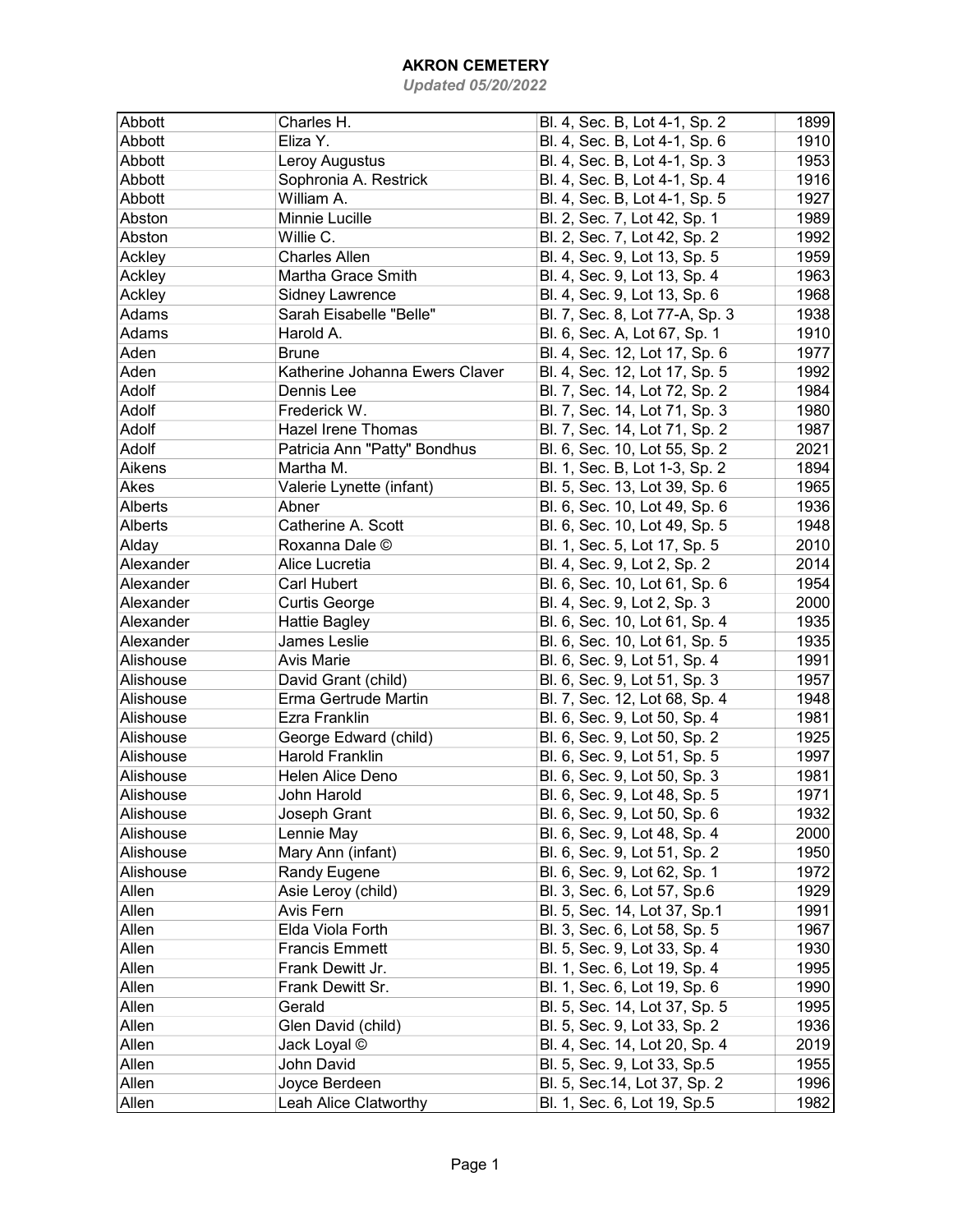| Allen    | Marlene Marie                  | Bl. 4, Sec. 14, Lot 20, Sp. 3  | 1998 |
|----------|--------------------------------|--------------------------------|------|
| Allen    | Mary Josephine Epperson        | Bl. 5, Sec. 9, Lot 33, Sp. 3   | 1926 |
| Allen    | Myrtle Josephine               | Bl. 5, Sec. 9, Lot 33, Sp. 6   | 1963 |
| Allen    | Norma Jean ©                   | Bl. 4, Sec. 14, Lot 19, Sp. 3  | 2013 |
| Allen    | <b>Walter Lee</b>              | Bl. 3, Sec. 6, Lot 58, Sp. 6   | 1959 |
| Allen    | <b>Walter Lynn</b>             | Bl. 3, Sec. 6, Lot 58, Sp. 2   | 1962 |
| Allen    | <b>Wayne Delbert</b>           | Bl. 4, Sec. 14, Lot 19, Sp. 4  | 2000 |
| Alt      | Dan                            | Bl. 5, Sec. 13, Lot 39, Sp. 2  | 1999 |
| Alt      | Emma Reisbick                  | Bl. 6, Sec. 13, Lot 45, Sp. 4  | 1956 |
| Alt      | George                         | Bl. 6, Sec. 13, Lot 45, Sp. 5  | 1961 |
| Alt      | Mina May Skiles                | Bl. 5, Sec. 13, Lot 39, Sp. 1  | 2009 |
| Anders   | <b>Charles Howard</b>          | Bl. 5, Sec. 13, Lot 22, Sp. 6  | 1948 |
| Anders   | Joseph Allen                   | Bl. 3, Sec. 6, Lot 56, Sp. 4   | 1933 |
| Anders   | Pearl M. Sparling              | Bl. 5, Sec. 13, Lot 22, Sp. 5  | 1968 |
| Anderson | Almeda Almira                  | Bl. 7, Sec. 14, Lot 66, Sp. 5  | 1951 |
| Anderson |                                |                                | 1940 |
| Anderson | Beverley                       | Bl. 3, Sec. C, Lot 22-1, Sp. 3 | 1939 |
|          | Christopher C.                 | Bl. 2, Sec. 6, Lot 29, Sp. 2   |      |
| Anderson | Dale B. (stone only)           | Bl. 6, Sec. 13, Lot 48, Sp. 4  | 1983 |
| Anderson | <b>Earl Edward</b>             | Bl. 7, Sec. 13, Lot 74, Sp. 2  | 1967 |
| Anderson | <b>Ethel Fremont</b>           | Bl. 6, Sec. 13, Lot 55, Sp. 1  | 1952 |
| Anderson | Floyd Edward "Bud"             | Bl. 4, Sec. 10, Lot 13, Sp. 5  | 1980 |
| Anderson | Frank                          | Bl. 6, Sec. 13, Lot 55, Sp. 3  | 2002 |
| Anderson | Goldie Mae Jones               | Bl. 4, Sec. 10, Lot 16, Sp. 1  | 1961 |
| Anderson | Harry Louis                    | Bl. 6, Sec. 13, Lot 48, Sp. 4  | 1966 |
| Anderson | John Helmer Ferdinand          | Bl. 4, Sec. 10, Lot 16, Sp. 2  | 1970 |
| Anderson | Joseph                         | Bl. 3, Sec. C, Lot 22-1, Sp. 2 | 1910 |
| Anderson | Kami Higgins Lamb              | Bl. 4, Sec. 10, Lot 4, Sp. 5   | 2010 |
| Anderson | Magnus                         | Bl. 7, Sec. A, Lot 76, Sp. 2   | 1912 |
| Anderson | <b>Margaret Lucille Burley</b> | Bl. 7, Sec. 9, Lot 73, Sp. 2   | 2005 |
| Anderson | Marie A.                       | Bl. 3, Sec. C, Lot 22-1, Sp. 1 | 1910 |
| Anderson | Mary Kirby                     | Bl. 3, Sec. C, Lot 22-1, Sp. 2 | 1940 |
| Anderson | Mary Susan Smith               | Bl. 2, Sec. 6, Lot 29, Sp. 1   | 1933 |
| Anderson | May Arvilla Guilford           | Bl. 6, Sec. 13, Lot 55, Sp. 2  | 1968 |
| Anderson | Ollie Elizabeth Treadway       | Bl. 7, Sec. 13, Lot 74, Sp. 1  | 1952 |
| Anderson | Oscar ©                        | Bl. 6, Sec. 13, Lot 56, Sp. 6  | 1997 |
| Anderson | Perry Arthur                   | Bl. 7, Sec. 14, Lot 66, Sp. 4  | 1944 |
| Anderson | Peter Andrew                   | Bl. 7, Sec. 14, Lot 66, Sp. 6  | 1954 |
| Anderson | Richard                        | Bl. 5, Sec. 8, Lot 35, Sp. 4   | 1920 |
| Anderson | Roxie Jewel Baker              | Bl. 4, Sec. 10, Lot 13, Sp. 5  | 2004 |
| Anderson | Wynona                         | Bl. 6, Sec. 13, Lot 55, Sp. 3  | 2002 |
| Andrews  | <b>Betty</b>                   | Bl. 6, Sec. 13, Lot 55, Sp. 5  | 2013 |
| Andrews  | Eva Rilla Sturdivan            | Bl. 1, Sec. 6, Lot 17, Sp. 4   | 1940 |
| Andrews  | Frank Earl                     | Bl. 6, Sec. 13, Lot 55, Sp. 6  | 1996 |
| Andrews  | George                         | Bl. 3, Sec. B, Lot 3-2, Sp. 1  | 1918 |
| Andrews  | George Nathan                  | Bl. 5, Sec. 14, Lot 34, Sp. 6  | 1969 |
| Andrews  | Grace Cass Mickelson           | Bl. 5, Sec. 14, Lot 34, Sp. 5  | 1993 |
| Andrews  | Grace Orene                    | Bl. 6, Sec. 13, Lot 45, Sp. 2  | 1968 |
| Andrews  | Infant son of Wayne            | Bl. 2, Sec. A, Lot 21-A, Sp. 6 | 1928 |
| Andrews  | John Franklin                  | Bl. 6, Sec. 13, Lot 45, Sp. 3  | 1951 |
|          | John Thomas                    |                                |      |
| Andrews  |                                | Bl. 5, Sec. 12, Lot 29, Sp. 2  | 1948 |
| Andrews  | Laura Estelle                  | Bl. 6, Sec. 13, Lot 45, Sp. 1  | 1946 |
| Andrews  | Melvinia Leat                  | Bl. 2, Sec. A, Lot 21-A, Sp. 5 | 1933 |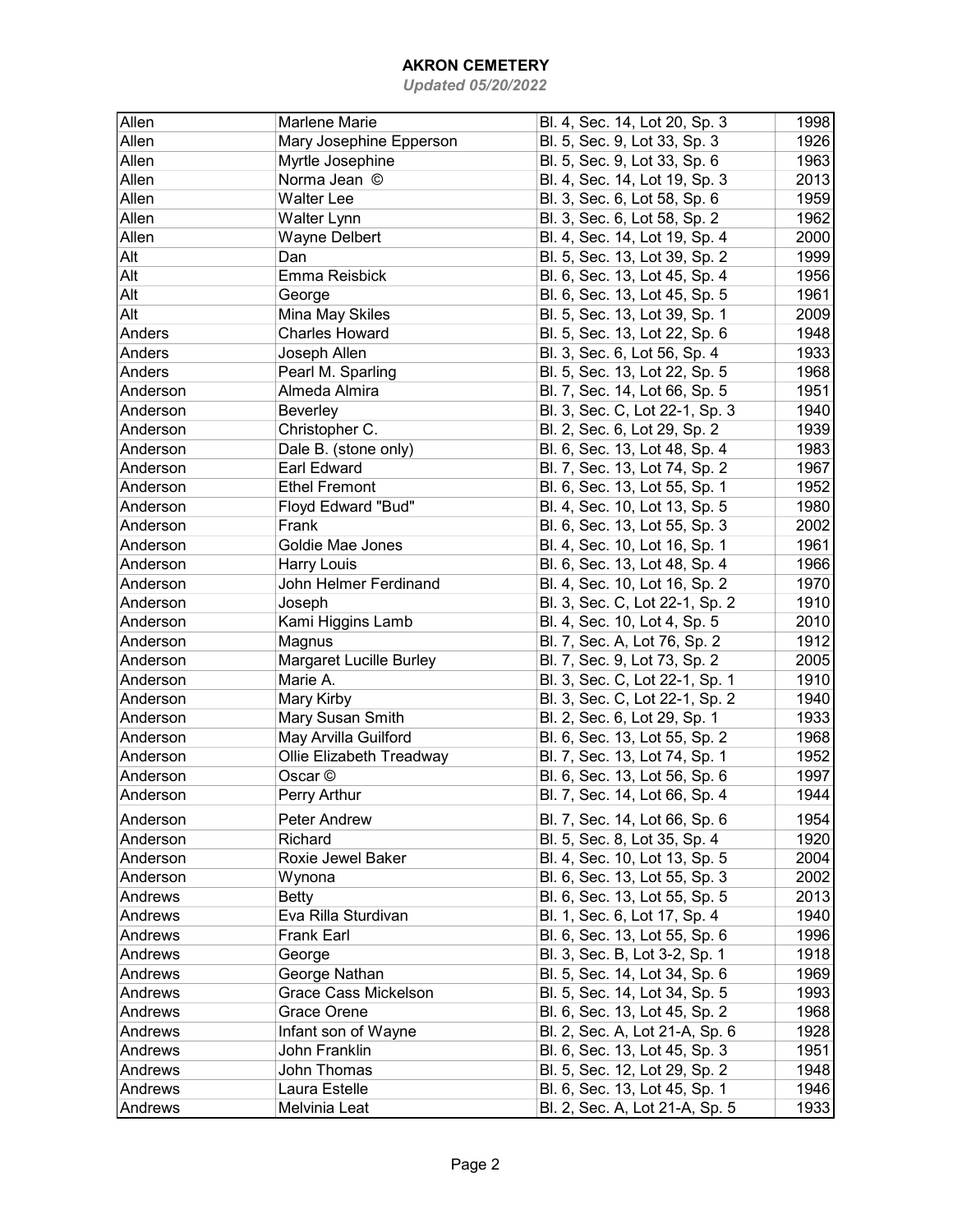| Andrews     | Nathan                                       | Bl. 1, Sec. 6, Lot 17, Sp. 5   | 1934 |
|-------------|----------------------------------------------|--------------------------------|------|
| Annable     | <b>Bessie Marie Annable</b>                  | Bl. 1, Sec. C, Lot 25-1, Sp. 2 | 1960 |
| Annable     | Clinton C.                                   | Bl. 1, Sec. C, Lot 25-1, Sp. 1 | 1967 |
| Annable     | Dallas Howard                                | Bl. 1, Sec. C, Lot 25-1, Sp. 3 | 1924 |
| Annable     | <b>Ethel Stein</b>                           | Bl. 1, Sec. C, Lot 25-1, Sp. 5 | 1921 |
| Annable     | <b>Margaret Louise Savits</b>                | Bl. 1, Sec. C, Lot 25-1, Sp. 4 | 1944 |
| Annand      | Charles Warren "Chuck"                       | Bl. 1, Sec. A, Lot 10-B, Sp. 3 | 2011 |
| Appenzeller | Barbara Stockburger                          | Bl. 5, Sec. 9, Lot 24, Sp. 3   | 1932 |
| Appenzeller | <b>Charles Edward</b>                        | Bl. 7, Sec. 10, Lot 77, Sp. 4  | 1980 |
| Appenzeller | <b>Elmer Elwood</b>                          | Bl. 5, Sec. 13, Lot 28, Sp. 6  | 1995 |
| Appenzeller | <b>Essie Elizabeth Moore</b>                 | Bl. 7, Sec. 10, Lot 77, Sp. 3  | 1982 |
| Appenzeller | George Walter                                | Bl. 5, Sec. 9, Lot 24, Sp. 5   | 1984 |
| Appenzeller | Leda                                         | Bl. 5, Sec. 9, Lot 24, Sp. 1   | 1926 |
| Appenzeller | Mary                                         | Bl. 5, Sec. 9, Lot 24, Sp. 2   | 1913 |
| Appenzeller | Mildred Lucile McTaggert                     | Bl. 5, Sec. 13, Lot 28, Sp. 5  | 2005 |
| Appenzeller | Sarah Evelyn Daniels                         | Bl. 5, Sec. 13, Lot 29, Sp. 1  | 1962 |
| Appenzeller | William                                      | Bl. 5, Sec. 9, Lot 24, Sp. 4   | 1946 |
| Appenzeller | <b>William Frederick</b>                     | Bl. 5, Sec. 13, Lot 29, Sp. 2  | 1966 |
| Applequist  | <b>Ashton Everett</b>                        | Bl. 6, Sec. 11, Lot 57, Sp. 5  | 1974 |
| Applequist  | Bertha Viola Ferguson                        | Bl. 6, Sec. 11, Lot 57, Sp. 4  | 1941 |
| Applequist  | Stella Myrtle Reese Pohlman                  | Bl. 6, Sec. 12, Lot 49, Sp. 2  | 1976 |
| Archer      | <b>Robert Elwin</b>                          | Bl. 6, Sec. 9, Lot 54, Sp. 1   | 1928 |
| Aregood     | John Micheal                                 | Bl. 7, Sec. 12, Lot 74, Sp. 1  | 1951 |
| Arnold      | Ida A. Roszell                               | Bl. 6, Sec. 10, Lot 45, Sp. 5  | 1945 |
| Arnold      | John S.                                      | Bl. 6, Sec. 10, Lot 45, Sp. 6  | 1946 |
| Arundle     | Adolphus                                     | Bl. 7, Sec. 8, Lot 68, Sp. 1   | 1923 |
| Arundle     | <b>Carrie Barrett</b>                        | Bl. 7, Sec. 8, Lot 68, Sp. 3   | 1953 |
| Arundle     |                                              |                                | 1966 |
| Arvidson    | Mary Ann Hall                                | Bl. 7, Sec. 8, Lot 68, Sp. 2   | 1969 |
| Arvidson    | <b>Elmer Phillips</b><br>Ida Tillena Johnson | Bl. 3, Sec. 5, Lot 50, Sp. 5   | 1951 |
|             |                                              | Bl. 3, Sec. 5, Lot 50, Sp. 4   |      |
| Arvidson    | Lars Peter                                   | Bl. 3, Sec. 5, Lot 50, Sp. 3   | 1940 |
| Arvidson    | Oscar Paul                                   | Bl. 3, Sec. 5, Lot 50, Sp. 6   | 1945 |
| Arvidson    | Peter Harry                                  | Bl. 3, Sec. 5, Lot 51, Sp. 6   | 1980 |
| Ashley      | Alma Louise                                  | Bl. 7, Sec. 13, Lot 72, Sp. 5  | 2006 |
| Ashley      | Dale Roy                                     | Bl. 7, Sec. 13, Lot 72, Sp. 6  | 1988 |
| Ashley      | Leroy Chester                                | Bl. 7, Sec. 13, Lot 69, Sp. 5  | 1959 |
| Aspey       | <b>Arthur Neal</b>                           | Bl. 3, Sec. B, Lot 15-3, Sp. 6 | 1923 |
| Athey       | Jacob E.                                     | Bl. 6, Sec. 9, Lot 54, Sp. 4   | 1928 |
| Attebery    | Harry E.                                     | Bl. 7, Sec. 9, Lot 67, Sp. 1   | 1964 |
| Attebery    | Lewis                                        | Bl. 7, Sec. 9, Lot 67, Sp. 3   | 1971 |
| Attebery    | Rosetta Luellen                              | Bl. 7, Sec. 9, Lot 67, Sp. 2   | 1966 |
| Attebery    | <b>Ruth Agnes</b>                            | Bl. 7, Sec. 9, Lot 68, Sp. 3   | 1938 |
| Auten       | Doris Martha (infant)                        | Bl. 6, Sec. B, Lot 7-2, Sp. 1  | 1916 |
| Auten       | Infant female                                | Bl. 4, Sec. A, Lot 47, Sp. 2   | 1910 |
| Auten       | Infant male                                  | Bl. 4, Sec. A, Lot 47, Sp. 1   | 1909 |
| Auten       | John William                                 | Bl. 6, Sec. B, Lot 7-2, Sp. 3  | 1935 |
| Auten       | Martha Ann Goodwin                           | Bl. 6, Sec. B, Lot 7-2, Sp. 2  | 1917 |
| Auten       | Robert Wesley                                | Bl. 4, Sec. A, Lot 47, Sp. 3   | 1915 |
| Avery       | <b>Blanche Duncan</b>                        | Bl. 4, Sec. 9, Lot 15, Sp. 6   | 1972 |
| Avery       | <b>Effie Mitchell</b>                        | Bl. 3, Sec. A, Lot 36, Sp. 4   | 1918 |
| Avery       | Henry E.                                     | Bl. 3, Sec. A, Lot 36, Sp. 5   | 1940 |
| Avery       |                                              | Bl. 3, Sec. A, Lot 36, Sp. 6   | 1903 |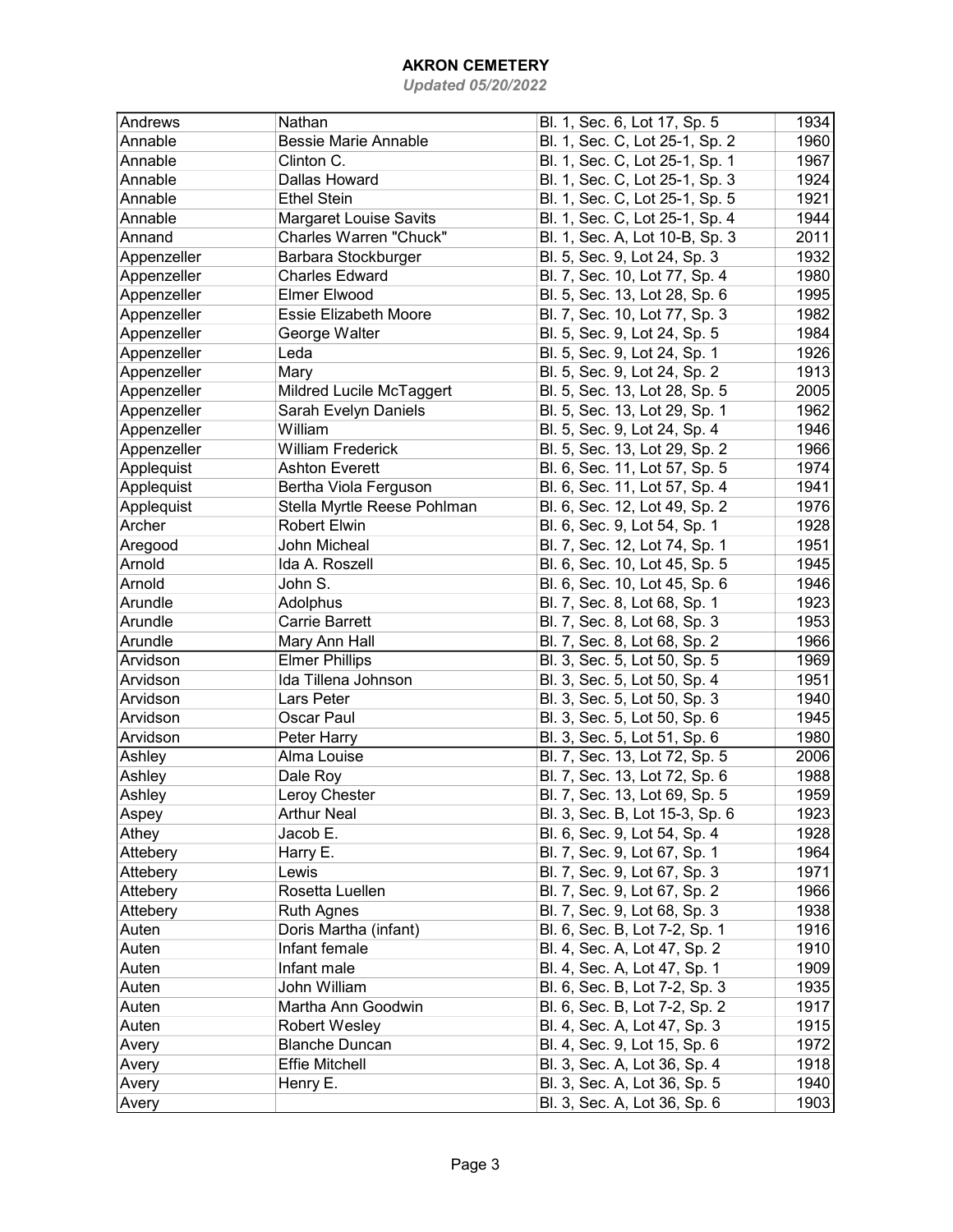| Axtell         | Albert                         | Bl. 5, Sec. 13, Lot 32, Sp. 6   | 1962 |
|----------------|--------------------------------|---------------------------------|------|
| Axtell         | Edna Brunker                   | Bl. 7, Sec. 12, Lot 65, Sp. 4   | 1990 |
| Axtell         | Evelyn Elsie                   | Bl. 5, Sec. 13, Lot 22, Sp. 2   | 2008 |
| Axtell         | Helen Agnes McPeak             | Bl. 4, Sec. 13, Lot 10, Sp. 4   | 2019 |
| Axtell         | Jesse Ray                      | Bl. 7, Sec. 12, Lot 65, Sp. 5   | 1960 |
| Axtell         | Manley                         | Bl. 5, Sec. 13, Lot 32, Sp. 5   | 1986 |
| Axtell         |                                | Bl. 3, Sec. B, Lot 15-3, Sp. 3  | 1952 |
|                | Mary Jane                      |                                 |      |
| Axtell         | Mary Maxine Conner             | Bl. 2, Sec. 4, Lot 22, Sp. 4    | 1956 |
| Axtell         | <b>Melvin Ray</b>              | Bl. 2, Sec. 4, Lot 22, Sp. 5    | 1970 |
| Axtell         | Richard                        | Bl. 5, Sec. 13, Lot 22, Sp. 1   | 2009 |
| Axtell         | Robert Lee (infant)            | Bl. 3, Sec. 5, Lot 59, Sp. 2    | 1942 |
| Axtell         | Samuel L.<br>(marker only)     | Bl. 3, Sec. B, Lot 15-3, Sp. 3  | 1999 |
| Axtell         | Vernon Ray                     | Bl. 4, Sec. 13, Lot 10, Sp. 5   | 2013 |
| <b>Babbitt</b> | Bertie Ann Hooser              | Bl. 3, Sec. 7, Lot 49-A, Sp. 4  | 1967 |
| <b>Babbitt</b> | <b>Elmer Cornelius</b>         | Bl. 3, Sec. 7, Lot 49-A, Sp.5   | 1969 |
| Baggley        | <b>Elmer Ellsworth</b>         | Bl. 2, Sec. A, Lot 23, Sp. 3    | 1915 |
| Baggley        | George                         | Bl. 2, Sec. A, Lot 23, Sp. 5    | 1906 |
| Baggley        | J. Walter                      | Bl. 6, Sec. 9, Lot 44, Sp. 3    | 1972 |
| Baggley        | <b>James Everett</b>           | Bl. 6, Sec. 9, Lot 44, Sp. 1    | 1979 |
| Baggley        | Mary Ellen Bollon              | Bl. 2, Sec. A, Lot 23, Sp. 4    | 1935 |
| Baggley        | Myrtle Amanda                  | Bl. 2, Sec. A, Lot 23, Sp. 2    | 1957 |
| <b>Baggley</b> | Nancy Lucinda Smith            | Bl. 6, Sec. 9, Lot 44, Sp. 2    | 1975 |
| <b>Bagle</b>   | Mary E. Coats                  | Bl. 5, Sec. A, Lot 60-A, Sp. 4  | 1953 |
| Baier          | Verda Elzene Means             | Bl. 4, Sec. 13, Lot 21, Sp. 1&2 | 2000 |
| <b>Bailey</b>  | Agnes Delaney                  | Bl. 6, Sec. 8, Lot 50, Sp. 5    | 1965 |
| <b>Bailey</b>  | <b>Charles Edward</b>          | Bl. 6, Sec. 8, Lot 50, Sp. 4    | 1940 |
| <b>Bailey</b>  | <b>Charles Vincent</b>         | Bl. 6, Sec. 8, Lot 50, Sp. 3    | 1925 |
| <b>Bailey</b>  | <b>Charles William</b>         | Bl. 6, Sec. 12, Lot 62, Sp. 2   | 1991 |
| <b>Bailey</b>  | Clara Augusta Behrendsen       | Bl. 4, Sec. 9, Lot 3, Sp. 5     | 1958 |
| <b>Bailey</b>  | <b>Clarise Eleanor Streeby</b> | Bl. 3, Sec. B, Lot 33, Sp. 2    | 1912 |
| <b>Bailey</b>  | <b>Edith Arlene</b>            | Bl. 6, Sec. 12, Lot 62, Sp. 1   | 2003 |
| <b>Bailey</b>  | Hallie Smith Liinger           | Bl. 6, Sec. 12, Lot 62, Sp. 3   | 1973 |
|                | Leonard Clifton ©              |                                 |      |
| <b>Bailey</b>  |                                | Bl. 6, Sec. 12, Lot 62, Sp. 5   | 2022 |
| <b>Bailey</b>  | Lois Mae Applequist            | Bl. 6, Sec. 12, Lot 62, Sp. 5   | 2001 |
| Bailey         | Margaret Delaney               | Bl. 2, Sec. C, Lot 23-3, Sp. 5  | 1915 |
| <b>Bailey</b>  | Margaret Ellen Knox            | Bl. 6, Sec. 8, Lot 50, Sp. 1    | 1921 |
| Bailey         | Seymour Baldwin                | Bl. 4, Sec. 9, Lot 3, Sp. 4     | 1949 |
| <b>Bailey</b>  | T. J.                          | Bl. 1, Sec. 7, Lot 21-A, Sp. 6  | 1931 |
| Bailey         | Thomas Jefferson               | Bl. 3, Sec. B, Lot 33, Sp. 1    | 1934 |
| Bailey         | Toni                           | Bl. 7, Sec. 11, Lot 71, Sp. 6   | 2001 |
| <b>Bailey</b>  | William                        | Bl. 6, Sec. 12, Lot 62, Sp. 4   | 1967 |
| <b>Bailey</b>  | <b>William Lee</b>             | Bl. 6, Sec. 12, Lot 51, Sp. 6   | 1950 |
| <b>Baines</b>  | Infant                         | Bl. 3, Sec. D, Lot 46-3, Sp. 2  | 1918 |
| Baker          | Anna M.                        | Bl. 5, Sec. 13, Lot 26, Sp. 4   | 1969 |
| Baker          | Anna Mary Ripp                 | Bl. 6, Sec. 11, Lot 54, Sp. 6   | 1959 |
| <b>Baker</b>   | Cherry Ann (infant)            | Bl. 5, Sec. 13, Lot 31, Sp. 3   | 1949 |
| <b>Baker</b>   | <b>Christopher Columbus</b>    | Bl. 5, Sec. 10, Lot 23, Sp. 5   | 1967 |
| Baker          | Ella Anna                      | Bl. 6, Sec. 11, Lot 55, Sp. 5   | 1970 |
| Baker          | Ellen B. Brown                 | Bl. 3, Sec. 6, Lot 49, Sp. 1    | 1928 |
| Baker          | George                         | Bl. 6, Sec. 11, Lot 44, Sp. 6   | 1996 |
| Baker          | George Adam                    | Bl. 6, Sec. 11, Lot 55, Sp. 4   | 1981 |
| <b>Baker</b>   | George Donald                  | Bl. 6, Sec. 11, Lot 44, Sp. 6   | 1996 |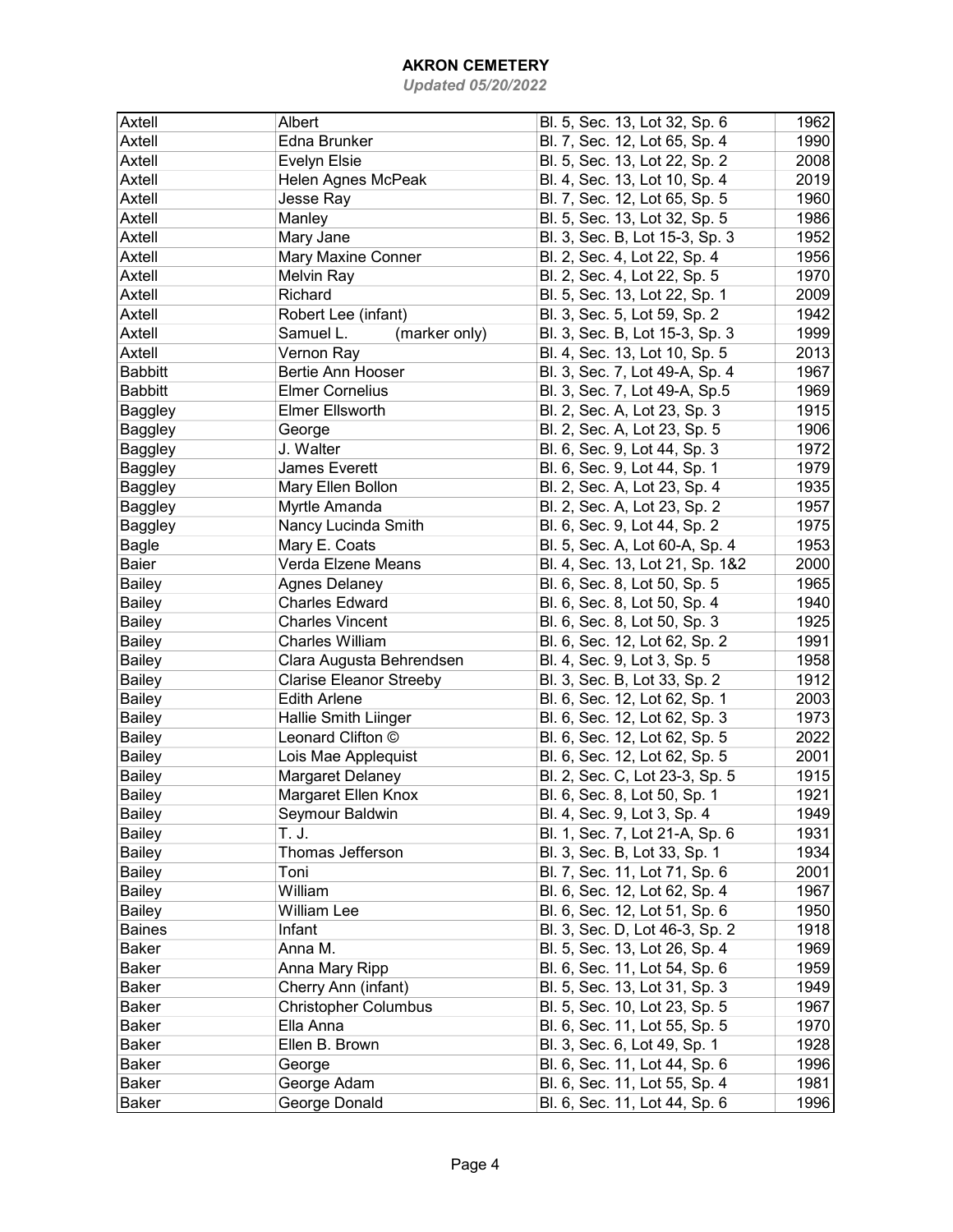| Baker             | George V.                 | Bl. 6, Sec. 11, Lot 54, Sp. 5  | 1940 |
|-------------------|---------------------------|--------------------------------|------|
| Baker             | Glenn Dale                | Bl. 6, Sec. 11, Lot 55, Sp. 2  | 2015 |
| Baker             | <b>Harold Eugene</b>      | Bl. 5, Sec. 11, Lot 37, Sp. 2  | 1966 |
| Baker             | Margie                    | Bl. 6, Sec. 10, Lot 56, Sp. 5  | 1996 |
| <b>Baker</b>      |                           |                                | 2013 |
|                   | Maryellen ©               | Bl. 6, Sec. 13, Lot 53, Sp. 5  |      |
| <b>Baker</b>      | Minnie Ioan Pinney        | Bl. 6, Sec. 11, Lot 55, Sp. 3  | 1950 |
| <b>Baker</b>      | Thomas Patrick (child)    | Bl. 6, Sec. 13, Lot 53, Sp. 6  | 1956 |
| <b>Baker</b>      | Virginia Mae Wright       | Bl. 6, Sec. 11, Lot 55, Sp. 1  | 2014 |
| <b>Bales</b>      | <b>Bonnie Dalene</b>      | Bl. 4, Sec. 12, Lot 13, Sp. 5  | 1997 |
| Ball              | Eugene E.                 | Bl. 4, Sec. 11, Lot 19, Sp. 5  | 1939 |
| Ball              | George W.                 | Bl. 1, Sec. A, Lot 12, Sp. 1   | 1910 |
| Ball              | Infant of Robert          | Bl. 1, Sec. A, Lot 11          | 1911 |
| Ball              | Jacqueline Jane           | Bl. 1, Sec. A, Lot 12, Sp. 4   | 1925 |
| Ball              | Mary Edith                | Bl. 4, Sec. 11, Lot 19, Sp. 4  | 1970 |
| Ball              | Nancy M.                  | Bl. 1, Sec. A, Lot 12, Sp. 3   | 1922 |
| <b>Ballard</b>    | Arlington Zacharia        | Bl. 6, Sec. 12, Lot 51, Sp. 5  | 1961 |
| <b>Ballard</b>    | <b>Blanche Shell</b>      | Bl. 6, Sec. 12, Lot 51, Sp. 4  | 1992 |
| <b>Ballard</b>    | <b>Eldora Jean Thomas</b> | Bl. 4, Sec. 12, Lot 12, Sp. 1  | 2007 |
| <b>Ballard</b>    | Franklin Delano           | Bl. 4, Sec. 12, Lot 12, Sp. 2  | 2001 |
| <b>Ballard</b>    | Laurie Ethel Sutherland   | Bl. 2, Sec. 6, Lot 35, Sp. 2   | 1931 |
| <b>Ballard</b>    | Lemae                     | Bl. 3, Sec. B, Lot 3-3, Sp. 1  | 1896 |
| <b>Ballard</b>    | Mary Lucy Miller Tunis    | Bl. 2, Sec. 6, Lot 42, Sp. 8   | 1954 |
| <b>Ballard</b>    | Samuel Manuel             | Bl. 2, Sec. 6, Lot 35, Sp. 3   | 1951 |
| <b>Ballard</b>    | <b>William Gerald</b>     | Bl. 6, Sec. 12, Lot 63, Sp. 3  | 1995 |
| <b>Ballard</b>    | Eva                       |                                |      |
|                   |                           | Bl. 2, Sec. 6, Lot 35, Sp. 1   | 1929 |
| <b>Ballentine</b> | Christina Stockberger     | Bl. 5, Sec. 10, Lot 31, Sp. 5  | 1936 |
| <b>Ballentine</b> | John Henry                | Bl. 5, Sec. 10, Lot 31, Sp. 6  | 1945 |
| <b>Ballinger</b>  | Michael Anthony           | Bl. 4, Sec. D, Lot 45-6, Sp. 1 | 1984 |
| <b>Balmer</b>     | Mary                      | Bl. 4, Sec. 12, Lot 20, Sp. 2  | 1987 |
| <b>Banker</b>     | Martha                    | Bl. 5, Sec. A, Lot 51, Sp. 1   | 1908 |
| <b>Banker</b>     | Nelson D.                 | Bl. 5, Sec. A, Lot 51, Sp. 2   | 1912 |
| Barber            | Leafy A.                  | Bl. 1, Sec. D, Lot 37-3, Sp. 6 | 1907 |
| Barcal            | Edna                      | Bl. 4, Sec. 9, Lot 6, Sp. 2    | 2011 |
| Barcal            | Harvey G.                 | Bl. 4, Sec. 9, Lot 6, Sp. 2    | 1983 |
| <b>Barfknecht</b> | Charles                   | Bl. 4, Sec. 11, Lot 17, Sp. 7  | 1982 |
| Barfknecht        | Edna McCracken            | Bl. 4, Sec. 11, Lot 17, Sp. 7  | 1984 |
| Barnhart          | Christinia Dena Helbig    | Bl. 5, Sec. B, Lot 57, Sp. 3   | 1910 |
| Barnhart          | <b>Clarence Wilbert</b>   | Bl. 4, Sec. 12, Lot 16, Sp. 4  | 2008 |
| <b>Barnhart</b>   | Claudia Louise            | Bl. 3, Sec. 6, Lot 48, Sp. 1   | 2007 |
| <b>Barnhart</b>   | Helen M. Curtis McMillan  | Bl. 4, Sec. 12, Lot 16, Sp. 5  | 2006 |
| <b>Barnhart</b>   | John Wayne                | Bl. 3, Sec. 6, Lot 48, Sp. 2   | 2005 |
| Barnhouse         | Dora Marie                | Bl. 4, Sec. A, Lot 43, Sp. 1   | 1909 |
| Barnhouse         | George Howard             | Bl. 4, Sec. A, Lot 43, Sp. 2   | 1925 |
| Barnhouse         | Ira Morgan                | Bl. 4, Sec. A, Lot 43, Sp. 5   | 1914 |
| Barnhouse         | Mamie Arundle             | Bl. 4, Sec. A, Lot 43, Sp. 3   | 1991 |
| Barnhouse         | Mary Frances Albin        | Bl. 4, Sec. A, Lot 43, Sp. 6   | 1924 |
| Barnhouse         | Perl Travis               | Bl. 4, Sec. A, Lot 43, Sp. 4   | 1964 |
| Barry             | Doris                     | Bl. 6, Sec. 13, Lot 59, Sp. 6  | 2004 |
|                   |                           |                                |      |
| Barry             | William John              | Bl. 6, Sec. 13, Lot 59, Sp. 6  | 2009 |
| <b>Bartlett</b>   | <b>Richard Luke</b>       | Bl. 4, Sec. 12, Lot 15, Sp. 4  | 2015 |
| Barton            | Laura Marie               | Bl. 2, Sec. D, Lot 47-3, Sp. 1 | 1925 |
| Barton            | Warren P.                 | Bl. 2, Sec. D, Lot 47-3, Sp. 2 | 1928 |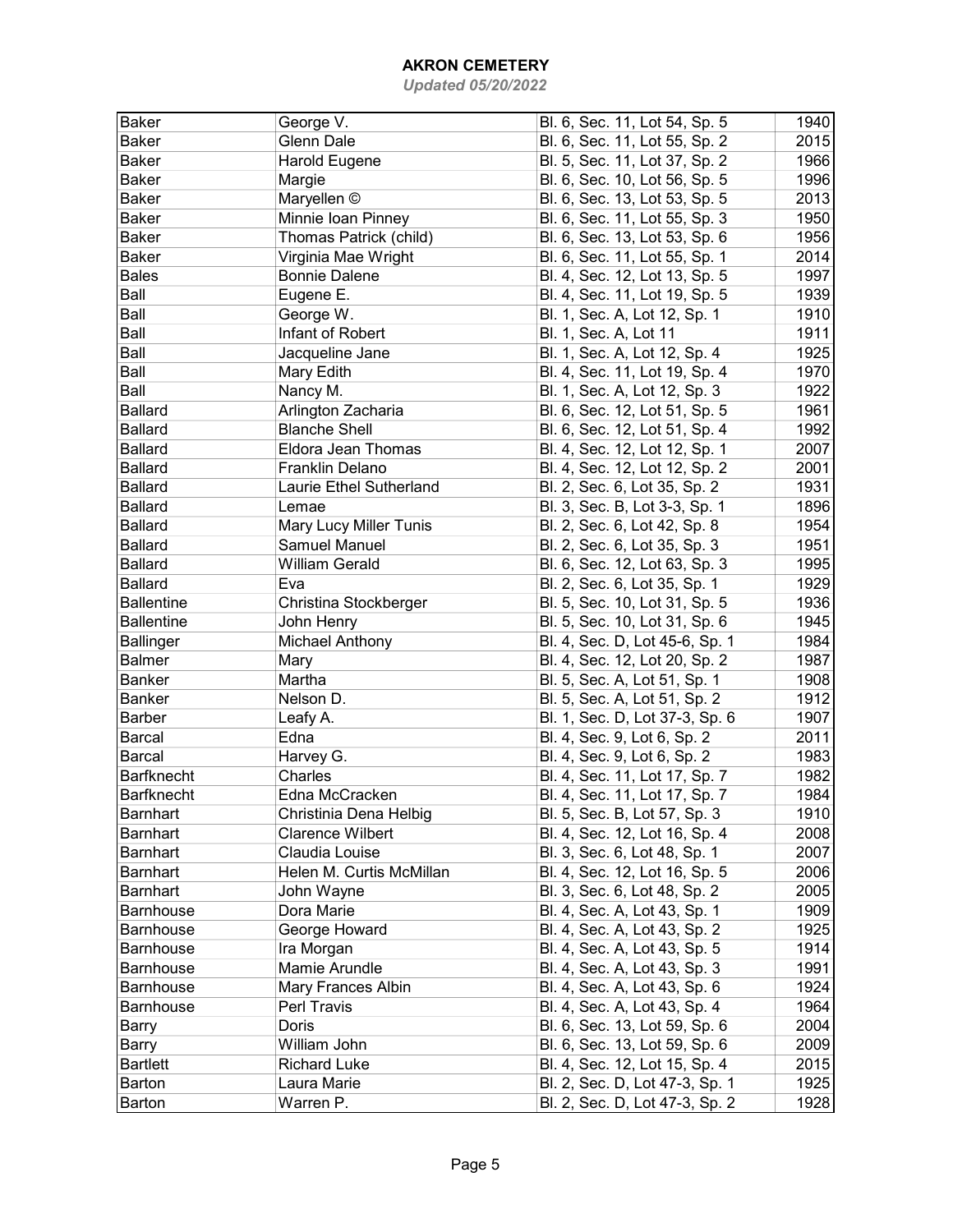| Barton           | William Jennings          | Bl. 2, Sec. D, Lot 47-3, Sp. 4 | 1970 |
|------------------|---------------------------|--------------------------------|------|
| Barton           | William R.                | Bl. 2, Sec. D, Lot 47-3, Sp. 1 | 1908 |
| Barton           | Mabel Ann Hoffman         | Bl. 2, Sec. D, Lot 47-3, Sp. 5 | 1983 |
| <b>Barton</b>    | William Ray               | Bl. 2, Sec. D, Lot 47-3, Sp. 6 | 1978 |
| Bashor           | Patricia Jo Lambertson ©  | Bl. 7, Sec. 13, Lot 64, Sp. 6  | 2020 |
| <b>Bates</b>     | Merlin L.                 | Bl. 7, Sec. 12, Lot 74, Sp. 3  | 1982 |
| <b>Bates</b>     | George W.                 | Bl. 5, Sec. 8, Lot 35, Sp. 1   |      |
| <b>Bates</b>     | Ruth L                    | Bl. 7, Sec. 12, Lot 74, Sp. 2  | 2020 |
| <b>Batterson</b> | Alice Ruth Reynolds       | Bl. 6, Sec. 12, Lot 55, Sp. 1  | 1975 |
| <b>Batterson</b> | Ethel Jane Ballard        | Bl. 2, Sec. 6, Lot 34, Sp. 5   | 1996 |
| <b>Batterson</b> | <b>Frank Ervin</b>        | Bl. 2, Sec. 6, Lot 34, Sp. 6   | 1970 |
| <b>Batterson</b> | Genevieve Mariah Reynolds | Bl. 7, Sec. 12, Lot 72, Sp. 5  | 1977 |
| <b>Batterson</b> | Lee D.                    | Bl. 7, Sec. 12, Lot 72, Sp. 6  | 1964 |
| <b>Batterson</b> | Leonard Malachi "Gint"    | Bl. 6, Sec. 12, Lot 55, Sp. 2  | 1969 |
| <b>Batterson</b> | Loren Leonard "Bud"       | Bl. 5, Sec. 12, Lot 39, Sp. 6  | 1967 |
| <b>Batterson</b> | Lorna Kay (infant)        | Bl. 6, Sec. 8, Lot 60, Sp. 3   | 1959 |
| <b>Batterson</b> | Sarah Elizabeth Newland   | Bl. 7, Sec. 12, Lot 73, Sp. 6  | 1953 |
| Batterson        | Selie                     | Bl. 7, Sec. 12, Lot 73, Sp. 5  | 1944 |
| Baughman         | <b>Hazel Loraine</b>      | Bl. 4, Sec. 12, Lot 17, Sp. 1  | 1996 |
| Baughman         | Ralph Herman              | Bl. 4, Sec. 12, Lot 17, Sp. 2  | 2000 |
| Bays             | Floyd Louis James         | Bl. 4, Sec. 12, Lot 19, Sp. 5  | 1974 |
| Bays             | Louis                     | Bl. 4, Sec. 8, Lot 7-A, Sp. 6  | 1926 |
| Bazer            | Doris Vernetta (infant)   | Bl. 5, Sec. 8, Lot 22, Sp. 1   | 1920 |
| Bazer            | John Frederick            | Bl. 5, Sec. 8, Lot 22, Sp. 3   | 1924 |
| Bazer            | Nellie A. Werrich         | Bl. 5, Sec. 8, Lot 22, Sp. 2   | 1955 |
| Beaman           | Della C.                  | Bl. 7, Sec. 8, Lot 67, Sp. 4   | 1959 |
| Beaman           | Lloyd N.                  | Bl. 6, Sec. 8, Lot 46, Sp. 6   | 1978 |
| Beaman           | <b>Nellie Grant</b>       | Bl. 7, Sec. 8, Lot 67, Sp. 5   | 1957 |
| Beaman           | <b>Thomas Franklin</b>    | Bl. 7, Sec. 8, Lot 67, Sp. 6   | 1957 |
| Beaman           | <b>Thomas Edward</b>      | Bl. 6, Sec. 8, Lot 46, Sp. 5   | 1987 |
| Bean             | <b>Beauford Monroe</b>    | Bl. 2, Sec. 7, Lot 36, Sp. 3   | 1943 |
| Bean             | David Monroe              | Bl. 2, Sec. 7, Lot 37, Sp. 2   | 1967 |
| Bean             | Emma Katherine Skow       | Bl. 2, Sec. 7, Lot 36, Sp. 2   | 1969 |
| Bean             | Olga Alice                | Bl. 2, Sec. 7, Lot 37, Sp. 1   | 2000 |
| <b>Beatty</b>    | Mabel Ann                 | Bl. 5, Sec. 13, Lot 35, Sp. 6  | 1946 |
| Beaver           | John Lawrence             | Bl. 1, Sec. A, Lot 11-A, Sp. 1 | 1989 |
| Beck             | John                      | Bl. 1, Sec. D, Lot 48-2        |      |
| Bede             | William                   | Bl. 2, Sec. 7, Lot 22, Sp. 4   | 1924 |
| Bedeaux          | Monte Lynn                | Bl. 4, Sec. 12, Lot 3, Sp. 6   | 2021 |
| Beechler         | <b>Ernest Gilroy</b>      | Bl. 6, Sec. A, Lot 66, Sp. 3   | 1960 |
| Beechler         | John C.                   | Bl. 6, Sec. A, Lot 66, Sp. 1   | 1911 |
| Beechler         | Myrtle Mary Llewellyn     | Bl. 6, Sec. A, Lot 66, Sp. 4   | 1983 |
| Beechler         | Raymond Harold            | Bl. 6, Sec. A, Lot 66, Sp. 5   | 1966 |
| Beechler         | Susan B.                  | Bl. 6, Sec. A, Lot 66, Sp. 2   | 1921 |
| Behrendsen       | Ardis Ann Harms           | Bl. 6, Sec. 12, Lot 60, Sp. 3  | 1983 |
| Bell             | Alma L.                   | Bl. 5, Sec. 9, Lot 38, Sp. 3   | 1946 |
| Bell             | Cyrenous W.               | Bl. 4, Sec. 10, Lot 21, Sp. 1  | 1931 |
| Bell             | Elmer T.                  | Bl. 4, Sec. 10, Lot 21, Sp. 5  | 1979 |
| Bell             | Lena                      | Bl. 5, Sec. 9, Lot 38, Sp. 4   | 1948 |
| Bell             | Louise Pauline Doull      | Bl. 4, Sec. 10, Lot 21, Sp. 3  | 1975 |
| Bell             | Mary Wardie               | Bl. 5, Sec. 9, Lot 38, Sp. 2   | 1996 |
| Bell             | Orville Wayne             | Bl. 5, Sec. 9, Lot 38, Sp. 6   | 1935 |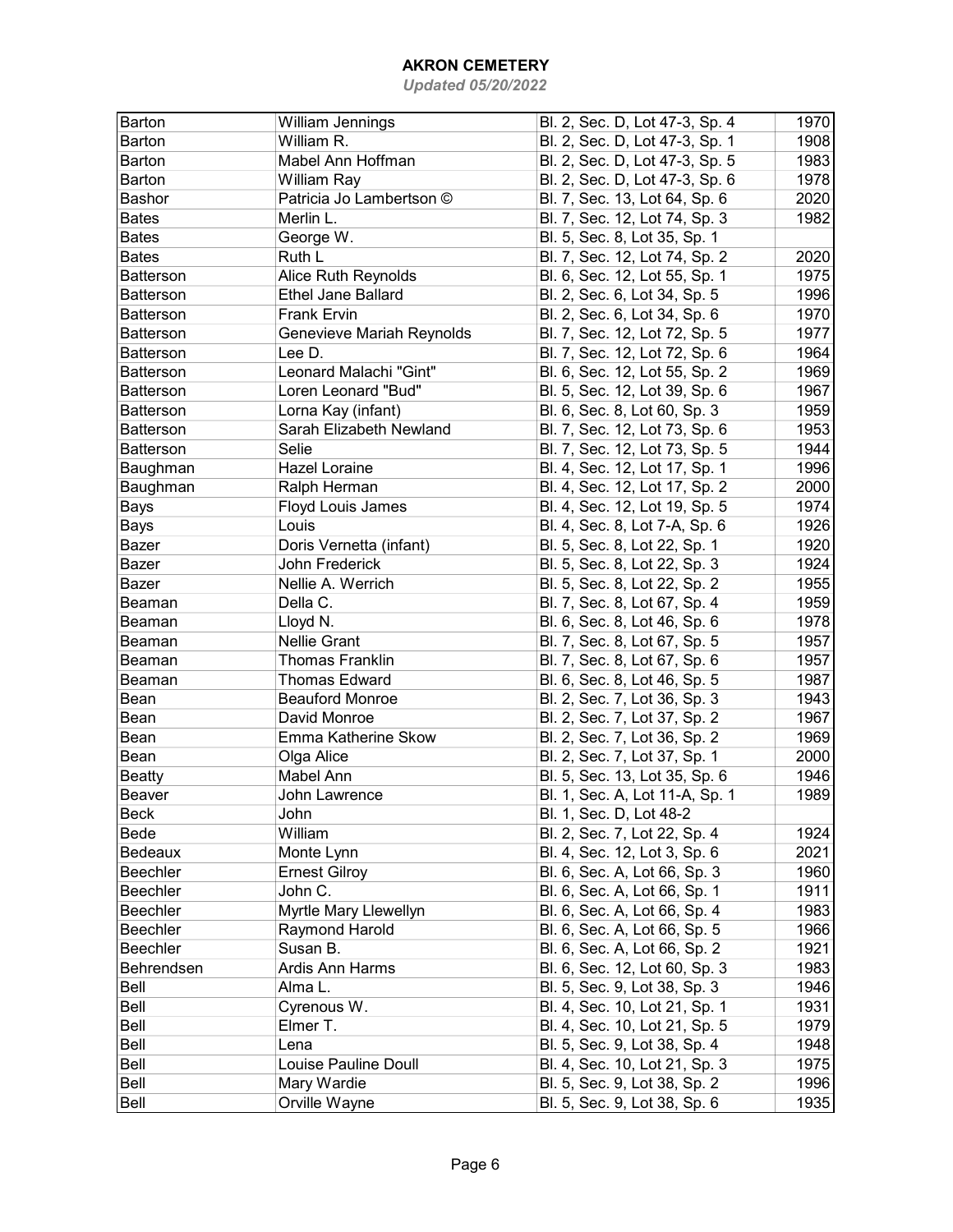| Bell<br>Bl. 5, Sec. 9, Lot 38, Sp. 1<br>Sybil Violet                           | 1926 |
|--------------------------------------------------------------------------------|------|
| Bell<br>Verna Foster<br>Bl. 4, Sec. 10, Lot 21, Sp. 2                          | 1940 |
| Bell<br>Willie H.<br>Bl. 4, Sec. 10, Lot 21, Sp. 4                             | 1979 |
| Bell<br>William<br>Bl. 5, Sec. 9, Lot 38, Sp. 5                                | 1948 |
| Belshaw<br><b>Gladys Lorene</b><br>Bl. 2, Sec. 5, Lot 26, Sp. 4                | 1996 |
| Benedict<br>Howard L.<br>Bl. 5, Sec. 14, Lot 29, Sp. 3                         | 1997 |
| Bl. 4, Sec. 8, Lot 1, Sp. 4<br><b>Benish</b><br>Beulah                         | 1997 |
| Bl. 4, Sec. 8, Lot 14, Sp. 3<br><b>Jesse Robert</b><br><b>Benish</b>           | 2003 |
| Bl. 4, Sec. 8, Lot 14, Sp. 1<br>Ralph Leroy<br><b>Benish</b>                   | 1924 |
| Robert Morris<br>Bl. 4, Sec. 8, Lot 1, Sp. 5<br><b>Benish</b>                  | 1998 |
| Bl. 4, Sec. 8, Lot 14, Sp. 2<br><b>Benish</b><br>Ruby                          | 1995 |
| W.A.<br>Bl. 3, Sec. 7, Lot 61, Sp. 1<br><b>Bennet</b>                          |      |
| Bl. 4, Sec. 11, Lot 10, Sp. 2<br>Albert O.<br><b>Berges</b>                    | 1941 |
| Bertelsen<br>Ila Maxine<br>Bl. 5, Sec. 14, Lot 30, Sp. 1                       | 2014 |
| Bertelsen<br>Leslie Eugene<br>Bl. 5, Sec. 14, Lot 30, Sp. 2                    | 1994 |
| <b>Bevill</b><br>Louise Hazel (infant)<br>Bl. 7, Sec. A, Lot 78, Sp. 5         | 1940 |
| <b>Bevill</b><br>Bl. 7, Sec. A, Lot 78, Sp. 4                                  |      |
| <b>Biby</b><br><b>Byron Mark</b><br>Bl. 5, Sec. 12, Lot 35, Sp. 3              | 1962 |
| Mary Susan Sponaugle<br><b>Biby</b><br>Bl. 5, Sec. 12, Lot 35, Sp. 2           | 1987 |
| <b>Biddle</b><br>Norman Ward<br>Bl. 5, Sec. 14, Lot 29, Sp. 6                  | 1990 |
| <b>Bidner</b><br>Abe L.<br>Bl. 4, Sec. D, Lot 45-2, Sp. 1                      | 1918 |
| <b>Billingsley</b><br>Barbara Anne<br>Bl. 7, Sec. 13, Lot 64, Sp. 3            | 1993 |
| Billingsley<br><b>Eula Pauline Willard</b><br>Bl. 7, Sec. 13, Lot 64, Sp. 3    | 1983 |
| <b>Bird</b><br>Bl. 2, Sec. 7, Lot 33, Sp. 1<br>Florence                        | 1973 |
| Bl. 2, Sec. 7, Lot 33, Sp. 2<br><b>Bird</b><br>James A.                        | 1960 |
| <b>Bird</b><br>Bl. 2, Sec. 7, Lot 33, Sp. 5<br>Ralph M.                        | 1923 |
| Bishop<br><b>Alfred Andrew</b><br>Bl. 7, Sec. 8, Lot 68, Sp. 5                 | 1951 |
| <b>Bishop</b><br><b>Archie Ottis</b><br>Bl. 5, Sec. 10, Lot 41, Sp. 6          | 1961 |
| Bishop<br>Carol Jean Brown ©<br>Bl. 4, Sec. 14, Lot 21, Sp. 1                  | 2020 |
| Bishop<br>Effie Bain Kinman<br>Bl. 5, Sec. 10, Lot 41, Sp. 5                   | 1958 |
| Bishop<br>Eugene "Gene" L. Bishop<br>Bl. 4, Sec. 14, Lot 21, Sp. 2             | 2012 |
| Bishop<br>Mary Lynn<br>Bl. 7, Sec. 8, Lot 68, Sp. 4                            | 1932 |
| Bishop<br>Stella Callahan<br>Bl. 5, Sec. 9, Lot 35, Sp. 1                      | 1925 |
| Blaase<br>Bl. 4, Sec. 11, Lot 8, Sp. 2<br>Catherine Margaretha Hagge           | 1948 |
| <b>Blaase</b><br>Claus<br>Bl. 4, Sec. 11, Lot 8, Sp. 4                         | 1981 |
| Blaase<br>Claus Sr.<br>Bl. 4, Sec. 11, Lot 8, Sp. 1                            | 1942 |
| Hans Henry<br>Bl. 4, Sec. 11, Lot 8, Sp. 6<br>Blaase                           | 1994 |
| Bl. 4, Sec. 11, Lot 8, Sp. 5<br>Julia B.<br>Blaase                             | 1987 |
| Bl. 6, Sec. 13, Lot 61, Sp. 6<br><b>Black</b><br><b>Hattie Wiston Shirley</b>  | 1954 |
| Rebecca Anna<br>Bl. 2, Sec. B, Lot 17, Sp. 2<br><b>Black</b>                   | 1902 |
| <b>Blair</b><br>Bl. 3, Sec. 6, Lot 52, Sp. 2<br>Hiram K.                       | 1947 |
| <b>Blair</b><br><b>Isabelle Louise McKlown</b><br>Bl. 3, Sec. 6, Lot 52, Sp. 1 | 1927 |
| Blake<br><b>Benjamin Franklin</b><br>Bl. 3, Sec. 7, Lot 63-A, Sp. 1            | 1930 |
| Ella Elizabeth McKenzie<br>Bl. 3, Sec. 7, Lot 63-A, Sp. 2<br><b>Blake</b>      | 1919 |
| <b>Blake</b><br>Faye Margaret Daugherty<br>Bl. 6, Sec. 11, Lot 52, Sp. 5       | 1999 |
| James Loes<br>Bl. 6, Sec. 11, Lot 52, Sp. 6<br><b>Blake</b>                    | 1988 |
| <b>Blake</b><br>Joseph Alvin<br>Bl. 6, Sec. 11, Lot 52, Sp. 4                  | 1973 |
| Blauser<br>Beuford<br>Bl. 2, Sec. 7, Lot 35, Sp. 6                             | 1963 |
| Blauser<br>Clark A.<br>Bl. 3, Sec. A, Lot 36-A, Sp. 5                          | 1915 |
| Minnie Lenore Stewart<br>Blauser<br>Bl. 3, Sec. A, Lot 36-A, Sp. 6             | 1960 |
| Blauser<br><b>Robert Clark</b><br>Bl. 3, Sec. A, Lot 36-A, Sp. 3               | 1973 |
| <b>Blauser</b><br>Willard R. "Billy"<br>Bl. 3, Sec. A, Lot 36-A, Sp. 4         | 1929 |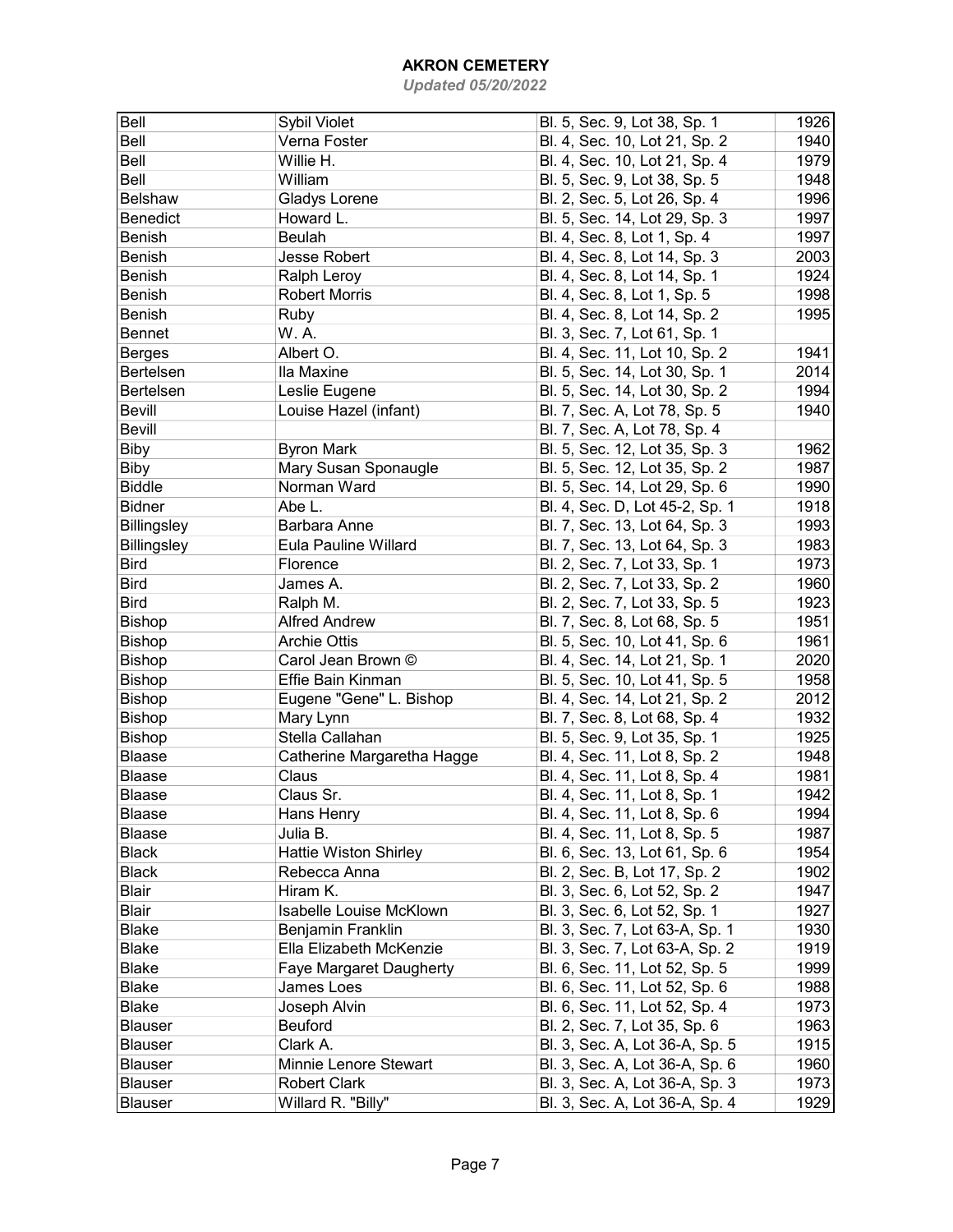| Bloom             | <b>John Thomas</b>               | Bl. 3, Sec. 5, Lot 63, Sp. 2    | 1992 |
|-------------------|----------------------------------|---------------------------------|------|
| Bloom             | Mildred E. King                  | Bl. 3, Sec. 5, Lot 63, Sp. 1    | 1933 |
| Boatman           | Lloyd ©                          | Bl. 4, Sec. 14, Lot 21, Sp. 3   | 2013 |
| Boatright         | Jess K.                          | Bl. 6, Sec. 8, Lot 45, Sp. 4    | 1938 |
| <b>Bogert</b>     | Alice Gertrude Gordon            | Bl. 6, Sec. 11, Lot 50, Sp. 5   | 1938 |
| <b>Bogert</b>     | Frank Van De                     | Bl. 6, Sec. 11, Lot 50, Sp. 6   | 1944 |
| <b>Boggs</b>      | Infant                           | Bl. 4, Sec. B, Lot 4-2, Sp. 1   |      |
| Boken             | Colleen                          | Bl. 2, Sec. B, Lot 11-2, Sp. 5  | 2012 |
| Boken             | Vernon Peter                     | Bl. 2, Sec. B, Lot 11-2, Sp. 6  | 2005 |
| <b>Bomar</b>      | Steven Robert Bomar ©            | Bl. 4, Sec. 14, Lot 11, Sp. 1   | 2020 |
| <b>Bondhus</b>    | <b>Gladys Alfhild Sunde</b>      | Bl. 6, Sec. 10, Lot 55, Sp. 5   | 1979 |
| <b>Bondhus</b>    | Norwood Clair                    | Bl. 6, Sec. 10, Lot 55, Sp. 4   | 2014 |
| <b>Bondhus</b>    | Tom J.                           | Bl. 6, Sec. 10, Lot 55, Sp. 6   | 1983 |
| Boorom            | Aaron C.                         | Bl. 1, Sec. B, Lot 7, Sp. 3     | 1919 |
| Boorom            | Elizabeth                        | Bl. 1, Sec. B, Lot 7, Sp. 1     | 1900 |
| <b>Borth</b>      | Fern LeVerne                     | Bl. 5, Sec. C, Lot 32-3, Sp. 1  | 1918 |
| <b>Bortner</b>    | Kyle Duvall                      | Bl. 7, Sec. 13, Lot 76-A, Sp. 1 | 2021 |
| <b>Bosley</b>     | George Gilmore                   | Bl. 3, Sec. 5, Lot 59, Sp. 1    | 1942 |
| Both              | Anna Katherine Barlett           | Bl. 6, Sec. 9, Lot 45, Sp. 2    | 1939 |
| <b>Both</b>       | Henry C.                         | Bl. 6, Sec. 9, Lot 45, Sp. 1    | 1928 |
| Bowland           | Elsie Evelyn Smith               | Bl. 4, Sec. 8, Lot 2, Sp. 1     | 1981 |
| Bowland           | <b>James David</b>               | Bl. 6, Sec. 11, Lot 56, Sp. 6   | 1973 |
| Bowland           | Laura Leona Walker               | Bl. 6, Sec. 11, Lot 56, Sp. 5   | 1975 |
| Bowland           |                                  |                                 | 1964 |
|                   | Loyd Marshall<br>Mark W ©        | Bl. 4, Sec. 8, Lot 2, Sp. 3     | 2010 |
| Bowland           |                                  | Bl. 1, Sec. A, Lot 38-A, Sp. 1  |      |
| Bowland           | Norman Dwight ©                  | Bl. 1, Sec. A, Lot 38-A, Sp. 1  | 2018 |
| Bowland           | Norris Nile "Tex"                | Bl. 4, Sec. 8, Lot 2, Sp. 2     | 2004 |
| Bowland           | Phebe DeGarmo                    | Bl. 4, Sec. 8, Lot 2, Sp. 4     | 1952 |
| Bowland           | Walter Asa                       | Bl. 4, Sec. 8, Lot 2, Sp. 5     | 1965 |
| <b>Braash</b>     | Baby girl of William & Geraldine | Bl. 3, Sec. 7, Lot 49-B, Sp. 2  | 1948 |
| <b>Bradbrook</b>  | <b>Bernice Elsie</b>             | Bl. 4, Sec. 10, Lot 20, Sp. 6   | 1968 |
| <b>Bradney</b>    | <b>Addie May Friend</b>          | Bl. 5, Sec. 12, Lot 32, Sp. 1   | 1999 |
| <b>Bradney</b>    | <b>Colin Thomas</b>              | Bl. 4, Sec. 12, Lot 10, Sp. 3   | 2003 |
| <b>Bradney</b>    | Jonas N.                         | Bl. 5, Sec. 12, Lot 32, Sp. 2   | 1970 |
| <b>Bradney</b>    | Kenneth Forrest                  | Bl. 4, Sec. 12, Lot 10, Sp. 2   | 2016 |
| <b>Bradney</b>    | Ruth Aldean Howell Bradney       | Bl. 4, Sec. 12, Lot 10, Sp. 1   | 2016 |
| <b>Bradstreet</b> | Ronald Dee                       | Bl. 4, Sec. 10, Lot 13, Sp. 2   | 2000 |
| <b>Bramhall</b>   | Gladys M.                        | Bl. 1, Sec. 6, Lot 13, Sp. 3    | 2011 |
| <b>Bramhall</b>   | Marion D. "Bud"                  | Bl. 1, Sec. 6, Lot 13, Sp. 4    | 1998 |
| Branam            | Fred                             | Bl. 6, Sec. B, Lot 6-4, Sp. 2   | 1988 |
| Branam            | Jennie Laura                     | Bl. 6, Sec. B, Lot 6-4, Sp. 1   | 1998 |
| <b>Brandon</b>    | <b>Betty Marie Scott</b>         | Bl. 7, Sec. 14, Lot 67, Sp. 4   | 2009 |
| <b>Brandon</b>    | <b>Burnell William</b>           | Bl. 4, Sec. 11, Lot 14, Sp. 2   | 1979 |
| <b>Brandon</b>    | Carroll Ross ©                   | Bl. 6, Sec. 14, Lot 60, Sp. 4   | 2021 |
| <b>Brandon</b>    | Clifford Wayne                   | Bl. 6, Sec. 14, Lot 60, Sp. 6   | 1978 |
| <b>Brandon</b>    | Daniel R<br>(marker only)        | Bl. 4, Sec. 11, Lot 14, Sp. 5   | 2002 |
| <b>Brandon</b>    | Derek James                      | Bl. 7, Sec. 14, Lot 73, Sp. 5   | 2003 |
| <b>Brandon</b>    | Jason Terrill                    | Bl. 7, Sec. 14, Lot 73, Sp. 6   | 2003 |
| <b>Brandon</b>    | Jeffrey Alan                     | Bl. 7, Sec. 14, Lot 73, Sp. 4   | 1991 |
| <b>Brandon</b>    | Keith Leroy (infant)             | Bl. 7, Sec. 14, Lot 67, Sp. 6   | 1955 |
| <b>Brandon</b>    | Koleta K.                        | Bl. 6, Sec. 14, Lot 60, Sp. 3   | 1990 |
| <b>Brandon</b>    | Marjorie A Lesher ©              | Bl. 5, Sec. 9, Lot 28, Sp. 4-5  | 2017 |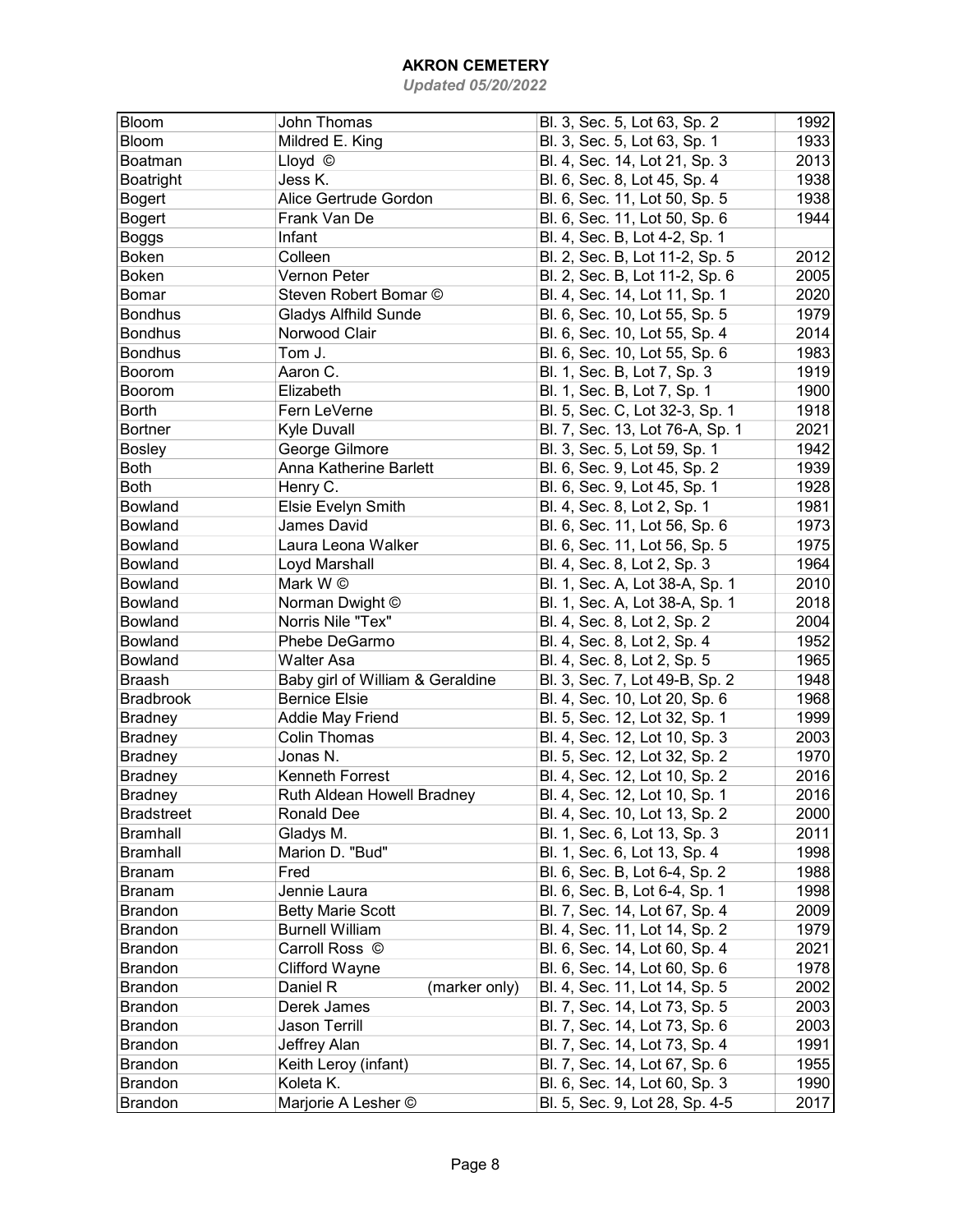| <b>Brandon</b>   | Veda Hattie                   | Bl. 6, Sec. 14, Lot 60, Sp. 5  | 1999 |
|------------------|-------------------------------|--------------------------------|------|
| <b>Brandon</b>   | Wayne                         | Bl. 7, Sec. 14, Lot 67, Sp. 5  | 2002 |
| Brandon          | <b>Waynette Marie</b>         | Bl. 7, Sec. 14, Lot 67, Sp. 6  | 1948 |
| <b>Brandt</b>    | Alan Charles (child)          | Bl. 7, Sec. 13, Lot 71, Sp. 2  | 1945 |
| <b>Brandt</b>    | Elmer L.                      | Bl. 7, Sec. 13, Lot 71, Sp. 4  | 1987 |
| <b>Brandt</b>    | Mary J. Gillespie             | Bl. 7, Sec. 13, Lot 71, Sp. 3  | 1990 |
| <b>Brannan</b>   | Gale Troy                     | Bl. 1, Sec. 7, Lot 10, Sp. 6   | 1989 |
| Brannan          | Gary Eldon                    | Bl. 1, Sec. 7, Lot 10, Sp. 5   | 1967 |
| Brannan          | Gordon                        | Bl. 1, Sec. 7, Lot 10, Sp. 5   | 2002 |
| <b>Brandt</b>    | Shirley May Vaughn ©          | Bl. 6, Sec. 11, Lot 58, Sp. 3  | 2017 |
| <b>Brant</b>     | Leila Loreen (child)          | Bl. 5, Sec. B, Lot 49, Sp. 4   | 1939 |
| <b>Bremer</b>    | James Otto                    | Bl. 5, Sec. B, Lot 17-2, Sp. 5 | 1916 |
| Bremer           | James Virgil Herman           | Bl. 5, Sec. B, Lot 17-2, Sp. 6 | 1921 |
| Bremer           | Rodger H.<br>(marker only)    | Bl. 6, Sec. 9, Lot 55, Sp. 1   | 1961 |
| Bremer           | Twila Fay                     | Bl. 5, Sec. B, Lot 17-2, Sp. 4 | 1914 |
| <b>Brest</b>     | John William ©                | Bl. 1, Sec. A, Lot 3A, Sp. 3   | 2017 |
| <b>Brest</b>     | Wilma A. Hicks                | Bl. 1, Sec. A, Lot 3A, Sp. 2   | 2010 |
| <b>Brezee</b>    | Minnie Martha Mourey          | Bl. 2, Sec. 7, Lot 36, Sp. 5   | 1923 |
| <b>Bricker</b>   | Clarence                      | Bl. 5, Sec. B, Lot 8-3, Sp. 6  | 1916 |
| <b>Bricker</b>   | Fosta Birdie Pinney           | Bl. 6, Sec. B, Lot 7-1, Sp. 2  | 1980 |
| <b>Bricker</b>   | Infant son                    | Bl. 5, Sec. B, Lot 8-3, Sp. 5  | 1923 |
| <b>Bricker</b>   | Joyce Darlene (infant)        | Bl. 5, Sec. B, Lot 8-3, Sp. 4  | 1935 |
| <b>Bricker</b>   | Shelby Edward                 | Bl. 6, Sec. B, Lot 7-1, Sp. 3  | 1976 |
| <b>Brinkley</b>  | <b>Bricie Lee</b>             | Bl. 5, Sec. 13, Lot 30, Sp. 6  | 1992 |
| <b>Brinkley</b>  | <b>Edith Fawn Hicklin</b>     | Bl. 5, Sec. 13, Lot 30, Sp. 5  | 1961 |
| <b>Brinlee</b>   | Lewis Loney                   | Bl. 5, Sec. 13, Lot 26, Sp. 3  | 1979 |
| <b>Broadbent</b> | <b>Bessie Garrison</b>        | Bl. 4, Sec. A, Lot 44, Sp. 2   | 1907 |
| <b>Brooks</b>    | <b>Chester Clinton</b>        | Bl. 2, Sec. 6, Lot 36, Sp. 6   | 1956 |
| <b>Brooks</b>    | Emma Moore                    | Bl. 2, Sec. 6, Lot 36, Sp. 5   | 1984 |
| <b>Brotton</b>   | Jimmy Ray ©                   | Bl. 4, Sec. 13, Lot 15, Sp.1   | 2011 |
| <b>Brotton</b>   | Susan Dayle VanderMeer ©      | Bl. 4, Sec. 13, Lot 15, Sp.2   | 2020 |
| <b>Brown</b>     | Alice Ora Hobbs               | Bl. 6, Sec. 12, Lot 46, Sp. 5  | 1972 |
| <b>Brown</b>     | <b>Andrew Jackson Everett</b> | Bl. 1, Sec. A, Lot 12-A, Sp. 2 | 1941 |
| <b>Brown</b>     | Augusta Elizabeth             | Bl. 4, Sec. 9, Lot 15, Sp. 3   | 2006 |
| <b>Brown</b>     | <b>Bessie Marie</b>           | Bl. 6, Sec. 12, Lot 53, Sp. 4  | 1995 |
| <b>Brown</b>     | <b>Cecil Arthur</b>           | Bl. 4, Sec. 9, Lot 15, Sp. 4   | 1993 |
| <b>Brown</b>     | Doris Jannette                | Bl. 1, Sec. 6, Lot 9, Sp.1     | 2018 |
| Brown            | Elijah                        | Bl. 1, Sec. A, Lot 12-A, Sp. 6 | 1924 |
| <b>Brown</b>     | Elizabeth Jane Hannah Platt   | Bl. 1, Sec. A, Lot 12-A, Sp. 3 | 1919 |
| Brown            | <b>Elmer Effie</b>            | Bl. 4, Sec. C, Lot 28-2, Sp. 2 | 2000 |
| Brown            | Elton                         | Bl. 4, Sec. 14, Lot 12, Sp. 6  | 2002 |
| Brown            | George Everett                | Bl. 4, Sec. 8, Lot 1, Sp. 1    | 1924 |
| <b>Brown</b>     | <b>Isaac Giles</b>            | Bl. 1, Sec. A, Lot 12-A, Sp. 1 | 1957 |
| <b>Brown</b>     | James Oscar Jr.               | Bl. 6, Sec. 12, Lot 53, Sp. 3  | 1955 |
| <b>Brown</b>     | James Oscar Sr.               | Bl. 6, Sec. 12, Lot 53, Sp. 5  | 2000 |
| <b>Brown</b>     | Jane                          | Bl. 6, Sec. 12, Lot 53, Sp. 1  | 2015 |
| <b>Brown</b>     | Jeffery L<br>(marker only)    | Bl. 7, Sec. A, Lot 78-A, Sp. 1 | 2014 |
| Brown            | John Edward                   | Bl. 5, Sec. 12, Lot 37, Sp. 4  | 1957 |
| Brown            | John James                    | Bl. 4, Sec. C, Lot 28-2, Sp. 1 | 1915 |
| Brown            | John William                  | Bl. 1, Sec. A, Lot 12-A, Sp. 5 | 1948 |
| <b>Brown</b>     | Kyle C.                       | Bl. 6, Sec. 11, Lot 61, Sp. 6  | 2005 |
| <b>Brown</b>     | Lafayette                     | Bl. 5, Sec. B, Lot 49, Sp. 1   | 1910 |
|                  |                               |                                |      |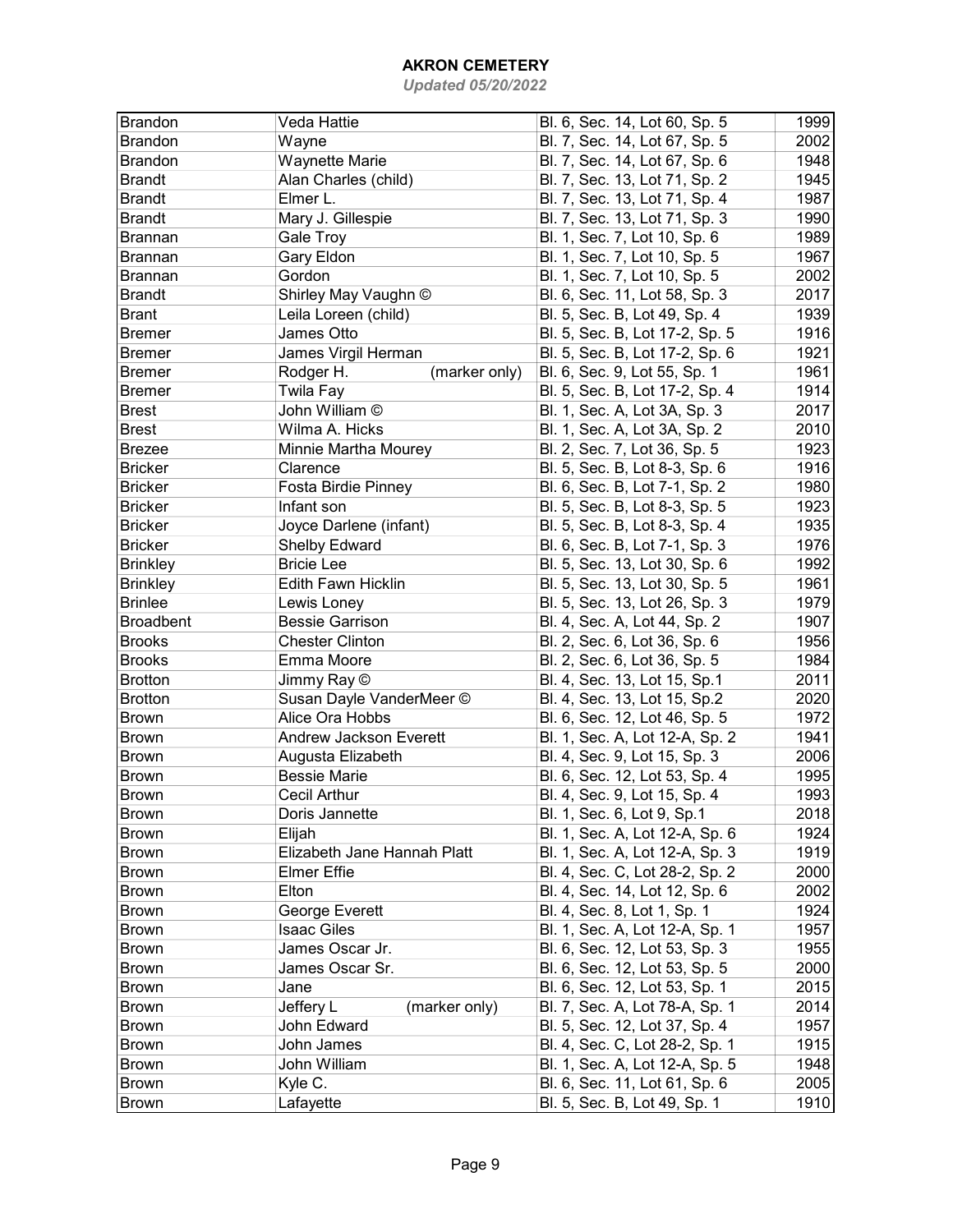| <b>Brown</b>      | Laverta Lucille               | Bl. 4, Sec. C, Lot 28-2, Sp. 3   | 1996 |
|-------------------|-------------------------------|----------------------------------|------|
| <b>Brown</b>      | Lovernne Anne Young           | Bl. 5, Sec. 14, Lot 24, Sp. 3    | 2020 |
| <b>Brown</b>      | Luella Anna Minkler "Lula"    | Bl. 4, Sec. C, Lot 28-1, Sp. 5&6 | 1962 |
| <b>Brown</b>      | Mary Etta                     | Bl. 5, Sec. B, Lot 49, Sp. 2     | 1932 |
| <b>Brown</b>      | Mary M. Sparling              | Bl. 5, Sec. 13, Lot 36, Sp. 6    | 1945 |
| <b>Brown</b>      | Maynard                       | Bl. 1, Sec. 6, Lot 10, Sp. 2     | 1988 |
| <b>Brown</b>      | Monte Merlin                  | Bl. 4, Sec. 9, Lot 15, Sp. 5     | 1968 |
| <b>Brown</b>      | Peurlie Ruel                  | Bl. 5, Sec. 14, Lot 24, Sp. 4    | 1987 |
| <b>Brown</b>      | Rose May                      | Bl. 5, Sec. 14, Lot 39, Sp. 4    | 1964 |
| <b>Brown</b>      | Stephen A.                    | Bl. 1, Sec. A, Lot 12-A, Sp. 4   | 1965 |
| Brown             | Vera Juanita                  | Bl. 1, Sec. 6, Lot 10, Sp. 1     | 1994 |
| <b>Brown</b>      | <b>Walter Glenn</b>           | Bl. 6, Sec. 12, Lot 46, Sp. 6    | 1965 |
| <b>Brown</b>      | Xula Ethel (infant)           | Bl. 1, Sec. D, Lot 48-1, Sp. 2   | 1898 |
| <b>Bruhn</b>      | <b>Shirley Marie Davisson</b> | Bl. 6, Sec. 14, Lot 61, Sp. 2    | 1980 |
| <b>Brundige</b>   | Tommy Ray                     | Bl. 6, Sec. 9, Lot 55, Sp. 2     | 2015 |
| <b>Brunker</b>    | Mary Mcbride                  | Bl. 3, Sec. B, Lot 15-3, Sp. 1   | 1900 |
| <b>Brunson</b>    | Sharon Kay Hawkinson          | Bl. 1, Sec. 6, Lot 16, Sp. 4     | 2004 |
| <b>Bryce</b>      | Mildred                       | Bl. 4, Sec. 11, Lot 11, Sp. 4    | 1995 |
| <b>Buchanan</b>   | W.W.                          | Bl. 3, Sec. B, Lot 3-3, Sp. 6    | 1905 |
| Buchanan          | <b>Willie Walter</b>          | Bl. 3, Sec. B, Lot 3-3, Sp. 1    | 1896 |
| <b>Buchholz</b>   | Anna Kleinke                  | Bl. 2, Sec. C, Lot 35-2, Sp. 2   | 1936 |
| <b>Buchholz</b>   | Christian                     | Bl. 2, Sec. C, Lot 35-2, Sp. 3   | 1927 |
| <b>Buchholz</b>   | Emil H.                       | Bl. 5, Sec. 12, Lot 40, Sp. 6    | 1944 |
| <b>Buchholz</b>   | Frank                         | Bl. 2, Sec. C, Lot 35-2, Sp. 1   | 1896 |
| <b>Buchholz</b>   | Gladys Jean (child)           | Bl. 2, Sec. C, Lot 35-2, Sp. 5   | 1933 |
| <b>Buchholz</b>   | Golda Belle Erickson          | Bl. 2, Sec. C, Lot 35-5, Sp. 3   | 1993 |
| <b>Buchholz</b>   | Jennie Monard                 | Bl. 6, Sec. 10, Lot 43, Sp. 5    | 1956 |
| <b>Buchholz</b>   | Paul                          | Bl. 2, Sec. C, Lot 35-2, Sp. 6   | 1945 |
| <b>Buchholz</b>   | William F.                    | Bl. 2, Sec. C, Lot 35-5, Sp. 5   | 1976 |
| <b>Buckles</b>    | Edythe Mae                    | Bl. 5, Sec. 13, Lot 23, Sp. 4    | 2001 |
| <b>Buckles</b>    | <b>Ernest Roscoe</b>          | Bl. 5, Sec. 13, Lot 23, Sp. 5    | 2001 |
| <b>Buckmaster</b> | Charles                       | Bl. 4, Sec. 11, Lot 17, Sp. 4    | 1972 |
| <b>Buckmaster</b> | <b>Charles Dale</b>           | Bl. 4, Sec. 11, Lot 17, Sp. 2    | 1962 |
| <b>Buckmaster</b> | Elizabeth McCracken           | Bl. 4, Sec. 11, Lot 17, Sp. 3    | 1970 |
| <b>Buckmaster</b> | <b>Ethel Lucille Williams</b> | Bl. 5, Sec. 9, Lot 36, Sp. 6     | 1978 |
| <b>Buckmaster</b> | <b>Marvin Lewis</b>           | Bl. 5, Sec. 9, Lot 36, Sp. 4     | 1928 |
| <b>Buckmaster</b> | Norman L.                     | Bl. 4, Sec. 11, Lot 17, Sp. 6    | 1975 |
| <b>Buckmaster</b> | Robert M.                     | Bl. 5, Sec. 9, Lot 36, Sp. 2     | 1942 |
| <b>Buckmaster</b> | Virginia Bonnett              | Bl. 5, Sec. 9, Lot 36, Sp. 1     | 1925 |
| <b>Buckmaster</b> | Wilson                        | Bl. 5, Sec. 9, Lot 36, Sp. 5     | 1966 |
| <b>Buckmaster</b> | Nellie Geraldine (infant)     | Bl. 4, Sec. 11, Lot 17, Sp. 1    | 1919 |
| <b>Buckton</b>    | George Leonard ©              | East Columbarium, Niche C10      | 2017 |
| <b>Buhr</b>       | Anna Louise Young             | Bl. 7, Sec. 13, Lot 66, Sp. 6    | 1949 |
| Buhr              | <b>Ernest Leroy</b>           | Bl. 7, Sec. 13, Lot 66, Sp. 5    | 1952 |
| <b>Buhr</b>       | Infant girl                   | Bl. 7, Sec. 13, Lot 66, Sp. 4    | 1944 |
| <b>Buhr</b>       | Infant girl                   | Bl. 7, Sec. 13, Lot 66, Sp. 4    | 1947 |
| <b>Buhr</b>       | Roy Harold                    | Bl. 7, Sec. 13, Lot 75, Sp. 1    | 1963 |
| <b>Buhring</b>    | William                       | Bl. 6, Sec. 11, Lot 49, Sp. 1    |      |
| <b>Bullock</b>    | Clara May Bendle Neal         | Bl. 5, Sec. 11, Lot 39, Sp. 4    | 1952 |
| <b>Bullock</b>    | George Nelson                 | Bl. 5, Sec. 11, Lot 39, Sp. 5    | 1952 |
| <b>Burke</b>      | Harold<br>(marker only)       | Bl. 5, Sec. 10, Lot 24, Sp. 1    | 2009 |
| <b>Burke</b>      | Jimmie                        | Bl. 5, Sec. 10, Lot 24, Sp. 1    | 1946 |
|                   |                               |                                  |      |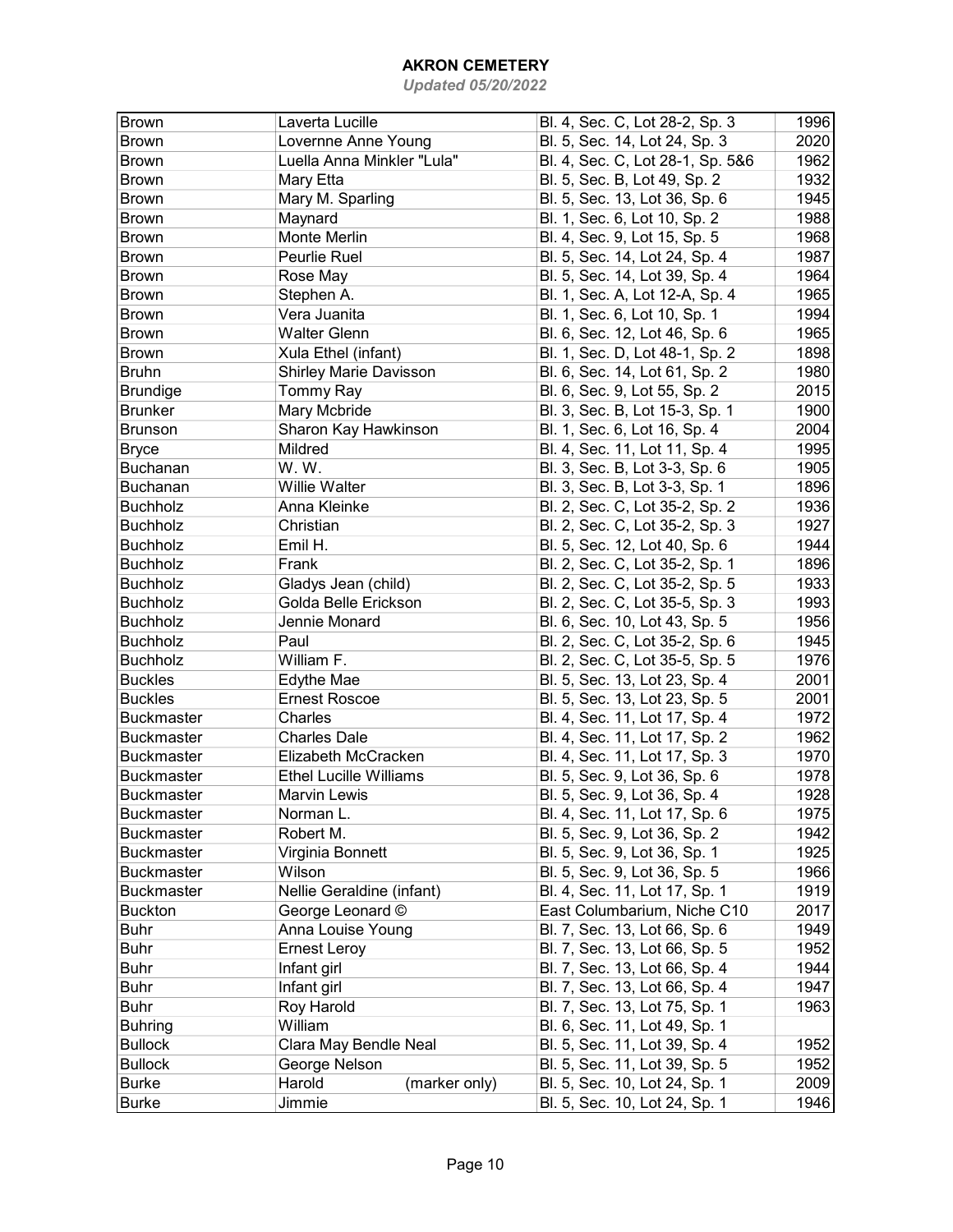| <b>Burkett</b>  | Matilda & husband                        | Bl. 2, Sec. B, Lot 14-2        | 1900 |
|-----------------|------------------------------------------|--------------------------------|------|
| <b>Burkhart</b> | Charles W.                               | Bl. 4, Sec. 9, Lot 21, Sp. 3   | 1963 |
| <b>Burkhart</b> | <b>Charlotte Marie</b>                   | Bl. 4, Sec. 9, Lot 21, Sp. 2   | 1966 |
| <b>Burkhart</b> | John Henry                               | Bl. 2, Sec. 4, Lot 35, Sp. 2   | 1983 |
| <b>Burkhart</b> | Reva Hanna Marie                         | Bl. 4, Sec. 9, Lot 21, Sp. 1   | 1925 |
| <b>Burkhart</b> | Ruth Lena Conner Blake                   | Bl. 2, Sec. 4, Lot 35, Sp. 1   | 1960 |
| <b>Burley</b>   | Adah L.                                  | Bl. 6, Sec. 9, Lot 58, Sp. 5   | 1999 |
| <b>Burley</b>   | Cecil Warren                             | Bl. 5, Sec. 10, Lot 23, Sp. 2  | 1985 |
| <b>Burley</b>   | Dorothy Maxine Knutzen                   | Bl. 5, Sec. 8, Lot 39, Sp. 4   | 2011 |
| <b>Burley</b>   | Gail                                     | Bl. 6, Sec. 14, Lot 53, Sp. 4  | 2008 |
| <b>Burley</b>   | George Fredericks                        | Bl. 2, Sec. A, Lot 23-A, Sp. 6 | 1983 |
| <b>Burley</b>   | Georgia Myrtle                           | Bl. 5, Sec. 8, Lot 34, Sp. 4   | 1999 |
| <b>Burley</b>   | <b>Grace Ross</b>                        | Bl. 5, Sec. 8, Lot 23, Sp. 4   | 1989 |
| <b>Burley</b>   | Helen                                    |                                | 2003 |
|                 | <b>Laurel Silas</b>                      | Bl. 6, Sec. 14, Lot 53, Sp.3   |      |
| <b>Burley</b>   |                                          | Bl. 5, Sec. 8, Lot 23, Sp. 6   | 1981 |
| <b>Burley</b>   | Laurence C.                              | Bl. 6, Sec. 9, Lot 58, Sp. 6   | 1977 |
| <b>Burley</b>   | Leland                                   | Bl. 7, Sec. 13, Lot 75, Sp. 5  | 1990 |
| <b>Burley</b>   | Leo Keith                                | Bl. 7, Sec. 13, Lot 75, Sp. 6  | 1993 |
| <b>Burley</b>   | Leonard Arthur                           | Bl. 5, Sec. 8, Lot 34, Sp. 5   | 1987 |
| <b>Burley</b>   | Leslie Johnson                           | Bl. 7, Sec. 9, Lot 73, Sp. 2   | 1929 |
| <b>Burley</b>   | Leslie Johnson Jr.                       | Bl. 5, Sec. 8, Lot 39, Sp. 5   | 1994 |
| <b>Burley</b>   | Leslie Warren                            | Bl. 7, Sec. 9, Lot 73, Sp. 4   | 1961 |
| <b>Burley</b>   | Minnie Belle Johnson                     | Bl. 7, Sec. 9, Lot 73, Sp. 3   | 1979 |
| <b>Burley</b>   | Rita Iverna                              | Bl. 7, Sec. 13, Lot 75, Sp. 4  | 1991 |
| <b>Burley</b>   | Verda Darlene                            | Bl. 5, Sec. 10, Lot 23, Sp. 1  | 2000 |
| <b>Burns</b>    | David (infant)                           | Bl. 1, Sec. 4, Lot 8, Sp. 5    | 1967 |
| <b>Burns</b>    | Loretta Jean (infant)                    | Bl. 1, Sec. 4, Lot 8, Sp. 4    | 1968 |
| <b>Burris</b>   | Angela Dawn (child)                      | Bl. 2, Sec. 6, Lot 34, Sp. 1   | 1969 |
| <b>Burris</b>   | George Kenneth                           | Bl. 2, Sec. 6, Lot 34, Sp. 1   | 1991 |
| Burt            | Edyth Bell                               | Bl. 3, Sec. B, Lot 15-5, Sp. 1 | 2001 |
| <b>Burt</b>     | George Thomas                            | Bl. 3, Sec. B, Lot 15-5, Sp. 2 | 1987 |
| <b>Burtis</b>   | Eugene Joseph                            | Bl. 7, Sec. 10, Lot 66, Sp. 1  | 1943 |
| <b>Burtis</b>   | Mattie Ann Foster                        | Bl. 7, Sec. 10, Lot 66, Sp. 2  | 1935 |
| <b>Busing</b>   | John Jr.                                 | Bl. 1, Sec. A, Lot 9-A, Sp. 2  | 1991 |
| <b>Bussian</b>  | Geneva Grace                             | Bl. 2, Sec. 5, Lot 22, Sp. 5   | 1982 |
| Cable           | Harley                                   | Bl. 7, Sec. 13, Lot 69, Sp. 2  | 1967 |
| Cable           | Mary Vivian Tolin                        | Bl. 7, Sec. 13, Lot 69, Sp. 3  | 1949 |
| Caldwell        | Samuel                                   | Bl. 1, Sec. D, Lot 49-3        | 1915 |
| Call            | Debra Kay ©                              | Bl. 1, Sec. B, Lot 7, Sp. 7    | 2020 |
| Call            | Glenn L ©                                | Bl. 1, Sec. B, Lot 7, Sp. 7    | 2019 |
| Callahan        | Charles J ©                              | Bl. 6, Sec. 11, Lot 49, Sp. 3  | 2014 |
| Callahan        | <b>Clinton Ward</b><br>(marker only)     | Bl. 6, Sec. 11, Lot 49, Sp. 1  | 2008 |
| Callahan        | Diane Sue Remington Graham               | Bl. 6, Sec. 9, Lot, 57, Sp. 6  | 2007 |
| Callahan        | <b>Elizabeth Belle</b>                   | Bl. 5, Sec. 10, Lot 42, Sp. 4  | 1964 |
| Callahan        | Francis M.                               | Bl. 5, Sec. 10, Lot 42, Sp. 6  | 1937 |
| Callahan        | <b>Herschel Reedy</b>                    | Bl. 6, Sec. 11, Lot 48, Sp. 4  | 1984 |
| Callahan        | Jean Carolyn Ward                        | Bl. 6, Sec. 11, Lot 49, Sp. 2  | 2007 |
| Callahan        | Marth Ellen Akers                        | Bl. 5, Sec. 10, Lot 42, Sp. 5  | 1951 |
| Callahan        |                                          |                                | 1979 |
|                 | Michael David (child)<br>Robert Herschel | Bl. 6, Sec. 11, Lot 48, Sp. 1  |      |
| Callahan        |                                          | Bl. 6, Sec. 11, Lot 48, Sp. 1  | 1957 |
| Callahan        | <b>Samuel Francis</b>                    | Bl. 5, Sec. 9, Lot 35, Sp. 3   | 1986 |
| Campbell        | (marker only)<br>Gregory                 | Bl. 3, Sec. 6, Lot 55, Sp. 2   | 2020 |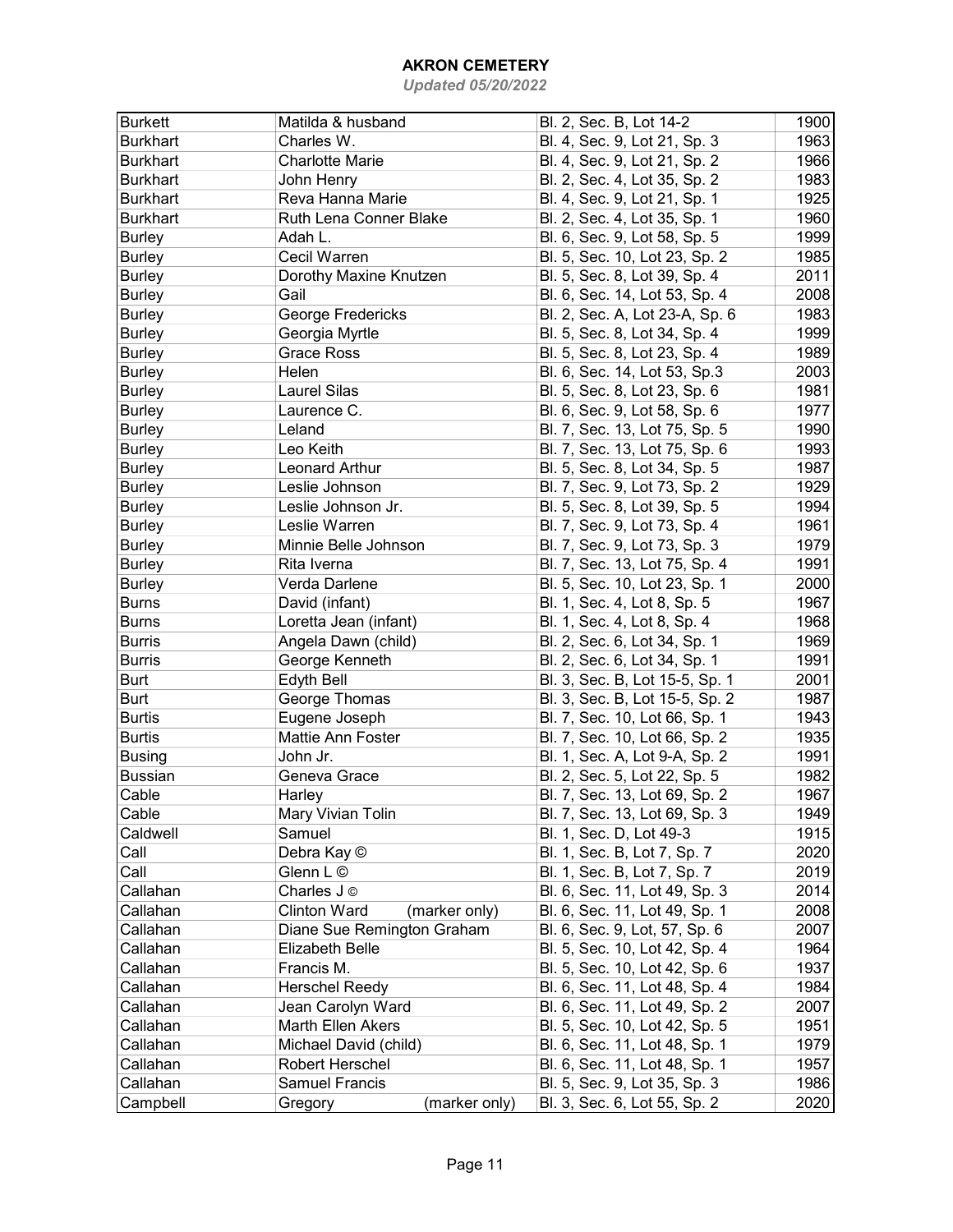| Campbell  | John Allen                    | Bl. 3, Sec. 6, Lot 55, Sp. 6      | 1982 |
|-----------|-------------------------------|-----------------------------------|------|
| Campbell  | John Clarence                 | Bl. 3, Sec. 6, Lot 55, Sp. 5      | 1980 |
| Campbell  | <b>Paulette Sue</b>           | Bl. 4, Sec. 8, Lot 6, Sp. 4       | 1980 |
| Campbell  | <b>Ralph Emmert</b>           | Bl. 4, Sec. 8, Lot 6, Sp. 3       | 1975 |
| Cannady   | Jessie Virgil                 | Bl. 3, Sec. A, Lot 35-A, Sp. 6    | 1991 |
| Cantrell  | Edgar F.                      | Bl. 5, Sec. 10, Lot 34, Sp. 3     | 1972 |
| Cantrell  | <b>Ethel Margaret Erisman</b> | Bl. 6, Sec. 9, Lot 44, Sp. 4      | 1985 |
| Cantrell  | Everett A.                    | Bl. 6, Sec. 9, Lot 44, Sp. 6      | 1966 |
| Cantrell  | Lewis Carlyle                 | Bl. 7, Sec. A, Lot 78-A, Sp. 6    | 1994 |
| Capps     | Nannie Hunsinger              | Bl. 1, Sec. C, Lot 25-2, Sp. 2    | 1937 |
| Capps     | <b>William Davidson</b>       | Bl. 1, Sec. C, Lot 25-2, Sp. 1    | 1918 |
| Capps     | <b>William Hunsinger</b>      | Bl. 1, Sec. C, Lot 25-2, Sp. 4    | 1962 |
| Carey     | Berniece P.                   | Bl. 4, Sec. D, Lot 45-3, Sp. 2    | 1918 |
| Carey     | Dorothy                       | Bl. 4, Sec. D, Lot 45-3, Sp. 1    |      |
| Carey     | Ernest                        | Bl. 5, Sec. 8, Lot 24, Sp. 2      | 1950 |
| Carey     | Rosetta                       | Bl. 5, Sec. 8, Lot 24, Sp. 1      | 1920 |
| Carey     | Susan Myrtle Sutton Lane      | Bl. 5, Sec. 8, Lot 24, Sp. 3      | 1956 |
| Carlile   | Kathy Patzkowsky              | Bl. 6, Sec. 8, Loth 61, Sp. 2     | 2020 |
| Carlsen   | Donald James                  | Bl. 2, Sec. 7, Lot 27, Sp. 3      | 1972 |
| Carlsen   | <b>Edith Mary</b>             | Bl. 2, Sec. 7, Lot 27, Sp. 2-3    | 2001 |
| Carlsen   | Glenn Harms ©                 | Bl. 2, Sec. 7, Lot 27, Sp. 2      | 2012 |
| Carman    | <b>Bert</b>                   | Bl. 3, Sec. B, Lot 32, Sp. 5      | 1901 |
| Carman    | <b>Travis James</b>           | Bl. 2, Sec. B, Lot 14-4, Sp. 5    | 2021 |
| Carnes    | Neoma Gholson                 | Bl. 7, Sec. 10, Lot 68, Sp. 2     | 1936 |
| Carnes    | William                       | Bl. 7, Sec. 10, Lot 68, Sp. 3     | 1938 |
| Carothers | <b>Clifford Henry</b>         | Bl. 3, Sec. 6, Lot 63, Sp. 3      | 1977 |
| Carothers | Frances Cyrene Wallen         | Bl. 3, Sec. 6, Lot 63, Sp. 2      | 1975 |
| Carothers | <b>Frank Edward</b>           | Bl. 5, Sec. 12, Lot 31, Sp. 6     | 1947 |
| Carothers | Gerald Eugene                 | Bl. 3, Sec. 6, Lot 63, Sp. 1      | 1928 |
| Carothers | Harold Wayne (infant)         | Bl. 1, Sec. 6, Lot 8, Sp. 2       | 1939 |
| Carothers | Jesse Irvin                   | Bl. 5, Sec. 12, Lot 31, Sp. 4     |      |
| Carothers | Polly Agnes                   | Bl. 5, Sec. 12, Lot 31, Sp. 5     | 1950 |
| Carothers | Stanley ©                     | Bl. 1, Sec. 6, Lot 8, Sp. 4       | 2021 |
| Carothers | <b>Walter Leroy</b>           | Bl. 1, Sec. 6, Lot 8, Sp. 3       | 1944 |
| Carothers | Wanda (infant)                | Bl. 1, Sec. 6, Lot 8, Sp. 1       | 1933 |
| Carter    | Fred F.                       | Bl. 6, Sec. 13, Lot 59, Sp. 2     | 1964 |
| Carter    | Merle Berniece Hardisty       | Bl. 6, Sec. 13, Lot 59, Sp. 1     | 1969 |
| Casey     | Agnes Augusta Conrad          | Bl. 3, Sec. 6, Lot 47, Sp. 3      | 1961 |
| Casey     | Dorothy Evelynn Fallert       | Bl. 6, Sec. 14, Lot 63, Sp. 5     | 1997 |
| Casey     | Timothy                       | Bl. 6, Sec. 8, Lot 45, Sp. 5      | 1947 |
| Casey     | William John                  | Bl. 3, Sec. 6, Lot 47, Sp. 2      | 1935 |
| Casper    | Donald Edwin ©                | Bl. 6, Sec. 8, Lot 51, Sp. 1      | 2013 |
| Casper    | Dorothy Mae                   | Bl. 6, Sec. 8, Lot 51, Sp. 2      | 1994 |
| Casper    | Harry Henry                   | Bl. 6, Sec. 8, Lot 51, Sp. 3      | 1974 |
| Cawthra   | <b>Hester Ruth Harden</b>     | Bl. 6, Sec. 11, Lot 59, Sp. 5     | 1989 |
| Cervantes | Marcia Mae Green              | Bl. 6, Sec. 10. Lot 50, Sp. 5     | 2021 |
| Cervantes | John                          | Bl. 2, Sec. A, Lot 13-B, Sp. 2    | 2010 |
| Chadwick  | Dylan                         | Bl. 3, Sec. 6, Lot 54, Sp. 3 & 4  | 1998 |
| Challis   | Jessie H.                     | Bl. 7, Sec. 13, Lot 65, Sp. 1     | 1975 |
| Challis   | Joan                          | Bl. 6, Sec. 14, Lot 58, Sp. 4 & 5 | 1999 |
| Challis   | Leonard Mark "Dutch"          | Bl. 7, Sec. 13, Lot 65, Sp. 2     | 1967 |
| Chapin    | Carol King (child)            | Bl. 1, Sec. 7, Lot 17, Sp. 6      | 1939 |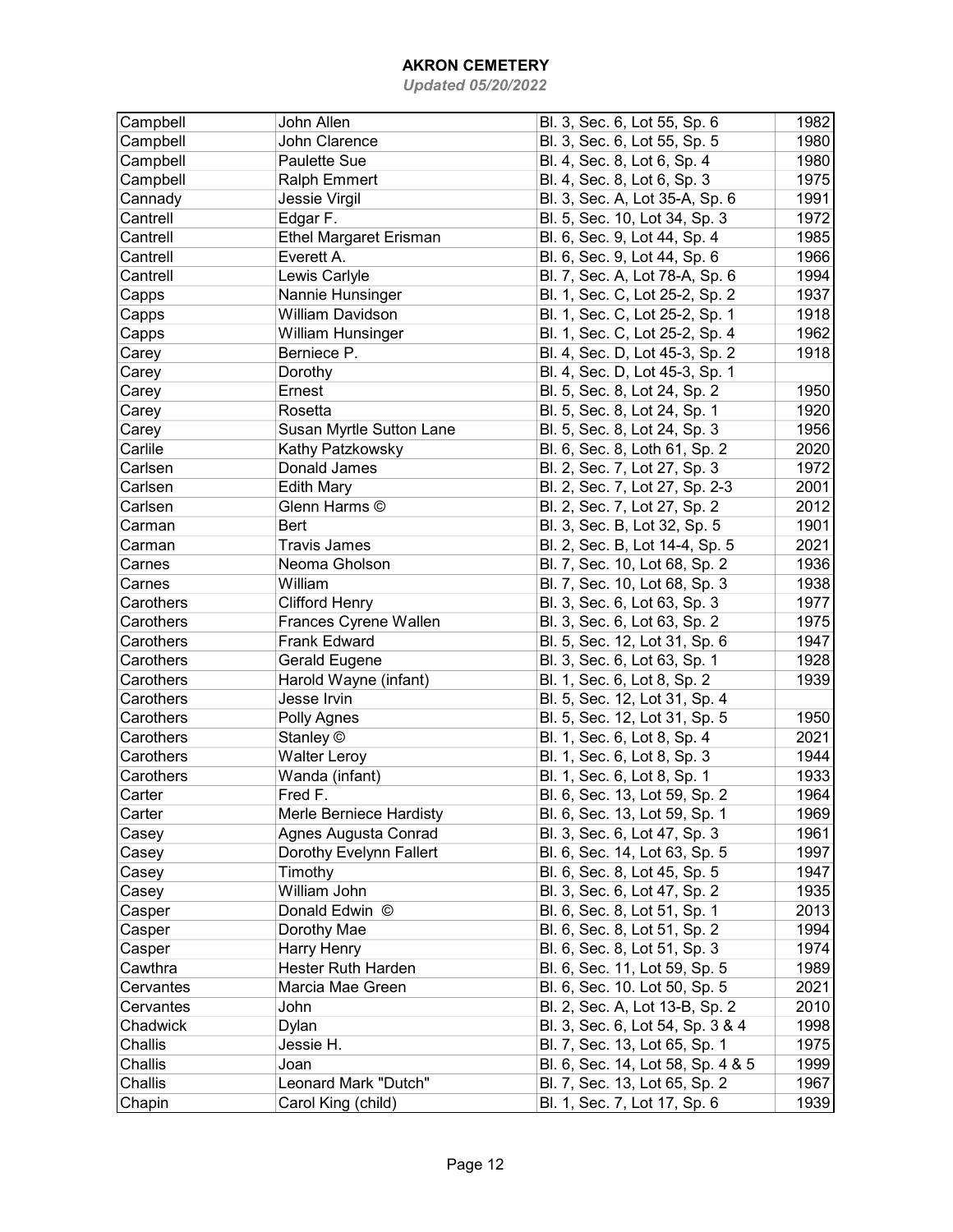| Chapman      | George W.                     | Bl. 2, Sec. 5, Lot 40, Sp. 4   | 1954 |
|--------------|-------------------------------|--------------------------------|------|
| Chappell     | Delmar W. "Bill"              | Bl. 6, Sec. B, Lot 6-3, Sp. 3  | 1989 |
| Chappell     | Lorinne Gertrude Rutten       | Bl. 6, Sec. B, Lot 6-3, Sp. 2  | 2017 |
| Chappell     | Tamara Lou                    | Bl. 6, Sec. B, Lot 6-3, Sp. 1  | 2011 |
| Charles      | Elsie Marguerite Lehman       | Bl. 1, Sec. 7, Lot 4, Sp. 5    | 1987 |
| Charles      | Fred Earl Sr.                 | Bl. 1, Sec. 7, Lot 4, Sp. 6    | 1974 |
| Charvat      | <b>Gary Stephen</b>           | Bl. 2, Sec. 5, Lot 37, Sp. 3   | 1985 |
| Chase        | Bertha E. Michals Stoner      | Bl. 3, Sec. 7, Lot 56, Sp. 1   | 1934 |
| Chase        | <b>Edward Miller</b>          | Bl. 3, Sec. 7, Lot 56, Sp. 2   | 1940 |
| Cherry       | Sophie Lenore Herman          | Bl. 5, Sec. 13, Lot 31, Sp. 1  | 1966 |
| Cherry       | <b>Wesley Francis "Frank"</b> | Bl. 5, Sec. 13, Lot 31, Sp. 2  | 1961 |
| Christensen  | Chris J.                      | Bl. 7, Sec. 10, Lot 64, Sp. 4  | 1932 |
| Christensen  | <b>Christian Norris</b>       | Bl. 6, Sec. 13, Lot 43, Sp. 2  | 1970 |
| Christensen  | <b>Elizabeth Leslie</b>       | Bl. 7, Sec. 10, Lot 64, Sp. 3  | 1937 |
| Christensen  | Geneva Mae Hodges<br>"Mae"    | Bl. 7, Sec. 10, Lot 64, Sp. 5  | 2001 |
| Christensen  | Paul Woodrow                  | Bl. 7, Sec. 10, Lot 64, Sp. 6  | 1996 |
| Christensen  | Robert                        | Bl. 7, Sec. 10, Lot 64, Sp. 2  | 1938 |
| Christiansen | <b>Chris Nels</b>             | Bl. 6, Sec. 13, Lot 43, Sp. 6  | 1952 |
| Christiansen | Eda Frederica Rasmussen       | Bl. 6, Sec. 13, Lot 43, Sp. 5  | 1974 |
| Chryst       | Ruth Lenora Baker             | Bl. 5, Sec. 13, Lot 26, Sp. 5  | 1981 |
| Church       | Elva Williamson               | Bl. 5, Sec. 13, Lot 28, Sp. 1  | 2000 |
| Churchill    | Bessie Jean McTaggart         |                                | 1996 |
|              | Glenda Lea                    | Bl. 6, Sec. 11, Lot 60, Sp. 6  |      |
| Churchill    |                               | Bl. 6, Sec. 11, Lot 60, Sp. 4  | 1956 |
| Churchill    | Hazel Irene                   | Bl. 7, Sec. 11, Lot 65, Sp. 6  | 1950 |
| Churchill    | Kenneth Norvin                | Bl. 7, Sec. 11, Lot 65, Sp. 4  | 1995 |
| Churchill    | Mary Ann                      | Bl. 7, Sec. 11, Lot 65, Sp. 6  | 1932 |
| Churchill    | Melvin Kenneth                | Bl. 6, Sec. 11, Lot 60, Sp. 5  | 1983 |
| Churchill    | Sara Lee (Infant)             | Bl. 7, Sec. 11, Lot 66, Sp. 3  | 1992 |
| Clark        | Adella Goldie Miller          | Bl. 7, Sec. 14, Lot 77, Sp. 5  | 1962 |
| Clark        | Dorothy G. Kammerer           | Bl. 5, Sec. 12, Lot 41, Sp. 1  | 2001 |
| Clark        | Edwin                         | Bl. 5, Sec. A, Lot 51, Sp. 5   | 1909 |
| Clark        | Florence May Rasmussen        | Bl. 3, Sec. 7, Lot 46, Sp. 5   | 1972 |
| Clark        | George H.                     | Bl. 5, Sec. A, Lot 51, Sp. 4   | 1909 |
| Clark        | Leland D.                     | Bl. 3, Sec. 7, Lot 46, Sp. 6   | 1982 |
| Clark        | Mary A.                       | Bl. 5, Sec. A, Lot 51, Sp. 6   | 1916 |
| Clark        | Mary Emmaline                 | Bl. 2, Sec. 7, Lot 30, Sp. 4   | 1973 |
| Clark        | Roy Anthony                   | Bl. 5, Sec. 12, Lot 41, Sp. 2  | 1979 |
| Clausen      | Hans                          | Bl. 3, Sec. 5, Lot 59, Sp. 4   | 1944 |
| Clifford     | Infant                        | Bl. 6, Sec. 8, Lot 49, Sp. 1   | 1921 |
| Cline        | Benjamin                      | Bl. 4, Sec. 10, Lot 19, Sp. 4  | 1985 |
| Cline        | <b>Charles Melvin</b>         | Bl. 3, Sec. 7, Lot 49, Sp. 4   | 1933 |
| Cline        | Cora Elmira Paxton            | Bl. 3, Sec. 7, Lot 49, Sp. 3   | 1922 |
| Cline        | Gary Wayne                    | Bl. 7, Sec. 14, Lot 70, Sp. 4  | 1951 |
| Cline        | James Robert                  | Bl. 7, Sec. 14, Lot 69, Sp. 3  | 1965 |
| Cline        | Lloyd Leroy                   | Bl. 6, Sec. 14, Lot 57, Sp. 6  | 1975 |
| Cline        | Lottie Geneva Gray            | Bl. 6, Sec. 14, Lot 57, Sp. 5  | 1990 |
| Cline        | Mary Garcia                   | Bl. 7, Sec. 14, Lot 70, Sp. 5  | 2012 |
| Cline        | Roscoe J.                     | Bl. 7, Sec. 14, Lot 70, Sp. 3  | 1977 |
| Cline        | Ruby J. Prescott              | Bl. 7, Sec. 14, Lot 70, Sp. 2  | 1996 |
| Cline        | Amanda Jane Strong            | Bl. 7, Sec. 14, Lot 69, Sp. 1  | 1978 |
| Clodefelder  | Janet Alice                   | Bl. 6, Sec. A, Lot 68-B, Sp. 1 | 2011 |
| Clowser      | Donna                         | Bl. 6, Sec. 9, Lot 53, Sp. 4   | 1993 |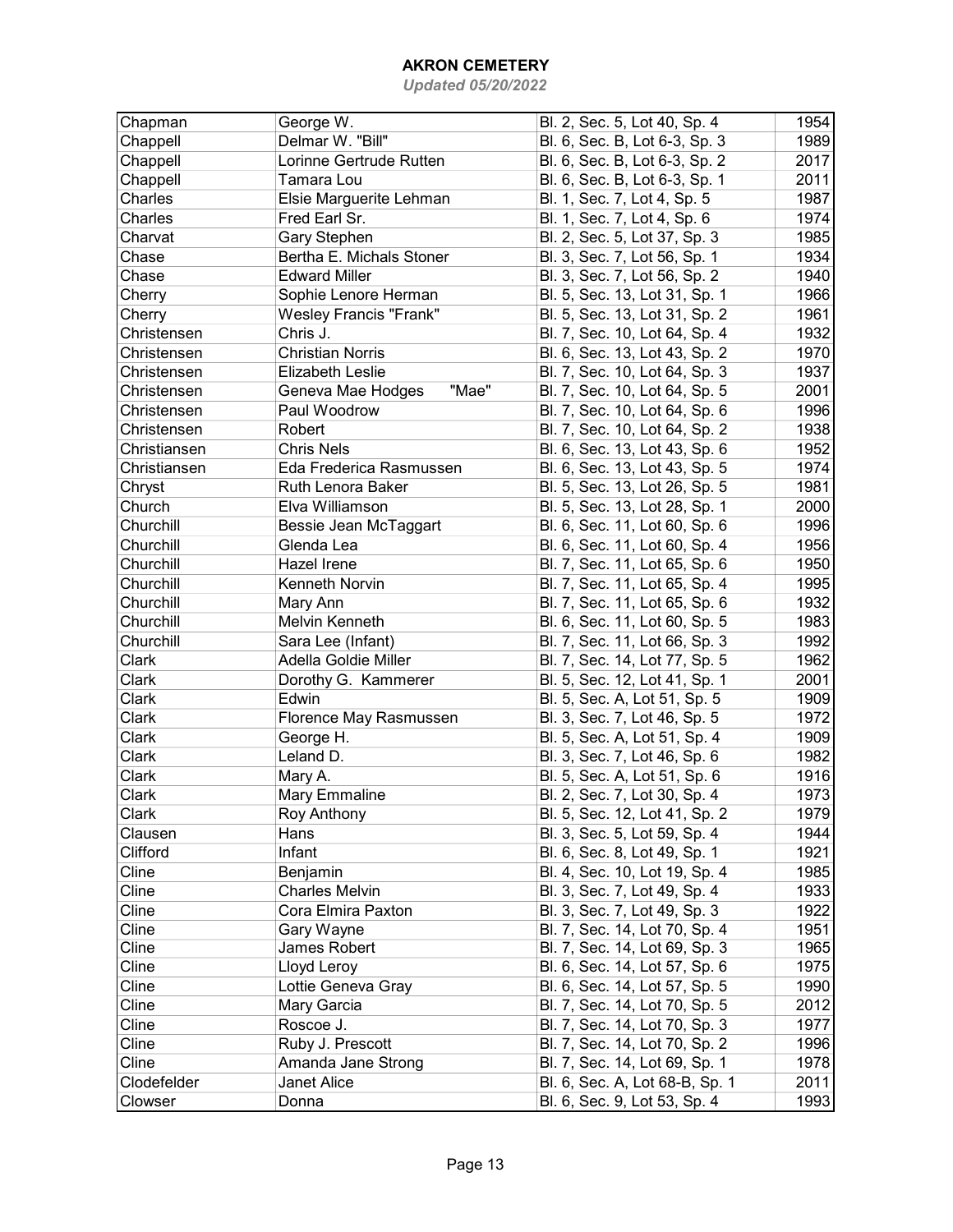| Clowser  | Harriett R.               | Bl. 6, Sec. 9, Lot 53, Sp. 4   | 1991 |
|----------|---------------------------|--------------------------------|------|
| Coats    | Lila Fay                  | Bl. 5, Sec. A, Lot 60-A, Sp. 6 | 1929 |
| Coats    | Vella Maurine Martin      | Bl. 5, Sec. 13, Lot 30, Sp. 4  | 2001 |
| Coats    | W. A.                     | Bl. 5, Sec. A, Lot 60-A, Sp. 3 | 1929 |
| Coats    | Wilson B.                 | Bl. 5, Sec. A, Lot 60-A, Sp. 1 | 1918 |
| Cockrum  | <b>Charles Monroe</b>     | Bl. 6, Sec. B, Lot 64, Sp. 3   | 1936 |
| Coit     | Irma Jean Deacon          | Bl. 2, Sec. 7, Lot 38, Sp. 4   | 1977 |
| Coit     | Raymond E.                | Bl. 2, Sec. 7, Lot 38, Sp. 5   | 1974 |
| Cole     | Aladean Lorraine McCloud  | Bl. 6, Sec. 13, Lot 46, Sp. 3  | 2007 |
| Cole     | James William             | Bl. 3, Sec. A, Lot 29, Sp. 4   | 1926 |
| Cole     | John C.                   | Bl. 3, Sec. A, Lot 29, Sp. 5   | 1906 |
| Cole     | Kenneth Lee               | Bl. 6, Sec. 13, Lot 46, Sp. 4  | 1999 |
| Cole     | Lee Edward                | Bl. 5, Sec. 9, Lot 23, Sp. 6   | 1958 |
| Cole     | Mary Vardaman             | Bl. 3, Sec. A, Lot 29, Sp. 6   | 1928 |
| Cole     | Ronald Lee (infant)       | Bl. 5, Sec. 9, Lot 22, Sp. 5   | 1955 |
| Cole     | Theresa Marie Wind        | Bl. 5, Sec. 9, Lot 23, Sp. 5   | 1951 |
| Cole     | Keith E.                  | Bl. 5, Sec. 9, Lot 22, Sp. 6   | 1929 |
| Collins  | Mary                      | Bl. 7, Sec. B, Lot S, Sp. 1    | 1924 |
| Collins  | Minnie Ellen Lawhon       | Bl. 7, Sec. 12, Lot 72, Sp. 1  | 1949 |
| Collins  | Thomas Lincoln            | Bl. 7, Sec. 12, Lot 72, Sp. 2  | 1954 |
| Collins  | Virginia Potter           | Bl. 1, Sec. 7, Lot 19, Sp. 6   | 1944 |
| Collman  | <b>Charles Brewer</b>     | Bl. 1, Sec. A, Lot 9, Sp. 4    | 1945 |
| Collman  | G. Orville                | Bl. 1, Sec. A, Lot 9, Sp. 6    | 1941 |
| Collman  | Maggie McVey              | Bl. 1, Sec. A, Lot 9, Sp. 3    | 1953 |
| Colpitts | Alma C. Reimenschneider   | Bl. 3, Sec. 7, Lot 44, Sp. 5   | 1955 |
| Colpitts | <b>Harlow William</b>     | Bl. 3, Sec. 7, Lot 44, Sp. 6   | 1963 |
| Colson   | Cordie May Witt           | Bl. 6, Sec. 10, Lot 48, Sp. 1  | 1970 |
| Colson   | Elza David                | Bl. 6, Sec. 10, Lot 48, Sp. 2  | 1962 |
| Combs    | Austin G.                 | Bl. 5, Sec. 11, Lot 42, Sp. 5  | 1942 |
| Combs    | <b>Belle Godsey</b>       | Bl. 5, Sec. 11, Lot 42, Sp. 4  | 1941 |
| Combs    | <b>Florence Casey</b>     | Bl. 4, Sec. 11, Lot 15, Sp. 5  | 1966 |
| Combs    | Joe                       | Bl. 4, Sec. 11, Lot 15, Sp. 6  | 1965 |
| Combs    | Tom                       | Bl. 5, Sec. 11, Lot 42, Sp. 6  | 1965 |
| Compton  | Anna Mildred Attebery     | Bl. 5, Sec. 13, Lot 38, Sp. 1  | 1966 |
| Compton  | Clarence O.               | Bl. 5, Sec. 13, Lot 38, Sp. 6  | 2010 |
| Compton  | Edgar James               | Bl. 5, Sec. 13, Lot 38, Sp. 4  | 1945 |
| Compton  | <b>Frank Henry</b>        | Bl. 5, Sec. 13, Lot 38, Sp. 2  | 1978 |
| Compton  | Helen Birdie              | Bl. 5, Sec. 13, Lot 38, Sp. 5  | 2003 |
| Compton  | LeVeta Vivvia Humphrey    | Bl. 5, Sec. 12, Lot 34, Sp. 1  | 1975 |
| Confer   | <b>Ernest George</b>      | Bl. 5, Sec. 13, Lot 24, Sp. 3  | 1980 |
| Conner   | Fayette Wellington        | Bl. 6, Sec. 12, Lot 52, Sp. 2  | 1946 |
| Conner   | Mary Elizabeth Koch       | Bl. 6, Sec. 12, Lot 52, Sp. 1  | 1950 |
| Conner   | Vesta Ann Zimmerman       | Bl. 6, Sec. 8, Lot 52, Sp. 5   | 1947 |
| Conner   | <b>William Lambert</b>    | Bl. 6, Sec. 10, Lot 52, Sp. 6  | 1944 |
| Conway   | Rhoda Jean ©              | Bl. 1, Sec. 5, Lot 17, Sp. 5   | 2002 |
| Cook     | Claude Junior             | Bl. 4, Sec. 13, Lot 11, Sp. 6  | 1983 |
| Cook     | Janie Ruth Martin         | Bl. 4, Sec. 13, Lot 11, Sp. 6  | 2005 |
| Cooley   | <b>Clifford Coyne</b>     | Bl. 6, Sec. 8, Lot 46, Sp. 3   | 1979 |
| Cooley   | Donna Lee Mountain        | Bl. 2, Sec. 6, Lot 30, Sp. 3   | 2016 |
| Cooley   | <b>Herbert Merton</b>     | Bl. 2, Sec. 6, Lot 30, Sp. 4   | 1979 |
| Cooley   | <b>Margaret May Sears</b> | Bl. 6, Sec. 8, Lot 46, Sp. 2   | 1987 |
| Cooley   | Merton Beth               | Bl. 5, Sec. 8, Lot 25, Sp. 6   | 1992 |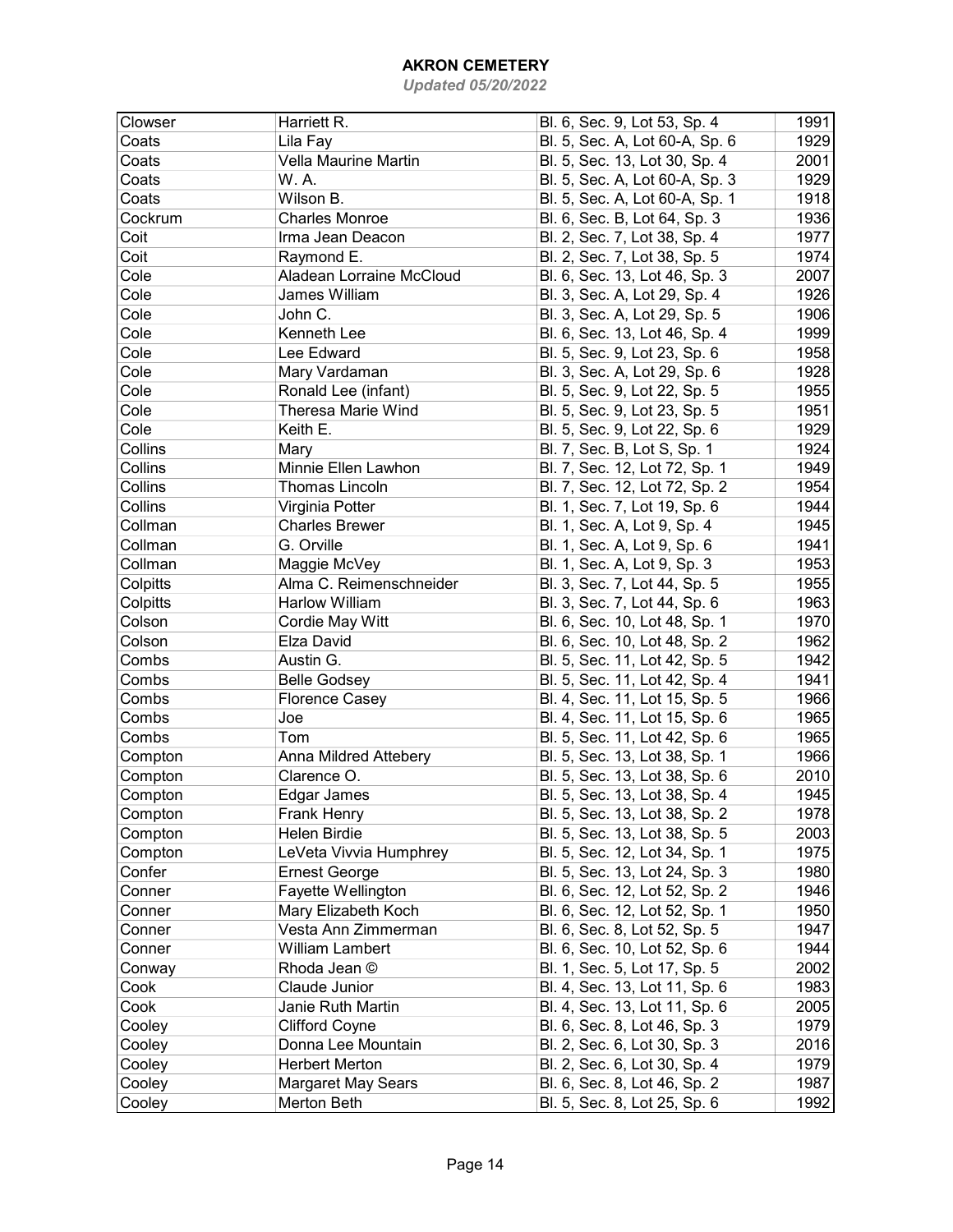| Cooley      | Viola M.                         | Bl. 5, Sec. 8, Lot 25, Sp. 4   | 1995 |
|-------------|----------------------------------|--------------------------------|------|
| Cooper      | Douglas Dee                      | Bl. 4, Sec. 11, Lot 18, Sp. 1  | 2021 |
| Cooper      | James Alexander                  | Bl. 7, Sec. 10, Lot 68, Sp. 4  | 1936 |
| Cooper      | Leslie James                     | Bl. 3, Sec. A, Lot 34A, Sp. 5  | 2007 |
| Cooper      | Velma Elizabeth                  | Bl. 3, Sec. A, Lot 34A, Sp. 4  | 2014 |
| Cope        | Willard E.                       | Unknown                        | 1918 |
| Copeland    | Allen H.                         | Bl. 6, Sec. 8, Lot 52, Sp. 3   | 1929 |
| Copeland    | Mary J. Hiatt                    | Bl. 6, Sec. 8, Lot 52, Sp. 1   | 1923 |
| Coplin      | Infant son of Heber              | Bl. 4, Sec. 8, Lot 8, Sp. 4    | 1920 |
| Cosner      | James William Cosner ©           | Bl. 3, Sec. A, Lot 31A, Sp. 1  | 2021 |
| Courter     | Ashley Lynn Kirkpatrick (infant) | Bl. 2, Sec. 4, Lot 34, Sp. 1   | 1997 |
| Courtright  | Nellie May Howard                | Bl. 5, Sec. 13, Lot 27, Sp. 1  | 2005 |
| Covington   | Infant daughter of John          | Bl. 7, Sec. 8, Lot 73, Sp. 3   | 1937 |
| Covington   | Opal Elizabeth Lee               | Bl. 7, Sec. 10, Lot 69, Sp. 1  | 1977 |
| Covington   | <b>Samuel Everett</b>            | Bl. 7, Sec. 10, Lot 69, Sp. 2  | 1981 |
| Cowan       | William                          | Bl. 1, Sec. 7, Lot 21-A, Sp. 1 | 1932 |
| Cox         | Esther Laurena Arnold Franklin   | Bl. 7, Sec. A, Lot 76-A, Sp. 5 | 1977 |
| Сох         | Robert Eugene ©                  | Bl. 4, Sec. 10, Lot 2, Sp. 6   | 2000 |
| Cox         | <b>Ruth Minnie</b>               | Bl. 4, Sec. 10, Lot 2, Sp. 6   | 1996 |
| Craig       | D. Louise                        | Bl. 5, Sec. 14, Lot 42, Sp. 5  | 2011 |
| Craig       | John Tim                         | Bl. 5, Sec. 14, Lot 42, Sp. 6  | 1985 |
| Craven      | Deward Belmont                   | Bl. 1, Sec. 4, Lot 21, Sp. 3   | 1957 |
| Crockett    | John M.                          | Bl. 4, Sec. 9, Lot 8, Sp. 6    | 1926 |
| Crosby      | Clarence W. (infant)             | Bl. 5, Sec. 11, Lot 40, Sp. 1  | 1942 |
| Crosby      | Percy William                    | Bl. 5, Sec. 11, Lot 40, Sp. 3  | 1984 |
| Crosier     | Alva Hart                        | Bl. 7, Sec. 13, Lot 77, Sp. 3  | 1970 |
| Crosier     | Dorothy Mae Houser               | Bl. 7, Sec. 13, Lot 77, Sp. 1  | 1979 |
| Crosier     | Florence Cordelia Willford       | Bl. 7, Sec. 12, Lot 64, Sp. 2  | 1944 |
| Crosier     | James Guy                        | Bl. 7, Sec. 12, Lot 64, Sp. 3  | 1960 |
| Crosier     | Patricia Lynn                    | Bl. 7, Sec. 12, Lot 71, Sp. 1  | 1945 |
| Crosier     | Perry H.                         | Bl. 7, Sec. 12, Lot 64, Sp. 5  | 1949 |
| Crosier     | Vera Eleanor Gray                | Bl. 7, Sec. 12, Lot 71, Sp. 1  | 1980 |
| Crosier     | Wilford Joseph                   | Bl. 7, Sec. 12, Lot 71, Sp. 2  | 1987 |
| Cross       | Benjamin L.                      | Bl. 2, Sec. B, Lot 2-3, Sp. 1  | 1893 |
| Cross       | Daniel R.                        | Bl. 2, Sec. B, Lot 2-3, Sp. 2  | 1901 |
| Cross       | <b>Goldie Neudigate</b>          | Bl. 2, Sec. B, Lot 2-3, Sp. 5  | 1920 |
| Cross       | J. Bert                          | Bl. 3, Sec. 7, Lot 47, Sp. 1   | 1921 |
| Cross       | Leo V.                           | Bl. 3, Sec. 7, Lot 46, Sp. 2   | 1955 |
| Cross       | Minerva Bell                     | Bl. 2, Sec. B, Lot 2-3, Sp. 3  |      |
| Cross       | Ralph Ray                        | Bl. 6, Sec. D, Lot 43-3, Sp. 6 | 1981 |
| Cross       | Wayne Y.B.                       | Bl. 7, Sec. 12, Lot 68, Sp. 1  | 1979 |
| Crutchfield | Edgar Isaac                      | Bl. 6, Sec. 9, Lot 57, Sp. 2   | 1974 |
| Crutchfield | <b>Grace Remington</b>           | Bl. 6, Sec. 9, Lot 57, Sp. 1   | 1980 |
| Cummings    | Eda Sophia Jesse                 | Bl. 5, Sec. 12, Lot 42, Sp. 1  | 1951 |
| Cummings    | Estella Escellia Banker          | Bl. 5, Sec. 12, Lot 42, Sp. 5  | 1955 |
| Cummings    | Gary David (infant)              | Bl. 7, Sec. 11, Lot 74, Sp. 3  | 1954 |
| Cummings    | Grover Banker                    | Bl. 5, Sec. 12, Lot 42, Sp. 6  | 1967 |
| Cummings    | Lee Roy                          | Bl. 5, Sec. 12, Lot 42, Sp. 2  | 1967 |
| Cunningham  | Cathryn Trent                    | Bl. 5, Sec. 13, Lot 23, Sp. 3  | 1967 |
| Cunningham  | Earl Jerry                       | Bl. 2, Sec. 6, Lot 39, Sp. 2   | 1960 |
| Cunningham  | Frank Marsh                      | Bl. 2, Sec. 4, Lot 35, Sp. 3   | 1962 |
| Cunningham  | Joseph Lee                       | Bl. 4, Sec. 9, Lot 15, Sp. 1   | 1928 |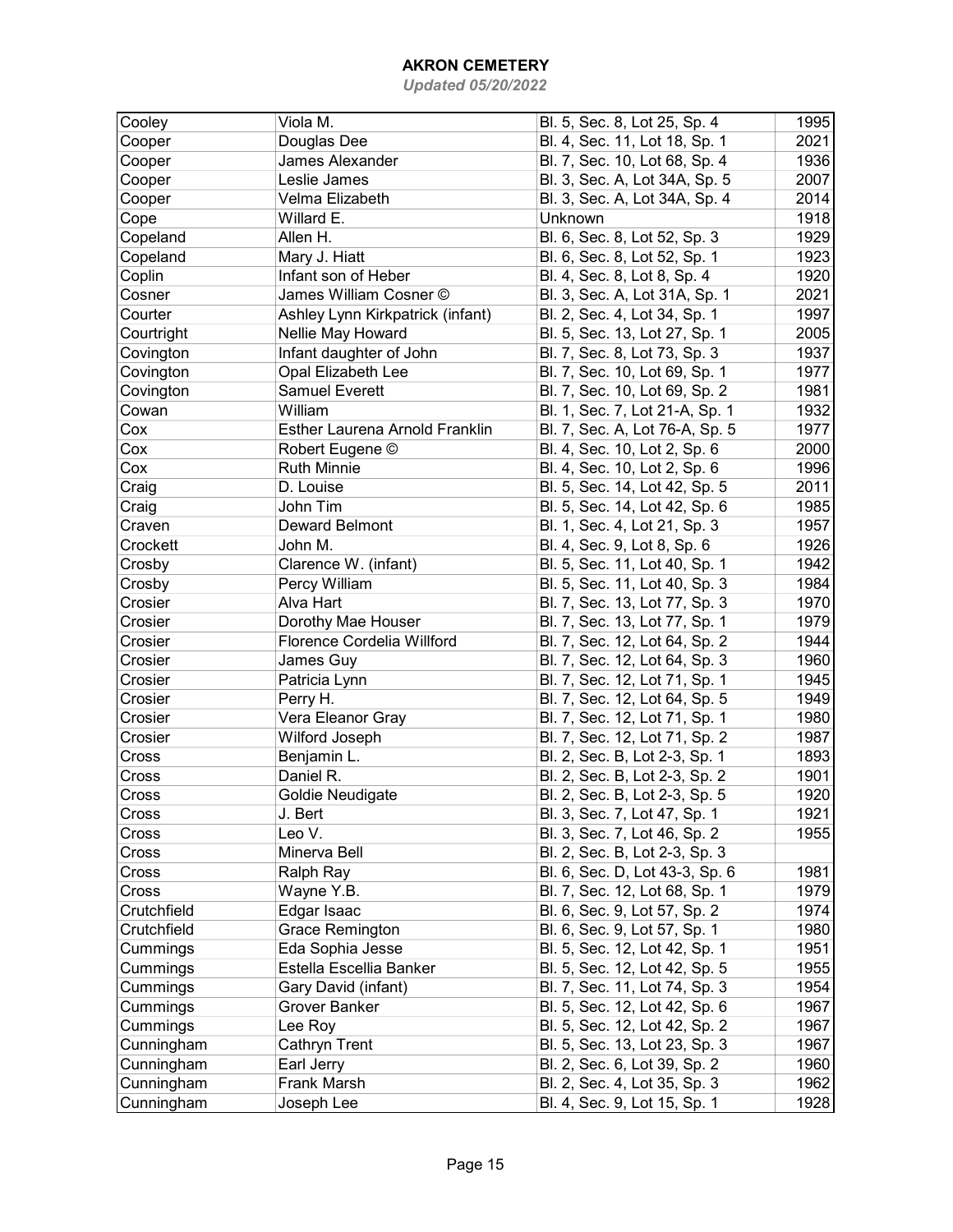| Cunningham | <b>Mildred Lyngdal</b>        | Bl. 2, Sec. 6, Lot 39, Sp. 1     | 1995 |
|------------|-------------------------------|----------------------------------|------|
| Cunningham | <b>Russell Roy</b>            | Bl. 5, Sec. 13, Lot 23, Sp. 2    | 1962 |
| Cunningham | Sarah Bays                    | Bl. 4, Sec. 9, Lot 15, Sp. 2     | 1941 |
| Cunningham | Vera Lucerne Parker ©         | Bl. 5, Sec. 13, Lot 23, Sp. 1    | 2015 |
| Cure       | Christine Leana (infant)      | Bl. 7, Sec. 13, Lot 72, Sp. 2    | 1953 |
| Cure       | Dennis Ray                    | Bl. 7, Sec. 13, Lot 72, Sp. 1    | 1952 |
| Cure       | Fannie Bell Patch             | Bl. 7, Sec. 13, Lot 70, Sp. 3    | 1979 |
| Cure       | Floyd Alonzo                  | Bl. 7, Sec. 13, Lot 72, Sp. 4    | 1989 |
| Cure       | <b>Guy Homer</b>              | Bl. 7, Sec. 13, Lot 70, Sp. 4    | 1981 |
| Cure       | Infant son of Arthur          | Bl. 7, Sec. 13, Lot 72, Sp. 2    | 1953 |
| Cure       | Maude Mae Stewart             | Bl. 7, Sec. 13, Lot 72, Sp. 3    | 1986 |
| Curry      | <b>Cadett Lowell</b>          | Bl. 4, Sec. A, Lot 39-A, Sp. 1   | 1999 |
| Curry      | Marvin L.                     | Bl. 4, Sec. 13, Lot 13, Sp. 6    | 2009 |
| Curtis     | John                          | Bl. 1, Sec. A, Lot 5-A, Sp. 1    | 1903 |
| Curtis     | Winnie V.                     | Bl. 1, Sec. A, Lot 5-A, Sp. 2    | 1887 |
| Curtiss    | Louis John                    | Bl. 1, Sec. 6, Lot 18, Sp. 6     | 1980 |
| Dailey     | Mildred                       | Bl. 3, Sec. 7, Lot 50, Sp. 1     | 1920 |
| Daley      | Michael Angelo                | Bl. 5, Sec. 13, Lot 22, Sp. 4    | 1969 |
| Daley      | Vivian Anetta                 | Bl. 5, Sec. 13, Lot 22, Sp. 3    | 1989 |
| Dalton     | Cora Mae Hayes                | Bl. 5, Sec. 8, Lot 40, Sp. 2     | 1968 |
| Dalton     | <b>Harvey Albert</b>          | Bl. 5, Sec. 8, Lot 40, Sp. 3     | 1948 |
| Daniels    | Clara Belle Jackson           | Bl. 6, Sec. 9, Lot 60, Sp. 5     | 1983 |
| Daniels    | George                        | Bl. 6, Sec. 9, Lot 60, Sp. 6     | 1958 |
| Daniels    | Joseph                        | Bl. 4, Sec. C, Lot 21-1, Sp. 4   | 1921 |
| Daniels    | Mary A. King                  | Bl. 4, Sec. C, Lot 21-1, Sp. 3   | 1919 |
| Daniels    | Sarah Ethel Fechtel           | Bl. 7, Sec. 13, Lot 76, Sp. 5    | 1948 |
| Daniels    | Tevis John                    | Bl. 7, Sec. 13, Lot 76, Sp. 6    | 1961 |
| Danley     | Edward L.                     | Bl. 7, Sec. 12, Lot 73, Sp. 1    | 1946 |
| Dannar     | <b>Berniece Louise Dannar</b> | Bl. 5, Sec. 14, Lot 23, Sp. 3    | 2012 |
| Dannar     | Connie Lee Jr                 | Bl. 4, Sec. 14, Lot 21, Sp. 5    | 2009 |
| Dannar     | Delores Jean                  | Bl. 7, Sec. 11, Lot 71, Sp. 1    | 1946 |
| Dannar     | Earl Leroy                    | Bl. 5, Sec. 11, Lot 39, Sp. 3    | 1992 |
| Dannar     | <b>Edward Sylvester</b>       | Bl. 5, Sec. 11, Lot 38, Sp. 6    | 1941 |
| Dannar     | Harry Levern                  | Bl. 5, Sec. 14, Lot 23, Sp. 4    | 1981 |
| Dannar     | <b>Hazel Nadine Compton</b>   | Bl. 5, Sec. 11, Lot 39, Sp.2     | 2010 |
| Dannar     | Norma Jean Elliott            | Bl. 4, Sec. 14, Lot 21, Sp. 6    | 2006 |
| Dansdill   | Clara Elma (infant)           | Bl. 6, Sec. A, Lot 61, Sp. 2&3   | 1914 |
| Dansdill   | Clinton L.                    | Bl. 4, Sec. 8, Lot 5, Sp. 5      | 1956 |
| Dansdill   | <b>Clinton Thomas</b>         | Bl. 6, Sec. B, Lot 6-2, Sp. 2    | 1989 |
| Dansdill   | Infant girl                   | Bl. 6, Sec. A, Lot 61, Sp. 3&4   | 1914 |
| Dansdill   | Jean Arvilla                  | Bl. 6, Sec. B, Lot 6-2, Sp. 1    | 1997 |
| Dansdill   | John Edward                   | Bl. 4, Sec. 8, Lot 3, Sp. 2&3    | 1998 |
| Dansdill   | John G.                       | Bl. 6, Sec. B, Lot 6-1, Sp. 5    | 1914 |
| Dansdill   | Lillian Elma Yeamans          | Bl. 4, Sec. 8, Lot 5, Sp. 4      | 1975 |
| Dansdill   | Lois Bach                     | Bl. 4, Sec. 8 Lot N1/2-3, Sp.1&2 | 2017 |
| Darby      | Claude James                  | Bl. 3, Sec. D, Lot 39-2, Sp. 4   | 1915 |
| Darby      | Cleo                          | Bl. 6, Sec. 11, Lot 53, Sp. 5    | 2002 |
| Darby      | Delmar Eugene                 | Bl. 6, Sec. 11, Lot 53, Sp. 3    | 2004 |
| Darby      | Frank Joseph                  | Bl. 6, Sec. 11, Lot 51, Sp. 2    | 1971 |
| Darby      | <b>Gladys Pearl Walker</b>    | Bl. 6, Sec. 11, Lot 51, Sp. 1    | 1959 |
| Darby      | John Leroy                    | Bl. 6, Sec. 11, Lot 53, Sp. 6    | 1949 |
| Darby      | Katherine Eleanor Letwiler    | Bl. 3, Sec. D, Lot 39-2, Sp. 5   | 1942 |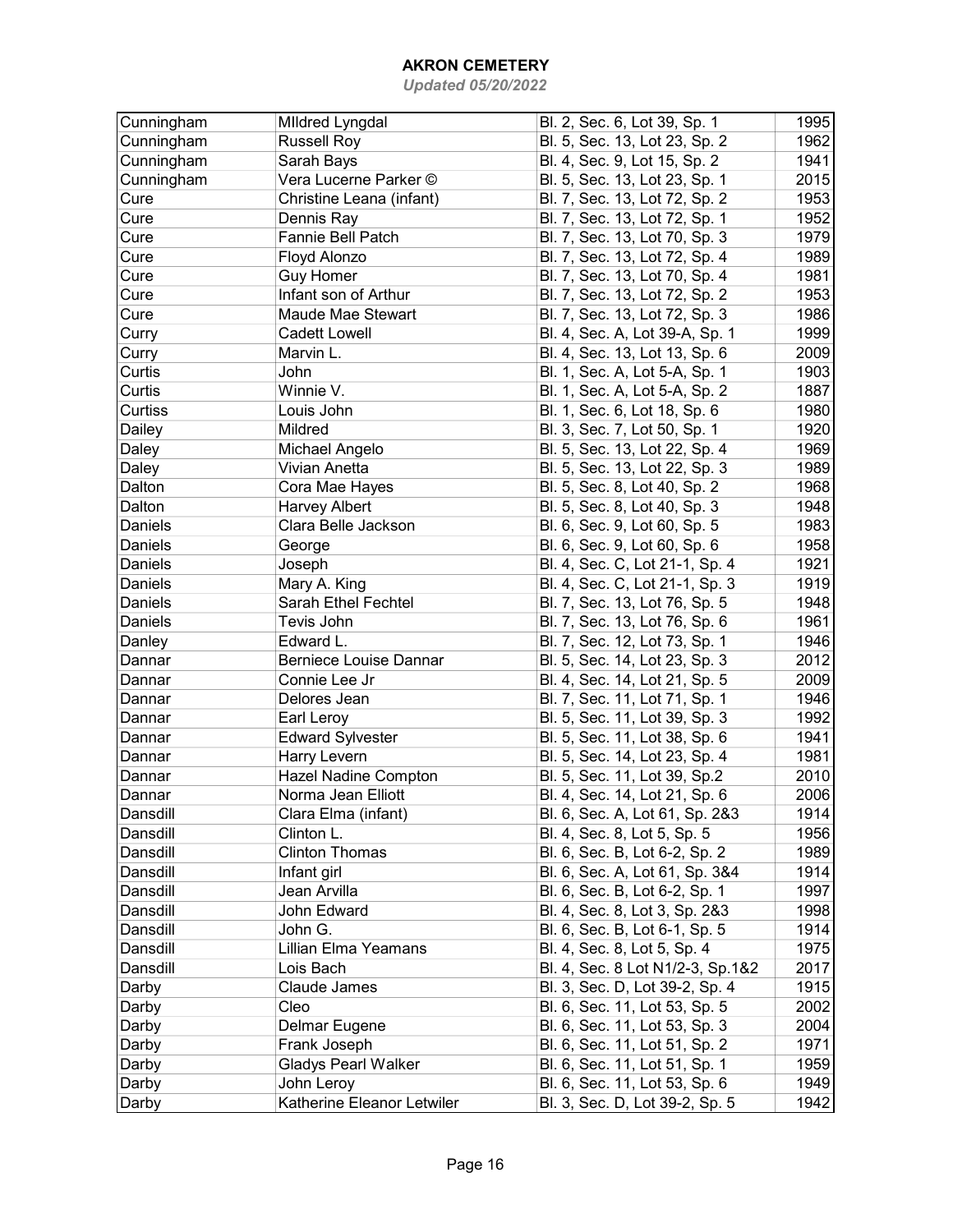| Darby     | Margaret Augusta           | Bl. 6, Sec. 11, Lot 53, Sp. 4       | 2009 |
|-----------|----------------------------|-------------------------------------|------|
| Darby     | William John               | Bl. 3, Sec. D, Lot 39-2, Sp. 6      | 1959 |
| Darrell   | Doris LaVange "Jody"       | Bl. 6, Sec. 12, Lot 59, Sp. 1       | 1964 |
| Darrell   | Eugene William             | Bl. 6, Sec. 12, Lot 59, Sp. 6       | 1944 |
| Darrell   | Helen Frances Hurst ©      | Bl. 2, Sec. B, Lot 14.6, Sp. 6      | 2016 |
| Darrell   | James Elroy ©              | Bl. 2, Sec. B, Lot 14.6, Sp. 6      | 2016 |
| Darrell   | James Henry                | Bl. 6, Sec. 12, Lot 59, Sp. 3       | 1960 |
| Darrell   | Louvia Agnes Atto          | Bl. 6, Sec. 12, Lot 59, Sp. 5       | 1982 |
| Darrell   | <b>William Henry</b>       | Bl. 6, Sec. 12, Lot 59, Sp. 2       | 1964 |
| Daugherty | Clyde Morgan               | Bl. 6, Sec. 11, Lot 52, Sp. 1       | 1941 |
| Daugherty | Infant                     | Bl. 6, Sec. 8, Lot 49-B, Sp. 1      |      |
| Daugherty | Infant                     | Bl. 6, Sec. 8, Lot 49-B, Sp. 2      |      |
| Daugherty | Margaret Thomas            | Bl. 6, Sec. 11, Lot 52, Sp. 3       | 1955 |
| Daugherty | Robert Floyd               | Bl. 2, Sec. A, Lot 14, Sp. 4        | 1928 |
| Daugherty | Samuel Morgan              | Bl. 6, Sec. 11, Lot 52, Sp. 2       | 1944 |
| Davis     | Agnes C.                   | Bl. 5, Sec. 8, Lot 29, Sp. 3        | 1937 |
| Davis     | Cordelia Elizabeth Denison | Bl. 2, Sec. A, Lot 18, Sp. 3        | 1927 |
| Davis     | Daisy Gertrude             | Bl. 3, Sec. A, Lot 34, Sp. 3        | 1957 |
| Davis     | Elijah G.                  | Bl. 4, Sec. B, Lot 9-2, Sp. 4       | 1915 |
| Davis     | Erma Rebecca Cass          | Bl. 5, Sec. 14, Lot 34, Sp. 2       | 1993 |
| Davis     | Helen infant of Frank      | Bl. 5, Sec. 8, Lot 29, Sp. 1        | 1915 |
| Davis     | J. James                   | Bl. 2, Sec. A, Lot 18, Sp. 2        | 1922 |
| Davis     | Loren Edward               | Bl. 5, Sec. 14, Lot 34, Sp. 1       | 1975 |
| Davis     | Mary E. Mccorkle           | Bl. 4, Sec. B, Lot 9-2, Sp. 2       | 1939 |
| Davis     | Minervie E.                | Bl. 2, Sec. A, Lot 18, Sp. 1        | 1905 |
| Davis     | Sarah Jane Tudor           | Bl. 2, Sec. B, Lot 24, Sp. 6        | 1934 |
| Davis     | Sena Elizabeth             | Bl. 2, Sec. D, Lot 47-1             | 1943 |
| Davis     | <b>Thomas Miles</b>        | Bl. 5, Sec. 14, Lot 34, Sp. 3       | 1982 |
| Davis     | Wentworth T.               | Bl. 4, Sec. 9, Lot 4, Sp. 1         | 1970 |
| Davis     | <b>Eunice Amy Pitts</b>    | Bl. 7, Sec. 14, Lot 68, Sp. 5       | 1964 |
| Davis     | Faith                      | Bl. 1, Sec. 7, Lot 7, Sp. 4         | 2010 |
| Davisson  | Archie                     | Bl. 5, Sec. 10, Lot 29, Sp. 3       | 2001 |
| Davisson  | Arthur Warren              | Bl. 6, Sec. 14, Lot 61, Sp. 6       | 1948 |
| Davisson  | <b>Bernard LeRay</b>       | Bl. 6, Sec. 14, Lot 61, Sp. 4       | 1986 |
| Davisson  | Ellen Moree                | Bl. 6, Sec. 14, Lot 58, Sp.4        | 2013 |
| Davisson  | Emery Calvin "Dave"        | Bl. 6, Sec. 14, Lot 58, Sp. 6       | 1967 |
| Davisson  | Eva Cretus Greer           | Bl. 6, Sec. 14, Lot 61, Sp. 3       | 1990 |
| Davisson  | Fern Mildred Scharnow      | Bl. 5, Sec. 10, Lot 29, Sp. 2       | 2020 |
| Davisson  | <b>Frank Wesley</b>        | Bl. 5, Sec. 10, Lot 29, Sp. 5       | 1962 |
| Davisson  | Harry Donazel              | Bl. 6, Sec. 11, Lot 44, Sp. 1       | 1968 |
| Davisson  | Hillis May                 | Bl. 6-7, Sec. B, Lot 18-3, Sp. 4    | 1927 |
| Davisson  | Kenneth Warren             | Bl. 6-7, Sec. B, Lot 18-3, Sp. 3    | 1921 |
| Davisson  | Leona Marie Powell         | Bl. 4, Sec. 14, Lot 16, Sp. 5       | 2002 |
| Davisson  | Lucy Emma Phelps           | Bl. 5, Sec. 10, Lot 29, Sp. 4       | 1966 |
| Davisson  | Minnie Margaret Baker      | Bl. 6, Sec. 11, Lot 44, Sp. 2       | 1966 |
| Davisson  | Minnie May Gates           | Bl. 6, Sec. 14, Lot 61, Sp. 5       | 1977 |
| Davisson  | Norman Eugene              | Bl. 5, Sec. 14, Lot 42, Sp. 1       | 1992 |
|           |                            |                                     | 1977 |
| Davisson  | Pauline Grace              | Bl. 6, Sec. 14, Lot 58, Sp. 5       |      |
| Davisson  | Robert D.                  | Bl. 6, Sec. 14, Lot 58, Sp. 4       | 1998 |
| Davisson  | Roberta Rae Carroll        | Bl. 6, Sec. 14, Lot 61, Sp. 1       | 1999 |
| Davisson  | Ross Olen Sr.              | Bl. 6, Sec. 14, Lot 61, Sp. 1-Crem. | 2012 |
| Davisson  | Roy Edward                 | Bl. 5, Sec. 10, Lot 29, Sp. 1       | 1993 |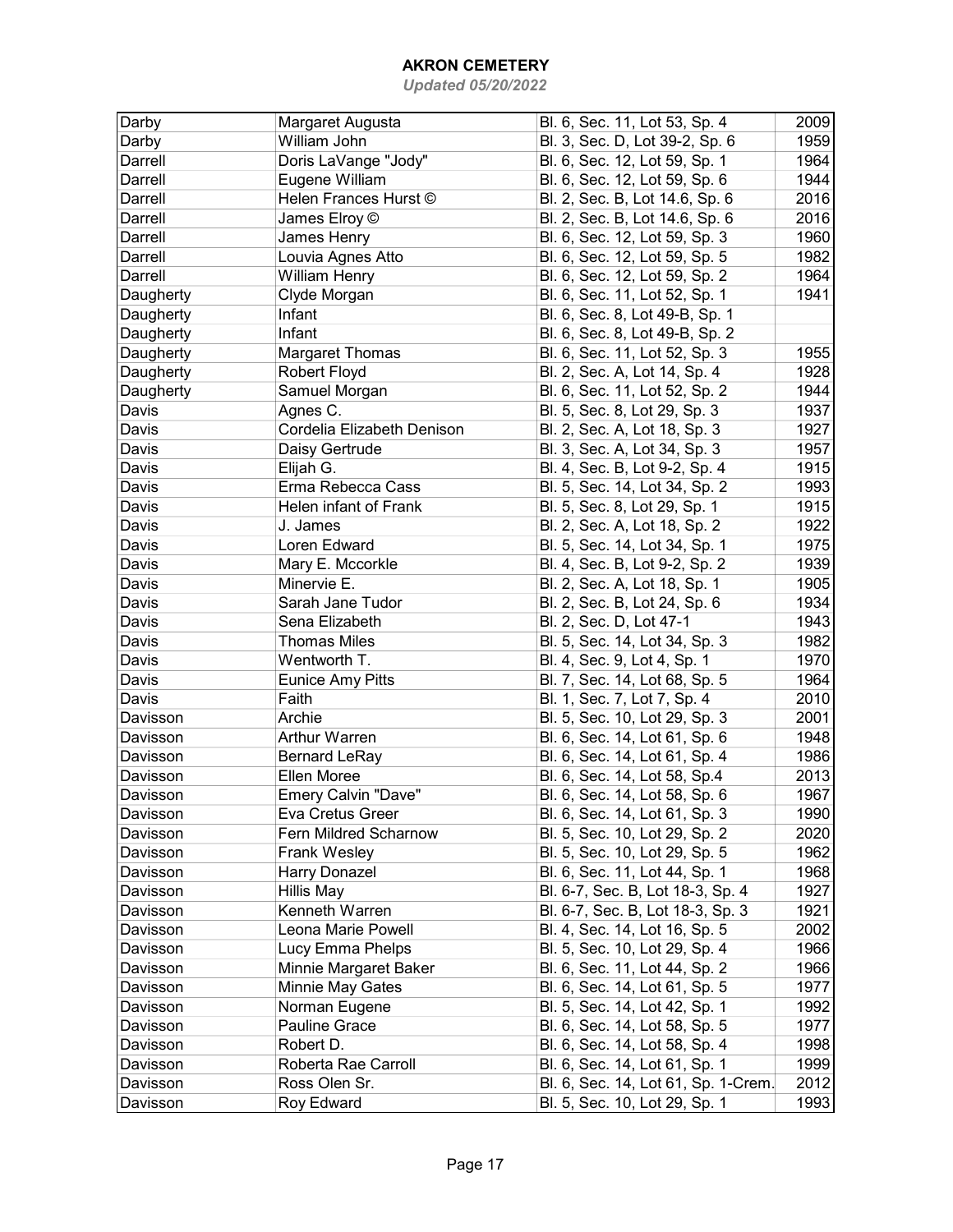| Davisson         | Walter E.                   | Bl. 5, Sec. 10, Lot 29, Sp. 1  | 1948 |
|------------------|-----------------------------|--------------------------------|------|
| Davisson         | Wesley Emerson (child)      | Bl. 5, Sec. 10, Lot 29, Sp. 6  | 1937 |
| Davisson         | <b>Willard Ernest</b>       | Bl. 4, Sec. 14, Lot 16, Sp. 6  | 2012 |
| Davy             | Shannon Renea ©             | Bl. 5, Sec. 13, Lot 26, Sp. 1  | 2014 |
| Day              | Florence                    | Bl. 2, Sec. 7, Lot 35, Sp. 1   | 1920 |
| Dean             | Mattie R. Watts             | Bl. 7, Sec. 13, Lot 67, Sp. 5  | 1959 |
| Dean             | William D.                  | Bl. 7, Sec. 13, Lot 67, Sp. 4  | 1994 |
| Dean             | William Lee                 | Bl. 7, Sec. 13, Lot 67, Sp. 6  | 1960 |
| Deck             | <b>Belle</b>                | Bl. 1, Sec. C, Lot 36-2, Sp. 3 | 1892 |
| Decoopman        | <b>Fred Patrick</b>         | Bl. 5, Sec. 12, Lot 22, Sp. 2  | 2011 |
| Decoopman        | George Joseph               | Bl. 5, Sec. 12, Lot 22, Sp. 3  | 2005 |
| Decoopman        | Gordon Owen                 | Bl. 5, Sec. 12, Lot 35, Sp. 1  | 1998 |
| Deering          | Belle S. Strong             | Bl. 5, Sec. 12, Lot 22, Sp. 5  | 1973 |
| Deering          | Henry R.                    | Bl. 5, Sec. 12, Lot 22, Sp. 6  | 1962 |
| Deering          | Ronald                      | Bl. 5, Sec. 12, Lot 22, Sp. 4  | 2009 |
| <b>DeGifford</b> | Ralph Hannon                | Bl. 3, Sec. 7, Lot 43, Sp. 2   | 1934 |
| Delaney          | <b>Frank Patrick</b>        | Bl. 4, Sec. 9, Lot 3, Sp. 1    | 1947 |
| Delaney          | William                     | Bl. 4, Sec. 9, Lot 3, Sp. 3    | 1928 |
| Deno             | Louis Henry                 | Bl. 2, Sec. 7, Lot 40, Sp. 9   | 1933 |
| Deno             | Minetta Jane Styner         | Bl. 2, Sec. 7, Lot 40, Sp. 8   | 1966 |
| Dessler          | Eddie                       | Bl. 1, Sec. B, Lot 12-3, Sp. 1 | 1909 |
| Dessler          | Freddie                     | Bl. 1, Sec. B, Lot 12-3, Sp. 1 | 1909 |
| Deveny           | Louise Ehrman               | Bl. 2, Sec. 6, Lot 22, Sp. 4   | 1984 |
| <b>Dewitt</b>    | Lucille Maxine (child)      | Bl. 4, Sec. A, Lot 45, Sp. 1   | 1907 |
| Dey              | Enoch E                     | Bl. 1, Sec. A, Lot 5, Sp. 5    | 1935 |
| Diamond          | Bertha Eva White Cline      | Bl. 4, Sec. 10, Lot 19, Sp. 5  | 1981 |
| Diamond          | <b>Catherine Marie</b>      | Bl. 5, Sec. C, Lot 32-2, Sp. 4 | 1917 |
| Dickson          | Allen                       | Bl. 6, Sec. 12, Lot 50, Sp. 5  | 2008 |
| Dickson          | <b>Ethel Olive</b>          | Bl. 3, Sec. 5, Lot 55, Sp. 4   | 1990 |
| Dickson          | <b>Ruth Arlene</b>          | Bl. 6, Sec. 12, Lot 50, Sp. 4  | 1993 |
| Dickson          | Ted Ray                     | Bl. 3, Sec. 5, Lot 55, Sp. 5   | 1993 |
| <b>Dillinger</b> | Karen Lynn Sampson ©        | Bl. 6, Sec. A, Lot 70-A, Sp. 3 | 2017 |
| <b>Dissler</b>   | F. E.                       | Bl. 1, Sec. B, Lot 12-3, Sp. 1 | 1909 |
| Doane            | Bernice                     | Bl. 6, Sec. 9, Lot 48, Sp. 1   | 1993 |
| Doane            | Wayne Elmer                 | Bl. 6, Sec. 9, Lot 48, Sp. 2   | 2001 |
| Dodge            | <b>Hattie Lou Patterson</b> | Bl. 4, Sec. C, Lot 33-2, Sp. 5 | 1960 |
| Dodge            | Jerry Elery                 | Bl. 4, Sec. C, Lot 33-2, Sp. 3 | 1943 |
| Dodge            | Mabel B.                    | Bl. 4, Sec. C, Lot 33-2, Sp. 4 | 1918 |
| Dodge            | Samantha Ann Lamb           | Bl. 4, Sec. C, Lot 33-2, Sp. 1 | 1927 |
| Dodge            | <b>William Lester</b>       | Bl. 4, Sec. C, Lot 33-2, Sp. 6 | 1955 |
| Dodge            | <b>William Russel</b>       | Bl. 4, Sec. C, Lot 33-2, Sp. 2 | 1917 |
| Dole             | Infant girl                 | Bl. 3, Sec. B, Lot 3-1, Sp. 8  |      |
| Dole             | John Fletcher               | Bl. 3, Sec. B, Lot 3-1, Sp. 6  | 1931 |
| Dole             | Mary Elizabeth Loop         | Bl. 3, Sec. B, Lot 3-1, Sp. 7  | 1919 |
| Dole             | Raymond                     | Bl. 3, Sec. B, Lot 3-1, Sp. 5  | 1927 |
| Dolifka          | Amy Anna Banner             | Bl. 5, Sec. 11, Lot 36, Sp. 4  | 1938 |
| Dolifka          | Julius                      | Bl. 5, Sec. 11, Lot 36, Sp. 5  | 1956 |
| Donnelly         | James Jerome, Jr.           | Bl. 7, Sec. A, Lot 74A, Sp. 3  | 2000 |
| Donnelly         | James Jerome, Sr.           | Bl. 7, Sec. A, Lot 74A, Sp. 1  | 2004 |
| Donnelly         | Mary Catherine Baker        | Bl. 7, Sec. A, Lot 74A, Sp. 2  | 2018 |
| Donnen           | Glen Fremont (infant)       | Bl. 2, Sec. 7, Lot 23, Sp. 1   | 1954 |
| Donnen           | <b>Royal Charles</b>        | Bl. 2, Sec. 7, Lot 23, Sp. 3   | 1990 |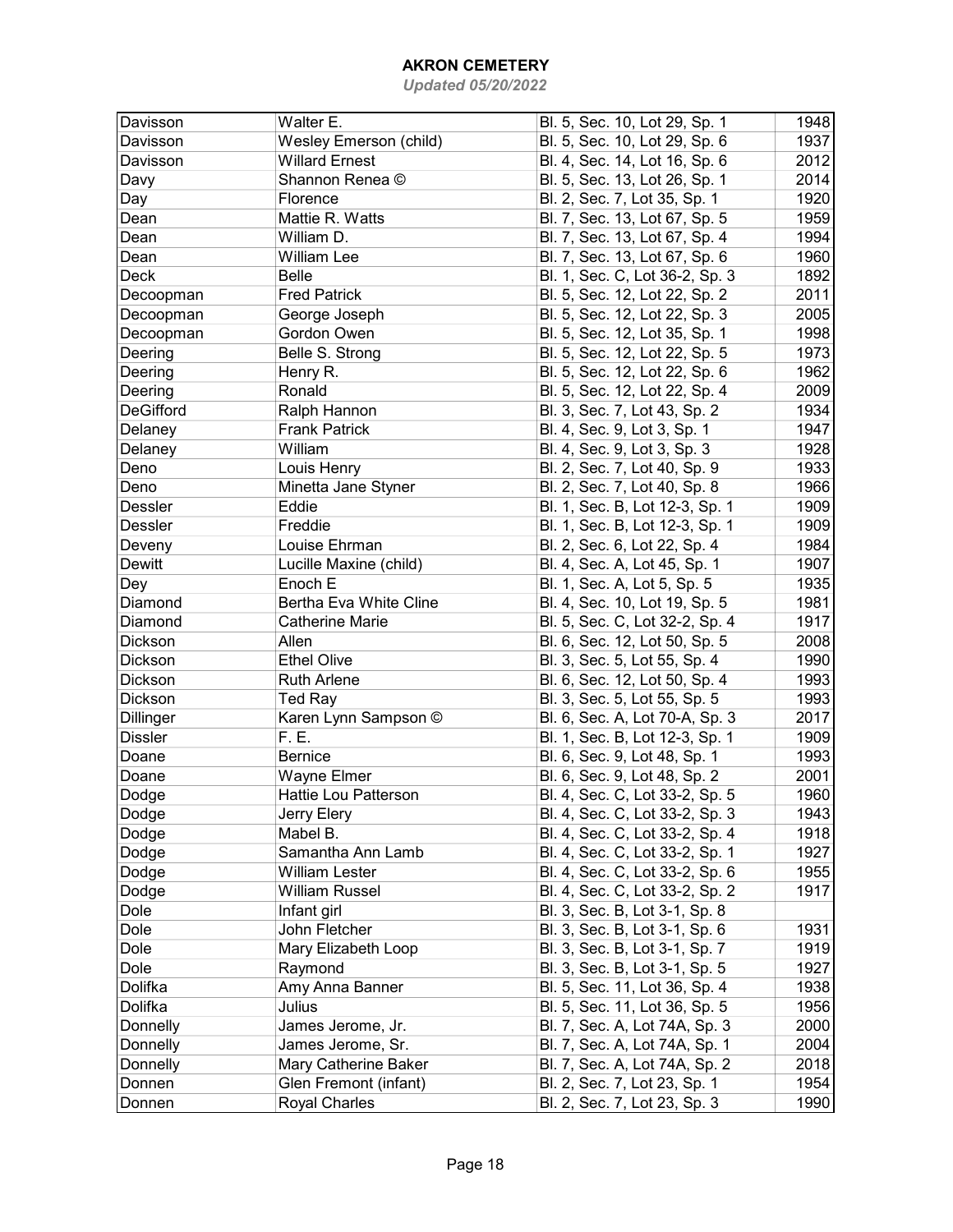| 1892<br>1992 |
|--------------|
|              |
| 1999         |
| 1957         |
| 1970         |
| 1923         |
| 1992         |
| 2019         |
| 1980         |
| 2010         |
| 1940         |
| 1969         |
| 1916         |
| 1983         |
| 1979         |
| 1996         |
| 2001         |
| 1978         |
| 1976         |
| 1968         |
| 2005         |
| 2008         |
| 1972         |
| 2020         |
| 1973         |
| 1975         |
| 1891         |
| 1963         |
| 1959         |
| 1936         |
| 2018         |
| 1987         |
| 1901         |
| 1993         |
| 1972         |
| 1929         |
| 1938         |
| 2019         |
| 1965         |
| 1970         |
| 2020         |
| 1958         |
| 1964         |
| 1962         |
| 1999         |
| 1994         |
| 1965         |
| 1965         |
| 1976         |
| 1994         |
| 1988         |
| 2008         |
|              |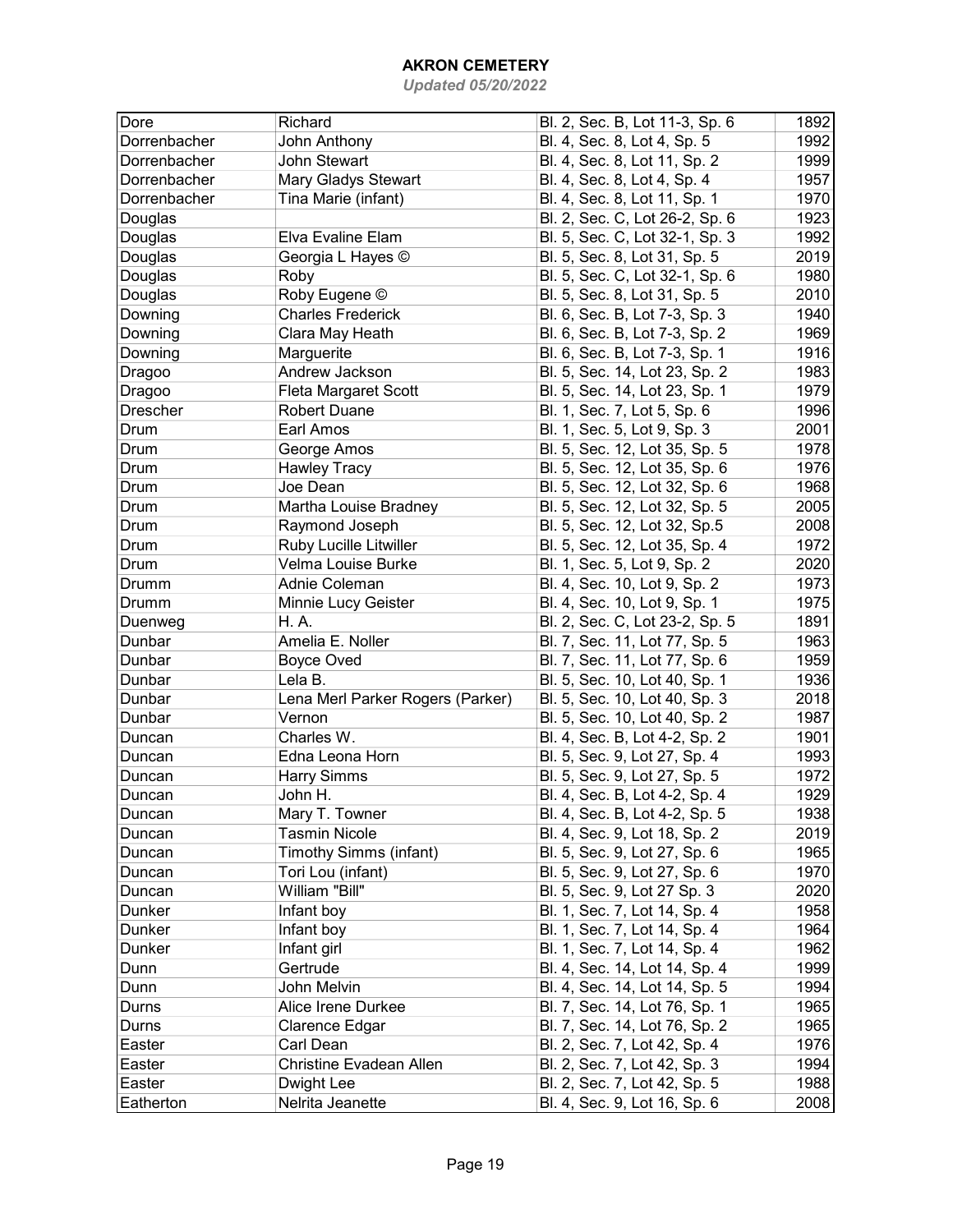| Eatherton      | Sarah Jane (child)          | Bl. 1, Sec. 7, Lot 19, Sp. 4   | 1972 |
|----------------|-----------------------------|--------------------------------|------|
| Eatherton      | Shirley Jeanne              | Bl. 1, Sec. 7, Lot 19, Sp. 3   | 1982 |
| <b>Edkins</b>  | Dorothy Ellen Axtell        | Bl. 7, Sec. 12, Lot 65, Sp. 6  | 2007 |
| <b>Edkins</b>  | Ed Jr.                      | Bl. 3, Sec. 7, Lot 57, Sp. 1   | 1925 |
| <b>Edkins</b>  | Edward E.                   | Bl. 3, Sec. 7, Lot 57, Sp. 5   | 1961 |
| <b>Edkins</b>  | Glen Edwin                  | Bl. 3, Sec. 7, Lot 57, Sp. 3   | 1941 |
| <b>Edkins</b>  | Lucille Marie               | Bl. 3, Sec. 7, Lot 57, Sp. 2   | 1930 |
| Edmondson      | Infant of R. A.             | Bl. 1, Sec. A, Lot 8, Sp. 6    | 1911 |
| Edwards        | Alva S.                     | Bl. 2, Sec. 5, Lot 36, Sp. 1   | 1942 |
| Edwards        | Laura Grace                 | Bl. 5, Sec. 8, Lot 37, Sp. 1   | 1953 |
| Edwards        | Luella                      | Bl. 2, Sec. 5, Lot 36, Sp. 2   | 1958 |
| Eggleston      | Henry Luther                | Bl. 7, Sec. 8, Lot 73, Sp. 6   | 1961 |
| Eggleston      | Infants of Henry & Minnie   | Bl. 7, Sec. 8, Lot 73, Sp. 4   | 1929 |
| Eggleston      | Minnie Arundle              | Bl. 7, Sec. 8, Lot 73, Sp. 5   | 1985 |
| Ehrlich        | Wanetta Frances Krause      | Bl. 5, Sec. 14, Lot 41, Sp. 3  | 2005 |
| Ehrlick        | Victor Clinton (infant)     | Bl. 7, Sec. 13, Lot 70, Sp. 5  | 1985 |
| Ehrman         | Arlene C.                   | Bl. 4, Sec. B, Lot 16-3, Sp. 6 | 1915 |
| Ehrman         | Arlene Gladys (infant)      | Bl. 5, Sec. B, Lot 17-2, Sp. 2 | 1915 |
| Ehrman         | Barbara Christine Schneider | Bl. 2, Sec. 6, Lot 23, Sp. 1   | 1975 |
| Ehrman         | <b>Bertha Vivian Reeves</b> | Bl. 2, Sec. 6, Lot 22, Sp. 1   | 1930 |
| Ehrman         | Fred J.                     | Bl. 2, Sec. 6, Lot 23, Sp. 2   | 1963 |
| Ehrman         | Fred J. Jr. (infant)        | Bl. 4, Sec. B, Lot 16-3, Sp. 5 | 1914 |
| Ehrman         | G. Michael                  | Bl. 2, Sec. 6, Lot 22, Sp. 6   | 1933 |
| Ehrman         | John J.                     | Bl. 5, Sec. B, Lot 17-2, Sp. 1 | 1914 |
| Ehrman         | John William                | Bl. 2, Sec. 6, Lot 22, Sp. 2   | 1961 |
| Ehrman         | John William III (infant)   | Bl. 2, Sec. 7, Lot 25, Sp. 1   | 1954 |
| Ehrman         | Margaret Dorothea Staltz    | Bl. 2, Sec. 6, Lot 22, Sp. 5   | 1935 |
| Eilenberger    | <b>Clarence Webster</b>     | Bl. 6, Sec. 8, Lot 60, Sp. 1   | 1958 |
| Elam           | Benjamin F.                 | Bl. 5, Sec. C, Lot 32-1, Sp. 1 | 1917 |
| Elder          | Alan Frank                  | Bl. 6, Sec. 12, Lot 43, Sp. 4  | 1998 |
| Elder          | Loretta Jeffers             | Bl. 6, Sec. 12, Lot 43, Sp. 5  | 1944 |
| Elder          | Paul                        | Bl. 6, Sec. 12, Lot 43, Sp. 6  | 1979 |
| Elder          | William R.                  | Bl. 1, Sec. C, Lot 24-2, Sp. 3 | 1912 |
| <b>Elkins</b>  | Machon                      | West Columbarium, Niche E1     | 2010 |
| Elliott        | Ada Marie Martz             | Bl. 5, Sec. 14, Lot 22, Sp. 2  | 1979 |
| Elliott        | Adaline                     | Bl. 6, Sec. 8, Lot 61, Sp. 5   | 1923 |
| Elliott        | <b>Alvis Victor</b>         | Bl. 5, Sec. 14, Lot 22, Sp. 3  | 1985 |
| <b>Elliott</b> | <b>Beulah Margaret</b>      | Bl. 3, Sec. 7, Lot 50, Sp. 4   | 2001 |
| <b>Elliott</b> | Clarence                    | Bl. 6, Sec. 8, Lot 61, Sp. 4   | 1923 |
| <b>Elliott</b> | Donna Marie                 | Bl. 3, Sec. 7, Lot 50, Sp. 6   | 2016 |
| <b>Elliott</b> | H. N.                       | Bl. 5, Sec. B, N. 1/2 Lot 17-1 |      |
| Elliott        | Hallie Jane (infant)        | Bl. 2, Sec. 7, Lot 40, Sp. 1   | 1933 |
| <b>Elliott</b> | Hazel Alice Boring          | Bl. 2, Sec. 7, Lot 40, Sp. 3   | 1966 |
| <b>Elliott</b> | James H.                    | Bl. 3, Sec. 7, Lot 50, Sp. 5   | 1981 |
| <b>Elliott</b> | John William                | Bl. 6, Sec. 13, Lot 49, Sp. 6  | 1945 |
| <b>Elliott</b> | Lawrence                    | Bl. 2, Sec. 7, Lot 40, Sp. 4   | 1961 |
| <b>Elliott</b> | Lillian Alvina Horkman      | Bl. 5, Sec. 10, Lot 37, Sp. 4  | 1976 |
| Elliott        | Linda Sue                   | Bl. 2, Sec. 7, Lot 35-B, Sp. 7 | 2015 |
| Elliott        | Margaret Beth               | Bl. 2, Sec. 7, Lot 40, Sp. 1   | 1942 |
| Elliott        | Maude Elizabeth Ogle        | Bl. 6, Sec. 13, Lot 49, Sp. 4  | 1971 |
| Elliott        | Michael Henry (infant)      | Bl. 2, Sec. 7, Lot 40, Sp. 2   | 1946 |
| Elliott        | Permelia M.                 | Bl. 6, Sec. 8, Lot 61, Sp. 6   | 1978 |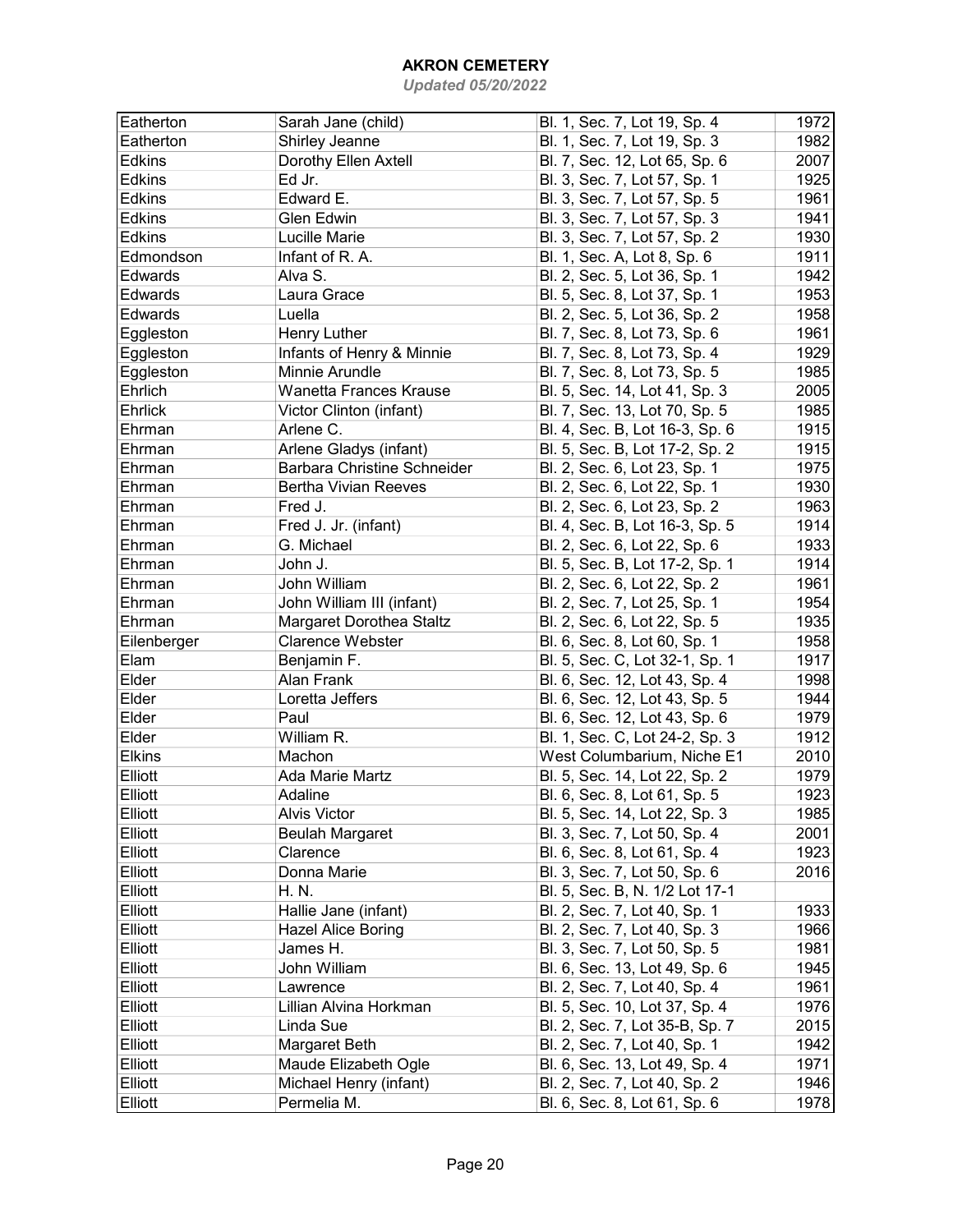| Elliott      | <b>Richard Wesley</b>            | Bl. 5, Sec. 12, Lot 40, Sp. 3  | 2007 |
|--------------|----------------------------------|--------------------------------|------|
| Elliott      | Robert Leroy                     | Bl. 5, Sec. 13, Lot 27, Sp. 3  | 2013 |
| Elliott      | Sterling                         | Bl. 6, Sec. 13, Lot 49, Sp. 5  | 1946 |
| Elliott      | Velma Anna                       | Bl. 5, Sec. 12, Lot 40, Sp. 4  | 2006 |
| Elliott      | <b>Walter Roy</b>                | Bl. 5, Sec. 10, Lot 37, Sp. 5  | 1982 |
| <b>Ellis</b> | Christina Maria Madsen           | Bl. 6, Sec. 8, Lot 62, Sp. 2   | 1959 |
| <b>Ellis</b> | <b>Francis Ward</b>              | Bl. 6, Sec. 8, Lot 62, Sp. 3   | 1969 |
| <b>Ellis</b> | Matthew P.                       | Bl. 4, Sec. 10, Lot 3, Sp. 1   | 1939 |
| Ellison      | Amy Gasque                       | Bl. 1, Sec. 7, Lot 11, Sp. 3   | 1973 |
| Elrick       | William Hayes Sr.                | Bl. 5, Sec. 14, Lot 26, Sp. 4  | 2008 |
| Emick        | Leanor Garret                    | Bl. 5, Sec. B, Lot 8-3, Sp. 3  | 1929 |
| England      | Franklin                         | Bl. 2, Sec. 5, Lot 26, Sp. 6   | 1937 |
| English      | Albert Gene ©                    | Bl. 5, Sec. 13, Lot 28, Sp. 4  | 2021 |
| Enright      | Dr. Michael                      | Bl. 3, Sec. A, Lot 27-A, Sp. 1 | 1904 |
| Erasmus      | <b>Elaine Farber</b>             | Bl. 3, Sec. 5, Lot 49, Sp. 2   | 1968 |
| Erb          | Infant son of T. A.              | Bl. 6, Sec. B, Lot 64, Sp. 1   | 1911 |
| Erickson     | Carl Axel                        | Bl. 5, Sec. 8, Lot 27, Sp. 2   | 1953 |
| Erickson     | Egner                            | Bl. 5, Sec. 8, Lot 28, Sp. 2   | 1949 |
| Erickson     | Glen Royce                       | Bl. 5, Sec. 8, Lot 27, Sp. 4   | 1993 |
| Erickson     | <b>Irene Adkins</b>              | Bl. 5, Sec. 8, Lot 28, Sp. 1   | 1924 |
| Erickson     | Leo C.                           | Bl. 5, Sec. 8, Lot 27, Sp. 3   | 1984 |
|              |                                  |                                |      |
| Erickson     | Lula Gladys Fritz                | Bl. 5, Sec. 8, Lot 27, Sp. 1   | 1981 |
| Erickson     | Mary Rachel                      | Bl. 5, Sec. 8, Lot 28, Sp. 3   | 1949 |
| Ernst        | Velma Ida                        | Bl. 5, Sec. 11, Lot 23, Sp. 1  | 2005 |
| Ernst        | <b>William Fredrick</b>          | Bl. 5, Sec. 11, Lot 23, Sp. 2  | 1994 |
| <b>Eskew</b> | Christopher Lee<br>(marker only) | Bl. 5, Sec. 14, Lot 42, Sp. 2  | 2017 |
| <b>Eskew</b> | James Alonzo                     | Bl. 7, Sec. 9, Lot 64, Sp. 4   | 1977 |
| Eskew        | James Henry                      | Bl. 7, Sec. 9, Lot 64, Sp. 6   | 1963 |
| Eskew        | James William Edward             | Bl. 7, Sec. 9, Lot 65, Sp. 5   | 1959 |
| <b>Eskew</b> | Jessie Alice Hefty               | Bl. 7, Sec. 9, Lot 64, Sp. 5   | 1970 |
| <b>Eskew</b> | Lawrence Ancle "Si"              | Bl. 4, Sec. 9, Lot 4, Sp. 2    | 1964 |
| Etter        | Gladys Fay Houser                | Bl. 5, Sec. 9, Lot 30, Sp. 2   | 1987 |
| Evans        | Albert "Dick"                    | Bl. 3, Sec. 6, Lot 48, Sp. 5   | 1978 |
| Evans        | Doris E.                         | Bl. 3, Sec. 6, Lot 48, Sp. 3   | 1999 |
| Evans        | Harry Oscar                      | Bl. 3, Sec. 6, Lot 46, Sp. 6   | 1984 |
| Evans        | Infant                           | Bl. 1, Sec. B, Lot 6           | 1900 |
| Evans        | Joe Oliver                       | Bl. 3, Sec. 6, Lot 48, Sp. 4   | 1997 |
| Evans        | Lois England                     | Bl. 3, Sec. 6, Lot 47, Sp. 4   | 1945 |
| Evans        | Oscar Tillman                    | Bl. 3, Sec. 6, Lot 47, Sp. 5   | 1955 |
| Evans        | <b>Thomas Oliver</b>             | Bl. 3, Sec. 6, Lot 47, Sp. 6   | 1934 |
| Everest      | Michael Wayne (infant)           | Bl. 1, Sec. 4, Lot 21, Sp. 1   | 1961 |
| Everitt      | William Howard                   | Bl. 1, Sec. 7, Lot 21-A, Sp. 3 | 2018 |
| Evers        | Merle LaRoy                      | Bl. 1, Sec. 6, Lot 10, Sp. 6   | 1999 |
| Evers        | <b>Twila Kate</b>                | Bl. 1, Sec. 6, Lot 10, Sp. 5   | 1991 |
| Ewertz       | Christopher Allen                | Bl. 5, Sec. 14, Lot 41, Sp. 6  | 1984 |
| Ewertz       | Michael John Jr.                 | Bl. 5, Sec. 14, Lot 41, Sp. 4  | 1996 |
| Ewing        | Keith Eugene                     | Bl. 13, Sec. 6, Lot 51, Sp. 3  | 2006 |
| Ewing        | Lucina M. McCollister            | Bl. 6, Sec. 8, Lot 62, Sp. 6   | 1955 |
| Fallert      | August J.                        | Bl. 6, Sec. 14, Lot 63, Sp. 2  | 1931 |
| Fallert      | Clara Ida Breinig                | Bl. 6, Sec. 14, Lot 63, Sp. 1  | 1953 |
| Fallert      | <b>Delbert Bruce</b>             | Bl. 6, Sec. 14, Lot 63, Sp. 6  | 1973 |
| Fallert      | Dorothy Evellyn LaPoint          | Bl. 6, Sec. 14, Lot 63, Sp. 5  | 1997 |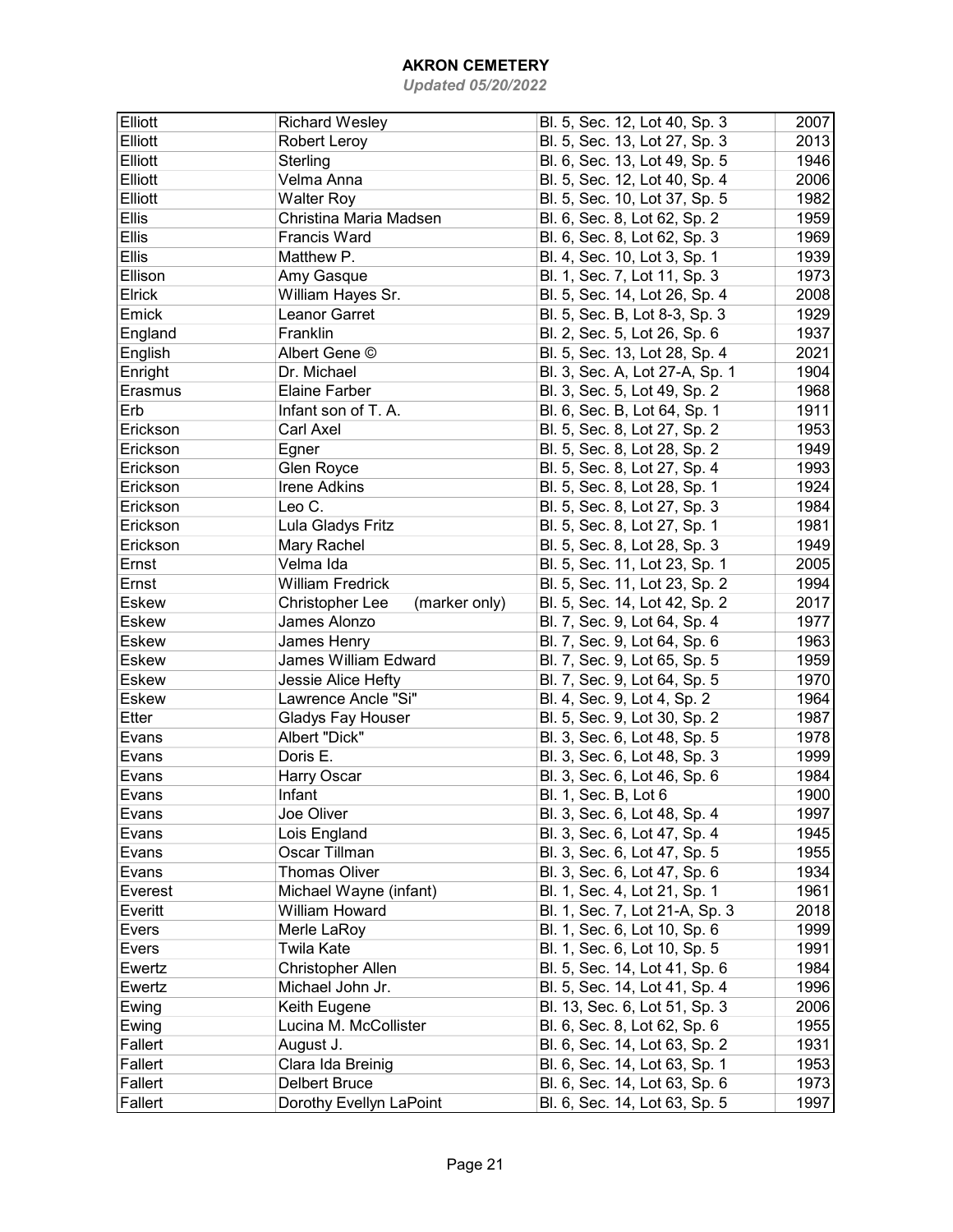| Fallert    | Dorothy Grace                 | Bl. 6, Sec. 14, Lot 63, Sp. 4  | 1977 |
|------------|-------------------------------|--------------------------------|------|
| Fallert    | Oscar Jacob                   | Bl. 6, Sec. 14, Lot 63, Sp. 3  | 1947 |
| Farber     | Edith                         | Bl. 4, Sec. 10, Lot 20, Sp. 1  | 1987 |
| Farber     | John                          | Bl. 4, Sec. 10, Lot 20, Sp. 2  | 1964 |
| Farber     | Linnea Elizabeth Walstrum     | Bl. 3, Sec. 5, Lot 49, Sp. 3   | 1976 |
| Farber     | Shirley Ilene (child)         | Bl. 3, Sec. 5, Lot 49, Sp. 1   | 1934 |
| Farland    | Rosella                       | Bl. 6, Sec. 9, Lot 54, Sp. 4   |      |
| Farley     | Carrie Viola Hahn             | Bl. 5, Sec. 9, Lot 37, Sp. 4   | 1984 |
| Farley     | Cecil Raymond                 | Bl. 7, Sec. 8, Lot 63-B, Sp. 4 | 1968 |
| Farley     | <b>Edward Oscar</b>           | Bl. 7, Sec. 12, Lot 69, Sp. 6  | 1949 |
| Farley     | Eli                           | Bl. 7, Sec. 12, Lot 69, Sp. 3  | 1921 |
| Farley     | <b>Elmer Clifton</b>          | Bl. 7, Sec. 12, Lot 69, Sp. 4  | 1918 |
| Farley     | <b>Esther Gertrude Steele</b> | Bl. 7, Sec. 12, Lot 68, Sp. 2  | 1943 |
| Farley     | Francis Nathan "Frank"        | Bl. 5, Sec. 9, Lot 37, Sp. 5   | 1978 |
| Farley     | Georgia (infant)              | Bl. 5, Sec. 10, Lot 35, Sp. 1  | 1913 |
| Farley     | <b>Howard Archie</b>          | Bl. 7, Sec. 8, Lot 63-B, Sp. 5 | 1988 |
| Farley     | John Finley                   | Bl. 6, Sec. 12, Lot 58, Sp. 2  | 1968 |
| Farley     | Marguerite Johnson            | Bl. 6, Sec. 12, Lot 58, Sp. 1  | 1977 |
| Farley     | Nathan                        | Bl. 7, Sec. 12, Lot 69, Sp. 2  | 1916 |
| Farley     | Phyllis Maddison              | Bl. 5, Sec. 10, Lot 35, Sp. 3  | 1931 |
| Farley     | Ross Lee                      | Bl. 7, Sec. 12, Lot 68, Sp. 3  | 1965 |
| Farley     | <b>William Howard</b>         | Bl. 5, Sec. 10, Lot 35, Sp. 2  | 1963 |
| Farrar     | Lola Gertrude Hannon          | Bl. 3, Sec. 7, Lot 63, Sp. 4   | 1932 |
| Farrar     | Samuel C.                     | Bl. 3, Sec. 7, Lot 63, Sp. 5   | 1948 |
| Farrington | Joseph                        | Bl. 5, Sec. B, Lot 17-3, Sp. 5 | 1914 |
| Farris     | Geneva Jo Wells               | Bl. 2, Sec. 7, Lot 35-B, Sp. 8 | 1966 |
| Farris     | George William                | Bl. 2, Sec. 7, Lot 24, Sp. 2   | 1956 |
| Farris     | Irene Miller                  | Bl. 5, Sec. 10, Lot 38, Sp. 3  | 1936 |
| Farris     | Nora Belle Salley             | Bl. 2, Sec. 7, Lot 24, Sp. 1   | 1941 |
| Farris     | <b>William Chester</b>        | Bl. 2, Sec. 7, Lot 35-B, Sp. 9 | 1983 |
| Fassler    | Erna N. Fisher                | Bl. 4, Sec. A, Lot 44-A, Sp. 1 | 1963 |
| Fassler    | Frederick Philip, Jr.         | Bl. 6, Sec. 12, Lot 57, Sp. 5  | 2002 |
| Fassler    | <b>Frederick Phillip</b>      | Bl. 6, Sec. 12, Lot 57, Sp. 2  | 1963 |
| Fassler    | Henry C.                      | Bl. 4, Sec. A, Lot 44-A, Sp. 2 | 1962 |
| Fassler    | Henry E.                      | Bl. 4, Sec. A, Lot 44-A, Sp. 3 | 1918 |
| Fassler    | Lydia V. Finkner              | Bl. 6, Sec. 12, Lot 57, Sp. 1  | 1981 |
| Fassler    | Wanda Rae (infant)            | Bl. 6, Sec. 12, Lot 57, Sp. 6  | 1944 |
| Fassler    | Wilma Maxine Hayes            | Bl. 6, Sec. 12, Lot 57, Sp. 4  | 2015 |
| Felkey     | Anna M. Barber                | Bl. 2, Sec. D, Lot 38-1, Sp. 3 | 1942 |
| Felkey     | Henry L.                      | Bl. 2, Sec. D, Lot 38-1, Sp. 2 | 1920 |
| Felkey     | Rex                           | Bl. 5, Sec. 8, Lot 36, Sp. 1   | 1916 |
| Fell       | Hattie Theo Horn              | Bl. 4, Sec. 9, Lot 18, Sp. 5   | 1981 |
| Fell       | Ralph Joseph                  | Bl. 4, Sec. 9, Lot 18, Sp. 6   | 1975 |
| Fender     | Alma Knapp                    | Bl. 2, Sec. 7, Lot 34, Sp. 3   | 1989 |
| Fender     | Hillis A.                     | Bl. 2, Sec. 7, Lot 34, Sp. 4   | 1991 |
| Fender     | Kenneth Eugene                | Bl. 2, Sec. 7, Lot 34, Sp. 1   | 1965 |
| Fender     | Lola Mae                      | Bl. 5, Sec. 14, Lot 25, Sp. 6  | 2005 |
| Fender     | Ruth Evelyn Hughes            | Bl. 2, Sec. 7, Lot 34, Sp. 2   | 1969 |
| Ferguson   | Clyde                         | Bl. 6, Sec. 12, Lot 50, Sp. 6  | 1941 |
| Ferry      | Frank N.                      | Bl. 2, Sec. B, Lot 11-1, Sp. 2 | 1950 |
| Ferry      | Naomi F.                      | Bl. 2, Sec. B, Lot 11-1, Sp. 3 | 1890 |
| Ferry      | Naomi F. Stockwell            | Bl. 2, Sec. B, Lot 11-1, Sp. 5 | 1929 |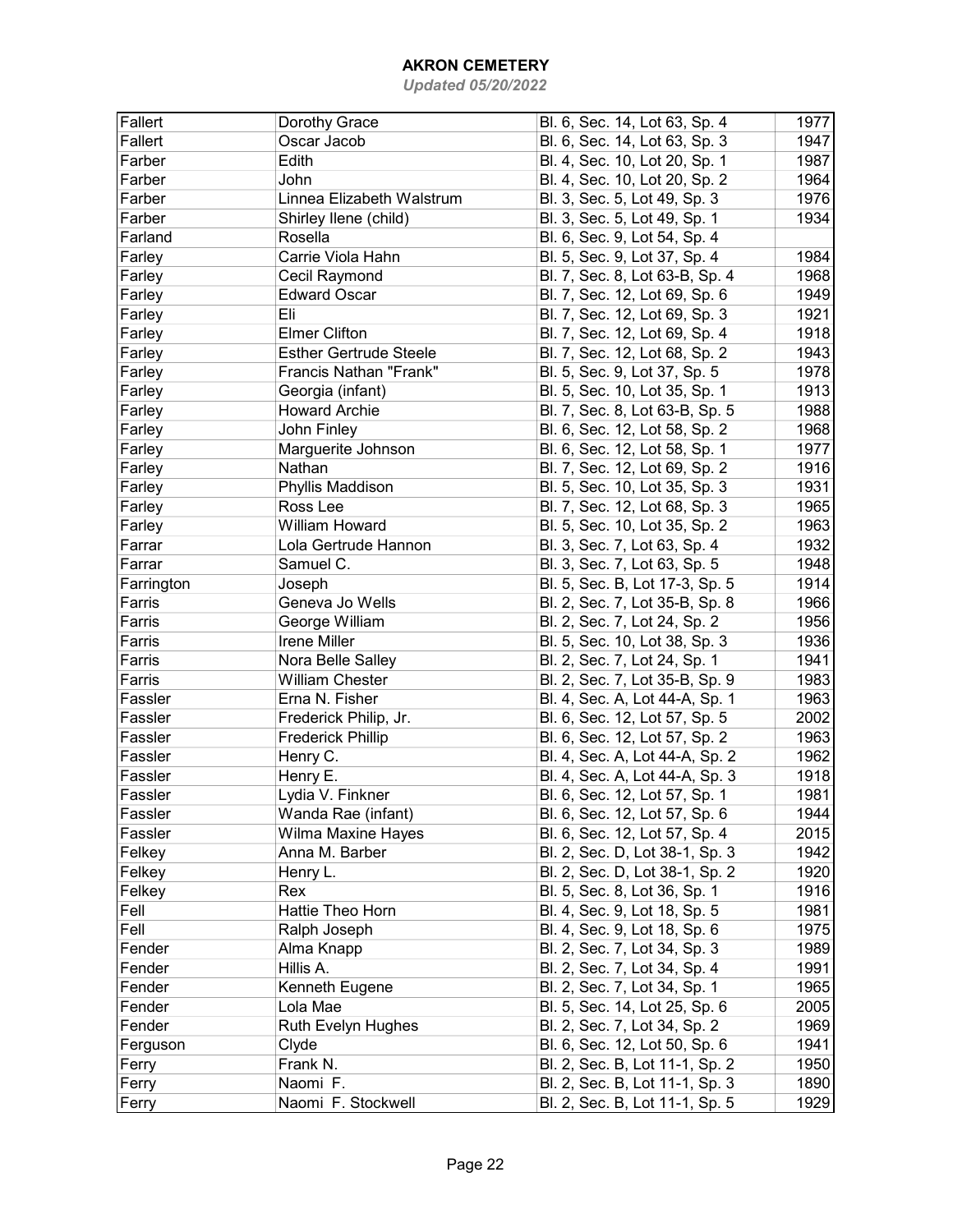| Ferry       | Richard C.                    | Bl. 2, Sec. B, Lot 11-1, Sp. 4  | 1933 |
|-------------|-------------------------------|---------------------------------|------|
| Fetzer      | Ken                           | Bl. 3, Sec. A, Lot 28-A, Sp. 2  | 2007 |
| Feyereisen  | John L.                       | Bl. 4, Sec. 13, Lot 20, Sp. 6   | 1992 |
| Fiechter    | Elinor F                      | Bl. 5, Sec. 9, Lot 26, Sp. 1    | 1928 |
| Fiechter    | <b>Elmer Fred</b>             | Bl. 5, Sec. 9, Lot 26, Sp. 2    | 1999 |
| Fiechter    | Frederick                     | Bl. 5, Sec. 9, Lot 26, Sp. 3    | 1968 |
| Fiechter    | Lena Katherine Ehrman         | Bl. 5, Sec. 9, Lot 26, Sp. 4    | 1975 |
| Fiechter    | Marvin Don                    | Bl. 5, Sec. 9, Lot 26, Sp. 6    | 2020 |
| Fiechter    | Melvin Dean                   | Bl. 5, Sec. 9, Lot 26, Sp. 5    | 2019 |
| Fightmaster | Bertha Ellen Owens            | Bl. 5, Sec. 13, Lot 30, Sp. 1   | 1986 |
| Filer       | Charles                       | Bl. 1, Sec. D, Lot 37-1, Sp. 6  | 1903 |
| Filer       | Isabella Fulton Wotherspoon   | Bl. 1, Sec. D, Lot 37-1, Sp. 5  | 1900 |
| Filla       | Norbert "Kayo"                | Bl. 3, Sec. 5, Lot 43, Sp. 6    | 1995 |
| Fincher     | Albert                        | Bl. 6, Sec. 13, Lot 50, Sp. 1   | 2007 |
| Fincher     | Elma E. Axtell                | Bl. 7, Sec. 12, Lot 65, Sp. 5   | 1987 |
| Fincher     | <b>Hattie Belle Sears</b>     |                                 | 1975 |
|             |                               | Bl. 5, Sec. 13, Lot 37, Sp. 1   |      |
| Fincher     | Ira                           | Bl. 5, Sec. 13, Lot 37, Sp. 2   | 1963 |
| Fincher     | Paul George                   | Bl. 5, Sec. 13, Lot 37, Sp. 3   | 1991 |
| Fine        | <b>Bertha Friend</b>          | Bl. 7, Sec. 14, Lot 77, Sp. 1   | 1946 |
| Fine        | Clyde Melvin                  | Bl. 7, Sec. 14, Lot 77, Sp. 3   | 1955 |
| Fine        | Luther Robert                 | Bl. 7, Sec. 14, Lot 77, Sp. 2   | 1957 |
| Finkner     | A. Ed G.                      | Bl. 5, Sec. D, Lot 44-1, Sp. 3  | 1978 |
| Finkner     | Atha Iona Roszell             | Bl. 5, Sec. D, Lot 44-1, Sp. 2  | 1976 |
| Finkner     | Eltha May                     | Bl. 5, Sec. D, Lot 44-1, Sp. 1  | 1918 |
| Finkner     | Kathleen Pauline Schmidt      | Bl. 6, Sec. 11, Lot 45, Sp. 5   | 1989 |
| Finkner     | Millard Harold "Jimmy"        | Bl. 6, Sec. 11, Lot 45, Sp. 6   | 1983 |
| Fischer     | Frederick F.                  | Bl. 5, Sec. B, Lot 8-1, Sp. 1   | 1913 |
| Fischer     | Marie Elizabeth Runge         | Bl. 5, Sec. B, Lot 8-1, Sp. 2   | 1933 |
| Fischer     | Marie R.                      | Bl. 5, Sec. B, Lot 8-1, Sp. 3   | 1890 |
| Fisher      | Ernest C.                     | Bl. 4, Sec. A, Lot 44-A, Sp. 4  | 1941 |
| Fisher      | Hattie Elizabeth Fritchey     | Bl. 6, Sec. 11, Lot 63, Sp. 2   | 1944 |
| Fisher      | John B.                       | Bl. 6, Sec. 11, Lot 63, Sp. 3   | 1951 |
| Fisher      | Lena Elizabeth Chizek         | Bl. 6, Sec. 11, Lot 63, Sp. 5   | 1937 |
| Fisher      | Mary Elizabeth                | Bl. 6, Sec. 11, Lot 63, Sp. 1   | 1954 |
| Fisher      | Nettie M.                     | Bl. 4, Sec. A, Lot 44-A, Sp. 5  | 1948 |
| Fisher      | William Jacob (infant)        | Bl. 1, Sec. 7, Lot 1, Sp. 5 & 6 | 1998 |
| Flauding    | <b>Ethel Elizabeth Dunbar</b> | Bl. 7, Sec. 11, Lot 76, Sp. 4   | 1993 |
| Flauding    | Ralph Oren                    | Bl. 7, Sec. 11, Lot 76, Sp. 5   | 1953 |
| Fleming     | Emma L.                       | Bl. 1, Sec. B, Lot 13-1, Sp. 2  | 1899 |
| Fleming     | Emma Mae                      | Bl. 1, Sec. B, Lot 13-1, Sp. 3  | 1934 |
| Fleming     | James V.                      | Bl. 1, Sec. B, Lot 13-1, Sp. 1  | 1950 |
| Fleming     | Sadie L.                      | Bl. 1, Sec. B, Lot 13-1, Sp. 4  | 1952 |
| Fletcher    | AJ                            | Bl. 1, Sec. B, Lot 13-5, Sp. 3  | 2018 |
| Fletcher    | <b>Clifford Gene</b>          | Bl. 1, Sec. B, Lot 13-5, Sp. 4  | 2018 |
| Fletcher    | Infant                        | Bl. 1, Sec. B, Lot 13-2, Sp. 6  | 1891 |
| Fletcher    | lola Jean                     | Bl. 1, Sec. B, Lot 13-2, Sp. 3  | 1931 |
| Fletcher    | Lola Florence Johnson         | Bl. 1, Sec. B, Lot 13-2, Sp. 1  | 1959 |
| Florian     | Amiel W. (infant)             | Bl. 7, Sec. 10, Lot 70, Sp. 2   | 1940 |
| Florian     | Douglas Leo                   | Bl. 4, Sec. 8, Lot 18, Sp. 2    | 1995 |
| Florian     | George Jacob                  | Bl. 7, Sec. 10, Lot 70, Sp. 4   | 1967 |
| Florian     | Hedwig Mary Gebauer           | Bl. 7, Sec. 10, Lot 70, Sp. 3   | 1966 |
| Florian     | Jean Joyce Blaess ©           | West Columbarium, Niche F1      | 2021 |
|             |                               |                                 |      |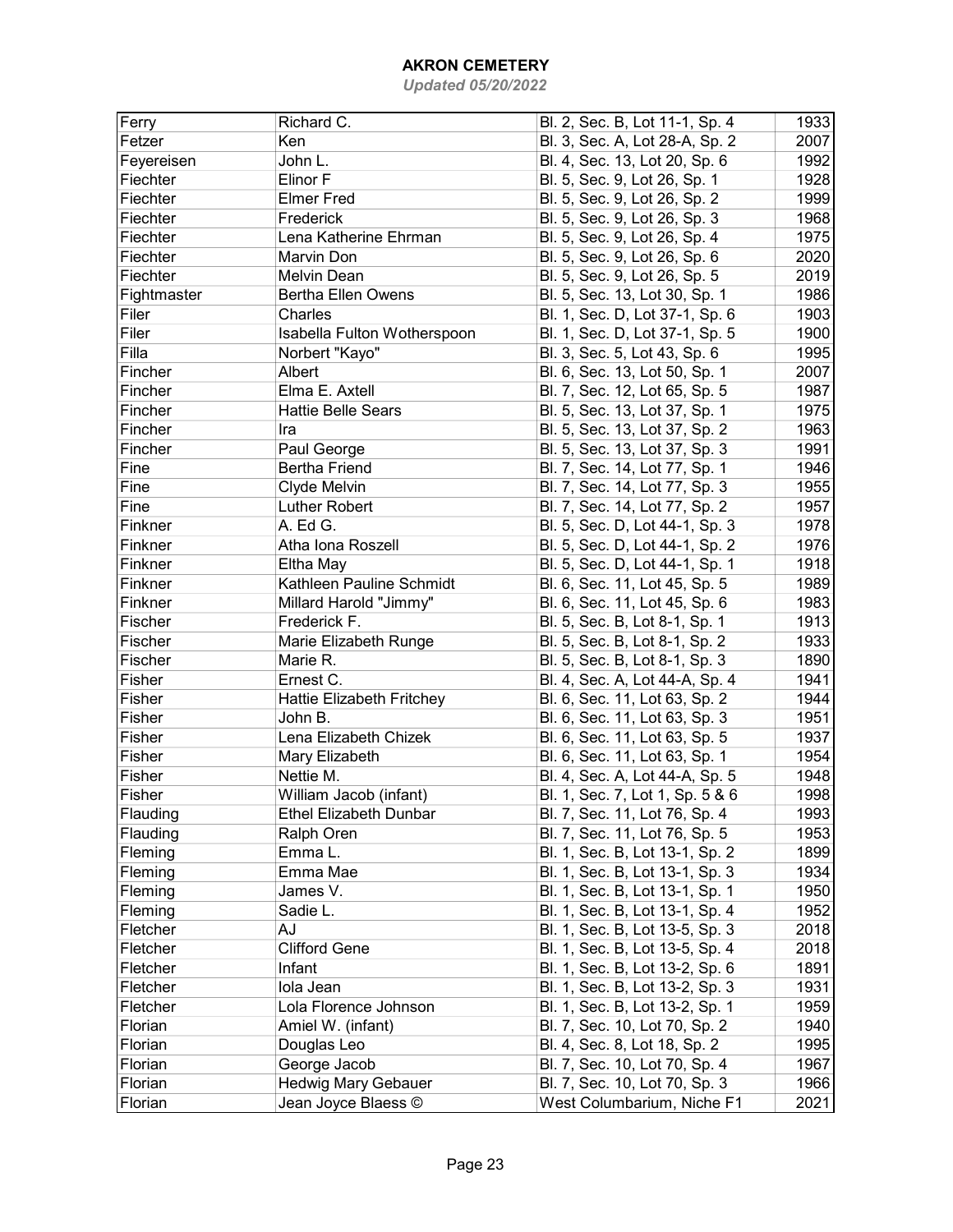| Florian      | Larry Lynn                            | Bl. 4, Sec. 12, Lot 18, Sp. 2    | 1991 |
|--------------|---------------------------------------|----------------------------------|------|
| Florian      | Lawrence Henry                        | Bl. 4, Sec. 12, Lot 18, Sp. 4    | 2011 |
| Florian      | Leo Frank                             | Bl. 7, Sec. 10, Lot 70, Sp. 1    | 1937 |
| Florian      | Paul "Bud"                            | Bl. 4, Sec. 12, Lot 18, Sp. 1    | 2004 |
| Florian      | Robert Leo                            | Bl. 4, Sec. 8, Lot 18, Sp. 4     | 2002 |
| Florian      | Susanne (infant)                      | Bl. 4, Sec. 8, Lot 18, Sp. 1     | 1954 |
| Forbes       | Elsie Mae Appenzeller                 | Bl. 5, Sec. 9, Lot 23, Sp. 1     | 1975 |
| Forbes       | Frank Leroy Sr.                       | Bl. 5, Sec. 9, Lot 23, Sp. 2     | 1988 |
| Forbes       | Irene                                 | Bl. 5, Sec. 9, Lot 23, Sp. 3     | 1988 |
| Forbes       | Muril V. Douglass ©                   | Bl. 3, Sec. A, Lot 26-A, Sp. 1   | 2022 |
| Forbes       | Rufus H.                              | Bl. 3, Sec. A, Lot 26-A, Sp. 2   | 1994 |
| Foree        | Cecil Skillman                        | Bl. 6, Sec. 8, Lot 53, Sp. 2     | 2005 |
| Foree        | Hazel Marie Johnson                   | Bl. 6, Sec. 8, Lot 53, Sp. 1     | 1985 |
| Fornell      | Infant daughter of Patrick            | Bl. 7, Sec. A, Lot 79, Sp. 1&2   | 1915 |
| Foster       | Della Theresa Franklin                | Bl. 7, Sec. 13, Lot 76, Sp. 2    | 1952 |
| Foster       | Harry                                 | Bl. 4, Sec. D, Lot 40-2, Sp. 2   | 1917 |
| Foster       | Harvey A.                             | Bl. 7, Sec. 13, Lot 76, Sp. 3    | 1954 |
| Foutz        | <b>Eldred Eugene</b>                  | Bl. 2, Sec. 6, Lot 37, Sp. 5     | 1998 |
| Foutz        | Iva Irene Smith                       | Bl. 2, Sec. 6, Lot 37, Sp. 6     | 1986 |
| Foutz        | Lyle Adrienne                         | Bl. 2, Sec. 6, Lot 37, Sp. 9     | 2000 |
| Foutz        | Mary Ann Gertrude Ross Confer         | Bl. 5, Sec. 13, Lot 24, Sp. 2    | 2003 |
| Foutz        | Minetta Jane "Netta" Alishouse        | Bl. 2, Sec. 6, Lot 37, Sp. 8     | 1981 |
| Foutz        | Orin Van Dyke                         | Bl. 2, Sec. 6, Lot 37, Sp. 7     | 1972 |
| Foutz        | Virginia                              | Bl. 2, Sec. 6, Lot 37, Sp. 4     | 2012 |
| Fox          | Cammie Joy (infant)                   | Bl. 5, Sec. 14, Lot 39, Sp. 3    | 1967 |
| Fox          | Flora Belle                           | Bl. 5, Sec. 14, Lot 39, Sp. 5    | 1998 |
| Fox          | <b>Frank Calvin</b>                   | Bl. 5, Sec. 14, Lot 39, Sp. 6    | 1990 |
| Fox          | Helen Irene (Elliott)                 | Bl. 5, Sec. 14, Lot 39, Sp. 1    | 2019 |
| Fox          | Roy                                   | Bl. 5, Sec. 14, Lot 39, Sp. 2    | 2001 |
| Frank        | Eleanor Allea Morgan Charvat          | Bl. 2, Sec. 5, Lot 37, Sp. 4     | 2008 |
| Franke       | Vernon Claude                         | Bl. 7, Sec. A, Lot 77-A, Sp. 6   | 1997 |
| Frederick    | <b>Bessie Ernestine Houck</b>         | Bl. 6, Sec. 10, Lot 57, Sp. 3    | 1970 |
| Frederick    | Eva                                   | Bl. 6, Sec. 10, Lot 57, Sp. 1    | 1997 |
| Frederick    | Fred J.                               | Bl. 6, Sec. 10, Lot 57, Sp. 6    | 1957 |
| Frederick    | George Herbert                        | Bl. 6, Sec. 10, Lot 57, Sp. 4    | 1956 |
| Frederick    | John                                  | Bl. 6, Sec. 10, Lot 57, Sp. 2    | 1992 |
| Frederick    | Wayne Ellis                           | Bl. 6, Sec. 10, Lot 57, Sp. 5    | 1937 |
| Frederickson | Frances Lorraine ©                    | Bl. 4, Sec. 11, Lot 19, Sp. 3    | 2016 |
| French       | <b>Warren Elliot</b><br>(marker only) | Bl. 4, Sec. 8, Lot 9, Sp. 6      | 2009 |
| Frick        | Malvin Don                            | Bl. 4, Sec. B, Lot 9-4, Sp. 6    | 1996 |
| Fridrich     | Alice                                 | Bl. 5, Sec. 13, Lot 31, Sp. 4    | 2002 |
|              |                                       | Bl. 5, Sec. 13, Lot 31, Sp. 5    |      |
| Fridrich     | Betty Joann                           |                                  | 1948 |
| Fridrich     | Joseph                                | Bl. 6, Sec. 12, Lot 61, Sp. 2    | 1973 |
| Fridrich     | Nevin                                 | Bl. 5, Sec. 13, Lot 31, Sp. 6    | 2003 |
| Fridrich     | Rosa E Klaufman                       | Bl. 6, Sec. 12, Lot 61, Sp. 1    | 1964 |
| Fridrich     | <b>Virgil Morse</b>                   | Bl. 6, Sec. 12, Lot 61, Sp. 3    | 1943 |
| Fridrich     | Vivian Krause                         | Bl. 7, Sec. 10, Lot 66, Sp. 4    | 1936 |
| Friedly      | Ernest Ferdinand Jr.                  | Bl. 4, Sec. 12, Lot 7, Sp. 5 & 6 | 2000 |
| Friedly      | Ernest Francis Sr.                    | Bl. 1, Sec. 7, Lot 3, Sp. 3      | 1989 |
| Friedly      | Francis William                       | Bl. 1, Sec. 7, Lot 12, Sp. 2     | 1984 |
| Friedly      | Velma                                 | Bl. 1, Sec. 7, Lot 3, Sp. 2      | 1998 |
| Friedly      | Vernon Ferdinand ©                    | Bl. 1, Sec. 7, Lot 3, Sp. 6      | 2020 |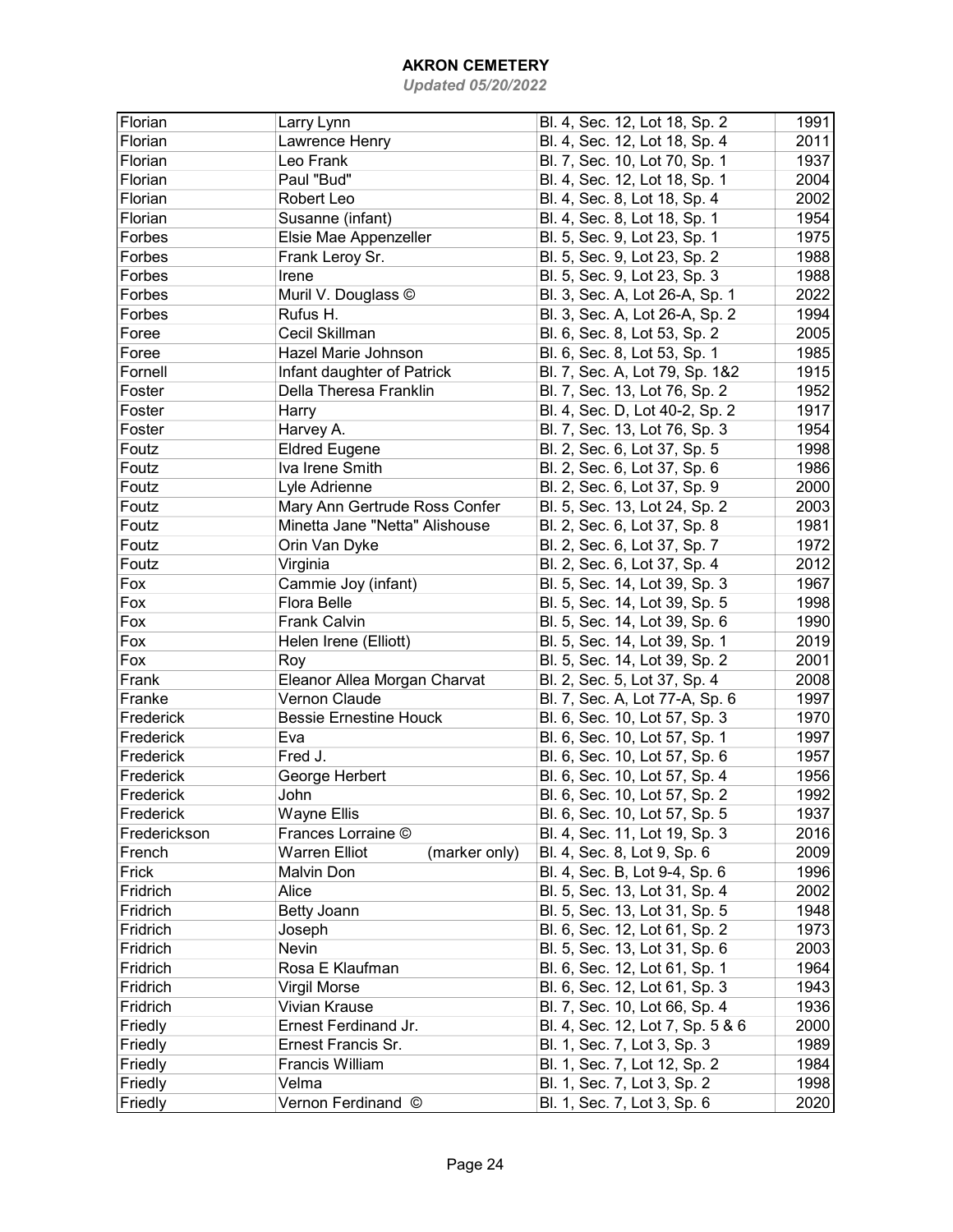| Friedly   | Veronica Marie (infant)          | Bl. 1, Sec. 7, Lot 12, Sp. 3       | 1965 |
|-----------|----------------------------------|------------------------------------|------|
| Friehauf  | Florence Lorain Buckmaster       | Bl. 4, Sec. 11, Lot 17, Sp. 1      | 1999 |
| Frink     | Harold Cleland Sr.               | Bl. 1, Sec. A, Lot 4-A, Sp. 3      | 1985 |
| Frink     | Marie Serl                       | Bl. 1, Sec. A, Lot 4-A, Sp. 2      | 2014 |
| Frishkorn | Joseph                           | Bl. 4, Sec. D, S. 1/2 Lot 45-2     | 1918 |
| Frissell  | Addie (child)                    | Bl. 4, Sec. A, Lot 46, Sp. 3       | 1900 |
| Frissell  | Kendrick (child)                 | Bl. 4, Sec. A, Lot 46, Sp. 3       | 1891 |
| Frissell  | <b>William Smarr</b>             | Bl. 4, Sec. A, Lot 46, Sp. 2       | 1907 |
| Funk      | Alexander Bauchop                | Bl. 7, Sec. 11, Lot 73, Sp. 4      | 1941 |
| Funk      | Catherine O. Deal                | Bl. 6, Sec. 8, Lot 63, Sp. 1       | 1922 |
| Gales     | Mattie E.                        | Bl. 4, Sec. C, Lot 28-1, Sp. 4&5   | 1938 |
| Gallard   | <b>Bernice</b><br>(marker only)  | Bl. 6, Sec. 8, Lot 58, Sp. 5       | 2001 |
| Gallard   | Matthew John                     | Bl. 6, Sec. 8, Lot 58, Sp. 6       | 1961 |
| Gallegos  | Rozella May                      | Bl. 6, Sec. 9, Lot 55, Sp.2-3      | 2009 |
| Gardner   | James                            | Bl. 6, Sec. 9, Lot 59, Sp. 4       | 1928 |
| Gardner   | Lizzie Ellen                     | Bl. 6, Sec. 9, Lot 59, Sp. 2       | 1970 |
| Gardner   | Margaret Jane McDonald           | Bl. 6, Sec. 9, Lot 59, Sp. 3       | 1930 |
| Garfield  | Ella Eleanor Wyman               | Bl. 3, Sec. A, Lot 35, Sp. 6       | 1940 |
| Garfield  | <b>Maurice Emery</b>             | Bl. 3, Sec. A, Lot 35, Sp. 5       | 1905 |
|           | Alverna Jean Confer              |                                    |      |
| Garner    | Robert Harwood                   | Bl. 4, Sec. 13, Lot 19, Sp. 5      | 1986 |
| Garner    |                                  | Bl. 4, Sec. 13, Lot 19, Sp. 6      | 2011 |
| Garrett   | <b>Essie Pearl</b>               | Bl. 5, Sec. B, Lot 8-3, Sp. 1      | 1912 |
| Gasser    | <b>Albert Phillip</b>            | Bl. 6, Sec. B, Lot 6-1, Sp. 4      | 1946 |
| Gasser    | Eugene Albert                    | Bl. 6, Sec. B, Lot 6-4, Sp. 4      | 2002 |
| Gasser    | Marvin Thomas                    | Bl. 6, Sec. B, Lot 6-1, Sp. 5      | 1984 |
| Gasser    | Mary Ellen Murray                | Bl. 6, Sec. B, Lot 6-1, Sp. 3      | 1943 |
| Gasser    | Pearl E Branam                   | Bl. 6, Sec. B, Lot 6-4, Sp. 3      | 2016 |
| Gasser    | Sybil C. Underwood               | Bl. 6, Sec. B, Lot 6-1, Sp. 6      | 1990 |
| Gates     | Anna Margaret Jesse              | Bl. 4, Sec. 8, Lot 20, Sp. 5       | 1987 |
| Gates     | <b>Beatrice</b>                  | Bl. 6-7, Sec. B, Lot 18-3, Sp. 1   | 1927 |
| Gates     | Bruce Albert Sr.                 | Bl. 6, Sec. 8, Lot 63-A, Sp 3      | 2013 |
| Gates     | <b>Frank Alvin</b>               | Bl. 6, Sec. 8, Lot 49B, Sp. 6      | 1969 |
| Gates     | George Henry                     | Bl. 6-7, Sec. B, Lot 18-3, Sp. 6   | 1927 |
| Gates     | <b>Henry Alfred</b>              | Bl. 4, Sec. 8, Lot 20, Sp. 6       | 1971 |
| Gates     | Margaret Jane Etherton           | Bl. 6, Sec. 8, Lot 49-B, Sp. 5     | 1971 |
| Gates     | Pearl Isabel                     | Bl. 6-7, Sec. B, Lot 18-3, Sp.2    | 1915 |
| Gates     | Sarah Elizabeth Stethem          | Bl. 6-7, Sec. B, Lot 18-3, Sp.5    | 1933 |
| Gates     | Vernie                           | Bl. 6-7, Sec. B, Lot 18-3, Sp. 2   | 1912 |
| Gates     | <b>Ethel Florence Greenfield</b> | Bl. 6, Sec. 8, Lot 63-A, Sp 2      | 2009 |
| Gebauer   | <b>August Edward</b>             | Bl. 1, Sec. B, Lot 12-6, Sp. 6     | 2008 |
| Gebauer   | Caroline F.                      | Bl. 2, Sec. A, Lot 15, Sp. 4       | 1905 |
| Gebauer   | Charles "Chuck" August           | Bl. 1, Sec. B, Lot 7, Sp. 6        | 2021 |
| Gebauer   | Chester William (stone only)     | Bl. 2, Sec. A, Lot 14, Sp. 6       | 1944 |
| Gebauer   | Emma Helena Steinow              | Bl. 2, Sec. A, Lot 14, Sp. 5       | 1977 |
| Gebauer   | Franz                            | Bl. 2, Sec. A, Lot 15, Sp. 3       | 1909 |
| Gebauer   | Gary Lee                         | Bl. 1, Sec. B, Lot 7, Sp. 4        | 2007 |
| Gebauer   | Goldie Lee Brady                 | Bl. 7, Sec. 13, Lot 74, Sp. 4      | 2008 |
| Gebauer   | John J.                          | Bl. 2, Sec. A, Lot 15, Sp. 5       | 1953 |
| Gebauer   | Kent Alan                        | Bl. 1, Sec. B, Lot 12-6, Sp. 4     | 2019 |
| Gebauer   | Micheal Edward (infant)          | Bl. 3, Sec. A, Lot 28-A, Sp. 5 ft. | 1954 |
| Gebauer   | <b>Robert Franz</b>              | Bl. 7. Sec. 13, Lot 74, Sp. 5      | 2007 |
| Gebauer   | Rosa Angeline Florian            | Bl. 2, Sec. A, Lot 15, Sp. 6       | 1959 |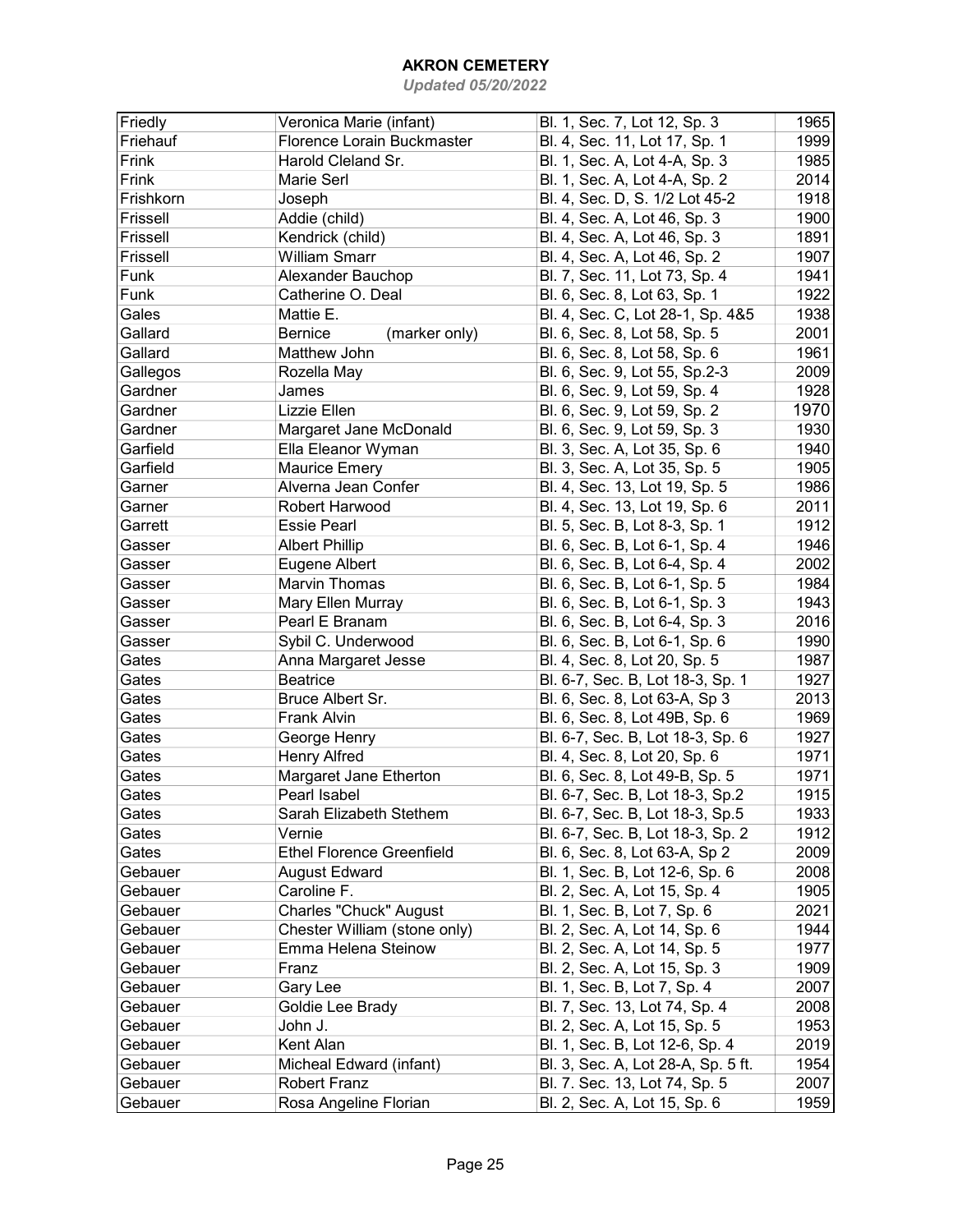| Gebauer    | <b>William August</b>              | Bl. 2, Sec. A, Lot 14, Sp. 6   | 1987 |
|------------|------------------------------------|--------------------------------|------|
| Geister    | Louisa Korth                       | Bl. 5, Sec. 10, Lot 38, Sp. 5  | 1946 |
| Geister    | William                            | Bl. 5, Sec. 10, Lot 38, Sp. 6  | 1934 |
| Gentz      | Leroy Oliver                       | Bl. 5, Sec. 13, Lot 27, Sp. 6  | 1978 |
| Gentz      | Lydia ©                            | Bl. 5, Sec. 13, Lot 27, Sp. 5  | 2014 |
| George     | Infant of H.S. George              | Bl. 1, Sec. C, Lot 24-3, Sp. 4 | 1889 |
| Gertson    | Anna Belle Benson                  | Bl. 6, Sec. 14, Lot 49, Sp. 1  | 1974 |
| Gertson    | Donald Eugene                      | Bl. 6, Sec. 14, Lot 49, Sp. 6  | 1947 |
| Gertson    | Geneva                             | Bl. 6, Sec. 14, Lot 49, Sp. 4  | 2001 |
| Gertson    | <b>James Fred</b>                  | Bl. 6, Sec. 14, Lot 49, Sp. 2  | 1983 |
| Gertson    | James Fred Jr.                     | Bl. 6, Sec. 14, Lot 49, Sp. 5  | 1988 |
| Gieske     | Edward                             | Bl. 2, Sec. 6, Lot 33, Sp. 5   | 1995 |
| Gieske     | Flora Jane White                   | Bl. 2, Sec. 6, Lot 33, Sp. 4   | 1980 |
| Gilbertson | Flora E. Townsend                  | Bl. 1, Sec. B, Lot 12-3, Sp. 6 | 1916 |
| Gilcrest   | Minnie May                         | Bl. 5, Sec. 8, Lot 36, Sp. 5   | 1965 |
| Gilcrest   | <b>William Francis</b>             | Bl. 5, Sec. 8, Lot 36, Sp. 6   | 1950 |
| Gilcrest   | William S.                         | Bl. 2, Sec. B, Lot 16, Sp. 2   | 1901 |
| Giles      | Charles Jr.                        | Bl. 6, Sec. B, Lot 6-2, Sp. 4  | 1987 |
| Giles      | Edna Mae Dansdill                  | Bl. 6, Sec. B, Lot 6-2, Sp. 5  | 2003 |
| Gilette    | James Monroe                       | Bl. 1, Sec. A, Lot 3, Sp. 5    | 1910 |
| Gilette    | Mary J. "Jennie"                   | Bl. 1, Sec. A, Lot 3, Sp. 6    | 1955 |
| Gill       | Eva May Cox ©                      | Bl. 1, Sec. 7, Lot 6, Sp. 5    | 1984 |
| Gill       | Frank L. "Ted"                     | Bl. 1, Sec. 7, Lot 6, Sp. 6    | 1973 |
| Gillespie  | Eugene (Child)                     | Bl. 4, Sec. 8, Lot 19, Sp. 1   | 1920 |
| Gillham    | <b>Benjamin Lowell</b>             | Bl. 2, Sec. D, Lot 47-6, Sp. 2 | 2017 |
| Ginder     | Charles                            | Bl. 7, Sec. A, Lot 84, Sp. 4   | 1932 |
| Glosson    | <b>Cullen Eugene</b>               | Bl. 1, Sec. 6, Lot 14, Sp. 4   | 1992 |
| Goble      | <b>Blanche Maxine</b>              | Bl. 2, Sec. 6, Lot 24, Sp. 5   | 1993 |
| Goble      | <b>Esther Irene Marion Darrell</b> | Bl. 6, Sec. 12, Lot 59, Sp. 4  | 1984 |
| Goble      | George Louis ©<br>(marker only)    | Bl. 4, Sec. 11, Lot 15, Sp. 1  | 2016 |
| Goble      | Lee William                        | Bl. 4, Sec. 10, Lot 1, Sp. 2   | 2007 |
| Goble      | Mary Jane Cox                      | Bl. 3, Sec. 7, Lot 63-A, Sp. 3 | 1999 |
| Goble      | Mary Myrtle Mae Hicks              | Bl. 4, Sec. 10, Lot 1, Sp. 1   | 1981 |
| Goble      | <b>Rexford Julius</b>              | Bl. 2, Sec. 6, Lot 24, Sp. 6   | 1997 |
| Goble      | <b>William Burton</b>              | Bl. 4, Sec. 10, Lot 1, Sp. 2   | 1977 |
| Goetting   | Roy James                          | Bl. 5, Sec. 8, Lot 27, Sp. 6   | 2010 |
| Good       | Mary Ellen                         | Bl. 6, Sec. 14, Lot 50, Sp. 2  | 1971 |
| Goode      | <b>Arthur Americus</b>             | Bl. 6, Sec. 13, Lot 49, Sp. 2  | 1959 |
| Goode      | Hattie Jane England                | Bl. 6, Sec. 13, Lot 49, Sp. 1  | 1960 |
| Goodman    | <b>Armond Franklin</b>             | Bl. 5, Sec. 11, Lot 27, Sp. 6  | 1975 |
| Goodman    | Harold (infant)                    | Bl. 7, Sec. A, Lot 79-A, Sp. 3 | 1929 |
| Goodman    | Imogene Marie                      | Bl. 1, Sec. A, Lot 10-B, Sp. 1 | 2015 |
| Goodman    | Ivan Warren (child)                | Bl. 7, Sec. A, Lot 79-A, Sp. 3 | 1929 |
| Goodman    | M.E. Joe                           | Bl. 5, Sec. 11, Lot 27, Sp. 5  | 2018 |
| Goodman    | Kathryn Jane                       | Bl. 5, Sec. 11, Lot 27, Sp. 4  | 1991 |
| Goodman    | Phillip                            | Bl. 5, Sec. 11, Lot 27, Sp 5&6 | 1998 |
| Goodman    | <b>Robert LeRoy</b>                | Bl. 1, Sec. A, Lot 10-B, Sp. 2 | 2020 |
| Goodman    | Wayne                              | Bl. 7, Sect A, Lot 79-A, Sp. 2 | 2011 |
| Goodman    | Alice Edith                        | Bl. 7, Sec. A, Lot 79-A, Sp. 1 | 1999 |
| Gordon     | Donne Chandler                     | Bl. 1, Sec. 7, Lot 95, Sp. 6   | 1972 |
| Gordon     | <b>Idris Phipps</b>                | Bl. 1, Sec. 7, Lot 95, Sp. 5   | 1998 |
| Gordon     | Mattie L. Danley                   | Bl. 7, Sec. 12, Lot 73, Sp. 2  | 1943 |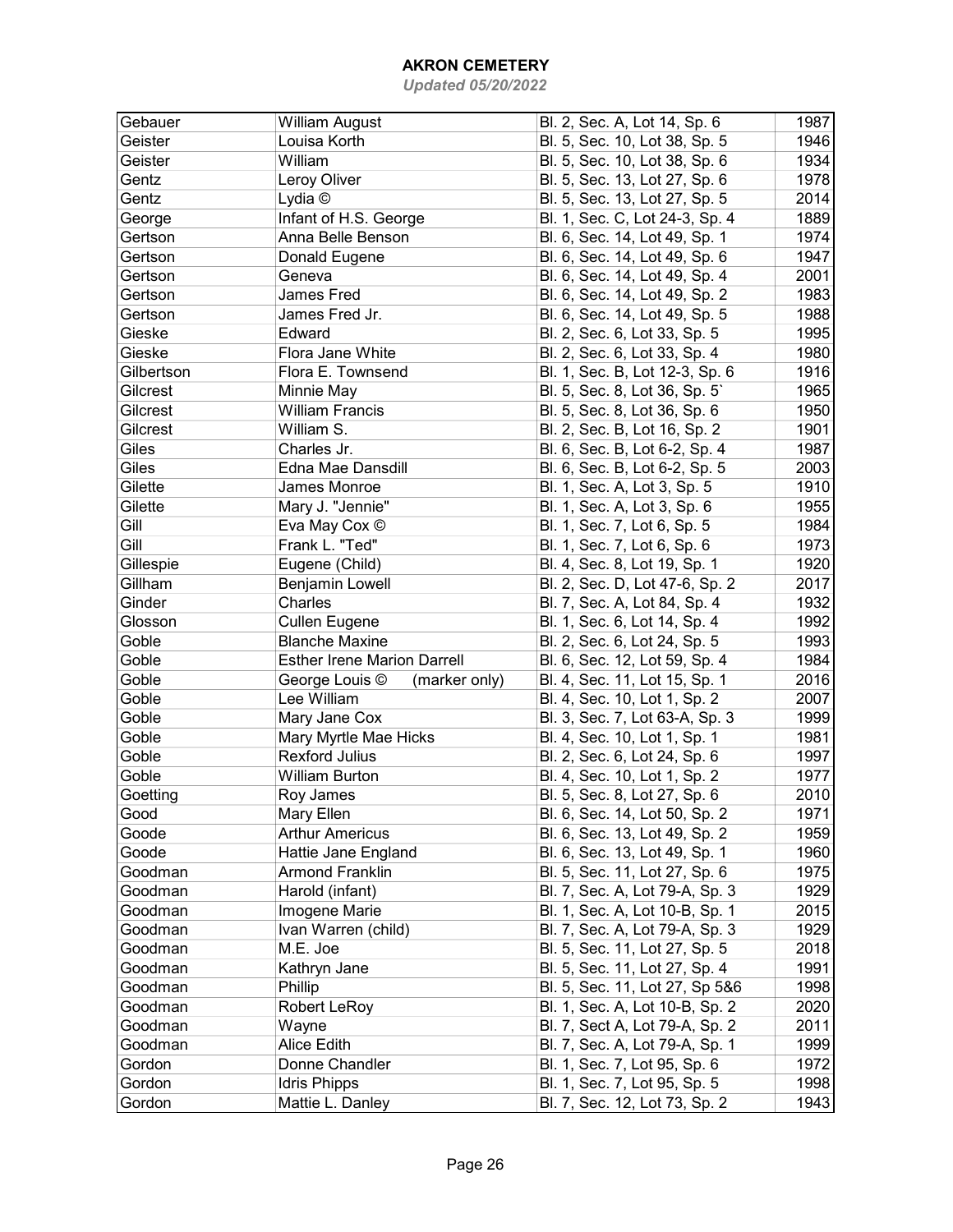| Gordon | <b>William Frank</b>           | Bl. 7, Sec. 12, Lot 73, Sp. 3  | 1950 |
|--------|--------------------------------|--------------------------------|------|
| Gould  | Earl                           | Bl. 2, Sec. 7, Lot 38, Sp. 2   | 1927 |
| Gould  | George Allen                   | Bl. 2, Sec. 7, Lot 38, Sp. 3   | 1974 |
| Grace  | <b>Gladys Davies</b>           | Bl. 5, Sec. 9, Lot 41, Sp. 1   | 1959 |
| Grace  | Oliver Joseph                  | Bl. 5, Sec. 9, Lot 41, Sp. 3   | 1969 |
| Gramse | August E.                      | Bl. 4, Sec. 8, Lot 17, Sp. 5   | 1928 |
| Gramse | Hulda Joanne Weiss             | Bl. 4, Sec. 8, Lot 17, Sp. 3   | 1956 |
| Gramse | Ludwig                         | Bl. 4, Sec. 8, Lot 17, Sp. 2   | 1917 |
| Graves | Alva N.                        | Bl. 6, Sec. A, Lot 71, Sp. 2   | 1918 |
| Graves | Bert Ivan                      | Bl. 6, Sec. A, Lot 71, Sp. 4   | 1943 |
| Graves | <b>Charles Russell</b>         | Bl. 7, Sec. 8, Lot 75, Sp. 3   | 1974 |
| Graves | Clara Jane Kretsinger          | Bl. 7, Sec. 8, Lot 75, Sp. 1   | 1942 |
| Graves | DeBerta May                    | Bl. 6, Sec. 13, Lot 44, Sp. 3  | 1999 |
| Graves | Edna Fern Colson               | Bl. 3, Sec. 5, Lot 51, Sp. 1   | 1984 |
| Graves | Edward S.                      | Bl. 6, Sec. A, Lot 71, Sp. 1   | 1911 |
| Graves | Eva Pearl Johnson              | Bl. 7, Sec. 8, Lot 75, Sp. 4   | 1980 |
| Graves | Floyd D.                       | Bl. 6, Sec. 13, Lot 44, Sp. 2  | 1963 |
| Graves | Harold Lloyd                   | Bl. 4, Sec. 14, Lot 11, Sp. 3  | 2005 |
| Graves | James E                        | Bl. 7, Sec. 8, Lot 75, Sp. 4   | 2017 |
| Graves | Leo                            | Bl. 7, Sec. 12, Lot 70, Sp. 2  | 1992 |
| Graves | <b>Mabel May Lewis</b>         | Bl. 6, Sec. A, Lot 71, Sp. 3   | 1942 |
| Graves | Martin Clifford ©              | Bl. 4, Sec. 14, Lot 4, Sp. 5   | 2007 |
| Graves | Mary Eunice Brunker            | Bl. 6, Sec. 13, Lot 44, Sp. 1  | 1981 |
| Graves | Pauline                        | Bl. 7, Sec. 12, Lot 70, Sp. 1  | 2002 |
| Graves | Rex Olin                       | Bl. 6, Sec. A, Lot 71, Sp. 5   | 1958 |
| Graves | Richard B.                     | Bl. 3, Sec. 5, Lot 51, Sp. 2   | 1982 |
| Graves | Robert                         | Bl. 7, Sec. 8, Lot 75, Sp. 5   | 2007 |
| Graves | Velma Louise                   | Bl. 4, Sec. 14, Lot 11, Sp. 2  | 2015 |
| Graves | <b>William Albert</b>          | Bl. 7, Sec. 8, Lot 75, Sp. 2   | 1927 |
| Graves |                                | Bl. 3, Sec. B, Lot 10-2, Sp. 5 |      |
| Gray   | Alvin Leroy (infant)           | Bl. 6, Sec. 11, Lot 47, Sp. 5  | 1938 |
| Gray   | Arthur Elroy "Roy"             | Bl. 4, Sec. 10, Lot 14, Sp. 2  | 1962 |
| Gray   | Dale William                   | Bl. 4, Sec. 10, Lot 15, Sp. 5  | 1966 |
| Gray   | Dennis Warren (infant)         | Bl. 6, Sec. 11, Lot 47, Sp. 6  | 1938 |
| Gray   | Donna Merle (child)            | Bl. 5, Sec. 10, Lot 24, Sp. 5  | 1935 |
| Gray   | Jessie Vera Cline              | Bl. 5, Sec. 10, Lot 24, Sp. 4  | 1941 |
| Gray   | Loyal Joan (infant twin)       | Bl. 2, Sec. 6, Lot 31, Sp. 6   | 1934 |
| Gray   | Merle R. Dick                  | Bl. 5, Sec. 10, Lot 24, Sp. 3  | 1998 |
| Gray   | Randy James                    | Bl. 4, Sec. 10, Lot 15, Sp. 3  | 1993 |
| Gray   | Ronald Richard                 | Bl. 4, Sec. 10, Lot 14, Sp. 4  | 1996 |
| Gray   | Sonya Jean (infant twin)       | Bl. 2, Sec. 6, Lot 31, Sp. 6   | 1934 |
| Gray   | Urusula Pearl Whiting          | Bl. 4, Sec. 10, Lot 14, Sp. 1  | 1956 |
| Gray   | Vesta Pearl                    | Bl. 5, Sec. 10, Lot 24, Sp. 2  | 1998 |
| Gray   | Virginia Mae Gertson           | Bl. 4, Sec. 10, Lot 15, Sp. 4  | 1979 |
| Gray   | Dixie Lee                      | Bl. 4, Sec. 10, Lot 15, Sp. 6  | 1938 |
| Greb   | <b>Bentley Walter</b>          | Bl. 3, Sec. C, Lot 34-5, Sp. 1 | 1983 |
| Green  | Austin Arthur "Corky" (infant) | Bl. 6, Sec. 12, Lot 45, Sp. 6  | 1944 |
| Green  | Avery Oliver (infant)          | Bl. 3, Sec. B, Lot 10-3, Sp. 3 | 1918 |
| Green  | <b>Bernice Isabelle</b>        | Bl. 6, Sec. 10, Lot 63, Sp. 1  | 1992 |
| Green  | Laura Rosetta Shirley          | Bl. 6, Sec. 10, Lot 63, Sp. 4  | 1931 |
| Green  | Marvin Roscoe                  | Bl. 6, Sec. 10, Lot 63, Sp. 2  | 1980 |
| Green  | Vesta Lauralla (child)         | Bl. 3, Sec. B, Lot 10-3, Sp. 2 | 1912 |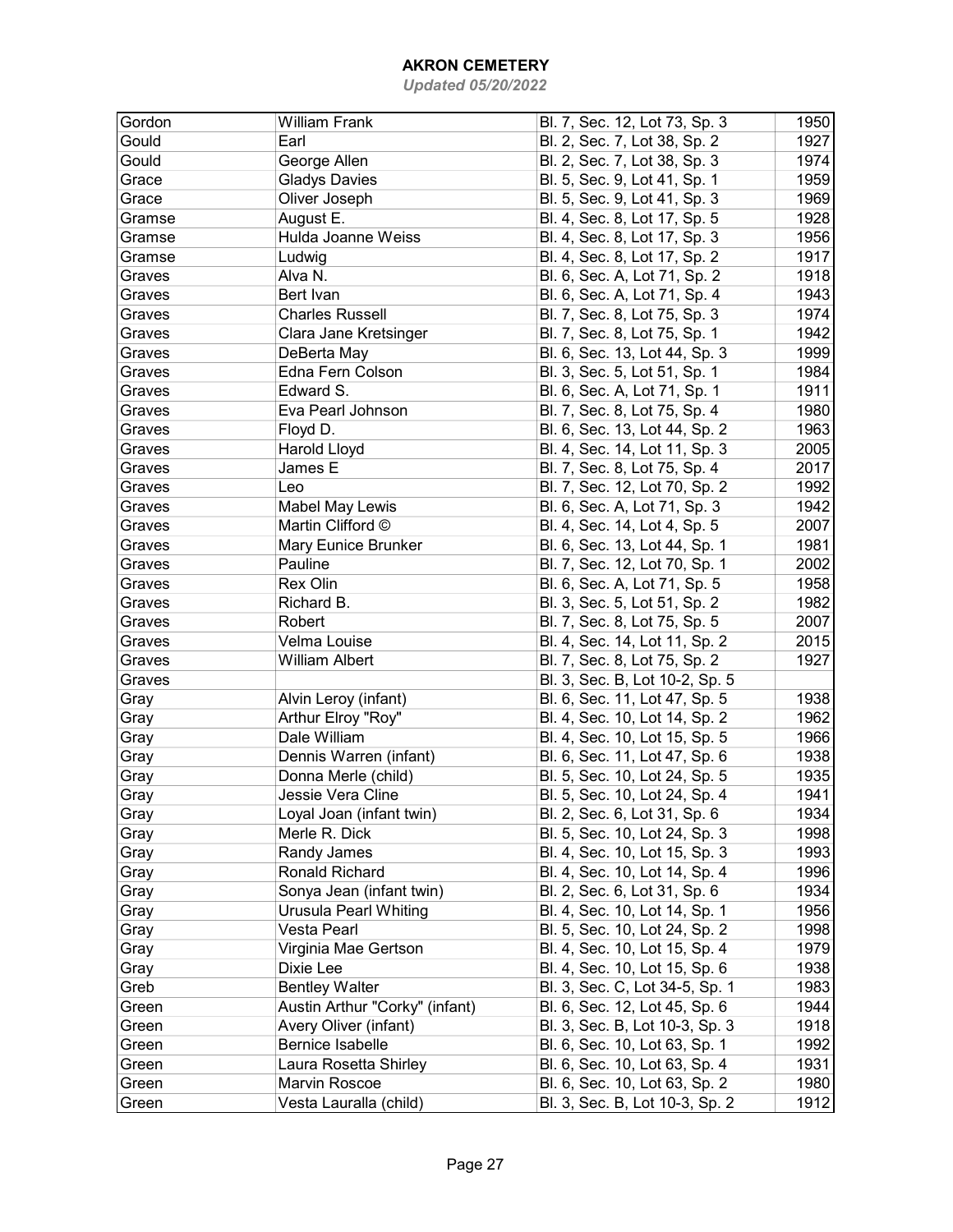| Green    | John                         | Bl. 6, Sec. 10, Lot 63, Sp. 3   | 1952 |
|----------|------------------------------|---------------------------------|------|
| Greene   | Rendolyn "Ren" Sue Greene ©  | Bl. 1, Sec. 5, Lot 17, Sp. 4    | 2020 |
| Greene   | Ruth Lorraine Goble ©        | Bl. 4, Sec. 11, Lot 15, Sp. 1   | 2016 |
| Grieve   | <b>Mattie Alice</b>          | Bl. 3, Sec. B, Lot 10-1, Sp. 6  | 1892 |
| Griffin  | <b>Emerson Clark</b>         | Bl. 4, Sec. 11, Lot 6, Sp. 6    | 1979 |
| Griffith | Herman Harold (infant)       | Bl. 5, Sec. C, Lot 29-2, Sp. 5  | 1945 |
| Griswold | Earl James                   | Bl. 1, Sec. 7, Lot 19, Sp. 5    | 1975 |
| Grooms   | Alvia Little                 | Bl. 3, Sec. A, Lot 29-A, Sp. 1  | 1918 |
| Grooms   | Dale Oliver                  | Bl. 1, Sec. 7, Lot 21, Sp. 6    | 1988 |
| Grooms   | Donald Irwin                 | Bl. 3, Sec. 7, Lot 54, Sp. 5    | 1972 |
| Grooms   | <b>Elsie Violet Stewart</b>  | Bl. 3, Sec. 7, Lot 52, Sp. 2    | 1945 |
| Grooms   | George Oliver (child)        | Bl. 3, Sec. 7, Lot 52, Sp. 1    | 1923 |
| Grooms   | John Smeaton Jr.             | Bl. 7, Sec. 10, Lot 76, Sp. 4   | 1983 |
| Grooms   | John Smeaton Sr.             | Bl. 3, Sec. 7, Lot 54, Sp. 4    | 1962 |
| Grooms   | Julia Carolina Waggoner      | Bl. 3, Sec. 7, Lot 54, Sp. 3    | 1988 |
| Grooms   | Lee Roy                      | Bl. 3, Sec. 7, Lot 52, Sp. 4    | 1967 |
| Grooms   | <b>Leonard Carl</b>          | Bl. 3, Sec. 7, Lot 53, Sp. 4    | 2011 |
| Grooms   | Lester Earling "Buck"        | Bl. 1, Sec. 7, Lot 21, Sp. 5    | 1963 |
| Grooms   | Margaret Faye Snyder         | Bl. 7, Sec. 10, Lot 76, Sp. 3   | 1992 |
| Grooms   | Mary Ketherine               | Bl. 3, Sec. 7, Lot 52, Sp. 5    | 2003 |
| Grooms   | Melvina Braddy               | Bl. 1, Sec. 7, Lot 21, Sp. 3    | 1933 |
| Grooms   | Merle Jean Erickson          | Bl. 3, Sec. 7, Lot 53, Sp. 3    | 1977 |
| Grooms   | Oliver                       | Bl. 1, Sec. 7, Lot 21, Sp. 4    | 1941 |
| Grooms   | <b>William Dorwan</b>        | Bl. 3, Sec. 7, Lot 52, Sp. 3    | 1981 |
| Grooms   | William Lester (infant)      | Bl. 3, Sec. 7, Lot 54, Sp. 1    | 1924 |
| Grooms   | Willma Arleen                | Bl. 3, Sec. 7, Lot 54, Sp. 2    | 1926 |
| Grooms   | Vina Lorraine (infant)       | Bl. 3, Sec. 7, Lot 52, Sp. 6    | 1926 |
| Grossman | <b>Ercel Marie Wolfe</b>     | Bl. 6, Sec. 9, Lot 63, Sp. 3    | 1963 |
| Guertner | Clara Belle Ison             | Bl. 3, Sec. 6, Lot 56, Sp. 6    | 1934 |
| Guertner | Henry Lester                 | Bl. 3, Sec. 7, Lot 44, Sp. 3    | 1962 |
| Guertner | <b>Teddy Roosevelt</b>       | Bl. 3, Sec. 7, Lot 45, Sp. 6    | 1959 |
| Guertner | William Edgar "Dick"         | Bl. 3, Sec. 7, Lot 45, Sp. 4    | 1954 |
| Gulley   | Deborah Ann                  | Bl. 7, Sec. 11, Lot 74, Sp. 4   | 1951 |
| Guy      | <b>Elburn Vinton</b>         | Bl. 4, Sec. 14, Lot 19, Sp. 6   | 1991 |
| Guy      | Esther May Ruhaak ©          | Bl. 4, Sec. 14, Lot 19, Sp. 5   | 2019 |
| Guy      | <b>Julia Hester Rawlings</b> | Bl. 5, Sec. 10, Lot 41, Sp. 3   | 1971 |
| Guy      | Melvin Edison Guy            | Bl. 7, Sec. 13, Lot 73, Sp. 1-2 | 2007 |
| Guy      | Phyllis Roderick             | Bl. 5, Sec. 10, Lot 33, Sp. 1   | 2010 |
| Guy      | Ralph Vinton                 | Bl. 5, Sec. 10, Lot 41, Sp. 2   | 1966 |
| Guy      | Rawlings Burdell             | Bl. 5, Sec. 10, Lot 33, Sp. 2   | 2010 |
| Guy      | Wilda Atheta Ruhaak          | Bl. 7, Sec. 13, Lot 73, Sp. 1-2 | 2007 |
| Haag     | Maitland Leonard             | Bl. 5, Sec. 9, Lot 30, Sp. 3    | 1949 |
| Haarhues | <b>Fannie Gussie</b>         | Bl. 1, Sec. A, Lot 11-A, Sp. 4  | 1981 |
| Haarhues | John Peter                   | Bl. 1, Sec. A, Lot 11-A, Sp. 5  | 1976 |
| Haarhues | Ona Alice                    | Bl. 1, Sec. A, Lot 11-A, Sp. 6  | 1919 |
| Hafer    | <b>Blanche Mae Bishop</b>    | Bl. 6, Sec. 12, Lot 56, Sp. 5   | 1961 |
| Hafer    | Clyde R.                     | West Columbarium, Niche F6      | 2010 |
| Hafer    | Floyd F. "Hoss"              | Bl. 5, Sec. 10, Lot 25, Sp. 3   | 2010 |
| Hafer    | Henry Harrison "Jim"         | Bl. 6, Sec. 12, Lot 56, Sp. 6   | 1945 |
| Hafer    | Norma Rosetta                | Bl. 5, Sec. 10, Lot 25, Sp. 3   | 1997 |
| Hafer    | Ruth Theresa Andrews Schultz | Bl. 6, Sec. 12, Lot 56, Sp. 3   | 1974 |
| Hafer    | Verl Perry                   | Bl. 6, Sec. 12, Lot 56, Sp. 4   | 1985 |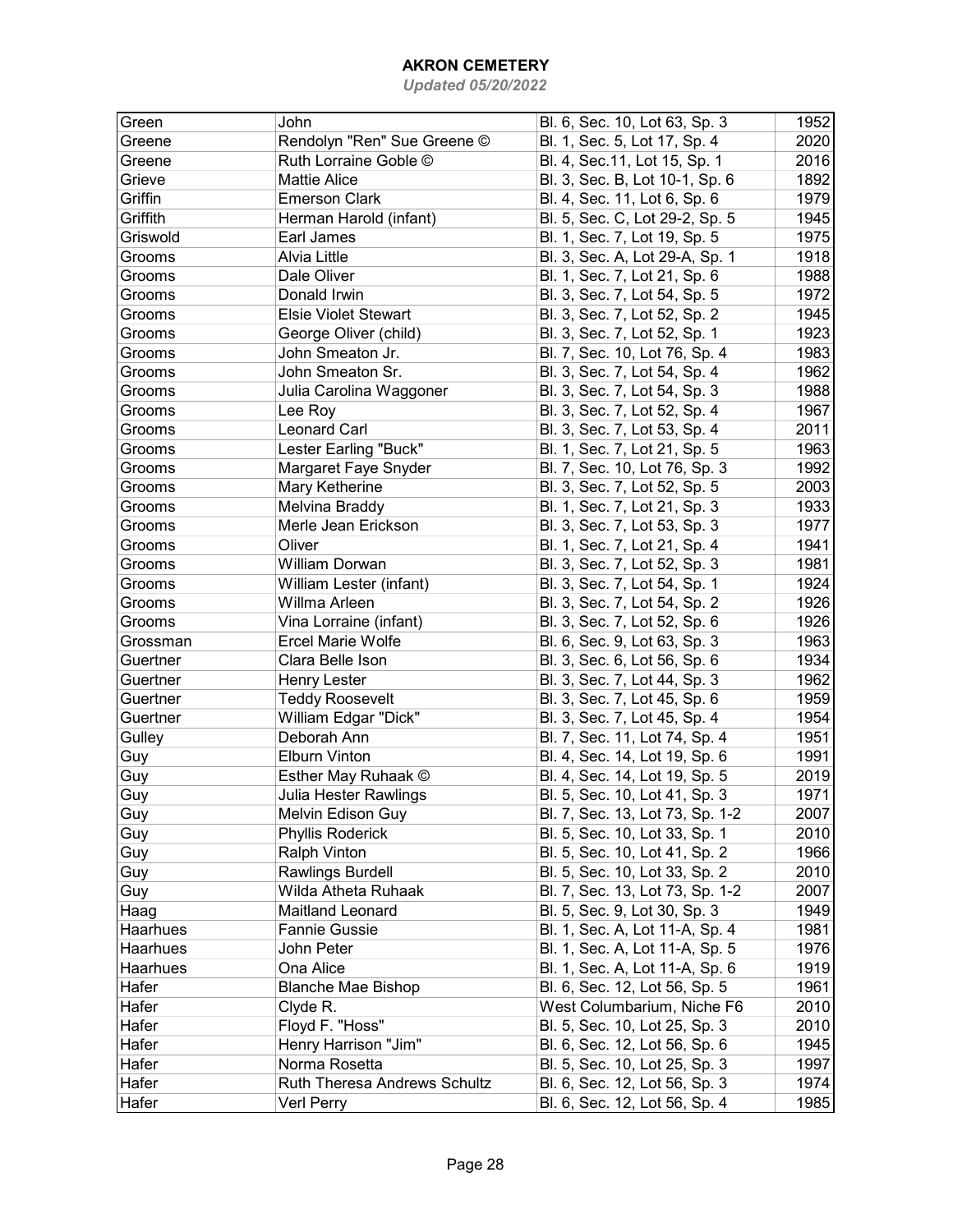| Hafer      | <b>Virgil Francis</b>         | Bl. 5, Sec. 10, Lot 25, Sp. 4  | 2002 |
|------------|-------------------------------|--------------------------------|------|
| Hail       | <b>Arnold August</b>          | Bl. 4, Sec. 10, Lot 18, Sp. 6  | 1978 |
| Hain       | Bessie V. ©                   | Bl. 1, Sec. 5, Lot 16, Sp. 3   | 2015 |
| Haines     | Doris "Grooms"                | Bl. 6, Sec. 8, Lot 63, Sp. 5   | 1993 |
| Haines     | Raymond Eugene                | Bl. 6, Sec. 8, Lot 63, Sp. 6   | 1998 |
| Haines     | Sue M.                        | Bl. 4, Sec. 8, Lot 14, Sp. ?   | 1941 |
| Haines     | William H.                    | Bl. 4, Sec. 8, Lot 14, Sp. 5   | 1932 |
| Hall       | Anna Burkhart Furgason        | Bl. 2, Sec. 5, Lot 17, Sp. 7   | 1942 |
| Hall       | Charles A.                    | Bl. 2, Sec. 5, Lot 17, Sp. 8   | 1939 |
| Haller     | Addie M. Vincent              | Bl. 6, Sec. 13, Lot 51, Sp. 6  | 1965 |
| Haller     | Joseph P.                     | Bl. 5, Sec. 13, Lot 25, Sp. 6  | 1987 |
| Haller     | Mamie Lee                     | Bl. 5, Sec. 13, Lot 32, Sp. 2  | 2005 |
| Haller     | <b>Michael David</b>          |                                | 1981 |
| Hamblin    | Glenda Walton                 | Bl. 5, Sec. 13, Lot 32, Sp. 3  |      |
|            |                               | Bl. 6, Sec. 13, Lot 57, Sp. 6  | 2002 |
| Hammond    | Laura Rasmina Rasmussen       | Bl. 5, Sec. 13, Lot 30, Sp. 2  | 1974 |
| Hammond    | Lee Robert                    | Bl. 5, Sec. 13, Lot 30, Sp. 3  | 1974 |
| Hammond    | Stanley A.                    | Bl. 1, Sec. A, Lot 2-A, Sp. 4  | 1906 |
| Hampton    | Russell Larry ©               | Bl. 3, Sec. 4, Lot 49, Sp. 3   | 2019 |
| Hanes      | <b>Bertha Crites</b>          | Bl. 4, Sec. D, Lot 40-1, Sp. 1 | 1951 |
| Hanes      | Charles W.                    | Bl. 4, Sec. D, Lot 40-1, Sp. 2 | 1917 |
| Hanes      | Frank E.                      | Bl. 4, Sec. D, Lot 40-1, Sp. 3 | 1945 |
| Hannah     | Earl Wesley                   | Bl. 4, Sec. 9, Lot 11, Sp. 2   | 1975 |
| Hannah     | Ila Lula Chapin               | Bl. 4, Sec. 9, Lot 11, Sp. 1   | 1986 |
| Hansen     | Christian J.                  | Bl. 1, Sec. A, Lot 2, Sp. 2    | 1941 |
| Hansen     | Georgia Pearl Annable         | Bl. 1, Sec. A, Lot 2, Sp. 1    | 1985 |
| Hansen     | Ronald Delbert (infant)       | Bl. 6, Sec. 9, Lot 49, Sp. 1   | 1952 |
| Hansen     | Roscoe Ernest                 | Bl. 6, Sec. 9, Lot 49, Sp. 6   | 1958 |
| Harbison   | Lawrence David "Shorty"       | Bl. 6, Sec. 9, Lot 58, Sp. 2   | 1977 |
| Harbison   | Wanda Lou                     | Bl. 3, Sec. A, Lot 35-A, Sp. 3 | 2009 |
| Hardamon   | Linda Kay Kinnison            | Bl. 1, Sec. A, Lot 3-A, Sp. 1  | 2016 |
| Harden     | <b>Bertha Emaline Walters</b> | Bl. 6, Sec. 11, Lot 59, Sp. 3  | 1964 |
| Harden     | Bruce J.                      | Bl. 6, Sec. 11, Lot 59, Sp. 2  | 1969 |
| Harden     | Eva                           | Bl. 6, Sec. 11, Lot 59, Sp. 1  | 2003 |
| Harden     | Mildred Lucile Simpson        | Bl. 7, Sec. 8, Lot 67, Sp. 3   | 2007 |
| Harden     | Simon Joseph                  | Bl. 6, Sec. 11, Lot 59, Sp. 4  | 1940 |
| Harding    | <b>Harld Paul</b>             | Bl. 4, Sec. 14, Lot 19, Sp. 2  | 2015 |
| Harding    | Jason Lee                     | Bl. 4, Sec. 14, Lot 18, Sp. 2  | 1995 |
| Harding    | Joshua Paul                   | Bl. 4, Sec. 14, Lot 18, Sp. 1  | 1995 |
| Harendt    | Albert                        | Bl. 6, Sec. 14, Lot 53, Sp. 2  | 1993 |
| Harendt    | Katherine                     | Bl. 6, Sec. 14, Lot 53, Sp. 1  | 2000 |
| Harms      | <b>Albert Henry</b>           | Bl. 6, Sec. 12, Lot 60, Sp. 2  | 1985 |
| Harms      | George                        | Bl. 5, Sec. 11, Lot 33, Sp. 6  | 1939 |
| Harms      | Irma Muriel Willard           | Bl. 6, Sec. 12, Lot 60, Sp. 1  | 1958 |
| Harms      | Mary Moers                    | Bl. 5, Sec. 11, Lot 33, Sp. 5  | 1953 |
| Harper     | <b>Grace Parks</b>            | Bl. 3, Sec. 7, Lot 60, Sp. 5   | 1987 |
| Harper     | Sam                           | Bl. 3, Sec. 7, Lot 60, Sp. 6   | 1954 |
| Harrington | Bobby W. (infant of Wayne)    | Bl. 2, Sec. 7, Lot 31, Sp. 4   | 1931 |
| Harrington | Lyle R.(infant)               |                                | 1923 |
|            |                               | Bl. 6, Sec. 8, Lot 49-A, Sp. 6 | 2017 |
| Harris     | (marker only)<br>Merle L.     | East Columbarium, Niche C16    |      |
| Harris     | Naomi LaVaughn McKinney       | Bl. 7, Sec. 13, Lot 65, Sp. 3  | 2020 |
| Harrison   | Irene Ethelyn                 | Bl. 6, Sec. B, Lot 65, Sp. 5   | 1913 |
| Harrison   | John Elzie                    | Bl. 5, Sec. 14, Lot 38, Sp. 2  | 1966 |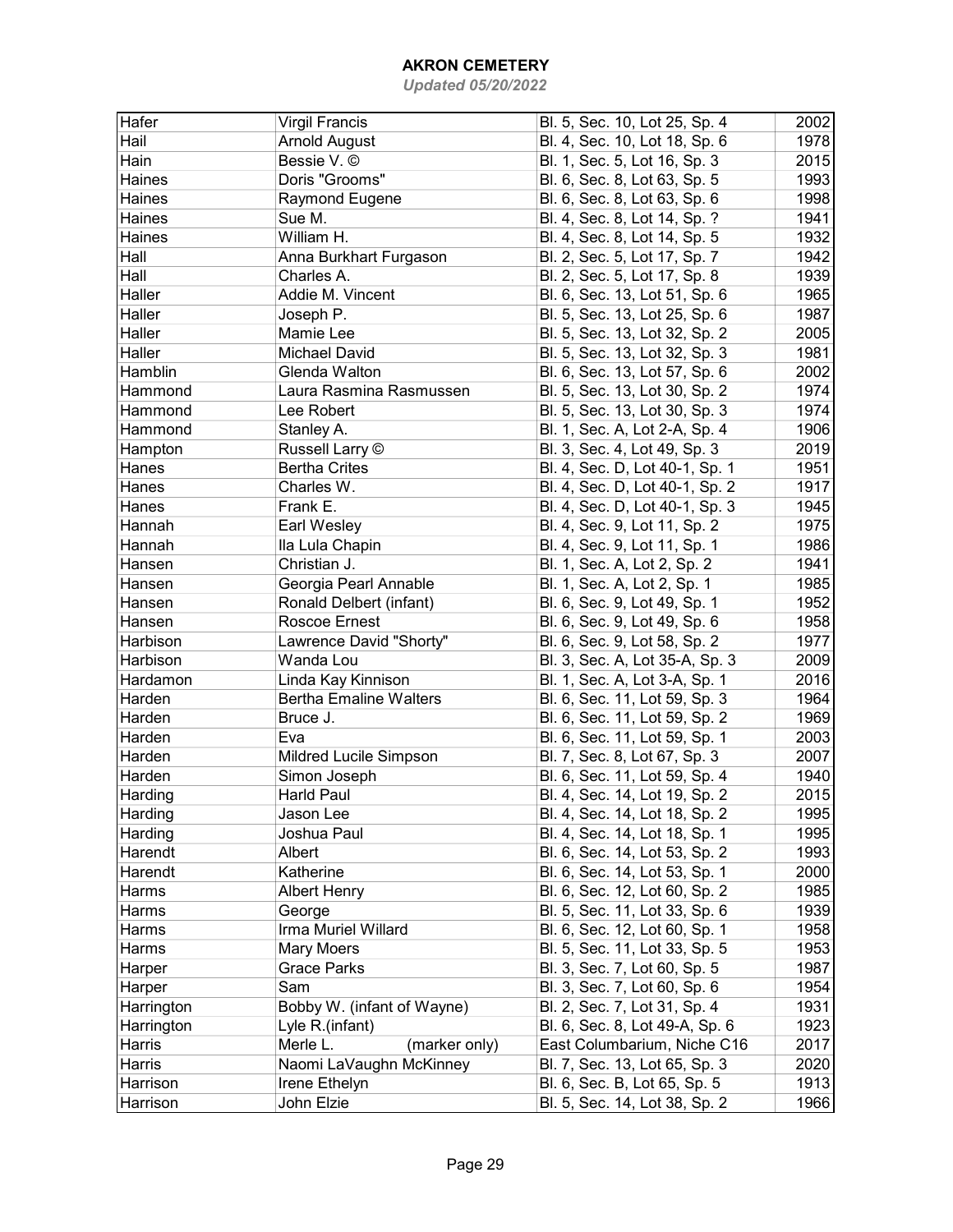| Harrison    | Ruby                                    | Bl. 5, Sec. 14, Lot 38, Sp. 1       | 2000 |
|-------------|-----------------------------------------|-------------------------------------|------|
| Hart        | Carol Ann                               | Bl. 1, Sec. 5, Lot 6, Sp. 6         | 2001 |
| Hart        | David Clinton                           | Bl. 6, Sec. 9, Lot 61, Sp. 2        | 1981 |
| Hart        | Eugene David ©                          | Bl. 6, Sec. 9, Lot 61, Sp. 5/6 line | 2015 |
| Hart        | Evelyn Marie Williamson                 | Bl. 6, Sec. 9, Lot 61, Sp. 6        | 2020 |
| Hart        | Hazel Dansdill ©                        | Bl. 6, Sec. 9, Lot 61, Sp. 4        | 2016 |
| Hart        | LaDean                                  | Bl. 6, Sec. 9, Lot 61, Sp 5         | 2001 |
| Hart        |                                         |                                     | 1928 |
|             | <b>Mattie Daniels</b>                   | Bl. 6, Sec. 9, Lot 61, Sp. 1        |      |
| Hart        | Raymond                                 | Bl. 6, Sec. 9, Lot 61, Sp. 3        | 1943 |
| Harvey      | Rosella B.                              | Bl. 1, Sec. B, Lot 1, Sp. 6         | 1915 |
| Harvie      | <b>Gladys Margaret</b>                  | Bl. 2, Sec. 6, Lot 23, Sp. 4        | 2011 |
| Harwood     | Cincinattus E.                          | Bl. 6, Sec. B, Lot 64, Sp. 2        | 1928 |
| Haskinson   | Josie Cordelia                          | Bl. 3, Sec. 5, Lot 53, Sp. 3        | 1985 |
| Haswell     | Donald Glenn                            | Bl. 1, Sec. 5, Lot 16, Sp. 6        | 1999 |
| Haswell     | Vivian Irene Sills ©                    | Bl. 1, Sec. 5, Lot 16, Sp. 6        | 2018 |
| Hathaway    | <b>Charles Doron</b>                    | Bl. 2, Sec. 7, Lot 35-A, Sp. 3      | 1984 |
| Hathaway    | Susie Juanita                           | Bl. 2, Sec. 7, Lot 35-A, Sp. 2      | 2008 |
| <b>Hawk</b> | <b>Tobias Vancouver</b>                 | Bl. 3, Sec. 5, Lot 43, Sp. 1        | 2019 |
| Hawkinson   | Francis Miller "Dutch"                  | Bl. 1, Sec. 6, Lot 16, Sp. 6        | 1990 |
| Hawkinson   | Kenneth Eugene Morey ©                  | Bl. 1, Sec. 6, Lot 16, Sp. 3        | 2021 |
| Hawkinson   | Margaret Ann Morey                      | Bl. 1, Sec. 6, Lot 16, Sp. 5        | 2010 |
| Hawkinson   | Neil Joseph Hawkinson ©                 | Bl. 7, Sec. 13, Lot 77, Sp. 6       | 2021 |
| Hayes       | Alice                                   | Bl. 6, Sec. 13, Lot 63, Sp. 3       | 1998 |
| Hayes       | Alvera Campbell Kleweno                 | Bl. 3, Sec. 6, Lot 55, Sp. 4        | 2013 |
| Hayes       | Elsie Virginia McAndrews                | Bl. 1, Sec. A, Lot 8-A, Sp. 3       | 1996 |
| Hayes       | <b>Gerald Charles "Bud"</b>             | Bl. 5, Sec. 8, Lot 30, Sp. 2        | 1985 |
| Hayes       | Gladys May Shannon                      | Bl. 2, Sec. C, Lot 26-3, Sp. 5      | 1914 |
| Hayes       | Ida Buchholz                            | Bl. 5, Sec. 12, Lot 40, Sp. 5       | 1997 |
| Hayes       | John R. ©                               | Bl. 6, Sec. 13, Lot 63, Sp. 2       | 2020 |
| Hayes       | Leland G.                               | Bl. 6, Sec. 13, Lot 63, Sp. 4       | 1992 |
| Hayes       | Mary Marinda                            | Bl. 5, Sec. 8, Lot 31, Sp. 6        | 1931 |
| Hayes       | Maude Isabelle Gould                    | Bl. 6, Sec. 13, Lot 63, Sp. 5       | 1969 |
| Hayes       | Raymond Roy                             | Bl. 6, Sec. 13, Lot 63, Sp. 6       | 1953 |
| Hayes       | Ruby Mae                                | Bl. 1, Sec. B, Lot 13-5, Sp. 1      | 1991 |
| Hayes       | Ruth Jean                               | Bl. 2, Sec. C, Lot 26-3, Sp. 4      | 1914 |
| Hayes       | Thomas                                  | Bl. 5, Sec. 8, Lot 40, Sp. 1        | 1923 |
| Hayes       | Viola                                   | Bl. 5, Sec. 8, Lot 30, Sp. 1        | 2001 |
| Hayes       | <b>Walter Clifford</b>                  | Bl. 1, Sec. A, Lot 8-A, Sp. 4       | 1980 |
| Hayes       | Warren Allen                            | Bl. 5, Sec. 8, Lot 30, Sp. 3        | 1977 |
| Haynes      | Cecil Lee Wise Sparling                 | Bl. 6, Sec. 9, Lot 56, Sp. 2        | 1965 |
| Haynes      | Dolores Marilyn Ahlmeyer ©              | Bl. 6, Sec. 10, Lot 50, Sp. 2       | 2016 |
| Haynes      | (Marker Only)<br><b>Harrison Lester</b> | Bl. 6, Sec. 10, Lot 50, Sp. 3       | 1994 |
| Hazlett     | Rosa Irene Gebauer                      | Bl. 2, Sec. B, Lot 16, Sp. 1        | 2020 |
| Heater      | Danny Lee                               | Bl. 1, Sec. 4, Lot 21, Sp. 6w.w.    | 1952 |
| Heater      | <b>Glenn Marlin</b>                     | Bl. 2, Sec. A, Lot 18-A, Sp. 4      | 1996 |
| Heater      | Ruby "Maxine"                           | Bl. 2, Sec. A, Lot 18-A, Sp. 3      | 1993 |
| Heath       | <b>Israel Edward</b>                    | Bl. 5, Sec. 12, Lot 36, Sp. 3       | 1943 |
| Heath       | Mildred Elizabeth Hickman               | Bl. 2, Sec. 7, Lot 30, Sp. 5        | 1991 |
| Heath       | <b>Virgil Ardell</b>                    | Bl. 2, Sec. 7, Lot 30, Sp. 6        | 1976 |
| Heath       | Mary Catherine Wagner                   | Bl. 5, Sec. 12, Lot 36, Sp. 2       | 1959 |
| Heath       | Truman B. "Jake"                        | Bl. 5, Sec. 12, Lot 36, Sp. 1       | 1962 |
| Heberlein   | Helen Louise Thomas                     | Bl. 7, Sec. 14, Lot 67, Sp. 2       | 2019 |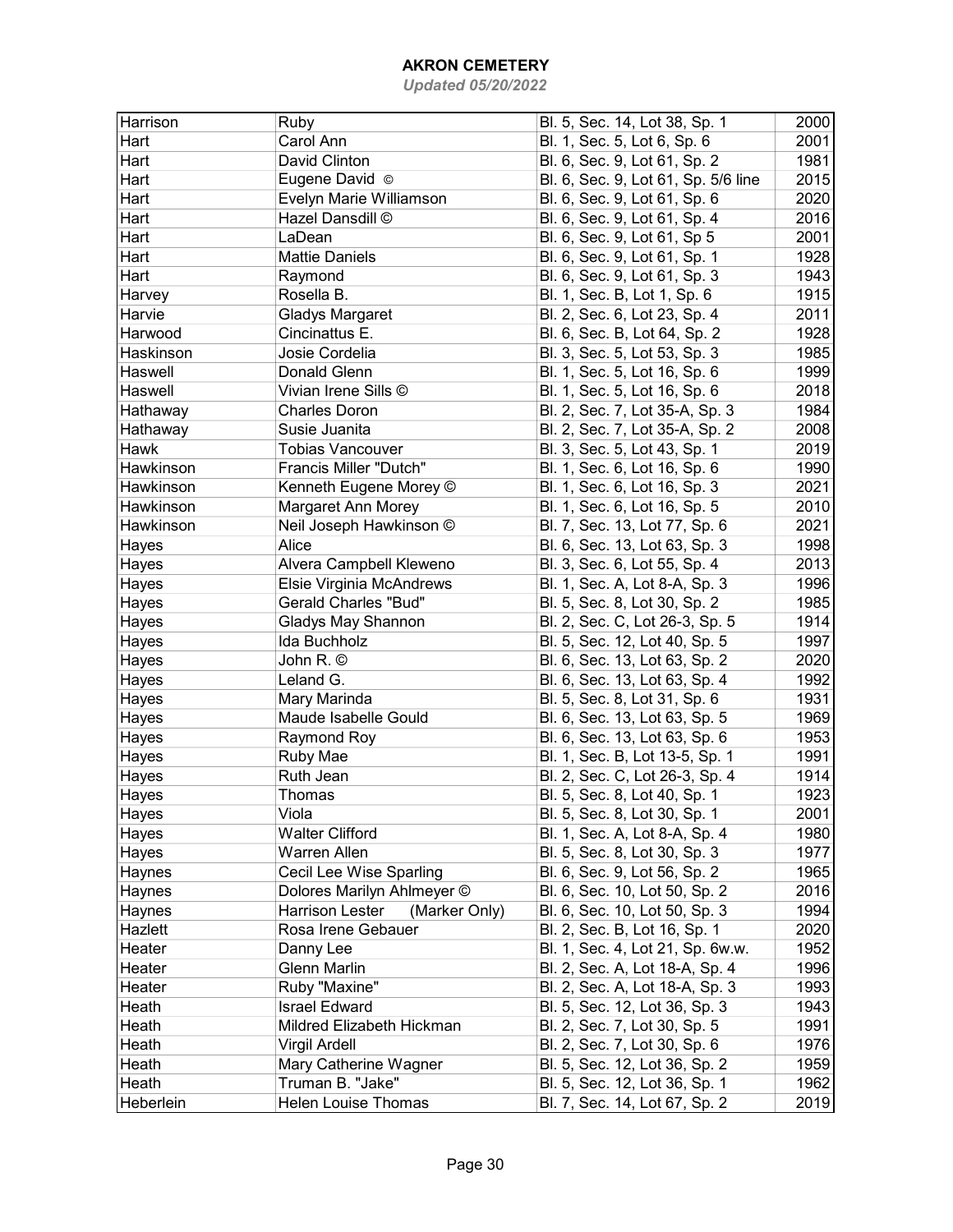| Heberlein        | Louis John                    | Bl. 7, Sec. 14, Lot 67, Sp. 1  | 1986 |
|------------------|-------------------------------|--------------------------------|------|
| Heckler          | George S.                     | Bl. 6, Sec. 11, Lot 47, Sp. 3  | 1939 |
| Hedges           | Lula M.                       | Bl. 5, Sec. 9, Lot 32, Sp. 1   | 1990 |
| Hedges           | Robert                        | Bl. 5, Sec. 9, Lot 32, Sp. 3   | 1991 |
| <b>Hedges</b>    | <b>Thomas Hartley</b>         | Bl. 5, Sec. 9, Lot 32, Sp. 2   | 1964 |
| Hedman           | Emma Jost                     | Bl. 2, Sec. 7, Lot 31, Sp. 1   | 1930 |
| Hefty            | Anna G. (infant)              | Bl. 6, Sec. A, Lot 62, Sp. 2   | 1909 |
| Hefty            | Edward                        | Bl. 6, Sec. A, Lot 62, Sp. 1   | 1936 |
| Hefty            | Lenora Grace Hutzel           | Bl. 6, Sec. A, Lot 62, Sp. 3   | 1963 |
| Hefty            | Albert "Bert"                 | Bl. 6, Sec. A, Lot 62, Sp. 4   | 1989 |
| Heidemann        | Henry                         | Bl. 3, Sec. 6, Lot 62, Sp. 3   | 1976 |
| Heiman           | Lester Orlyn                  | Bl. 7, Sec. A, Lot 76-A, Sp. 4 | 1919 |
| Hellyer          | Sheryl W.                     | Bl. 3, Sec. B, Lot 15-2, Sp. 4 | 1993 |
| Hendrich         | Joseph A.                     | Bl. 2, Sec. 6, Lot 35, Sp. 6   | 2019 |
| Hendrich         | Joyce Marie                   | Bl. 2, Sec. 6, Lot 35, Sp. 5   | 1993 |
| Hendrichs        | Joe                           | Bl. 5, Sec. 8, Lot 30, Sp. 5   | 1996 |
| <b>Hendricks</b> | Arietta Eloise Traxler        | Bl. 5, Sec. 8, Lot 30, Sp. 4   | 1967 |
| <b>Hendricks</b> | Coriena Lowry                 | Bl. 3, Sec. 4, Lot 62, Sp. 5   | 2007 |
| Hendricks        | Edward                        | Bl. 6, Sec. 8, Lot 44, Sp. 1   | 2006 |
| Hendricks        | <b>Gilbert James</b>          | Bl. 3, Sec. 4, Lot 63, Sp. 5   | 2004 |
| <b>Hendricks</b> | John Wililam                  | Bl. 3, Sec. 4, Lot 62, Sp. 6   | 2004 |
| Hendricks        | Mary Louise Vanalstine        | Bl. 6, Sec. 8, Lot 44, Sp. 2   | 1967 |
| <b>Hendricks</b> | Robert                        | Bl. 6, Sec. 8, Lot 44, Sp. 3   | 1955 |
| Hendrix          | Calvin Howard                 | Bl. 5, Sec. 12, Lot 34, Sp. 6  | 1976 |
| Hendrix          | Catherine Marie Zimmerman     | Bl. 5, Sec. 12, Lot 34, Sp. 5  | 1948 |
| Hendrix          | Malissa Jane Pollard          | Bl. 5, Sec. 12, Lot 33, Sp. 5  | 1947 |
| Hendrix          | Samuel Andrew Jackson         | Bl. 5, Sec. 12, Lot 33, Sp. 6  | 1944 |
| Henry            | Clair E.                      | Bl. 5, Sec. A, Lot 50, Sp. 3   | 1910 |
| Henry            | Claude T.                     | Bl. 3, Sec. 5, Lot 52, Sp. 6   | 1937 |
| Henry            | Dick F.                       | Bl. 5, Sec. A, Lot 50, Sp. 1   | 1950 |
| Henry            | Fleda J. Gourley              | Bl. 6, Sec. 8, Lot 47, Sp. 5   | 1961 |
| Henry            | Halley R.                     | Bl. 3, Sec. 5, Lot 61, Sp. 2   | 1941 |
| Henry            | Hartzel                       | Bl. 5, Sec. B, Lot 56, Sp. 1   | 1910 |
| Henry            | Hazel Elva                    | Bl. 6, Sec. 8, Lot 47, Sp. 4   | 1932 |
| Henry            | Ida Elveria Gilbert           | Bl. 2, Sec. 7, Lot 36, Sp. 1   | 1924 |
| Henry            | Leta                          | Bl. 6, Sec. 8, Lot 47          | 2001 |
|                  | Michael                       | Bl. 6, Sec. 9, Lot 62, Sp. 2   | 2011 |
| Henry<br>Henry   | Vernon                        | Bl. 6, Sec. 8, Lot 47, Sp. 3   | 1997 |
| Henry            | Francis M.                    | Bl. 6, Sec. 8, Lot 47, Sp. 6   | 1940 |
| Henry            | Lizzie J. Moore               | Bl. 5, Sec. A, Lot 50, Sp. 2   | 1914 |
|                  |                               | Bl. 5, Sec. A, Lot 50, Sp. 4   | 1890 |
| Henry            | W. Guy<br>Reidar              | Bl. 6, Sec. 8, Lot 49, Sp. 4   |      |
| Herickstead      |                               |                                | 1921 |
| Hering           | August                        | Bl. 2, Sec. A, Lot 14, Sp. 2   | 1916 |
| Herman           | John Kenneth                  | Bl. 7, Sec. A, Lot 74-A, Sp. 4 | 2011 |
| Hernandez        | Samuel Rivera, Sr.            | Bl. 6, Sec. B, Lot 5-6, Sp. 6  | 2006 |
| Herron           | Dorothy Pieper                | Bl. 5, Sec. 8, Lot 40, Sp. 5   | 1951 |
| Herron           | Evelyn June Adams             | Bl. 7, Sec. 14, Lot, 74, Sp. 3 | 2020 |
| Herron           | Merle James                   | Bl. 5, Sec. 8, Lot 40, Sp. 6   | 1979 |
| Herron           | <b>Newell Alfred</b>          | Bl. 7, Sec. 14, Lot, 74, Sp. 4 | 2016 |
| Herron           | Robert Leland (infant)        | Bl. 7, Sec. 14, Lot 74, Sp. 1  | 1948 |
| Herron           | Terry L.                      | Bl. 7, Sec. 12, Lot 67, Sp. 5  | 2010 |
| Herron           | <b>William Patrick "Rick"</b> | Bl. 7, Sec. 14, Lot 74, Sp. 2  | 1979 |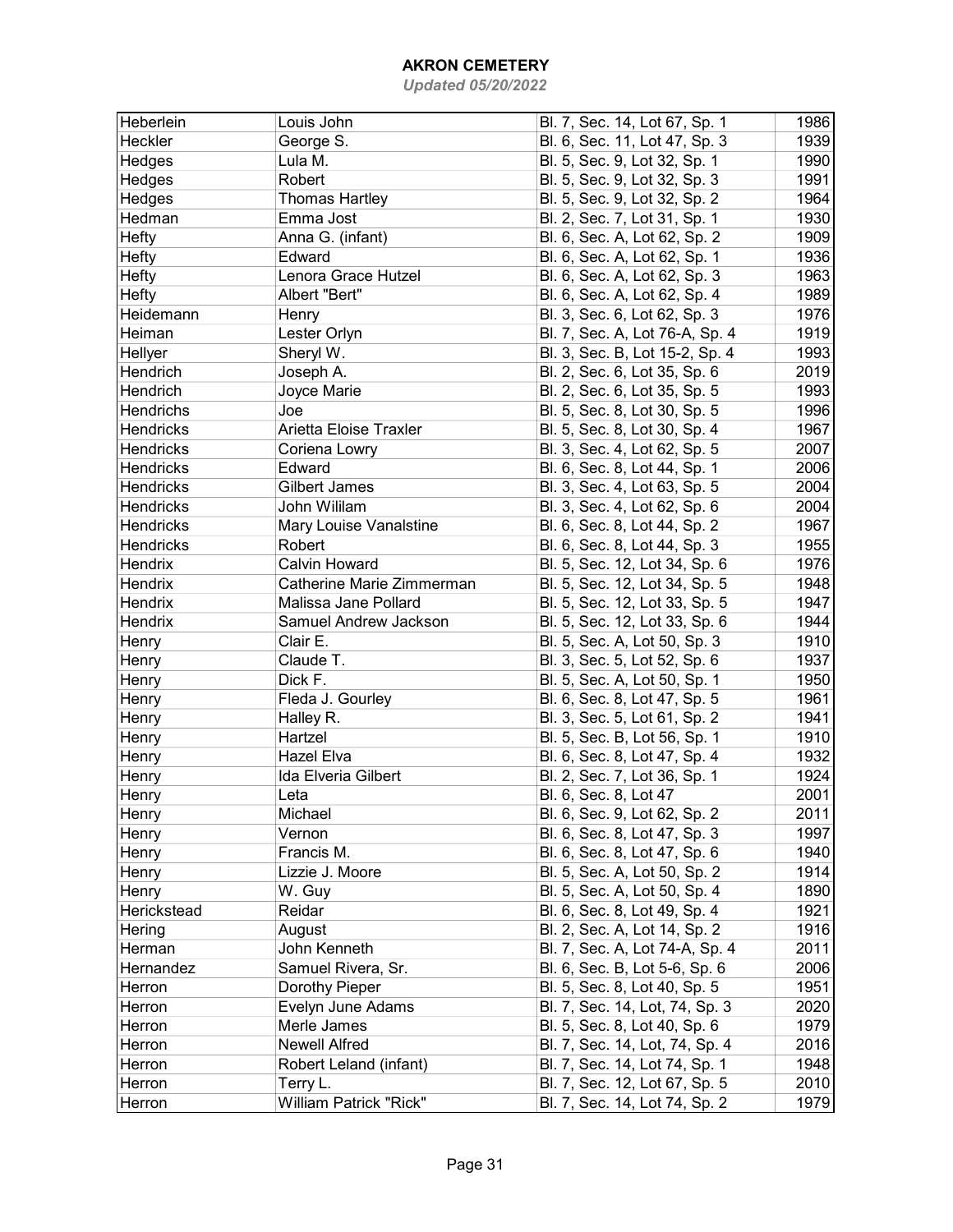| Hershey              | Jo Ann Black                 | Bl. 3, Sec. B, Lot 15-2, Sp. 3                                 | 2021 |
|----------------------|------------------------------|----------------------------------------------------------------|------|
| Herzberg             | Alice Juanita Graves         | Bl. 7, Sec. A, Lot 75, Sp. 5                                   | 1980 |
| Herzberg             | <b>Arthur Robert</b>         | Bl. 7, Sec. A, Lot 75, Sp. 6                                   | 1996 |
| Herzberg             | Augusta                      | Bl. 7, Sec. A, Lot 75, Sp. 1                                   | 1912 |
| Herzberg             | Frederick                    | Bl. 7, Sec. A, Lot 75, Sp. 2                                   | 1918 |
| Herzberg             | Gustav                       | Bl. 7, Sec. A, Lot 75, Sp. 3                                   | 1953 |
| Herzberg             | Olga Josephine Jesse         | Bl. 7, Sec. A, Lot 75, Sp. 4                                   | 1970 |
| Hicklin              | Anita Lorene Martin          | Bl. 5, Sec. 13, Lot 41, Sp. 5                                  | 1989 |
| Hicklin              | Betty Jo Martin              | Bl. 5, Sec. 13, Lot 41, Sp. 1                                  | 2018 |
| <b>Hicklin</b>       | Delbert                      | Bl. 5, Sec. 13, Lot 41, Sp. 2                                  | 1992 |
| Hicklin              | Frank                        | Bl. 5, Sec. 13, Lot 41, Sp. 6                                  | 1961 |
| Hickman              | Ada Mignona Wriston          | Bl. 2, Sec. 7, Lot 35, Sp. 2                                   | 1969 |
| Hickman              | <b>Emmett Euel</b>           | Bl. 2, Sec. 7, Lot 35, Sp. 3                                   | 1976 |
| <b>Hicks</b>         | Megan Michelle               | Bl. 1, Sec. A, Lot 11-B, Sp. 1                                 | 1999 |
| Highland             | Alice Vesta                  | Bl. 7, Sec. 11, Lot 69, Sp. 4                                  | 1951 |
| Highland             | Anna Belle Nickerson         | Bl. 7, Sec. 10, Lot 65, Sp. 1                                  | 1977 |
| Highland             | Elnora Belle                 | Bl. 6, Sec. 13, Lot 46, Sp. 6                                  | 2021 |
| Highland             | Elwood I. "Ted"              | Bl. 7, Sec. 11, Lot 69, Sp. 2                                  | 1972 |
| Highland             | Fred S.                      | Bl. 7, Sec. 11, Lot 69, Sp. 3                                  | 1938 |
|                      | Gilbert Glenn                | Bl. 7, Sec. 11, Lot 70, Sp. 1                                  | 1941 |
| Highland<br>Highland | <b>Joy Roland</b>            |                                                                | 1971 |
|                      | Leona Orline Nitzel          | Bl. 7, Sec. 10, Lot 65, Sp. 2<br>Bl. 7, Sec. 10, Lot 65, Sp. 3 | 2008 |
| Highland             |                              |                                                                |      |
| Highland             | Mary Ilene Lockard Axtell    | Bl. 7, Sec. 11, Lot 69, Sp. 1                                  | 1969 |
| Highland             | <b>Nellie Grace Bartlett</b> | Bl. 7, Sec. 11, Lot 70, Sp. 3                                  | 1971 |
| Highland             | <b>Robert Nickeson</b>       | Bl. 7, Sec. 10, Lot 65, Sp. 4                                  | 1980 |
| Highland             | Roger Duane                  | Bl. 6, Sec. 13, Lot 46, Sp. 5                                  | 2020 |
| Highland             | Royal Ray                    | Bl. 7, Sec. 11, Lot 70, Sp. 2                                  | 1977 |
| Higinbotham          | Alta L. Chilton              | Bl. 1, Sec. A, Lot 5-A, Sp. 5                                  | 1995 |
| Higinbotham          | <b>Bertie Elmer</b>          | Bl. 5, Sec. 10, Lot 22, Sp. 5                                  | 1931 |
| Higinbotham          | Emma Jane Palmer Tenbrin     | Bl. 4, Sec. 10, Lot 17, Sp. 4                                  | 1958 |
| Higinbotham          | Ivan                         | Bl. 6, Sec. 14, Lot 62, Sp. 3                                  | 1996 |
| Higinbotham          | John Franklin                | Bl. 4, Sec. 10, Lot 17, Sp. 5                                  | 1940 |
| Higinbotham          | <b>Leland Leroy</b>          | Bl. 5, Sec. 11, Lot 41, Sp. 5                                  | 2002 |
| Higinbotham          | Letha Annetta Harrington     | Bl. 5, Sec. 10, Lot 22, Sp. 1                                  | 1977 |
| Higinbotham          | Marjorie Lason               | Bl. 5, Sec. 11, Lot 41, Sp. 6                                  | 1993 |
| Higinbotham          | <b>Martin Pence</b>          | Bl. 5, Sec. 10, Lot 22, Sp. 4                                  | 1931 |
| Higinbotham          | Nancy Josephine              | Bl. 5, Sec. 10, Lot 22, Sp. 3                                  | 1960 |
| Higinbotham          | Nicklas Bradley (infant)     | Bl. 5, Sec. 10, Lot 23, Sp. 6                                  | 1978 |
| Higinbotham          | Raymond Eugene               | Bl. 1, Sec. A, Lot 5-A, Sp. 4                                  | 1983 |
| Higinbotham          | Raymond Foster               | Bl. 1, Sec. A, Lot 5-A, Sp. 6                                  | 1982 |
| Higinbotham          | Roy Lewis                    | Bl. 5, Sec. 10, Lot 22, Sp. 2                                  | 1971 |
| Higinbotham          | Ruth                         | Bl. 6, Sec. 14, Lot 62, Sp. 2                                  | 2000 |
| Higinbotham          | Sarah Maude Baker            | Bl. 5, Sec. 10, Lot 22, Sp. 6                                  | 1970 |
| <b>Hilis</b>         |                              | Bl. 6, Sec. A, Lot 61, Sp. 1                                   |      |
| Hillman              | Benjamin John Johnson        | Bl. 3, Sec. 5, Lot 50, Sp. 1                                   | 1934 |
| Hinton               | Clara Chapman                | Bl. 5, Sec. D, Lot 41-3, Sp. 2                                 | 1938 |
| Hinton               | Gladys Laveda (child)        | Bl. 5, Sec. D, Lot 41-3, Sp. 1                                 | 1918 |
| Hinton               | Jesse K.                     | Bl. 5, Sec. D, Lot 41-3, Sp. 3                                 | 1960 |
| Hinton               | Sue Alice                    | Bl. 5, Sec. D, Lot 44-6, Sp. 4                                 | 1997 |
| Hinton               | Suzie Elizabeth Bond Compton | Bl. 5, Sec. 13, Lot 38, Sp. 3                                  | 1979 |
| Hinton               | Wilbert A. "Web"             | Bl. 5, Sec. D, Lot 41-3, Sp. 5                                 | 1969 |
| Hinton               | Wilma Irene (infant)         | Bl. 5, Sec. D, Lot 41-3, Sp. 6                                 | 1950 |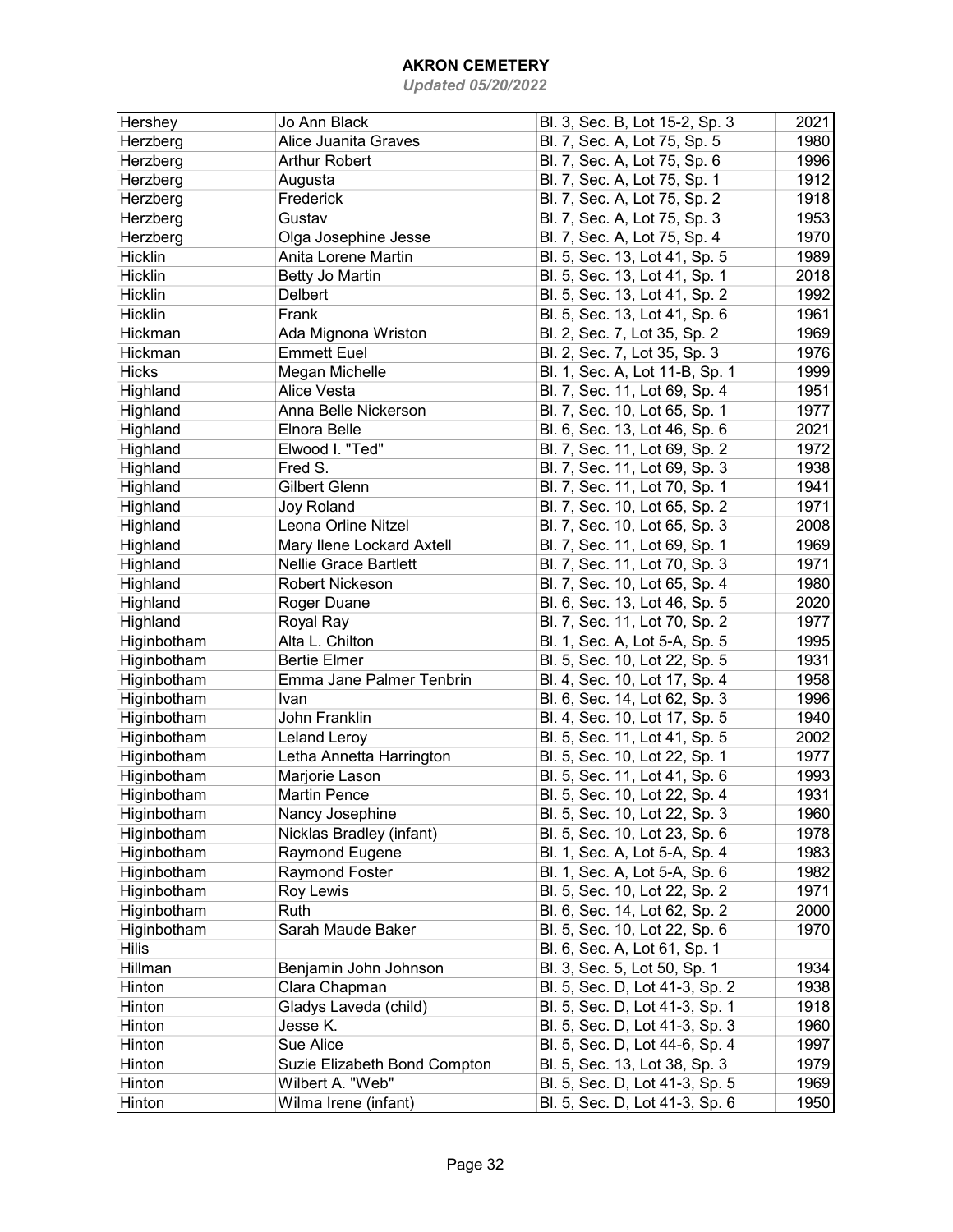| Hinton        | Logan James             | Bl. 5, Sec. D, Lot 44-6, Sp. 5                               | 1981 |
|---------------|-------------------------|--------------------------------------------------------------|------|
| Hixon         | Marian M.               | Bl. 2, Sec. B, Lot 14-6, Sp. 3                               | 1991 |
| Hober         | Geneva Babbitt          | Bl. 3, Sec. 7, Lot 49-A, Sp. 2                               | 2005 |
| Hober         | <b>Newell Burton</b>    | Bl. 3, Sec. 7, Lot 49-A, Sp. 3                               | 1973 |
| Hodges        | Carrie Lee Etta Land    | Bl. 6, Sec. 10, Lot 51, Sp. 5                                | 1978 |
| <b>Hodges</b> | <b>William Franklin</b> | Bl. 6, Sec. 10, Lot 51, Sp. 6                                | 1962 |
| Hodgson       | Robert Lee              | Bl. 1, Sec. B, Lot 13-6, Sp. 1                               | 2004 |
| Hoffman       | Fred W.                 | Bl. 4, Sec. 10, Lot 17, Sp. 1                                | 1936 |
| Hoffman       | John William            | Bl. 4, Sec. 10, Lot 18, Sp. 2                                | 1969 |
| Hoffman       | Katie Zendner           | Bl. 4, Sec. 10, Lot 17, Sp. 2                                | 1963 |
| Hohnstein     | Christina Weitzel       | Bl. 4, Sec. 8, Lot 12, Sp. 1                                 | 1939 |
| Hohnstein     | Henry                   | Bl. 4, Sec. 8, Lot 12, Sp. 2                                 | 1947 |
| Hohnstein     | Infant                  | Bl. 3, Sec. 6, Lot 56, Sp. 1                                 |      |
| Holt          | Herbert Horace ©        | Bl. 6, Sec. 9, Lot 47, Sp. 6                                 | 2001 |
| Holt          | Hollis Raymond          | Bl. 6, Sec. 9, Lot 47, Sp. 1                                 | 1927 |
| Holt          | Virginia H              | Bl. 6, Sec. 9, Lot 47, Sp. 5                                 | 2018 |
| Holt          | <b>Nial Dennis</b>      | Bl. 6, Sec. 9, Lot 47, Sp. 2                                 | 1947 |
| Holt          | Horace Herbert          | Bl. 6, Sec. 9, Lot 47, Sp. 4                                 | 1963 |
| Holt          | Lillian Chase           | Bl. 6, Sec. 9, Lot 47, Sp. 3                                 | 1983 |
| Holmsten      | Harry "Swede"           | Bl. 2, Sec. 5, Lot 22, Sp. 2                                 | 2022 |
| Holz          | Mino Brune              | Bl. 2, Sec. 5, Lot 31, Sp. 3                                 | 1952 |
| Hooper        | <b>Harold Barrett</b>   | Bl. 3, Sec. A, Lot 28, Sp. 5                                 | 1985 |
| Hooper        | Ruby Jean Marick        | Bl. 3, Sec. A, Lot 28, Sp. 4                                 | 1986 |
| Hooser        | Marclyn                 | Bl. 4, Sec. C, Lot 28-3, Sp. 3                               | 1929 |
| Hooser        | Vernon                  | Bl. 4, Sec. C, Lot 28-3, Sp. 2                               | 1919 |
| Hooser        | Vernon                  | Bl. 4, Sec. D, Lot 45-3, Sp. 4                               | 1919 |
| Hoosier       | Infant of son of Ollie  | Bl. 4, Sec. C, Lot 28-3, Sp. 6                               | 1936 |
| Hoover        | <b>Roy Hite</b>         | Bl. 7, Sec. 14, Lot 65, Sp. 1                                | 1952 |
| Hoover        | Ruth Jane Alsop         | Bl. 7, Sec. 14, Lot 65, Sp. 2                                | 1973 |
| Hopkins       | Charles S.              | Bl. 2, Sec. 7, Lot 37, Sp. 3                                 | 1979 |
| Hopkirk       | Kellie Maureen          | Bl. 1, Sec. 5, Lot 16, Sp. 4                                 | 1999 |
| Hopter        | Shawn                   | Bl. 1, Sec. 4, Lot 8, Sp. 3                                  | 1968 |
| Hopton        | <b>Albert Thomas</b>    | Bl. 7, Sec. A, Lot 76-A, Sp. 6                               | 1983 |
| Horan         | <b>Beulah Bell</b>      | Bl. 4, Sec. 11, Lot 7, Sp. 3                                 | 1999 |
| Horan         | Clarence Eugene         | Bl. 4, Sec. 11, Lot 7, Sp. 2                                 | 2000 |
| Horan         | Clyde Allen             | Bl. 4, Sec. 11, Lot 7, Sp. 5                                 | 1944 |
| Horan         | Emma Victoria Jackson   | Bl. 3, Sec. 6, Lot 57, Sp. 1                                 | 1930 |
| Horan         | Glen Earl               | Bl. 4, Sec. 11, Lot 7, Sp. 1                                 | 1989 |
| Horan         | Richard Thomas (child)  | Bl. 3, Sec. 6, Lot 57, Sp. 3                                 | 1932 |
| Horan         | Thomas G.               | Bl. 4, Sec. 11, Lot 7, Sp. 4                                 | 1973 |
| Horan         | Thomas                  | Bl. 3, Sec. 6, Lot 57, Sp. 2                                 | 1939 |
| Horn          | Albert John             | Bl. 7, Sec. B, Lot 80, Sp. 4                                 | 1991 |
| Horn          | <b>Alvin Willis</b>     | Bl. 7, Sec. B, Lot 80, Sp. 5                                 | 1961 |
| Horn          | Cora Virginia           | Bl. 7, Sec. B, Lot 80, Sp. 3                                 | 1994 |
| Horn          | Dorothy Edith Drumm     | Bl. 4, Sec. 10, Lot 6, Sp. 5                                 | 1990 |
| Horn          | Elizabeth Ann Rogers    | Bl. 1, Sec. 7, Lot 20, Sp. 1                                 | 1968 |
| Horn          | George Albert           | Bl. 7, Sec. 11, Lot 67, Sp. 2                                | 1955 |
| Horn          | Laura Lynn (infant)     | Bl. 1, Sec. 7, Lot 20, Sp. 1                                 | 1968 |
| Horn          | Leah Marguerite Riffle  | Bl. 7, Sec. B, Lot 80, Sp. 6                                 | 2007 |
| Horn          | Margaret                | Bl. 7, Sec. B, Lot 80, Sp. 2                                 | 1931 |
| Horn          | Philander Vale          |                                                              | 1917 |
|               |                         | Bl. 7, Sec. B, Lot 80, Sp. 1<br>Bl. 2, Sec. 7, Lot 39, Sp. 9 |      |
| Horn          | Ralph Warren            |                                                              | 1969 |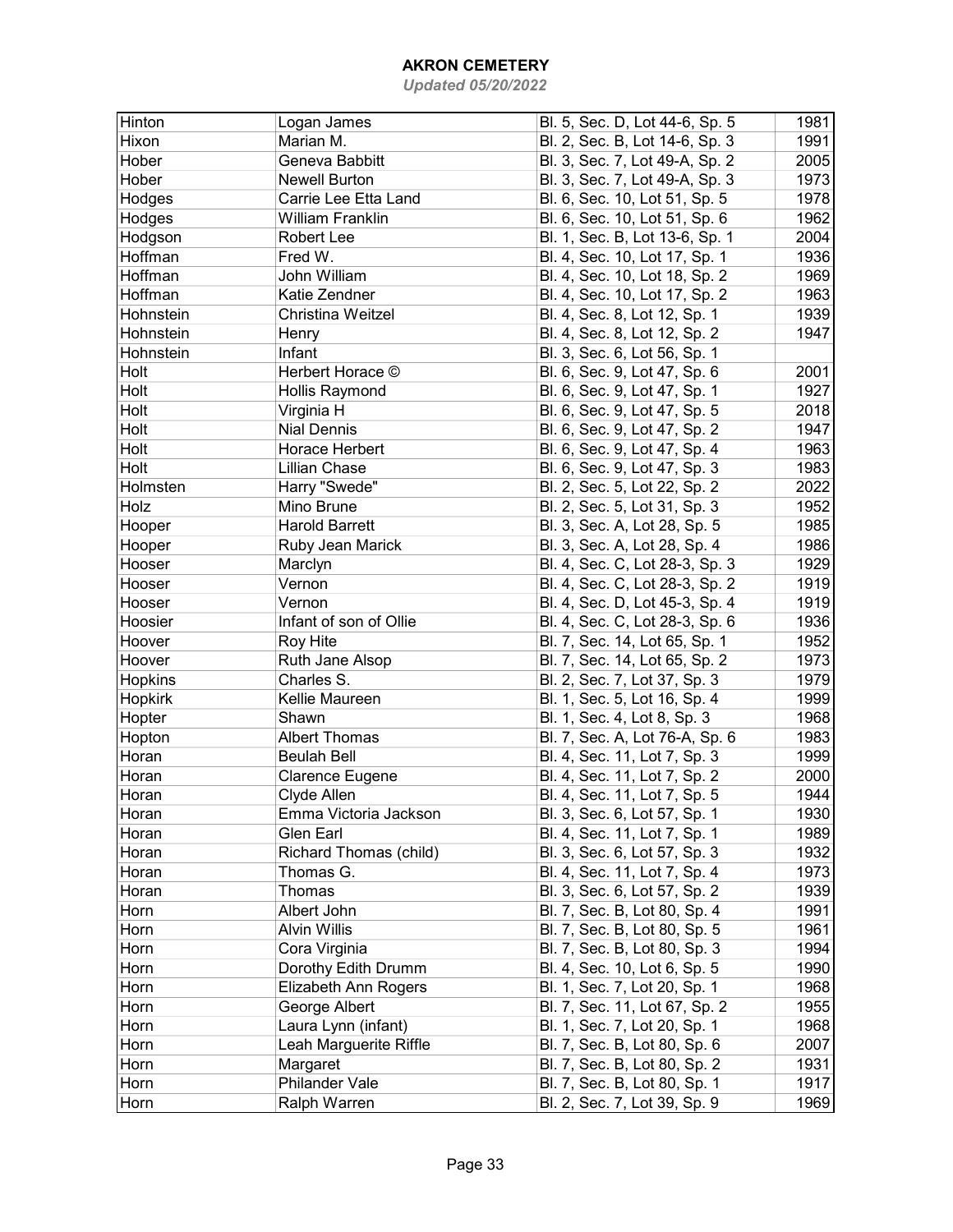| Horn             | Roy Edwin                        | Bl. 4, Sec. 10, Lot 6, Sp. 6                                 | 1980 |
|------------------|----------------------------------|--------------------------------------------------------------|------|
| Horn             | Ruth Mae Huff                    | Bl. 2, Sec. 7, Lot 39, Sp. 8                                 | 1991 |
| Horton           | Hazel Maria Deno                 | Bl. 2, Sec. 7, Lot 40, Sp. 7                                 | 1965 |
| Horton           | William Jefferson                | Bl. 2, Sec. 7, Lot 40, Sp. 6                                 | 1952 |
| Hosford          | Mae Maxine Weir                  | Bl. 6, Sec. B, Lot 72, Sp. 2                                 | 1999 |
| <b>Hotchkiss</b> | Dona Maxine (infant)             | Bl. 7, Sec. A, Lot 83, Sp. 2                                 | 1937 |
| <b>Hotchkiss</b> | Myrtle Mae Guertner              | Bl. 3, Sec. 7, Lot 44, Sp. 2                                 | 1973 |
| Houser           | <b>Clifford McKinley</b>         | Bl. 5, Sec. 9, Lot 30, Sp. 5                                 | 1949 |
| Houser           | Donald Leslie                    | Bl. 5, Sec. 9, Lot 29, Sp. 6                                 | 1929 |
| Houser           | <b>Leland Gould</b>              | Bl. 5, Sec. 9, Lot 29, Sp. 5                                 | 1939 |
| Houser           | Ora Anna Nichleson               | Bl. 7, Sec. 9, Lot 73, Sp. 5                                 | 1953 |
| Houser           | Sarah Elizabeth                  | Bl. 5, Sec. 9, Lot 30, Sp. 4                                 | 1990 |
| Houser           | Thomas ©                         | Bl. 5, Sec. 9, Lot 30, Sp. 6                                 | 1995 |
| Houser           | <b>William Riley</b>             | Bl. 7, Sec. 9, Lot 73, Sp. 6                                 | 1932 |
| Howard           | Debrah Jones                     | Bl. 4, Sec. 9, Lot 8, Sp. 3                                  | 1944 |
| Howard           | Dora Juanita                     | Bl. 5, Sec. 9, Lot 25, Sp.3                                  | 2005 |
| Howard           | Elsie Lela Spicknall             | Bl. 5, Sec. 9, Lot 25, Sp. 1                                 | 1968 |
| Howard           | Emma May Clowser                 | Bl. 6, Sec. 9, Lot 53, Sp. 5                                 | 2005 |
| Howard           | Roy A. "Buck"                    | Bl. 5, Sec. 9, Lot 25, Sp. 4                                 | 2008 |
| Howard           | Roy Adali Sr.                    | Bl. 5, Sec. 9, Lot 25, Sp. 2                                 | 1981 |
| Howard           | Thomas                           | Bl. 4, Sec. 9, Lot 8, Sp. 2                                  | 1926 |
| Howard           | Warren "Bog" V                   | Bl. 6, Sec. 9, Lot 53, Sp. 6                                 | 2017 |
| Hoyer            | Asa Lee                          | Bl. 6, Sec. 10, Lot 53, Sp. 5                                | 2003 |
| Hoyer            | Clarence Eugene<br>(marker only) | Bl. 6, Sec. 10, Lot 60, Sp. 4                                | 2009 |
| Hoyer            | <b>Clarence Patison</b>          | Bl. 6, Sec. 10, Lot 60, Sp. 5                                | 1971 |
| Hoyer            | Eldon A. "Stub"                  | Bl. 6, Sec. 10, Lot 53, Sp. 4                                | 1985 |
| Hoyer            | Georgia Ethel Allen              | Bl. 6, Sec. 10, Lot 60, Sp. 4                                | 1980 |
| Hoyer            | Wilma V. Groom                   | Bl. 6, Sec. 10, Lot 53, Sp. 5                                | 2003 |
| Hubbard          | Martha Louise Bickert            | Bl. 4, Sec. 13, Lot 21, Sp. 6                                | 2013 |
| Hubbard          | William "Bill" David             | Bl. 4, Sec. 13, Lot 21, Sp.5                                 | 2014 |
| Hubbard          | Willis L.                        | Bl. 4, Sec. 13, Lot 21, Sp. 4                                | 1996 |
| Hubbell          | Eleanor                          | Bl. 4, Sec. D, Lot 45-3, Sp. 6                               | 1922 |
| Hudson           | Amanda Marie                     | Bl. 1, Sec. C, Lot 36-3, Sp. 5                               | 1893 |
| Hudson           | <b>Bertie Ball</b>               | Bl. 1, Sec. C, Lot 36-3, Sp. 3                               | 1947 |
| Hudson           | Gilbert R.                       | Bl. 1, Sec. C, Lot 36-3, Sp. 6                               | 1915 |
| Hudson           | John Gilman                      | Bl. 1, Sec. C, Lot 36-3, Sp. 4                               | 1930 |
| Huey             | John Robert                      | Bl. 3, Sec. A, Lot 28-A, Sp. 1                               | 1918 |
| Huey             | Kathryn M. Pressly               | Bl. 3, Sec. A, Lot 28-A, Sp. 2                               | 1962 |
| Huff             | Bertha Mae Haller Herron         | Bl. 6, Sec. 13, Lot 51, Sp. 5                                | 1991 |
| <b>Huff</b>      | Clarence Laird                   | Bl. 6, Sec. 13, Lot 51, Sp. 4                                | 1952 |
| <b>Huff</b>      |                                  |                                                              | 1927 |
| Huff             | David Carey<br>Harshall Victor © | Bl. 2, Sec. 7, Lot 38, Sp. 9<br>Bl. 2, Sec. 7, Lot 39, Sp. 7 |      |
|                  |                                  |                                                              | 1995 |
| Huff             | Robert                           | Bl. 5, Sec. 13, Lot 25, Sp. 2                                | 1990 |
| Huff             | Sadie J. Albright                | Bl. 2, Sec. 7, Lot 38, Sp. 8                                 | 1952 |
| Huff             | Sarah Helen                      | Bl. 2, Sec. 7, Lot 41, Sp. 6                                 | 1995 |
| Huff             | Theckla                          | Bl. 2, Sec. 7, Lot 39, Sp. 7                                 | 2002 |
| Hulkovich        | Mildred "Millie" Ruth Stroup ©   | Bl. 6, Sec. A, Lot 68-B, Sp. 2                               | 2021 |
| Hulkovich        | Paul Karl, III                   | Bl. 6, Sec. A, Lot 68-B, Sp. 3                               | 2003 |
| Hulser           | Josephine Glasier                | Bl. 5, Sec. 8, Lot 35-B, Sp. 5                               | 1937 |
| Hulser           | William Calvin                   | Bl. 5, Sec. 8, Lot 35-B, Sp. 6                               | 1932 |
| Humphrey         | Arminta Jane Johnson             | Bl. 5, Sec. 12, Lot 23, Sp. 5                                | 1972 |
| Humphrey         | Clarence George                  | Bl. 5, Sec. 12, Lot 23, Sp. 6                                | 1964 |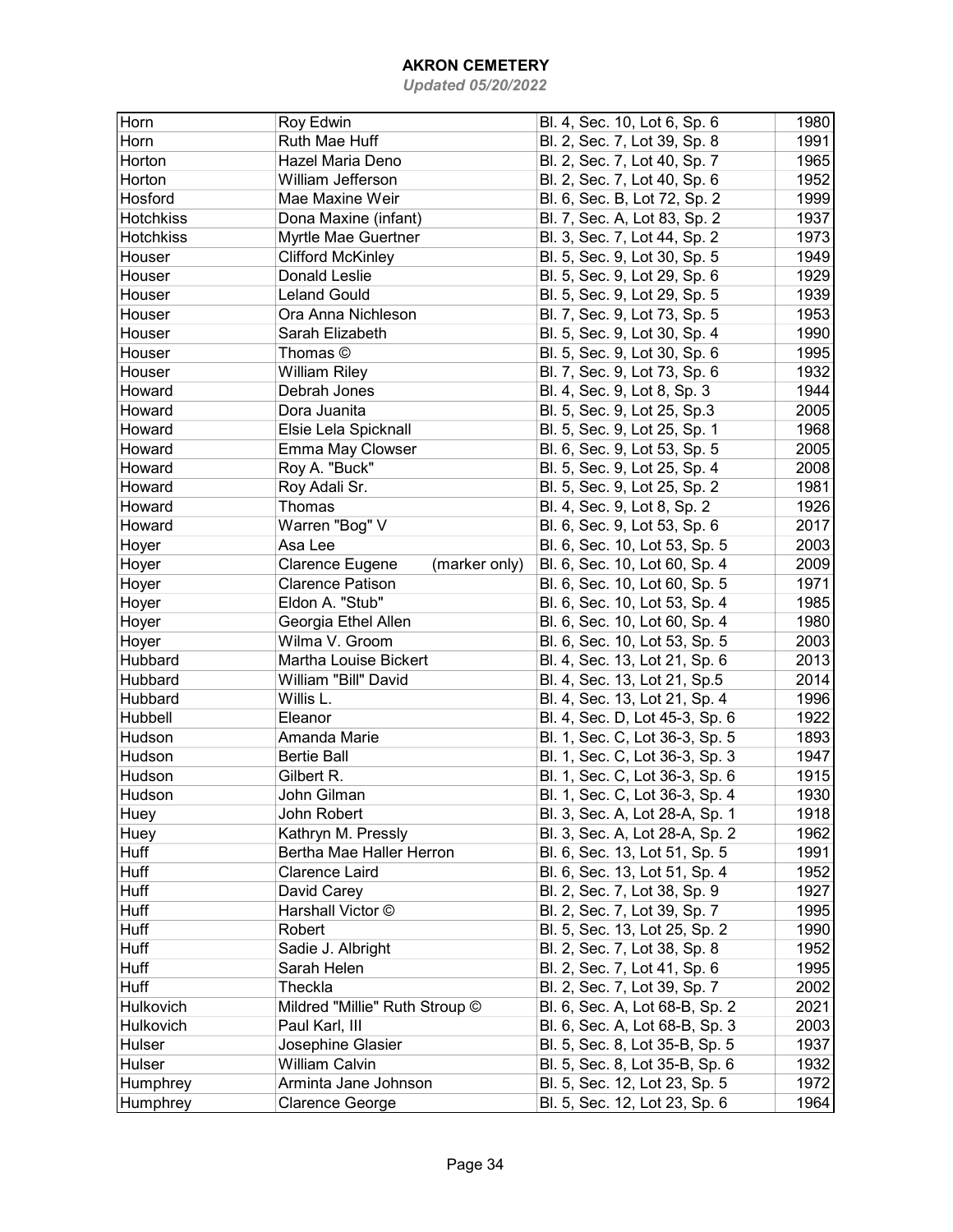| Humphrey     | Darrel Laverne             | Bl. 5, Sec. 12, Lot 23, Sp. 4  | 1998 |
|--------------|----------------------------|--------------------------------|------|
| Hunsinger    | Dolia                      | Bl. 1, Sec. C, Lot 25-2, Sp. 3 | 1896 |
| Hunt         | John R.                    | Bl. 4, Sec. D, Lot 52-2, Sp. 1 | 1909 |
| Hunt         | Ruth                       | Bl. 4, Sec. D, Lot 52-2, Sp. 2 | 1909 |
| Hunter       | Charlotta                  | Bl. 4, Sec. A, Lot 37, Sp. 6   | 1916 |
| Hurlburt     | Coid                       | Bl. 6, Sec. 10, Lot 58, Sp. 6  | 1948 |
| Hurlburt     | Darth Daryle               | Bl. 6, Sec. 10, Lot 58, Sp. 4  | 2020 |
| Hurlburt     | Merle Gladys Frederick     | Bl. 6, Sec. 10, Lot 58, Sp. 5  | 1983 |
| Hurst        | <b>Jesse Cecil</b>         | Bl. 2, Sec. B, Lot 14-6, Sp. 4 | 1980 |
| Hurst        | Nona<br>(marker only)      | Bl. 2, Sec. B, Lot 14-6, Sp. 4 | 1974 |
| Hurt         | <b>Betty Louise Mast</b>   | Bl. 5, Sec. 14, Lot 23, Sp. 5  | 2008 |
| Hurt         | <b>Blanche Ellen Combs</b> | Bl. 2, Sec. 6, Lot 24, Sp. 3   | 1973 |
| Hurt         | Edna Mae (child)           | Bl. 2, Sec. 6, Lot 24, Sp. 2   | 1933 |
| Hurt         | Jake                       | Bl. 2, Sec. 6, Lot 24, Sp. 4   | 1954 |
| Hurt         | <b>Thomas Eugene</b>       | Bl. 5, Sec. 14, Lot 23, Sp. 6  | 2006 |
| Hurt         | Willis Eugene              | Bl. 2, Sec. 6, Lot 24, Sp. 1   | 1930 |
| Ickes        | George Jacob               | Bl. 5, Sec. D, Lot 44-2, Sp. 5 | 1922 |
| Ickes        | Viola Shurlottie           | Bl. 5, Sec. D, Lot 44-2, Sp. 6 | 1924 |
| Ickes        | Wilma Katherine            | Bl. 5, Sec. D, Lot 44-2, Sp. 4 | 1921 |
| Ingalsbe     | Howard L.                  | Bl. 7, Sec. 10, Lot 70, Sp. 6  | 1984 |
| Ingalsbe     | Lucia Anna Florian         | Bl. 7, Sec. 10, Lot 70, Sp. 5  | 1966 |
| Ingle        | Margaret Ann Ballard       | Bl. 7, Sec. 11, Lot 71, Sp. 4  | 1944 |
| Innes        | Annie Gardner              | Bl. 6, Sec. 9, Lot 59, Sp. 5   | 1967 |
| Innes        | James George               | Bl. 6, Sec. 9, Lot 59, Sp. 6   | 1934 |
| Ireland      | Alice Madron               | Bl. 6, Sec. 8, Lot 61, Sp. 1   | 1922 |
| Ireland      | Elijah                     | Bl. 6, Sec. 8, Lot 61, Sp. 3   | 1967 |
| Irwin        | John                       | Bl. 1, Sec. B, Lot 13-3, Sp. 6 | 1898 |
| Irwin        | John H.                    | Bl. 3, Sec. A, Lot 31, Sp. 1   | 1902 |
| Irwin        | Martha                     | Bl. 1, Sec. B, Lot 13-3, Sp. 5 | 1890 |
| Ison         | Helen Hazel Hickman        | Bl. 2, Sec. 7, Lot 25, Sp. 5   | 1993 |
| Ison         | John Vernon                | Bl. 2, Sec. 7, Lot 25, Sp. 6   | 1979 |
| Ison         | John Wesley                | Bl. 2, Sec. 5, Lot 26, Sp. 2   | 1938 |
| Ison         | Nancy Matilda Thurston     | Bl. 2, Sec. 5, Lot 26, Sp. 1   | 1943 |
| Ison         | Phyllis Lee (infant)       | Bl. 7, Sec. B, Lot S, Sp. 4    | 1932 |
| Ison         | Raymond Beecher            | Bl. 6, Sec. 10, Lot 51, Sp. 1  | 1953 |
| <b>Ivers</b> | Carrol George (infant)     | Bl. 7, Sec. 9, Lot 68, Sp. 1   | 1928 |
| <b>Ivers</b> | <b>Frank Morris</b>        | Bl. 7, Sec. 9, Lot 68, Sp. 6   | 1943 |
| Ivers        | Mary Katherine Koeppel     | Bl. 7, Sec. 9, Lot 68, Sp. 5   | 1957 |
| <b>Ivers</b> | <b>Russell Leroy</b>       | Bl. 7, Sec. 9, Lot 68, Sp. 4   | 1930 |
| <b>Ivers</b> | Ruth Lorella (infant)      | Bl. 7, Sec. 9, Lot 68, Sp. 2   | 1941 |
| Iverson      | Betty                      | Bl. 2, Sec. 5, Lot 34, Sp. 1   | 1991 |
| Iverson      | George Lawrence            | Bl. 2, Sec. 5, Lot 34, Sp. 2   | 2004 |
| Jackson      | Anna Mary Coats            | Bl. 7, Sec. 8, Lot 72, Sp. 4   | 1968 |
| Jackson      | <b>Charles Fremont</b>     | Bl. 7, Sec. 8, Lot 72, Sp. 5   | 1953 |
| Jackson      | Charles W.                 | Bl. 7, Sec. 9, Lot 77, Sp. 2   | 1980 |
| Jackson      | Dorman William             | Bl. 4, Sec. 9, Lot 10, Sp. 6   | 1994 |
| Jackson      | Hellen                     | Bl. 7, Sec. 9, Lot 77, Sp. 1   | 2000 |
| Jackson      | Iva Mae                    | Bl. 4, Sec. 9, Lot 10, Sp. 5   | 2002 |
| Jackson      | Margaret Catherine Goldy   | Bl. 5, Sec. 8, Lot 31, Sp. 1   | 1923 |
| Jackson      | Narvin Raymond             | Bl. 7, Sec. 8, Lot 72, Sp. 2   | 1991 |
| Jackson      | Neva                       | Bl. 7, Sec. 8, Lot 72, Sp. 1   | 1991 |
| Jacob        | Elizabeth Young            | Bl. 3, Sec. A, Lot 30, Sp. 1   | 1942 |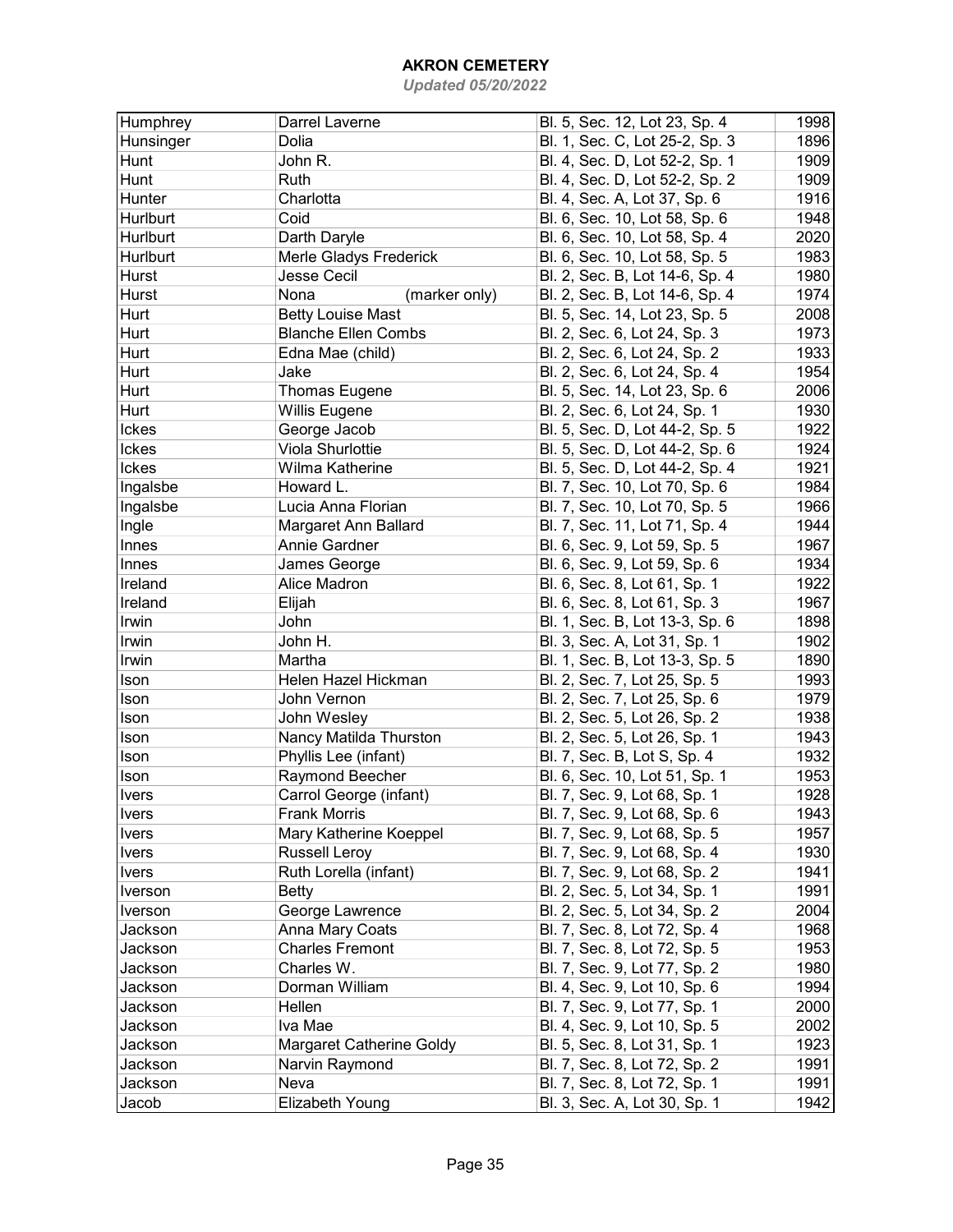| Jacob     | William                       | Bl. 3, Sec. A, Lot 30, Sp. 2   | 1932 |
|-----------|-------------------------------|--------------------------------|------|
| Jacobs    | Henry W.                      | Bl. 7, Sec. A, Lot 84-A, Sp. 2 | 1919 |
| James     | Johnnie                       | Bl. 2, Sec. 4, Lot 22, Sp. 1   | 1947 |
| Jamison   | <b>Pearl Marie</b>            | Bl. 1, Sec. 6, Lot 18, Sp.5    | 2015 |
| Jansen    | Gretta M.                     | Bl. 4, Sec. 10, Lot 12, Sp. 5  | 1936 |
| Jansen    | Harry L.                      | Bl. 4, Sec. 10, Lot 12, Sp. 6  | 1942 |
| Jansen    | Osa Minerva Salley Shook      | Bl. 2, Sec. A, Lot 20, Sp. 3   | 1972 |
| Jasper    | Aileen Betty Schmidt Campbell | Bl. 4, Sec. 8, Lot 6, Sp. 2    | 2005 |
| Jasper    | Clara Isabell Jewett          | Bl. 5, Sec. 13, Lot 34, Sp. 1  | 1962 |
| Jasper    | <b>Floyd Marion</b>           | Bl. 5, Sec. 13, Lot 34, Sp. 2  | 1985 |
| Jasper    | <b>William Carson</b>         | Bl. 4, Sec. B, Lot 40, Sp. 5   | 1943 |
| Jay       | Elizabeth May Mechem          | Bl. 4, Sec. 10, Lot 8, Sp. 1   | 1931 |
| Jeffers   | Gene Edward (infant)          | Bl. 6, Sec. 10, Lot 50, Sp. 1  | 1931 |
| Jefferson | Andrew                        | Bl. 6, Sec. 8, Lot 56, Sp. 1   | 1923 |
| Jefferson | Cecilia Odelia Peterson       | Bl. 6, Sec. 8, Lot 56, Sp. 5   | 1975 |
| Jefferson | Garold Roy                    | Bl. 6, Sec. 8, Lot 55, Sp. 3   | 2020 |
| Jefferson | Gary                          | Bl. 3, Sec. A, Lot 27-A, Sp. 6 | 2010 |
| Jefferson | Gene Roy                      | Bl. 6, Sec. 8, Lot 58, Sp. 2   | 2003 |
| Jefferson | Helen Mae                     | Bl. 7, Sec. 12, Lot 66, Sp. 3  | 1994 |
| Jefferson | Isaphene Mckinney             | Bl. 6, Sec. 8, Lot 55, Sp. 5   | 1981 |
| Jefferson | Kenneth Early                 | Bl. 6, Sec. 8, Lot 55, Sp. 1   | 1966 |
| Jefferson | Lorene LaDean Appenzeller     | Bl. 6, Sec. 8, Lot 58, Sp. 1   | 2002 |
| Jefferson | <b>Margaret Early</b>         | Bl. 6, Sec. 8, Lot 56, Sp. 3   | 1936 |
| Jefferson | Martin E ©                    | West Columbarium, Niche E2     | 2017 |
| Jefferson | Mary Ann                      | Bl. 6, Sec. 8, Lot 55, Sp. 2   | 2004 |
| Jefferson | <b>Noel Andrew</b>            | Bl. 3, Sec. A, Lot 30-A, Sp. 1 | 1977 |
| Jefferson | Orvale Eugene ©               | West Columbarium, Niche E3     | 2020 |
| Jefferson | Ray Isaac                     | Bl. 6, Sec. 8, Lot 56, Sp. 4   | 1960 |
| Jefferson | Roy Calvin                    | Bl. 6, Sec. 8, Lot 55, Sp. 6   | 1988 |
| Jefferson | <b>Vincil Andrew</b>          | Bl. 6, Sec. 8, Lot 56, Sp. 6   | 1966 |
| Jenkins   | <b>Ethel Phelps</b>           | Bl. 3, Sec. 7, Lot 45, Sp. 1   | 1921 |
| Jenkins   |                               |                                | 1928 |
| Jenkins   | George                        | Bl. 3, Sec. 7, Lot 45, Sp. 3   | 1989 |
|           | May Fern                      | Bl. 3, Sec. 6, Lot 46, Sp. 1   |      |
| Jesse     | <b>Albert William</b>         | Bl. 3, Sec. 7, Lot 50, Sp. 3   | 1978 |
| Jesse     | <b>Anna Marie Schultz</b>     | Bl. 6, Sec. A, Lot 61-A, Sp. 4 | 1939 |
| Jesse     | Annie Kalish                  | Bl. 4, Sec. A, Lot 38, Sp. 1   | 1910 |
| Jesse     | August                        | Bl. 3, Sec. C, Lot 27-1, Sp. 3 | 1978 |
| Jesse     | <b>Billie Lorraine</b>        | Bl. 6, Sec. A, Lot 61-A, Sp. 6 | 2012 |
| Jesse     | Carl                          | Bl. 5, Sec. 10, Lot 34, Sp. 2  | 1979 |
| Jesse     | Edna Ethel Harden             | Bl. 5, Sec. 11, Lot 25, Sp. 4  | 2010 |
| Jesse     | <b>Edward Wayne</b>           | Bl. 6, Sec. A, Lot 61-A, Sp. 1 | 1923 |
| Jesse     | Ethel                         | Bl. 6, Sec. A, Lot 61-A, Sp. 2 | 1918 |
| Jesse     | <b>Francis Albert</b>         | Bl. 6, Sec. A, Lot 61, Sp. 5   | 2002 |
| Jesse     | Leopold                       | Bl. 3, Sec. C, Lot 27-1, Sp. 1 | 1914 |
| Jesse     | Mildred May Gudgel            | Bl. 3, Sec. C, Lot 27-1, Sp. 6 | 1938 |
| Jesse     | Orpha Crystal Wigfield        | Bl. 5, Sec. 10, Lot 34, Sp. 1  | 2010 |
| Jesse     | Phillipina Amelia Draht       | Bl. 3, Sec. C, Lot 27-1, Sp. 2 | 1952 |
| Jesse     | Ralph Sylvester               | Bl. 5, Sec. 11, Lot 25, Sp. 5  | 1983 |
| Jesse     | <b>Ronald Edward Jesse</b>    | Bl. 5, Sec. 11, Lot 25, Sp. 6  | 1964 |
| Jesse     | Ruby Ethel Cline Parrish      | Bl. 3, Sec. 7, Lot 50, Sp. 2   | 1984 |
| Jesse     | Sandra Louise                 | Bl. 6, Sec. A, Lot 61-A, Sp. 2 |      |
| Jesse     | Theodore                      | Bl. 4, Sec. A, Lot 38, Sp. 2   | 1947 |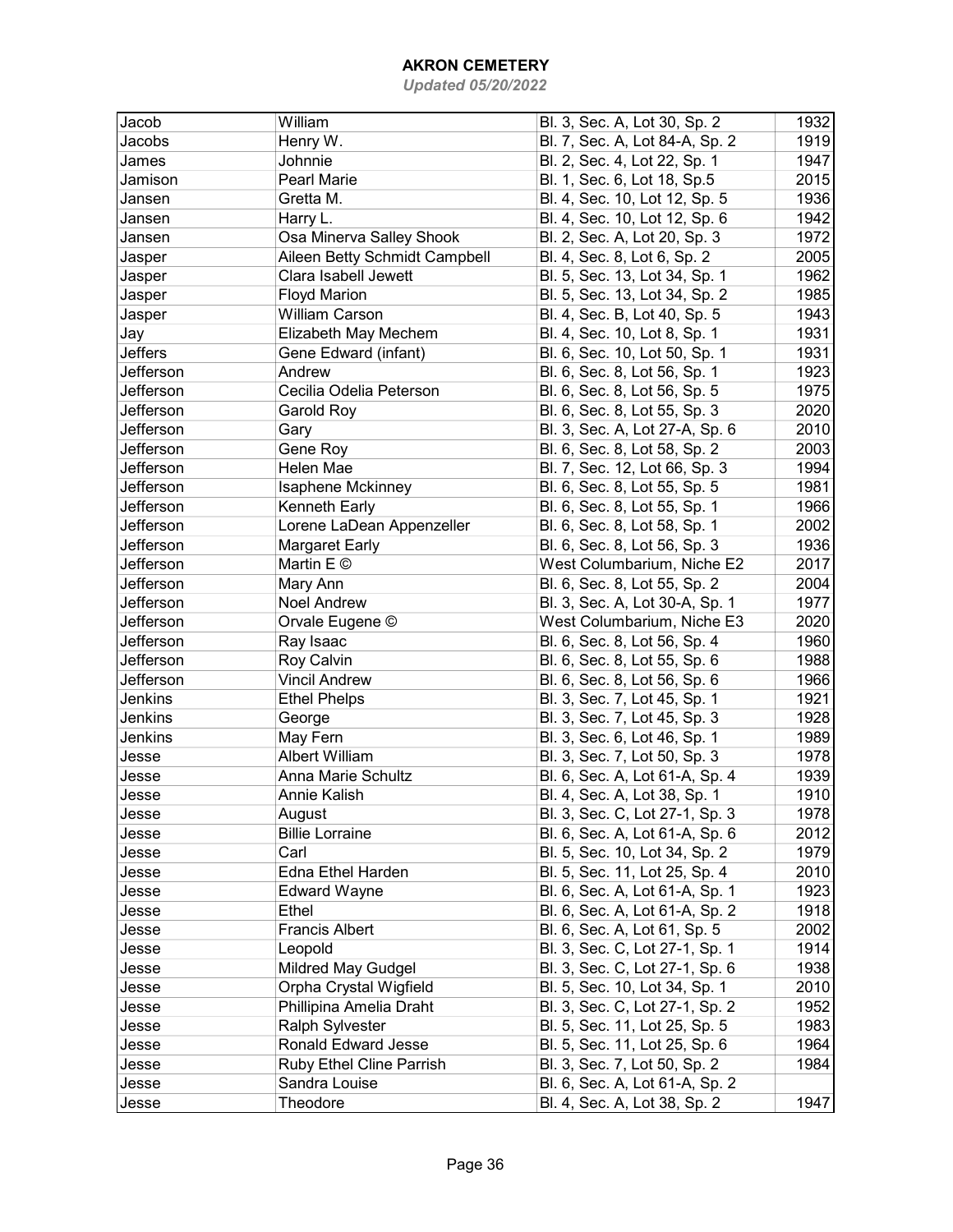| Jesse   | Earl                         | Bl. 6, Sec. A, Lot 61-A, Sp. 3 | 1935 |
|---------|------------------------------|--------------------------------|------|
| Jewett  | Anna McMahill                | Bl. 4, Sec. B, Lot 40, Sp. 2   | 1923 |
| Jewett  | Barbra Kindig                | Bl. 4, Sec. B, Lot 40, Sp. 1   | 1911 |
| Jewett  | Benjamin F.                  | Bl. 4, Sec. B, Lot 40, Sp. 4   | 1943 |
| Jewett  | Charlotta Alice              | Bl. 4, Sec. B, Lot 40, Sp. 3   | 1954 |
| Jewett  | Gilbert H.                   | Bl. 4, Sec. B, Lot 40, Sp. 6   | 1928 |
| Johnson | Adam J.                      | Bl. 1, Sec. B, Lot 13-2, Sp. 4 | 1901 |
| Johnson | <b>Andrew Emil</b>           |                                |      |
|         |                              | Bl. 3, Sec. 5, Lot 50, Sp. 2   | 1934 |
| Johnson | Anna Elnora                  | Bl. 7, Sec. 9, Lot 70, Sp. 5   | 1963 |
| Johnson | <b>Barbara Ellen Costin</b>  | Bl. 2, Sec. 6, Lot 41, Sp. 3   | 1993 |
| Johnson | Benjamin Christ              | Bl. 6, Sec. 10, Lot 62, Sp. 6  | 1957 |
| Johnson | <b>Burdette Robert</b>       | Bl. 5, Sec. 14, Lot 36, Sp. 4  | 1950 |
| Johnson | Carl Henry                   | Bl. 3, Sec. 6, Lot 53, Sp. 6   | 1977 |
| Johnson | Carl Oscar                   | Bl. 5, Sec. 11, Lot 38, Sp. 1  | 1966 |
| Johnson | Charles G.                   | Bl. 6, Sec. 8, Lot 53, Sp. 3   | 2015 |
| Johnson | <b>Charles Gordon</b>        | Bl. 5, Sec. A, Lot 53-B, Sp. 2 | 2017 |
| Johnson | Charles H.                   | Bl. 6, Sec. 8, Lot 53, Sp. 6   | 2007 |
| Johnson | Charles L.                   | Bl. 3, Sec. C, Lot 22-1, Sp. 6 | 1929 |
| Johnson | Christ                       | Bl. 3, Sec. 6, Lot 61, Sp. 3   | 1979 |
| Johnson | Clarence Edward "Sandy"      | Bl. 2, Sec. 4, Lot 35, Sp. 6   | 1967 |
| Johnson | Claudia Vera Cody            | Bl. 6, Sec. 10, Lot 62, Sp. 5  | 1961 |
| Johnson | Doris Ellen Aden             | Bl. 4, Sec. 12, Lot 17, Sp. 4  | 2017 |
| Johnson | Elva Lucille Carpenter       | Bl. 6, Sec. 8, Lot 59, Sp. 2   | 1972 |
| Johnson | F. Lucille                   | Bl. 6, Sec. 8, Lot 59, Sp. 3   | 1997 |
| Johnson | <b>Gilbert Eugene</b>        | Bl. 6, Sec. 14, Lot 50, Sp. 1  | 1947 |
| Johnson | <b>Gladys Marie Wohlford</b> | Bl. 6, Sec. 8, Lot 53, Sp. 5   | 1979 |
| Johnson | Gracie May                   | Bl. 2, Sec. 7, Lot 35-A, Sp. 1 | 1919 |
| Johnson | Hans                         | Bl. 7, Sec. 9, Lot 70, Sp. 6   | 1947 |
| Johnson | Harry H.                     | Bl. 6, Sec. 8, Lot 59, Sp. 6   | 1982 |
| Johnson | Ida M. Peterson              | Bl. 3, Sec. C, Lot 22-1, Sp. 5 | 1910 |
| Johnson | Infant                       | Bl. 1, Sec. B, Lot 13-2, Sp. 6 | 1891 |
| Johnson | Infant of Harry              | Bl. 6, Sec. 8, Lot 59, Sp. 1   | 1918 |
| Johnson | John J ©                     | Bl. 7, Sec. 9, Lot 70, Sp. 4   | 2021 |
| Johnson | Knute                        | Bl. 7, Sec. 9, Lot 70, Sp. 4   | 1935 |
| Johnson | <b>Lillian Marie</b>         | Bl. 4, Sec. 10, Lot 6, Sp. 3   | 1999 |
| Johnson | Marie Christine Larson       | Bl. 3, Sec. 6, Lot 61, Sp. 2   | 1965 |
| Johnson | Martha Haukenes              | Bl. 7, Sec. 9, Lot 70, Sp. 3   | 1958 |
| Johnson | Melvin infant of Chris       | Bl. 3, Sec. 6, Lot 61, Sp. 1   | 1927 |
| Johnson | Minnie Jeanette              | Bl. 3, Sec. C, Lot 22-1, Sp. 5 | 1910 |
| Johnson | Nancy Jane Gemmill           | Bl. 1, Sec. B, Lot 13-2, Sp. 2 | 1944 |
| Johnson | Robert Allen "Bob"           | Bl. 2, Sec. 4, Lot 35, Sp. 2   | 2003 |
|         | Theresa D. Le Moine          |                                |      |
| Johnson |                              | Bl. 6, Sec. 8, Lot 45, Sp. 6   | 1973 |
| Johnson | Tressa Margaret Wilson       | Bl. 2, Sec. 4, Lot 35, Sp. 5   | 1995 |
| Johnson | Vernon Glen                  | Bl. 4, Sec. 9, Lot 5, Sp. 1    | 1926 |
| Johnson | Zara Walter                  | Bl. 2, Sec. 6, Lot 41, Sp. 4   | 1979 |
| Johnson | Emma Belle Odell             | Bl. 5, Sec. 14, Lot 36, Sp. 5  | 1954 |
| Johnson | <b>Gunner Carl</b>           | Bl. 5, Sec. 14, Lot 36, Sp. 6  | 1948 |
| Joite   | William                      | Bl. 3, Sec. A, Lot 30, Sp. 5   | 1904 |
| Jolly   | Rhonda Jo                    | Bl. 4, Sec. 10, Lot 19, Sp. 6  | 1946 |
| Jones   | Andrew J.                    | Bl. 6, Sec. 12, Lot 52, Sp. 6  | 1943 |
| Jones   | <b>Bob Remington</b>         | Bl. 2, Sec. B, Lot 2-2, Sp. 1  | 1988 |
| Jones   | Bonnie Lee (Reese) Jones     | Bl. 5, Sec. 8, Lot 35-A, Sp. 4 | 2018 |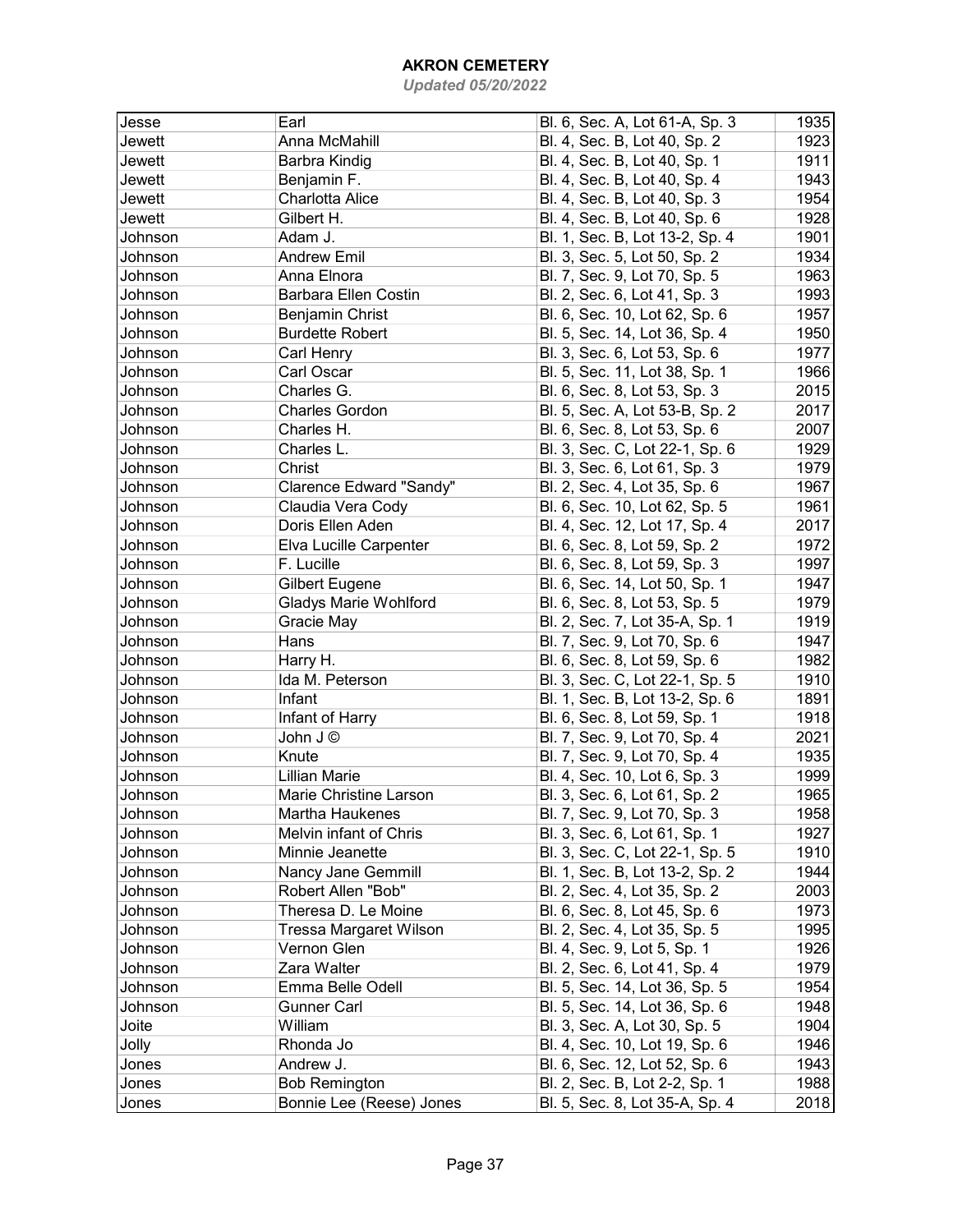| Jones      | <b>Charles Francis</b>       | Bl. 6, Sec. 12, Lot 55, Sp. 5  | 1965 |
|------------|------------------------------|--------------------------------|------|
| Jones      | <b>Charles Girard "Buck"</b> | Bl. 2, Sec. B, Lot 2-2, Sp. 6  | 1957 |
| Jones      | David                        | Bl. 2, Sec. B, Lot 2-5, Sp. 6  | 2022 |
| Jones      | Dora Inez Remington          | Bl. 2, Sec. B, Lot 2-2, Sp. 5  | 1972 |
| Jones      | Edna May Bartlet             | Bl. 6, Sec. 12, Lot 55, Sp. 4  | 1957 |
| Jones      | Harry Remington "Buck"       | Bl. 2, Sec. B, Lot 2-2, Sp. 4  | 2002 |
| Jones      | <b>Jimmy Dick</b>            | Bl. 5, Sec. 8, Lot 35-A, Sp. 5 | 2013 |
| Jones      | Lois Jean Wahl               | Bl. 6, Sec. 14, Lot 43, Sp. 1  | 2007 |
| Jones      | Lois Maxine (infant)         | Bl. 2, Sec. B, Lot 2-2, Sp.2   | 1919 |
| Jones      | Minnie Myrtle Hotchkiss      | Bl. 6, Sec. 12, Lot 52, Sp. 5  | 1953 |
| Jones      | Paula                        | Bl. 2, Sec. B, Lot 2-5, Sp. 5  | 2012 |
| Jones      | Peter                        | Bl. 7, Sec. B, Lot Q, Sp. 6    | 1933 |
| Jones      | S. G.                        | Bl. 2, Sec. B, Lot 2-2, Sp. 2  | 1892 |
| Jones      | Sarah A.                     | Bl. 2, Sec. C, Lot 26-1, Sp. 6 | 1889 |
| Jones ???? | Infant girl                  | Bl. 2, Sec. B, Lot 2-2, Sp. 4  |      |
| Jordan     | Della Jean                   | Bl. 5, Sec. 13, Lot 30, Sp. 1  | 2012 |
| Jost       | Herman                       | Bl. 6, Sec. 11, Lot 54, Sp. 1  | 2004 |
| Jost       | Herman Conrad                | Bl. 6, Sec. 11, Lot 54, Sp. 3  | 1941 |
| Jost       | Jennie Anna Gebauer          | Bl. 6, Sec. 11, Lot 54, Sp. 2  | 1981 |
| Jost       | Louis Alfred                 | Bl. 2, Sec. B, Lot 2-4, Sp. 6  | 2004 |
| Jost       | Viola                        | Bl. 2, Sec. B, Lot 2-4, Sp. 5  | 1993 |
| Justice    | Lila Mae Hober               | Bl. 2, Sec. 7, Lot 35-A, Sp. 5 | 2008 |
| Justice    | Mae Dillion                  | Bl. 6, Sec. 9, Lot 43, Sp. 3   | 1939 |
| Justice    | <b>William Bert</b>          | Bl. 6, Sec. 9, Lot 43, Sp. 4   | 1930 |
| Justice    | Worth "Bud"                  | Bl. 6, Sec. 9, Lot 43, Sp. 6   | 1989 |
| Kaltenbach | Catherine                    | Bl. 6, Sec. C, Lot 30-1, Sp. 2 | 1916 |
| Kaufman    | Mildred A. Brashear Avery    | Bl. 4, Sec. B, Lot 4-5, Sp. 5  | 1986 |
| Kaufman    | <b>Richard Irving</b>        | Bl. 4, Sec. B, Lot 4-5, Sp. 6  | 2011 |
| Kaufman    | Wilson                       | Bl. 3, Sec. 7, Lot 43, Sp. 6   | 1934 |
| Kaufmann   | George Frank                 | Bl. 2, Sec. 6, Lot 36, Sp. 1   | 1960 |
| Kaufmann   | Josephine                    | Bl. 2, Sec. 6, Lot 36, Sp. 2   | 1965 |
| Kaylor     | Alice                        | Bl. 4, Sec. 10, Lot 21, Sp. 5  | 1973 |
| Kaylor     | <b>Bessie</b>                | Bl. 5, Sec. A, Lot 58, Sp. 1   | 1910 |
| Kaylor     | Gertrude                     | Bl. 4, Sec. 10, Lot 21, Sp. 6  | 1936 |
| Kaylor     | Margaret                     | Bl. 5, Sec. A, Lot 58, Sp. 2   | 1913 |
| Keasey     | Ida Mae Polton               | Bl. 3, Sec. 6, Lot 43, Sp. 6   | 1957 |
| Keasey     | Millie Anna Bohren           | Bl. 2, Sec. 5, Lot 36, Sp. 5   | 1934 |
| Keasey     | Samuel Wallace               | Bl. 2, Sec. 5, Lot 36, Sp. 6   | 1944 |
| Keicher    | Amelia Moore                 | Bl. 2, Sec. A, Lot 21, Sp. 1   | 1929 |
| Keicher    | <b>Blanche Shook</b>         | Bl. 2, Sec. A, Lot 20, Sp. 5   | 1908 |
| Keicher    | F. Michael                   | Bl. 2, Sec. A, Lot 21, Sp. 2   | 1905 |
| Keicher    | Frank                        | Bl. 2, Sec. A, Lot 20, Sp. 6   |      |
| Keim       | Danny Keith                  | Bl. 5, Sec. 12, Lot 27, Sp. 2  | 2018 |
| Keim       | Ella Louise Cawthra          | Bl. 5, Sec. 11, Lot 38, Sp. 4  | 1983 |
| Keim       | Kdee L.                      | Bl. 2, Sec. 7, Lot 35-A, Sp. 4 | 1995 |
| Keim       | Kenneth J.                   | Bl. 2, Sec. 7, Lot 32, Sp. 6   | 1995 |
| Keim       | Kenneth J., Jr.              | Bl. 5, Sec. 11, Lot 39, Sp. 1  | 2004 |
| Keim       | Marijane                     | Bl. 2, Sec. 7, Lot 32, Sp. 5   | 2014 |
| Keim       | Robert Keith                 | Bl. 5, Sec. 11, Lot 38, Sp. 5  | 1977 |
| Keller     | Carolyn Sue Garlow           | Bl. 6, Sec. A, Lot 61-B, Sp. 4 | 2016 |
| Keller     | <b>Julia Mildred Pulnick</b> | Bl. 2, Sec. B, Lot 14-6, Sp. 1 | 1979 |
| Keller     | Park Dudley Dr.              | Bl. 2, Sec. B, Lot 14-6, Sp.2  | 1982 |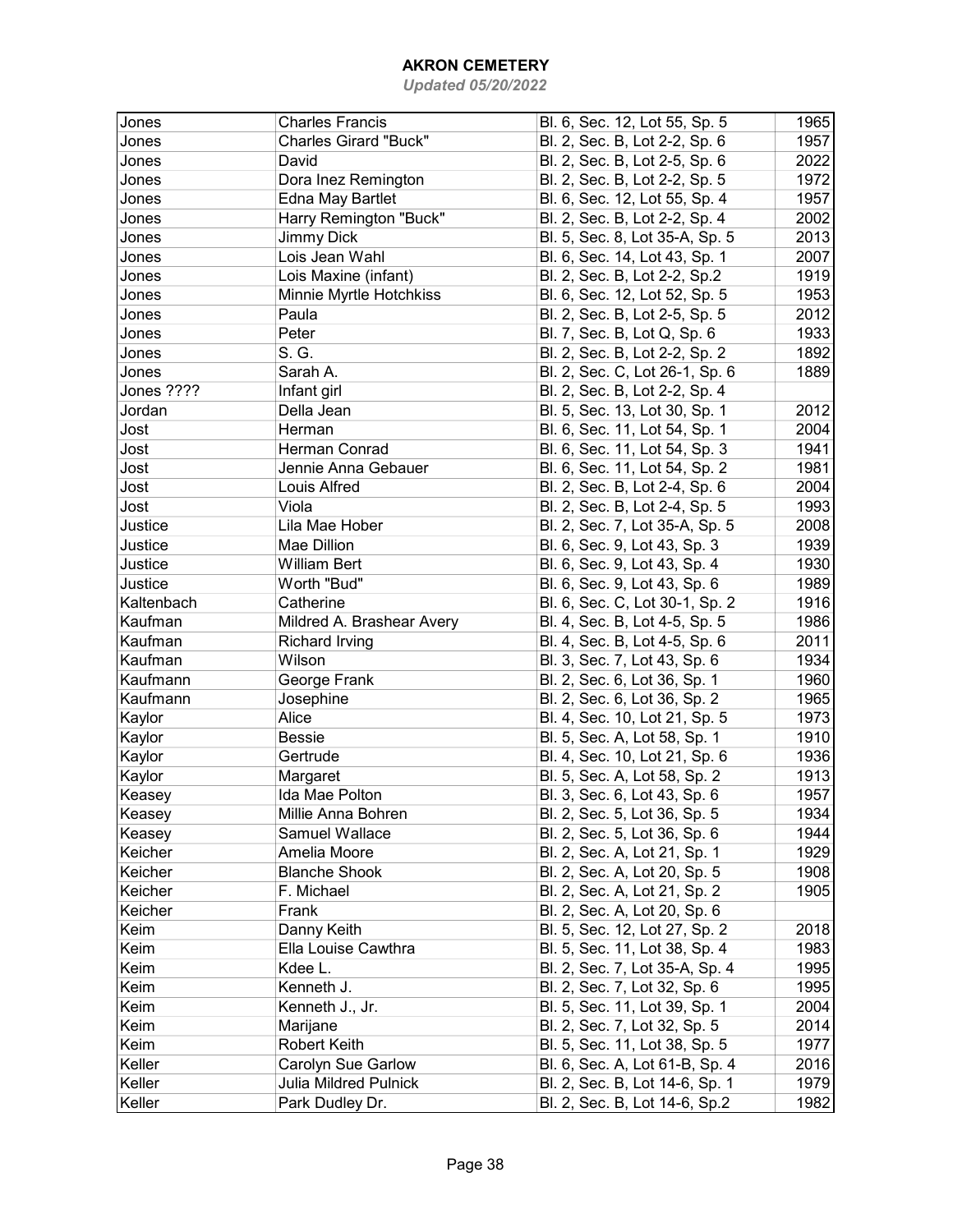| Keller           | Park R. JR ©                | Bl. 2, Sec. B, Lot 14-5, Sp. 6  | 2012 |
|------------------|-----------------------------|---------------------------------|------|
| Kelly            | <b>Ethel Romjue</b>         | Bl. 5, Sec. 8, Lot 23, Sp. 2    | 1950 |
| Kelly            | James Easley                | Bl. 5, Sec. 8, Lot 23, Sp. 3    | 1960 |
| Kennedy          | Jerome Otto                 | Bl. 6, Sec. 8, Lot 48, Sp. 2    | 1962 |
| Kennedy          | Konnery King                | Bl. 6, Sec. A, Lot 67-A, Sp. 4  | 1998 |
| Kennedy          | Velma Augusta Ross          | Bl. 6, Sec. 8, Lot 48, Sp. 1    | 1983 |
| Kershner         | Austin Rhomine "Jack"       | Bl. 2, Sec. 4, Lot 36, Sp. 2    | 1969 |
| Kessinger        | Cecil Earling               | Bl. 6, Sec. 12, Lot 49, Sp. 5   | 1963 |
| Kessinger        | Charlotte May "Lottie"Groom | Bl. 1, Sec. 7, Lot 21, Sp. 2    | 1965 |
| Kessinger        | Karl Calvin                 | Bl. 1, Sec. 7, Lot 1, Sp. 6     | 1975 |
| Kessinger        | Kasey Robert                | Bl. 5, Sec. 14, Lot 25, Sp. 4   | 1982 |
| Kessinger        | Kim Allen                   | Bl. 5, Sec. 14, Lot 25, Sp. 3   | 2012 |
| Kessinger        | Nathan Ray                  | Bl. 1, Sec. 7, Lot 21, Sp. 1    | 1934 |
| Kessinger        | Penny Arleen Smith          | Bl. 6, Sec. 12, Lot 49, Sp. 6   | 1988 |
| Kessinger        | Thelma Ruth                 | Bl. 6, Sec. 12, Lot 49, Sp. 4   | 1942 |
| Key              | Viola M.                    | Bl. 3, Sec. 7, Lot 49-B, Sp. 3  | 1949 |
| Kidney           | Josephine Grace Carson      | Bl. 6, Sec. 9, Lot 58, Sp. 3    | 1970 |
| Kidney           | <b>Walter Carl</b>          | Bl. 6, Sec. 9, Lot 58, Sp. 4    | 1952 |
| Kieffer          | Guy                         | Bl. 3, Sec. 7, Lot 43, Sp. 4    | 1973 |
| Kilburn          | Helen E.                    | Bl. 3, Sec. 5, Lot 61, Sp. 6    | 1936 |
| Kincheloe        | Anna S. Christoffersen      | Bl. 2, Sec. A, Lot 22, Sp.3     | 1975 |
| Kincheloe        | Chester "Chet"              | Bl. 2, Sec. A, Lot 19, Sp. 2    | 1982 |
| Kincheloe        | George Jess                 | Bl. 2, Sec. A, Lot 22, Sp. 6    | 1905 |
| Kincheloe        | Jeanette Schaffer           | Bl. 2, Sec. A, Lot 22, Sp. 5    | 1922 |
| Kincheloe        | Pearl Bowman                | Bl. 2, Sec. A, Lot 19, Sp. 1    | 1980 |
| Kincheloe        | Walter William              | Bl. 2, Sec. A, Lot 22, Sp. 4    | 1972 |
| King             | Albert                      | Bl. 3, Sec. 5, Lot 63, Sp. 5    | 1956 |
| King             | Douglas H.                  | Bl. 7, Sec. 9, Lot 77, Sp. 4    | 1934 |
| King             | Eugene Jay                  | Bl. 7, Sec. 8, Lot 71, Sp. 4    | 1939 |
| King             | Eva May Noell               | Bl. 4, Sec. 9, Lot 17, Sp. 5    | 1945 |
| King             | Fred A.                     | Bl. 4, Sec. 9, Lot 17, Sp. 6    | 1955 |
| King             | Harry D. (infant)           | Bl. 7, Sec. 13, Lot 66, Sp. 1   | 1944 |
| King             | Jennie Maria Elliott        | Bl. 7, Sec. 8, Lot 71, Sp. 5    | 1959 |
| King             | Katherine Elizabeth Ziegler | Bl. 7, Sec. 9, Lot 77, Sp. 5    | 2007 |
| King             | Kathryn Mae Eby Carpenter   | Bl. 3, Sec. 5, Lot 63, Sp. 6    | 1943 |
| King             | Lloyd Elliott (infant)      | Bl. 7, Sec. 8, Lot 71, Sp. 1    | 1926 |
| King             | Orville Richard             | Bl. 7, Sec. 9, Lot 77, Sp. 6    | 1985 |
| King             | Roxie Ann Henness           | Bl. 3, Sec. 5, Lot 63, Sp. 4    | 1935 |
| King             | Susan T. Huff               | Bl. 7, Sec. 9, Lot 77, Sp. 3    | 1926 |
| King             | Vincil Eugene (infant)      | Bl. 7, Sec. 8, Lot 71, Sp. 2    | 1915 |
| King             | William Denzil (child)      | Bl. 7, Sec. 8, Lot 71, Sp. 3    | 1922 |
| King (Kessinger) | Aleigha Rae (infant)        | Bl. 6, Sec A, Lot 69-B, Sp. 2   | 2011 |
| Kinnison         | Chester D. "Chet"           | Bl. 5, Sec. 12, Lot 33, Sp. 2   | 1982 |
| Kinnison         | <b>Cleveland Grover</b>     | Bl. 6, Sec. 9, Lot 60, Sp. 2    | 1964 |
| Kinnison         | Elna Root                   | Bl. 5, Sec. 12, Lot 33, Sp. 1/2 | 2015 |
| Kinnison         | <b>Opal Rachel Shipley</b>  | Bl. 6, Sec. 9, Lot 60, Sp. 1    | 1986 |
| Kirby            | <b>Edmond Marcellus</b>     | Bl. 2, Sec. 7, Lot 24, Sp. 5    | 1975 |
| Kirby            | James Ralph                 | Bl. 2, Sec. 7, Lot 24, Sp. 4    | 1940 |
| Kirby            | Katherine Viola Riffle      | Bl. 2, Sec. 7, Lot 24, Sp. 6    | 1970 |
| Kirby            | Leroy                       | Bl. 2, Sec. 7, Lot 24, Sp. 6    | 1987 |
| Kirkpatrick      | Huston                      | Bl. 5, Sec. 8, Lot 35-B, Sp. 3  |      |
| Kirkpatrick      | Shawn Jacob (infant)        | Bl. 2, Sec. 4, Lot 34, Sp. 2    | 1999 |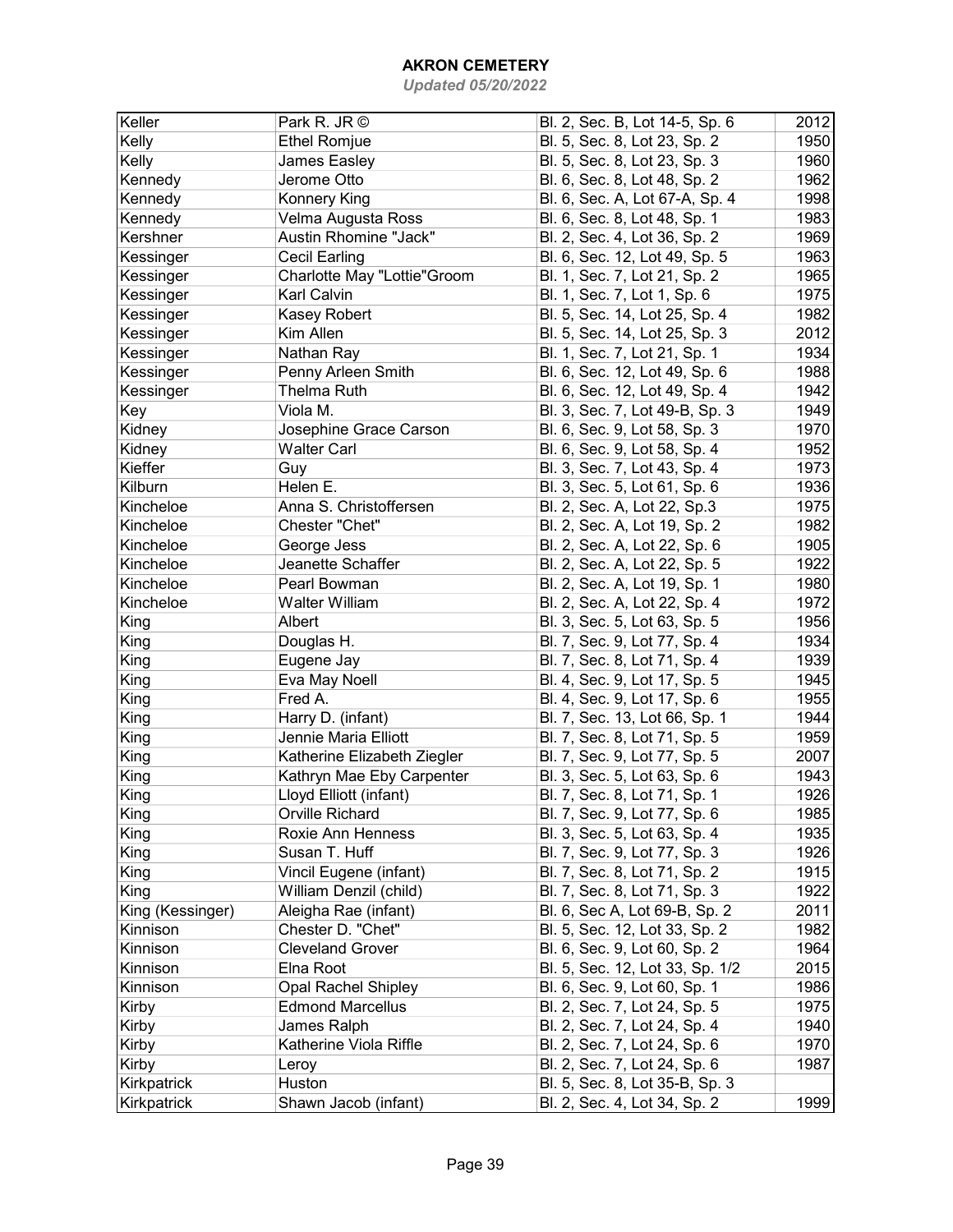| Kirshner  | Austin Rhomine "Jack"       | Bl. 2, Sec. 4, Lot 36, Sp. 2   | 1969 |
|-----------|-----------------------------|--------------------------------|------|
| Kitchin   | <b>Albert Leroy</b>         | Bl. 5, Sec. 10, Lot 32, Sp. 6  | 1974 |
| Kitchin   | Ida Eliza Koger             | Bl. 5, Sec. 10, Lot 32, Sp. 5  | 1981 |
| Kjellerup | Chris Kristensen            | Bl. 6, Sec. 11, Lot 46, Sp. 3  | 1963 |
| Kjellerup | Jens                        | Bl. 6, Sec. 11, Lot 46, Sp. 1  | 1998 |
| Kjellerup | Lizzie Hauge                | Bl. 6, Sec. 11, Lot 46, Sp. 2  | 1949 |
| Klassen   | William<br>(marker only)    | Bl.5, Sec. 12, Lot 42, Sp. 3   | 2000 |
| Klaumann  | Paul F.                     | Bl. 2, Sec. B, Lot 2-5, Sp. 4  | 2000 |
| Klaumann  | Rita Mae                    | Bl. 2, Sec. B, Lot 2-5, Sp. 3  | 1991 |
| Klinzman  | Florence Helen              | Bl. 7, Sec. 9, Lot 65, Sp. 1   | 1987 |
| Kloefkorn | <b>Wilbur Ordean</b>        | Bl. 5, Sec. 10, Lot 35, Sp. 4  | 2018 |
| Knapp     | Attie Bell Voyles           | Bl. 6, Sec. 14, Lot 57, Sp. 1  | 1984 |
| Knapp     | Floyd Raymond               | Bl. 6, Sec. 14, Lot 57, Sp. 2  | 1999 |
| Kneedler  | Catherine "Cathie" Marie ©  | Bl. 5, Sec. A, Lot 60-B, Sp. 1 | 2019 |
| Knox      | George W.                   | Bl. 3, Sec. B, Lot 33, Sp. 4   | 1901 |
| Knox      | John F.                     | Bl. 3, Sec. B, Lot 33, Sp. 3   | 1913 |
| Knutzen   | Alice Sarah Petre           | Bl. 5, Sec. 8, Lot 32, Sp. 1   | 1984 |
| Knutzen   | Carl Edward                 | Bl. 5, Sec. 8, Lot 33, Sp. 6   | 1978 |
| Knutzen   | Christina Seeman            | Bl. 5, Sec. 8, Lot 33, Sp. 1   | 1920 |
| Knutzen   | Dorrenbacher Clarice Thelma | Bl. 5, Sec. 8, Lot 32, Sp. 6   | 1991 |
| Knutzen   | Forrest Edward "Sonny"      | Bl. 5, Sec. 8, Lot 39, Sp. 1   | 1992 |
| Knutzen   | Gordon Jene                 | Bl. 5, Sec. 8, Lot 33, Sp. 5   | 1949 |
| Knutzen   | Hans Jacob                  | Bl. 5, Sec. 8, Lot 32, Sp. 2   | 1983 |
| Knutzen   | Harold Kenneth (infant)     | Bl. 5, Sec. 8, Lot 33, Sp. 3   | 1932 |
| Knutzen   | <b>Hazel Naille</b>         | Bl. 5, Sec. 8, Lot 32, Sp. 3   | 2000 |
| Knutzen   | Infant of Forrest           | Bl. 5, Sec. 8, Lot 33, Sp. 5   | 1950 |
| Knutzen   | John                        | Bl. 5, Sec. 8, Lot 33, Sp. 4   | 1933 |
| Knutzen   | John Henry "Hank"           | Bl. 5, Sec. 8, Lot 32, Sp. 5   | 1966 |
| Knutzen   | Lyle Dean (child)           | Bl. 5, Sec. 8, Lot 33, Sp. 2   | 1932 |
| Knutzen   | Robert LaVerne              | Bl. 5, Sec. 8, Lot 32, Sp. 4   | 1970 |
| Koch      | Fred Edward Jr.             | Bl. 4, Sec. 14, Lot 9, Sp. 3   | 2007 |
| Koch      | Fred Edward Sr.             | Bl. 6, Sec. 12, Lot 51, Sp. 1  | 1950 |
| Koch      | Lova Della Cloud            | Bl. 6, Sec. 12, Lot 51, Sp. 2  | 1987 |
| Koch      | Marrietta Elizabeth ©       | Bl. 4, Sec. 14, Lot 9, Sp. 4   | 2015 |
| Koeller   | Margaret Fredericka Ehrman  | Bl. 2, Sec. 6, Lot 23, Sp. 5   | 1984 |
| Koeller   | <b>William James</b>        | Bl. 2, Sec. 6, Lot 23, Sp. 6   | 1966 |
| Kopisch   | Albert Jr.                  | Bl. 4, Sec. 9, Lot 14, Sp. 6   | 1973 |
| Kopisch   | Ida Elizabeth Fassler       | Bl. 4, Sec. 9, Lot 14, Sp. 5   | 1971 |
| Koser     | <b>Isaac Newton</b>         | Bl. 4, Sec. A, Lot 39, Sp. 3   | 1979 |
| Koser     | Lucinda                     | Bl. 4, Sec. A, Lot 39, Sp. 1   | 1903 |
| Koser     | <b>Charles Henry</b>        | Bl. 4, Sec. A, Lot 39, Sp. 2   | 1929 |
| Kraich    | Christopher                 | Bl. 4, Sec. 11, Lot 20, Sp. 3  | 1976 |
| Kraich    | Christopher De              | Bl. 1, Sec. B, Lot 1-5, Sp. 6  | 2007 |
| Kraich    | Darlene Marie Serl          | Bl. 2, Sec. A, Lot 21-B, Sp. 3 | 2016 |
| Kraich    | Gilbert Dale Kraich ©       | Bl. 4, Sec. 11, Lot 9, Sp. 3   | 2018 |
| Kraich    | llah Idene Lodwig           | Bl. 4, Sec. 11, Lot 20, Sp. 2  | 2003 |
| Kraich    | Joseph Eugene (infant)      | Bl. 4, Sec. 11, Lot 20, Sp. 1  | 1928 |
| Kraich    | Robert Dean "Bob"           | Bl. 1, Sec. 7, Lot 9, Sp. 2    | 2019 |
| Kraich    | Veda Maxine                 | Bl. 4, Sec. 11, Lot 9, Sp. 3   | 2014 |
| Kral      | Roger L.                    | Bl. 7, Sec. 8, Lot 67, Sp. 2   | 2000 |
| Krause    | Anna Larina Rasmussen       | Bl. 7, Sec. 10, Lot 67, Sp. 4  | 1968 |
| Krause    | Buelah Mae Hinton ©         | Bl. 7, Sec. 10, Lot 67, Sp.3   | 2016 |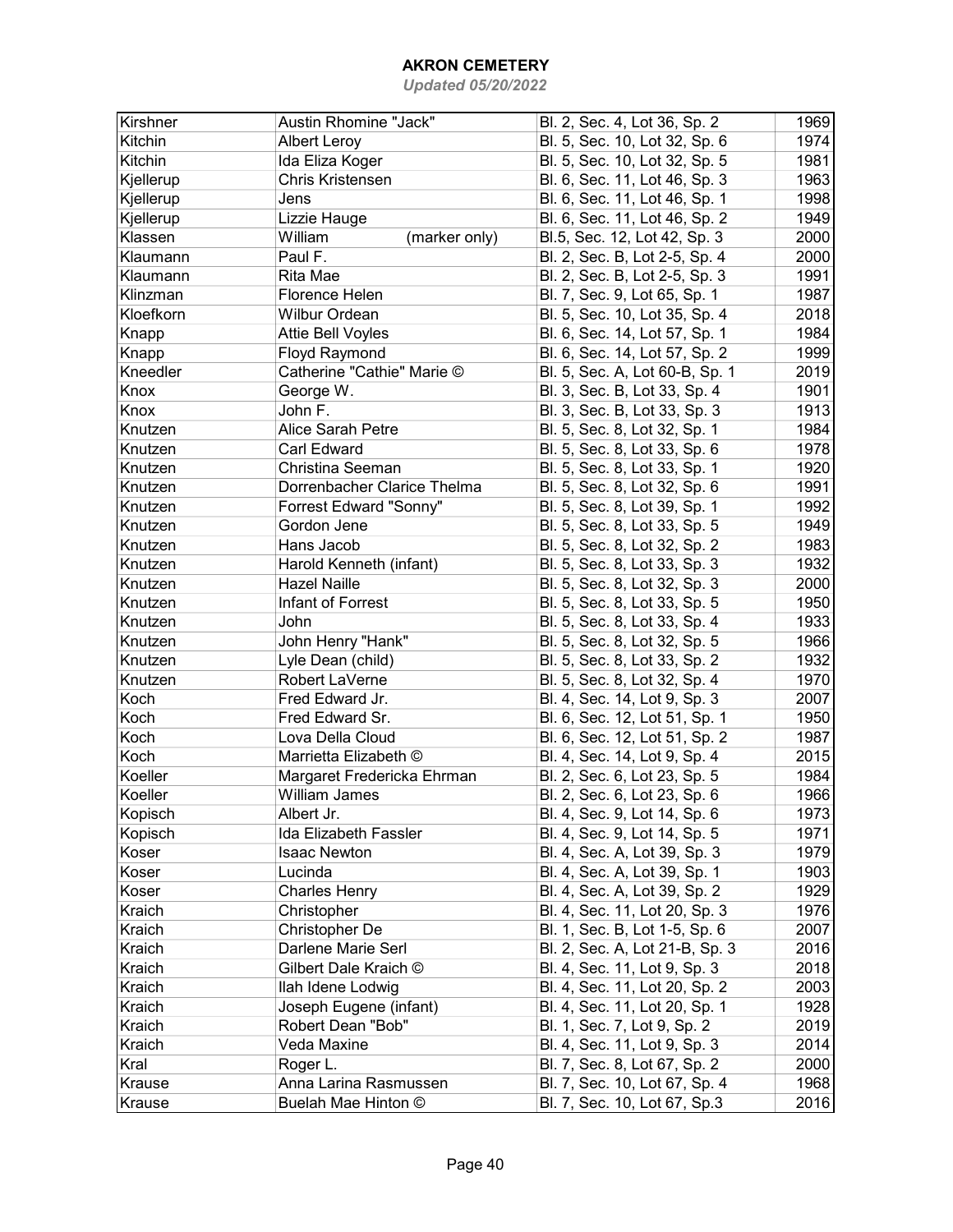| Krause                | George                          | Bl. 7, Sec. 10, Lot 67, Sp. 5     | 1951 |
|-----------------------|---------------------------------|-----------------------------------|------|
| Krause                | Glenworth George                | Bl. 7, Sec. 11, Lot 64, Sp. 2     | 1979 |
| Krause                | Glenworth Gordon                | Bl. 7, Sec. 11, Lot 64, Sp. 3     | 1977 |
| Krause                | John Edward ©                   | Bl. 7, Sec. 10, Lot 67, Sp. 6     | 2016 |
| Krause                |                                 |                                   | 1938 |
|                       | Leon Verle (infant)             | Bl. 7, Sec. 11, Lot 64, Sp. 3     | 1986 |
| Krause                | Mary Roberta Payne              | Bl. 7, Sec. 11, Lot 64, Sp. 1     |      |
| Krause                | William Jennings ©              | Bl. 7, Sec. 10, Lot 67, Sp.3      | 2016 |
| Krebs                 | Corry Clare                     | Bl. 5, Sec. 13, Lot 39, Sp. 3     | 1980 |
| Kruse                 | Anna Mack Schneider             | Bl. 2, Sec. D, Lot 38-3, Sp. 2    | 1938 |
| Kuecke                | Mary Gertson                    | Bl. 6, Sec. 14, Lot 50, Sp. 5     | 2007 |
| Kuecke                | <b>Richard Charles "Bud"</b>    | Bl. 6, Sec. 14, Lot 50, Sp. 6     | 2005 |
| Kuhn                  | Daisy Lura Mae Keiffer          | Bl. 3, Sec. 7, Lot 43, Sp. 5      | 1973 |
| Kundert               | <b>Bessie May Parker</b>        | Bl. 7, Sec. 14, Lot 66, Sp. 2     | 1975 |
| Kundert               | <b>Elton Lincoln</b>            | Bl. 4, Sec. 8, Lot 18, Sp. 5      | 1972 |
| Kundert               | Henry Lincoln                   | Bl. 7, Sec. 14, Lot 66, Sp. 3     | 1948 |
| Kundert               | Lewis                           | Bl. 4, Sec. 11, Lot 3, Sp. 5      | 2001 |
| Kundert               | <b>Sally Marie</b>              | Bl. 4, Sec. 11, Lot 12, Sp. 2     | 1997 |
| Kundert               | Vesta Aileen Guertner           | Bl. 4, Sec. 8, Lot 18, Sp. 6      | 1995 |
| Kyffin                | Julia Oram                      | Bl. 5, Sec. 8, Lot 25, Sp. 3      | 1959 |
| La Rue                | Clara Ethel Atwood              | Bl. 4, Sec. 9, Lot 2, Sp. 6       | 1961 |
| Laird                 | Vivian                          | Bl. 6, Sec. A, Lot 67-A, Sp. 1    | 2002 |
| Lambert               | Myra Dorothy (Spear)            | Bl. 4, Sec. 12, Lot 16, Sp. 3     | 2018 |
| Lambertson            | Everett Joseph                  | Bl. 7, Sec. 13, Lot 64, Sp. 6     | 1985 |
| Lambertson-Goodwin    | Marjory Jean Batterson          | Bl. 7, Sec. 13, Lot 64, Sp. 5     | 2017 |
| Lane (see Kelly card) | George Kenneth<br>(marker only) | Bl. 5, Sec. 8, Lot 23, Sp 1       | 2004 |
| Langley               | Rachel G.                       | Bl. 1, Sec. B, Lot 12-2, Sp. 2    | 1934 |
| Langley               | Russell S.                      | Bl. 1, Sec. B, Lot 12-2, Sp. 1    | 1893 |
| Lanning               | <b>Robert Edward</b>            | Bl. 3, Sec. 7, Lot 49-B, Sp. 1    | 1920 |
| Lantzer               | Ada Britton                     | Bl. 3, Sec. C, Lot 34-1, Sp. 3    | 1957 |
| Lantzer               | <b>Albert Neff</b>              | Bl. 3, Sec. C, Lot 34-1, Sp. 4    | 1941 |
| Lantzer               | Jack                            | Bl. 3, Sec. C, Lot 34-1, Sp. 2    | 1979 |
| Lantzer               | <b>Mable Emily</b>              | Bl. 3, Sec. C, Lot 34-1, Sp. 6    | 1914 |
| Lantzer               | Samuel                          | Bl. 3, Sec. C, Lot 34-1, Sp. 1    | 1991 |
| Lantzer               | <b>Stanley Samuel</b>           | Bl. 3, Sec. C, Lot 34-1, Sp. 5    | 1940 |
| LaPoint               | Hattie Minnie Stengel           | Bl. 6, Sec. 14, Lot 62, Sp. 1     | 1961 |
| LaRouche              | Frank B.                        | Bl. 4, Sec. 9, Lot 1, Sp. 2       | 1928 |
| LaRouche              | Infant Son                      | Bl. 4, Sec. 9, Lot 1, Sp. 1       | 1930 |
| Larreau               | Shirley Louise Doane ©          | Bl. 6, Sec. 9, Lot 48, Sp. N of 1 | 2013 |
|                       | Agnes Amelia                    | Bl. 2, Sec. A, Lot 13-A, Sp. 6    | 1943 |
| Larsen                | Audra Hilah Springston          | Bl. 6, Sec. 10, Lot 54, Sp. 2     | 1981 |
| Larsen                |                                 |                                   | 1965 |
| Larsen                | <b>Axsel Julisus</b>            | Bl. 6, Sec. 10, Lot 54, Sp. 3     |      |
| Larsen                | Axsel Julius Jr. (child)        | Bl. 6, Sec. 10, Lot 54, Sp. 1     | 1935 |
| Larsen                | Carrie Abrahamson               | Bl. 2, Sec. A, Lot 13-A, Sp. 1    | 1956 |
| Larsen                | Clarence R.                     | Bl. 2, Sec. A, Lot 13-A, Sp. 3    | 1930 |
| Larsen                | John R.                         | Bl. 2, Sec. A, Lot 13-A, Sp. 5    | 1947 |
| Larsen                | John Sr.                        | Bl. 2, Sec. A, Lot 13-A, Sp. 2    | 1919 |
| Larson                | Kenneth August                  | Bl. 6, Sec. 13, Lot 43, Sp. 3     | 1947 |
| Larson                | Paul Ancel                      | Bl. 3, Sec. 7, Lot 49-B, Sp. 5    | 1949 |
| Larson                | (marker only)<br>Ronald A, Jr   | Bl. 2, Sec. 4, Lot 35, Sp. 1-2    | 2011 |
| Layton                | Ethel                           | Bl. 3, Sec. C, Lot 27-3, Sp. 3    | 1920 |
| Layton                | Walter K.                       | Bl. 3, Sec. C, Lot 27-3, Sp. 5    | 1936 |
| Leavell               | Kenneth Lynn                    | Bl. 4, Sec. 13, Lot 20, Sp. 4     | 1997 |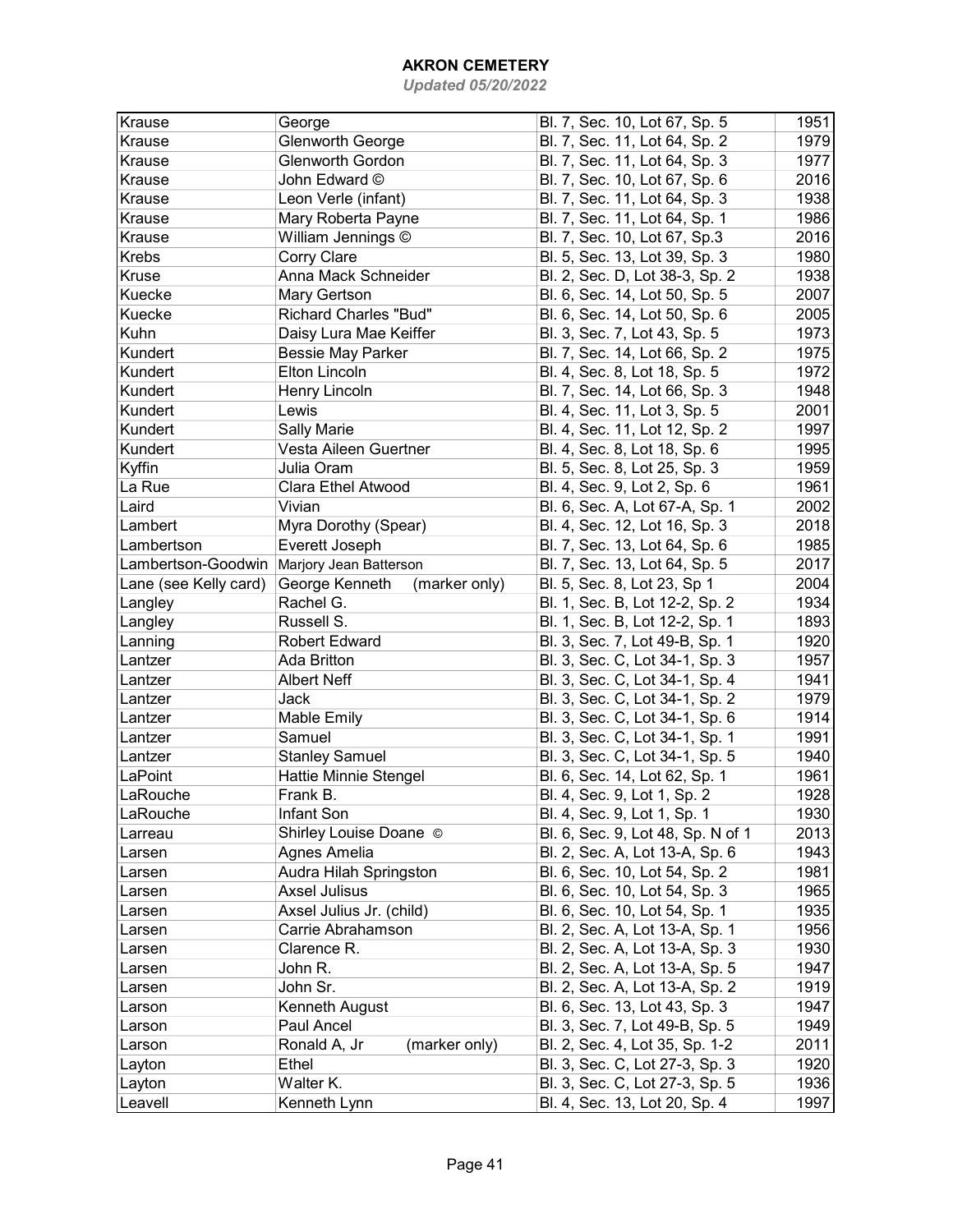| Lee        | Marvin Keith ©               | Bl. 4, Sec. B, Lot 16-6, Sp. 1  | 2005 |
|------------|------------------------------|---------------------------------|------|
| Lee        | <b>Phyllis Winifred Tate</b> | Bl. 4, Sec. B, Lot 16-6, Sp. 1  | 2018 |
| Lee        | (marker only)<br>Tim         | Bl. 4, Sec. B, Lot 16-5, Sp. 6  | 2006 |
| Lefler     | Kimberley                    | Bl. 1, Sec. 4, Lot 21, Sp. 2    | 1955 |
| Lemberg    | Benhard E.                   | Bl. 4, Sec. 12, Lot 20, Sp. 3   | 1992 |
| Lemberg    | Norma Jean                   | Bl. 4, Sec. 12, Lot 20, Sp. 4   | 2013 |
| Lepper     | John Elmer II (Infant)       | Bl. 2, Sec. 7, Lot 35-B, Sp. 1  | 1923 |
| Lesher     | Carl Ray                     | Bl. 5, Sec. 9, Lot 28, Sp. 5    | 1947 |
| Lesher     | James Byron                  | Bl. 5, Sec. 9, Lot 28, Sp. 6    | 1944 |
|            |                              |                                 |      |
| Lesser     | John K.                      | Bl. 2, Sec. 6, Lot 25, Sp. 2    | 1955 |
| Lesser     | Katherine Kammerzell         | Bl. 2, Sec. 6, Lot 25, Sp. 1    | 1965 |
| Letourneau | Bernard A.                   | Bl. 7, Sec. A, Lot 77, Sp. 6    | 1982 |
| Letourneau | Vera Franklin Pickett        | Bl. 7, Sec. A, Lot 77, Sp. 5    | 1988 |
| Lewton     | Doris Lorraine               | Bl. 1, Sec. 6, Lot 21, Sp. 2    | 2004 |
| Lewton     | Verle Byer                   | Bl. 1, Sec. 6, Lot 21, Sp. 3    | 2003 |
| Lieurance  | Donovan Hobert               | Bl. 2, Sec. 7, Lot 25, Sp. 3    | 1955 |
| Lieurance  | Mildred N.                   | Bl. 2, Sec. 7, Lot 25, Sp. 2    | 2001 |
| Lightle    | <b>Rickie Leon</b>           | Bl. 1, Sec. 4, Lot 21, Sp. 6    | 1959 |
| Liming     | Ramona Charline ©            | Bl. 1, Sec. 5, Lot 17, Sp. 5    | 2011 |
| Lindahl    | Alfred James                 | Bl. 4, Sec. 11, Lot 20, Sp. 6   | 1960 |
| Lindahl    | John Arthur                  | Bl. 4, Sec. 11, Lot 20, Sp. 5   | 1997 |
| Lindahl    | Otillie Caroline Sunde       | Bl. 4, Sec. 11, Lot 20, Sp. 4   | 1972 |
| Lindgren   | Mabel Leona ©                | Bl. 4, Sec. 9, Lot 19, Sp. 3    | 2001 |
| Lindley    | Lenna                        | Bl. 2, Sec. 5, Lot 26, Sp. 6    | 1951 |
| Lindsey    | Calvin W.                    | Bl. 4, Sec. 11, Lot 15, Sp. 2   | 1968 |
| Lindsey    | Myrtle Chloe Riggs           | Bl. 4, Sec. 11, Lot 15, Sp. 3   | 1979 |
| Linn       | <b>Hattie Burges</b>         | Bl. 4, Sec. 11, Lot 10, Sp. 1   | 1964 |
| Linson     | Jenerous "Jack" Lee          | Bl. 6, Sec. 13, Lot 50, Sp. 2   | 1945 |
| Lisle      | Mary Catherine Carpenter     | Bl. 6, Sec. 10, Lot 44, Sp. 4   | 1960 |
| Lisle      | Raymond Vaughn               | Bl. 6, Sec. 10, Lot 44, Sp. 3   | 1957 |
| Liston     | Roy Cecil                    | Bl. 4, Sec. 9, Lot 10, Sp. 4    | 1983 |
| Little     | Elizabeth Worley             | Bl. 4, Sec. B, Lot 48, Sp. 2    | 1910 |
| Little     | Elza Belle                   | Bl. 5, Sec. 13, Lot 42, Sp. 5&6 | 1997 |
| Little     | Inez Aileen Garfield         | Bl. 3, Sec. A, Lot 35, Sp. 4    | 1907 |
| Little     | John Howard                  | Bl. 3, Sec. A, Lot 35, Sp. 3    | 1944 |
| Little     | Mary E.                      | Bl. 3, Sec. A, Lot 29-A, Sp. 2  | 1930 |
| Little     | William                      | Bl. 4, Sec. B, Lot 48, Sp. 1    | 1914 |
| Lively     | Jaqueline Kay (infant)       | Bl. 5, Sec. 12, Lot 28, Sp. 4   | 1969 |
| Llewellyn  | Albert Jenkin "Jinks"        | Bl. 2, Sec. B, Lot 24, Sp. 5    | 1956 |
| Llewellyn  | David Arthur                 | Bl. 2, Sec. B, Lot 24, Sp. 2    | 1917 |
| Llewellyn  | Florence Estella Alley       | Bl. 2, Sec. B, Lot 24, Sp. 6    | 1970 |
| Llewellyn  | Jenkin                       | Bl. 2, Sec. B, Lot 24, Sp. 3    | 1907 |
| Llewellyn  | Mary Ellen Tutor             | Bl. 2, Sec. B, Lot 24, Sp. 4    | 1948 |
| Llewellyn  | Walter T.                    | Bl. 2, Sec. B, Lot 24, Sp. 1    | 1901 |
| Lockard    | Alma Anna Marie Buchholz     | Bl. 5, Sec. 12, Lot 41, Sp. 5   | 1951 |
| Lockard    | Harley Albin                 | Bl. 4, Sec. 12, Lot 18, Sp. 6   | 2005 |
| Lockard    | May Alma                     | Bl. 4, Sec. 12, Lot 18, Sp. 5   | 2000 |
| Lockard    | <b>William Charles</b>       | Bl. 5, Sec. C, Lot 29-2, Sp. 6  | 1940 |
| Lockard    |                              |                                 | 1967 |
|            | William Henry                | Bl. 5, Sec. 12, Lot 41, Sp. 6   |      |
| Lodwig     | Clarence Leroy               | Bl. 3, Sec. 7, Lot 59, Sp. 6    | 1983 |
| Lodwig     | Elvin Leroy (child)          | Bl. 4, Sec. 10, Lot 1, Sp. 5    | 1938 |
| Lodwig     | Morton Ladene                | Bl. 4, Sec. 10, Lot 1, Sp. 6    | 1937 |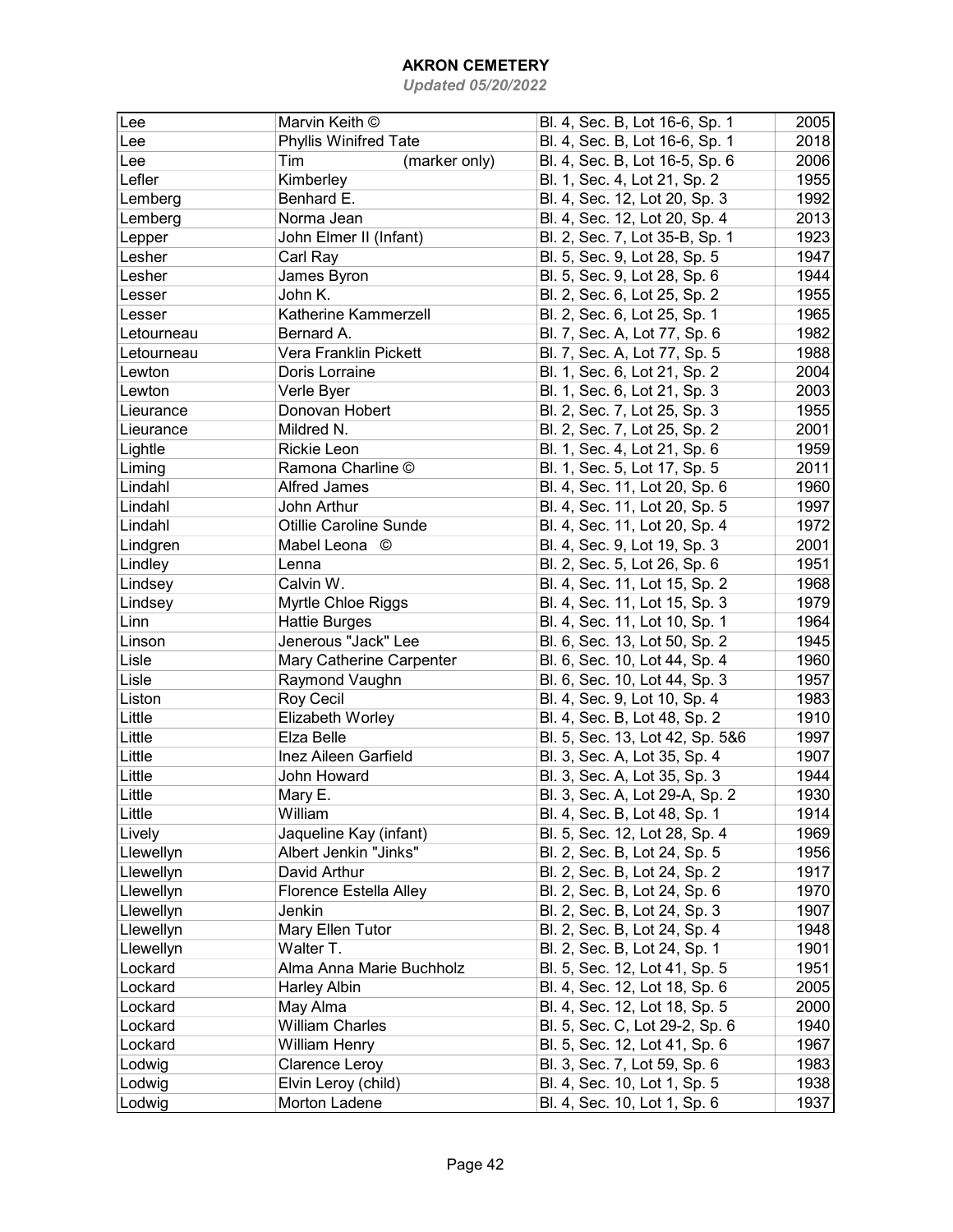| Lodwig    | <b>Pearl Ellen Parks</b>    | Bl. 3, Sec. 7, Lot 59, Sp. 5   | 2002 |
|-----------|-----------------------------|--------------------------------|------|
| Loftiss   | Caroline Louisa             | Bl. 6, Sec. 12, Lot 54, Sp. 5  | 1962 |
| Loftiss   | Elizabeth Ellen             | Bl. 1, Sec. C, Lot 24-1, Sp. 2 | 1909 |
| Loftiss   | <b>Eugene Francis</b>       | Bl. 6, Sec. 12, Lot 54, Sp. 4  | 1969 |
| Loftiss   | Frank W.                    | Bl. 6, Sec. 12, Lot 54, Sp. 6  | 1944 |
| Loftiss   | John W.                     | Bl. 1, Sec. C, Lot 24-1, Sp. 1 | 1921 |
| Loftiss   | Minnie Irene Maddison       | Bl. 6, Sec. 12, Lot 54, Sp. 3  | 1974 |
| Lohr      | Jason David (infant)        | Bl. 1, Sec. 4, Lot 8, Sp. 6    | 1967 |
| Lokie     | Jennie                      | Bl. 2, Sec. C, Lot 26-3, Sp. 1 | 1914 |
| Loose     | <b>Charley Ray</b>          | Bl. 5, Sec. 11, Lot 37, Sp. 6  | 1963 |
| Lortz     | Odetta Ethelyn Conner       | Bl. 6, Sec. 10, Lot 52, Sp. 5  | 1963 |
| Lowry     | James Ray                   | Bl. 7, Sec. 10, Lot 71, Sp. 5  | 1982 |
| Lowry     | James Ray, Jr.              | East Columbarium, Niche C9     | 2017 |
| Lowry     | John Grimson "Jack"         | Bl. 7, Sec. 10, Lot 71, Sp. 3  | 1955 |
| Lowry     | Mary Jane Bailey            | Bl. 7, Sec. 10, Lot 71, Sp. 2  | 1958 |
| Lowry     | <b>Robert Henry</b>         | Bl. 7, Sec. 10, Lot 71, Sp. 1  | 1936 |
|           | Velma Adora "Peggy"         | Bl. 7, Sec. 10, Lot 71, Sp. 4  | 2000 |
| Lowry     | <b>Francis Marion</b>       | Bl. 4, Sec. 11, Lot 10, Sp. 6  | 1940 |
| Lucas     |                             |                                |      |
| Lucas     | George Dewey                | Bl. 4, Sec. 11, Lot 10, Sp. 4  | 1963 |
| Lucas     | Marjorie                    | Bl. 4, Sec. 11, Lot 11, Sp. 5  | 1994 |
| Lucas     | Mary Ellen Heath            | Bl. 4, Sec. 11, Lot 10, Sp. 5  | 1951 |
| Luellen   | Sarilda Addline Lewis       | Bl. 7, Sec. 13, Lot 73, Sp. 3  | 1945 |
| Luellen   | William Henry               | Bl. 7, Sec. 13, Lot 73, Sp. 4  | 1961 |
| Luhnow    | Fred E<br>(marker only)     | Bl. 6, Sec. B, Lot 7-4, Sp. 1  | 2000 |
| Luhnow    | Gary James ©                | Bl. 6, Sec. B, Lot 7-4, Sp. 3  | 2021 |
| Luhnow    | Lorraine A<br>(marker only) | Bl. 6, Sec. B, Lot 7-4, Sp. 2  | 1999 |
| Lundberg  | Ida Pauline                 | Bl. 5, Sec. 12, Lot 37, Sp. 1  | 1955 |
| Lundberg  | Remina Eugenia              | Bl. 5, Sec. 12, Lot 37, Sp. 2  | 1959 |
| Lundgren  | Gustave E.                  | Bl. 6, Sec. 11, Lot 56, Sp. 3  | 1953 |
| Lundgren  | Olive Eudora Shannon        | Bl. 6, Sec. 11, Lot 56, Sp. 2  | 1941 |
| Lundquist | Alvida G. Walline           | Bl. 6, Sec. 9, Lot 52, Sp. 3   | 1978 |
| Lundquist | La Donna Alvida Mae         | Bl. 6, Sec. 9, Lot 52, Sp. 2   | 1945 |
| Lundquist | Lauren Maurice              | Bl. 6, Sec. 9, Lot 52, Sp. 1   | 1928 |
| Lundquist | Robert                      | Bl. 6, Sec. 9, Lot 52, Sp. 4   | 1974 |
| Lynch     | Edna Agusta                 | Bl. 6, Sec. 11, Lot 57, Sp. 6  | 1991 |
| Lynn      | Mary Arsula Lolle           | Bl. 7, Sec. 8, Lot 68, Sp. 4   | 1932 |
| Lyon      | Effie May                   | Bl. 4, Sec. A, Lot 44, Sp. 6   | 1951 |
| Lyon      | Myron Samuel                | Bl. 4, Sec. A, Lot 44, Sp. 5   | 1946 |
| Maddison  | Elizabeth Thompson          | Bl. 5, Sec. 9, Lot 35, Sp. 6   | 1928 |
| Maddison  | Francis                     | Bl. 5, Sec. 9, Lot 35, Sp. 5   | 1925 |
| Maddison  | Henry Charles Parker        | Bl. 4, Sec. 9, Lot 19, Sp. 4   | 1930 |
| Maddison  | John                        | Bl. 5, Sec. 9, Lot 37, Sp. 6   | 1963 |
| Maddison  | Mabel Lenora Irons          | Bl. 4, Sec. 9, Lot 19, Sp. 3   | 1926 |
| Madron    | Anna May Ireland            | Bl. 6, Sec. 8, Lot 61, Sp. 1   | 1922 |
| Mahaney   | Frank Lee                   | Bl. 2, Sec. A, Lot 13, Sp. 4   | 1957 |
| Mahaney   | Grace E. Shook              | Bl. 2, Sec. A, Lot 13, Sp. 3   | 1963 |
| Mahaney   | Lucille Marie               | Bl. 2, Sec. A, Lot 13, Sp. 1   | 1923 |
| Mahaney   | Max Lee                     | Bl. 2, Sec. A, Lot 13, Sp. 2   | 1944 |
| Mahaney   | Violet May "Buff" Bliss     | Bl. 2, Sec. 7, Lot 35, Sp. 4   | 1969 |
| Main      | V. M. Hews                  | Bl. 2, Sec. 6, Lot 42, Sp. 4   | 1932 |
| Manhalter | Adam                        | Bl. 4, Sec. 10, Lot 12, Sp. 3  | 1938 |
| Manhalter | Emma Kahler                 | Bl. 7, Sec. 12, Lot 66, Sp. 4  | 1990 |
|           |                             |                                |      |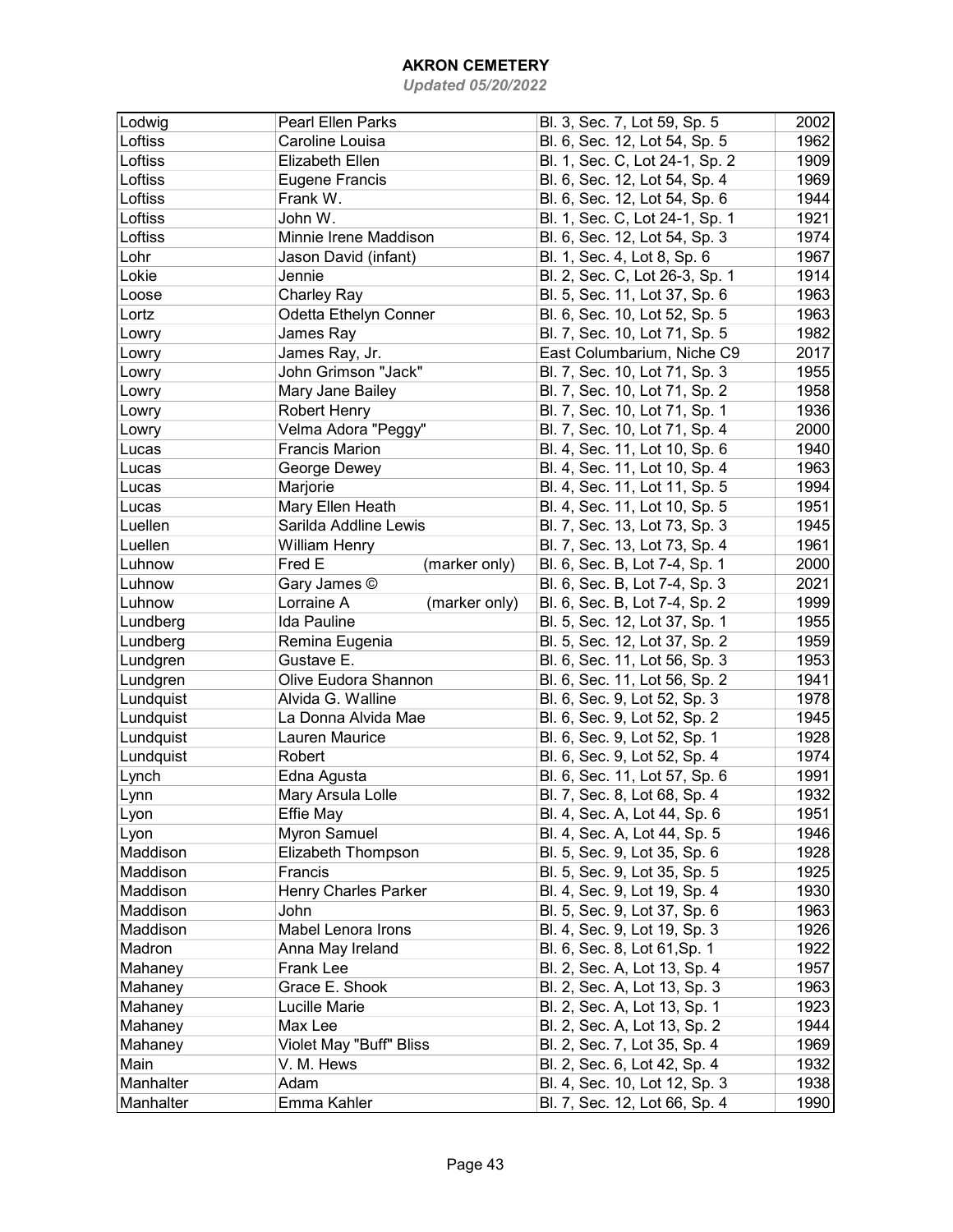| Manhalter      | Guy                              | Bl. 7, Sec. 12, Lot 66, Sp. 5   | 1974         |
|----------------|----------------------------------|---------------------------------|--------------|
| Manhalter      | Robert Lee (child)               | Bl. 7, Sec. 12, Lot 66, Sp. 6   | 1942         |
| Mapes          | Doris Louise Cuppy               | Bl. 2, Sec. 4, Lot 36, Sp. 5    | 2006         |
| Mapes          | Paul Eugene                      | Bl. 2, Sec. 4, Lot 36, Sp. 4    | 1990         |
| Marble         | Ezra Philo                       | Bl. 2, Sec. 6, Lot 29, Sp. 5    | 1933         |
| Marble         | Laura Rankin                     | Bl. 2, Sec. 6, Lot 29, Sp. 6    | 1940         |
| Marick         | Adelia Pearl Troyer              | Bl. 2, Sec. 7, Lot 37, Sp. 8    | 1959         |
| Marick         | Cara A. Johnson                  | Bl. 3, Sec. 6, Lot 61, Sp. 4    | 2011         |
| Marick         | Chancellor B.                    | Bl. 2, Sec. 7, Lot 37, Sp. 9    | 1968         |
| Marick         | James M.                         | Bl. 3, Sec. 6, Lot 61, Sp. 5    | 1990         |
| Marick         | Janice Elaine Nitzel ©           | Bl. 3, Sec. A, Lot 31-A, Sp. 6  | 2019         |
| Marick         | Keith Duane                      | Bl. 2, Sec. A, Lot 18-A, Sp. 1  | 1995         |
| Marick         | Paul                             | Bl. 2, Sec. A, Lot 18-A, Sp. 6  | 2000         |
| Marick         | Randy J.                         | Bl. 3, Sec. A, Lot 31-A, Sp. 6  | 1994         |
| Marick         | Viola Jean Farley                | Bl. 2, Sec. 1, Lot 18-A, Sp. 5  | 2007         |
| Markham        | Freida Kundert                   | Bl. 4, Sec. 14, Lot 20, Sp. 5   | 1996         |
| Markham        | Leland T. C.                     | Bl. 4, Sec. 14, Lot 20, Sp. 6   | 1986         |
| Marrs          | Pearl                            | Bl. 6, Sec. 12, Lot 52, Sp. 3   | 1943         |
| Marshall       | Clara Belle Carman               | Bl. 6, Sec. 13, Lot 51, Sp. 1   | 1963         |
| Marshall       | <b>Richard Alfred</b>            | Bl. 6, Sec. 13, Lot 51, Sp. 2   | 1984         |
| Martin         | Agnes T. Baker                   | Bl. 6, Sec. 11, Lot 44, Sp. 4   | 1954         |
| Martin         | <b>Emily Elizabeth Todd</b>      | Bl. 6, Sec. 11, Lot 50, Sp. 3   | 2010         |
| Martin         | <b>Esther Adaline</b>            | Bl. 7, Sec. 8, Lot 77, Sp. 1    | 1923         |
| Martin         | <b>Felix Pierce</b>              | Bl. 7, Sec. 12, Lot 68, Sp. 6   | 1943         |
| Martin         | Floyd Aldrich                    | Bl. 6, Sec. 11, Lot 44, Sp. 5   | 1959         |
| Martin         | <b>Grace Celia Ellen Harrell</b> | Bl. 7, Sec. 8, Lot 77, Sp. 2    | 1934         |
| Martin         | <b>Herbert Leonedis</b>          | Bl. 7, Sec. 8, Lot 77, Sp. 3    | 1960         |
| Martin         | Larry Allen (infant)             | Bl. 7, Sec. 8, Lot 76, Sp. 1    | 1953         |
| Martin         | Lola May James                   | Bl. 7, Sec. 8, Lot 76, Sp. 3    | 2009         |
| Martin         | Olin                             | Bl. 7, Sec. 8, Lot 64, Sp. 1    | 1922         |
| Martin         | Paul                             | Bl. 7, Sec. 8, Lot 76, Sp. 2    | 1997         |
| Martin         | Raymond                          | Bl. 6, Sec. 11, Lot 50, Sp. 4   | 1996         |
| Martin         | Sylvan Leonard                   | Bl. 7, Sec. 8, Lot 76, Sp. 6    | 1981         |
| Martinez       | Angela Marie (infant)            | Bl. 5, Sec. 9, Lot 30, Sp. 1    | 1965         |
| Mason          | Barbara Hedwig                   | Bl. 7, Sec. 10, Lot 71-A, Sp. 1 | 1998         |
| Mason          | Dale Robert                      | Bl. 1, Sec. 6, Lot 13, Sp. 2    | 1996         |
| Mason          | Delmar Eugene                    | Bl. 7, Sec. 10, Lot 68, Sp. 6   | 2010         |
| Mason          | Genevieve Mabel                  | Bl. 1, Sec. 6, Lot 20, Sp. 4    | 1996         |
| Mason          | <b>Harvey Samuel</b>             | Bl. 6, Sec. 12, Lot 63, Sp. 6   | 1969         |
| Mason          | Hattie Elizabeth Weiderman       | Bl. 6, Sec. 12, Lot 63, Sp. 5   | 1972         |
| Mason          | Robert Harvey                    | Bl. 7, Sec. 11, Lot 66, Sp. 3   | 1962         |
| Massengale     | <b>Willard Riley</b>             | Bl. 7, Sec. 10, Lot 73, Sp. 1   | 1936         |
| Mast           | Ada Mae                          | Bl. 7, Sec. 8, Lot 69, Sp. 5    | 1975         |
| Mast           | Fredericka Yackle                | Bl. 7, Sec. 8, Lot 73, Sp. 3    | 1936         |
| Mast           | George John                      | Bl. 7, Sec. 8, Lot 73, Sp. 2    | 1934         |
| Mast           | <b>Walter Charles</b>            | Bl. 7, Sec. 8, Lot 73, Sp. 1    | 1924         |
| Mast           | <b>Clifford Andrew</b>           |                                 | 1959         |
| Masters        | Charlette Carlene "Charlie"      | Bl. 7, Sec. 8, Lot 69, Sp. 6    | 1975         |
| Masters        | Damien Paul                      | Bl. 6, Sec. 14, Lot 45, Sp. 2   | 2018         |
|                | Kobe Michael                     | Bl. 6, Sec. 14, Lot 45, Sp. 4   |              |
| Masters        | <b>Richard Alvin</b>             | Bl. 6, Sec. 14, Lot 45, Sp. 3   | 2004<br>1991 |
| <b>Masters</b> |                                  | Bl. 5, Sec. 14, Lot 40, Sp. 4   |              |
| Matlock        | Clyde Henry                      | Bl. 5, Sec. 8, Lot 31, Sp. 3    | 1973         |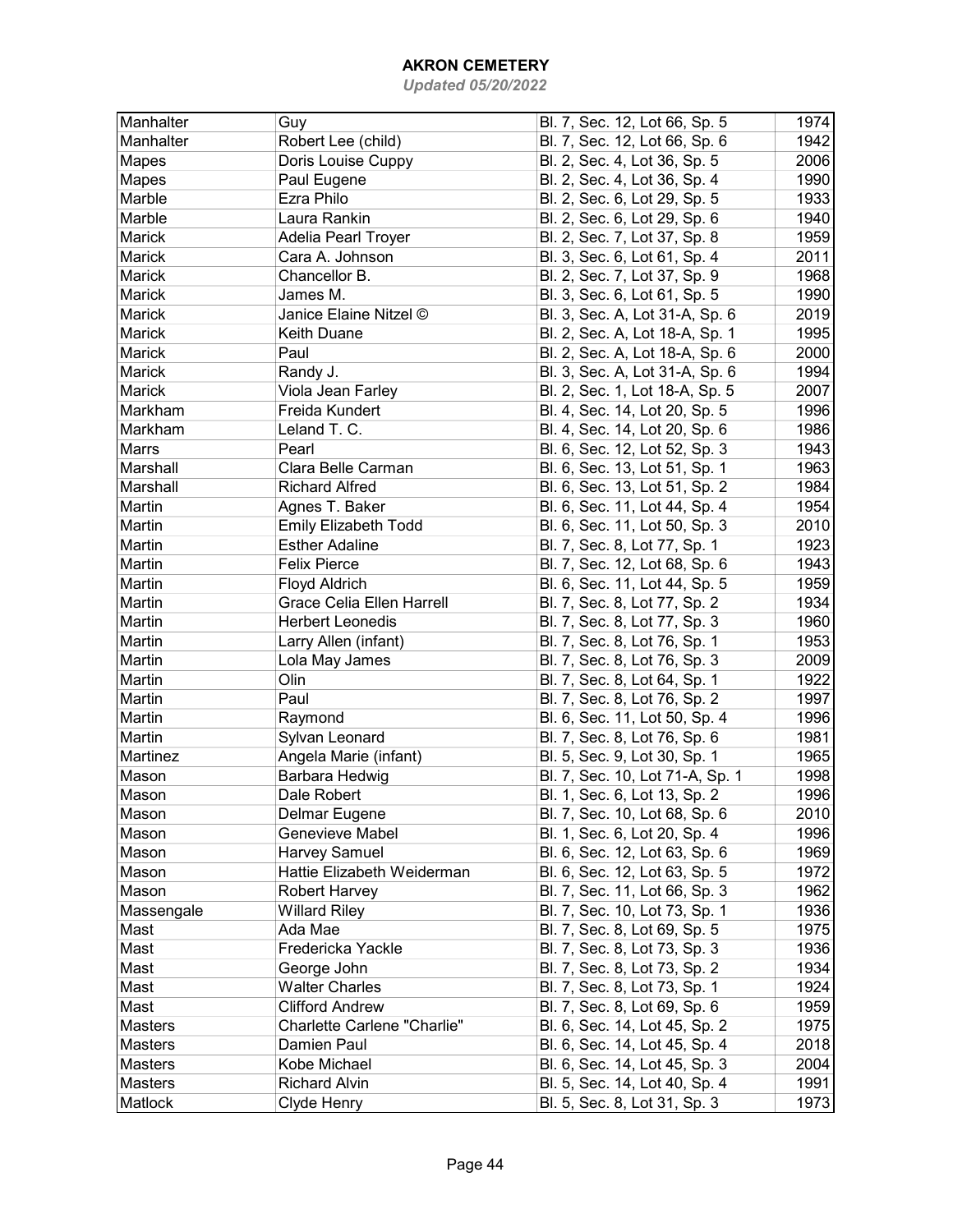| Matlock         | Lenor E. Wind               | Bl. 5, Sec. 8, Lot 31, Sp. 2    | 1989 |
|-----------------|-----------------------------|---------------------------------|------|
| <b>Matthews</b> | <b>Harriford Elliott</b>    | Bl. 5, Sec. 10, Lot 30, Sp. 2   | 1993 |
| <b>Matthews</b> | Iva Olive Hickman           | Bl. 5, Sec. 10, Lot 30, Sp. 1   | 2007 |
| <b>Matthews</b> | Minnetta Marie              | Bl. 2, Sec. 7, Lot 41, Sp. 5    | 2005 |
| <b>Matthews</b> | Raymond Laverne             | Bl. 5, Sec. 10, Lot 30, Sp. 3   | 1957 |
| <b>Matthews</b> | <b>Robert Earl</b>          | Bl. 2, Sec. 7, Lot 41, Sp. 5    | 2005 |
| Maxwell         | Cora D. Davis               | Bl. 2, Sec. 7, Lot 42, Sp. 8    | 1931 |
| Maxwell         | William I.                  | Bl. 2, Sec. 7, Lot 42, Sp. 7    | 1929 |
| McAloon         | Infant sons                 | Bl. 2, Sec. C, Lot 23-3, Sp. 2  | 1896 |
| McBeth          | Dorlan Edward               | Bl. 7, Sec. 12, Lot 75-A, Sp. 2 | 2012 |
| McBeth          | Everett Pierce (Lieut.)     | Bl. 7, Sec. 12, Lot 75, Sp. 1   | 1943 |
| <b>McBeth</b>   | Lois Irene Simpson          | Bl. 7, Sec. 12, Lot 75, Sp. 5   | 1977 |
| <b>McBeth</b>   | Ray Lamont                  | Bl. 7, Sec. 12, Lot 75, Sp. 6   | 1984 |
| <b>McBeth</b>   | Sylvanus Paul               | Bl. 7, Sec. 12, Lot 75, Sp. 4   | 1973 |
| <b>McBeth</b>   | <b>Violet Baker</b>         | Bl. 7, Sec. 12, Lot75-A, Sp. 1  | 2008 |
| <b>McBeth</b>   | Milda Alice Heckart         | Bl. 7, Sec. 12, Lot 75, Sp. 3   | 1984 |
| McCaffrey       | Annetta Burley              | Bl. 5, Sec. 10, Lot 23, Sp. 3   | 2000 |
| McCloud         | Gertrude Marguerite Andrews | Bl. 6, Sec. 13, Lot 46, Sp. 1   | 1984 |
| McCloud         | Irving Wilbur               | Bl. 6, Sec. 13, Lot 46, Sp. 2   | 1974 |
| McCracken       | Allen C.                    | Bl. 5, Sec. 11, Lot 24, Sp. 5   | 1951 |
| McCracken       | Alva W.                     | Bl. 5, Sec. 11, Lot 31, Sp. 3   | 1967 |
| McCracken       | Audrey B. Kinnison          | Bl. 5, Sec. 11, Lot 31, Sp. 2   | 1955 |
| McCracken       | Elsie Maye Fredericksen     | Bl. 5, Sec. 11, Lot 26, Sp. 5   | 1987 |
| McCracken       | <b>Franklin Montgomery</b>  | Bl. 5, Sec. 11, Lot 26, Sp. 3   | 1942 |
| McCracken       | Franklin Montgomery Jr.     | Bl. 5, Sec. 11, Lot 26, Sp. 4   | 1970 |
| McCracken       | Goldie Cleo                 | Bl. 4, Sec. 12, Lot 21, Sp. 5   | 1972 |
| McCracken       | <b>Gregory Allen</b>        | Bl. 5, Sec. 11, Lot 24, Sp. 6   | 2015 |
| McCracken       | Infant son of Allen C.      | Bl. 5, Sec. 11, Lot 24, Sp. 4   | 1939 |
| McCracken       | James Alva "Mac"            | Bl. 4, Sec. 12, Lot 21, Sp. 6   | 1981 |
| McCracken       | Jerry Arnel                 | Bl. 5, Sec. 11, Lot 26, Sp. 1   | 1983 |
| McCracken       | Joe Allen                   | Bl. 5, Sec. 11, Lot 31, Sp. 1   | 2017 |
| McCracken       | Melburn Alvie               | Bl. 5, Sec. 12, Lot 33, Sp. 4   | 1950 |
| McCracken       | <b>Mollie Hobbs</b>         | Bl. 5, Sec. 11, Lot 26, Sp. 2   | 1962 |
| McCracken       | Myrtle Marie Fredericksen   | Bl. 5, Sec. 11, Lot 26, Sp. 6   | 1942 |
| McCracken       | Paulette ©                  | Bl. 4, Sec. 12, Lot 21, Sp. 4   | 2021 |
| McCue           | Infant                      | Bl. 2, Sec. B, Lot 2-1, Sp. 5   |      |
| McCue           | Infant boy                  | Bl. 2, Sec. B, Lot 2-1, Sp. 4   | 1892 |
| McCurdy         | James Robert                | Bl. 2, Sec. 5, Lot 41, Sp. 1    | 2011 |
| McCurdy         | Jamie Elaine Price          | Bl. 2, Sec. 5, Lot 41, Sp. 3    | 2017 |
| <b>McCurdy</b>  | John Curtis JR. (infant)    | Bl. 2, Sec. 5, Lot 41, Sp 1     | 1972 |
| McDaniel        | George Wayne                | Bl. 5, Sec. 10, Lot 28, Sp. 1   | 1979 |
| McDaniel        | Josephus                    | Bl. 4, Sec. 9, Lot 7, Sp. 4     | 1915 |
| McDaniel        | Lawrence Loren              | Bl. 5, Sec. 10, Lot 28, Sp. 3   | 1968 |
| McDaniel        | Mabel Chloe Hall            | Bl. 5, Sec. 10, Lot 28, Sp. 2   | 1951 |
| McDonald        | Anna May                    | Bl. 7, Sec. 11, Lot 73, Sp. 2   | 1948 |
| McDonald        | Grant                       | Bl. 5, Sec. 12, Lot 30, Sp. 3   | 1949 |
| McDonald        | Maybelle Blanche            | Bl. 7, Sec. 11, Lot 72, Sp. 2   | 1973 |
| McDonald        | Oscar E.A.                  | Bl. 7, Sec. 11, Lot 73, Sp. 1   | 1940 |
| McDonald        | <b>Wesley Afton</b>         | Bl. 7, Sec. 11, Lot 72, Sp. 3   | 1952 |
| McDougal        | Elvin Alden                 | Bl. 3, Sec. D, Lot 39-1, Sp. 1  | 1931 |
| McFarland       | Debra S.                    | Bl. 5, Sec. 9, Lot 30, Sp. 1    | 1931 |
| McFarland       | James Richard               | Bl. 5, Sec. 11, Lot 34, Sp. 6   | 1976 |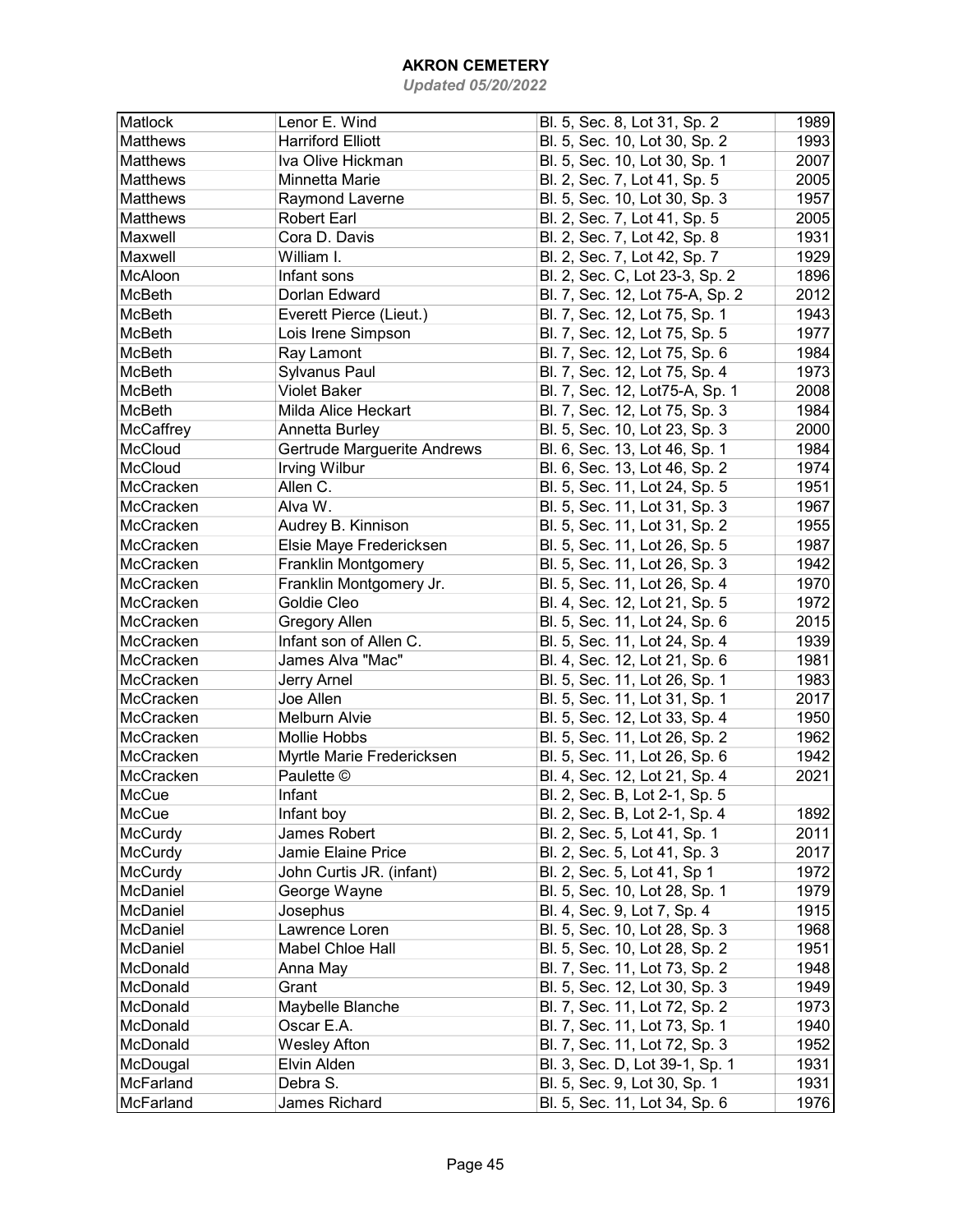| McFarland        | Loretta                     | Bl. 4, Sec. 12, Lot 9, Sp. 2   | 2006 |
|------------------|-----------------------------|--------------------------------|------|
| McFarland        | Martha Louise Mann ©        | Bl. 5, Sec. 11, Lot 34, Sp. 6  | 2017 |
| <b>McFarlin</b>  | Dale Donald                 | Bl. 5, Sec. 9, Lot 31, Sp. 3   | 1991 |
| <b>McFarlin</b>  | <b>Effie Mae Garrabrant</b> | Bl. 3, Sec. 6, Lot 45, Sp. 3   | 1978 |
| <b>McFarlin</b>  | Garry Gene                  | Bl. 3, Sec. 5, Lot 55, Sp. 5   | 2016 |
| McFarlin         | <b>Gerald Glen</b>          | Bl. 6, Sec. 8, Lot 49-A, Sp. 5 | 1999 |
| <b>McFarlin</b>  | <b>Harriett Marie</b>       | Bl. 5, Sec. 9, Lot 31, Sp. 4   | 1987 |
| <b>McFarlin</b>  | Ida May Burt                | Bl. 5, Sec. 9, Lot 31, Sp. 1   | 1928 |
| <b>McFarlin</b>  | Lola Helena (child)         | Bl. 3, Sec. 6, Lot 45, Sp. 2   | 1934 |
| <b>McFarlin</b>  | Norma Lee ©                 | Bl. 3, Sec. 6, Lot 44, Sp. 3   | 2017 |
| <b>McFarlin</b>  | Ray Robert                  | Bl. 3, Sec. 6, Lot 45, Sp. 4   | 1960 |
| <b>McFarlin</b>  | Richard "Dick"              | Bl. 5, Sec. 9, Lot 31, Sp. 2   | 1966 |
| <b>McFarlin</b>  | Richard A.                  | Bl. 4, Sec. 12, Lot 9, Sp. 2   | 2009 |
| <b>McFarlin</b>  | <b>Richard Bradley</b>      | Bl. 4, Sec. 12, Lot 9, Sp. 1   | 2009 |
| <b>McFarlin</b>  | Virgil Vern                 | Bl. 3, Sec. 6, Lot 44, Sp. 4   | 1986 |
| McGinley         | Edyth Virginia Shaver       | Bl. 7, Sec. 11, Lot 72, Sp. 4  | 1957 |
| McGinley         | <b>James Alfred</b>         | Bl. 7, Sec. 11, Lot 72, Sp. 5  | 1962 |
| McGruder         | Elijah W.                   | Bl. 5, Sec. 9, Lot 42, Sp. 6   | 1930 |
| McHugh           | Robert Lyle                 | Bl. 1, Sec. A, Lot 3-A, Sp 5   | 2016 |
| McHugh           | Wilma Ann Frink             | Bl. 1, Sec. A, Lot 3-A, Sp 4   | 2022 |
| McKay            | Jane V.                     | Bl. 2, Sec. 6, Lot 39, Sp. 5   | 1991 |
| McKie            | <b>Carl Dennis</b>          | Bl. 5, Sec. 13, Lot 33, Sp. 4  | 1996 |
| McKie            | Ida Florence Carver         | Bl. 4, Sec. 13, Lot 14, Sp. 5  | 2011 |
| McKie            | Mary Elnora                 | Bl. 5, Sec. 11, Lot 42, Sp. 2  | 1948 |
| McKie            | Robert Lee                  | Bl. 5, Sec. 13, Lot 33, Sp. 3  | 1987 |
| McKie            | <b>Robert Wilson</b>        | Bl. 5, Sec. 11, Lot 42, Sp. 3  | 1946 |
| McKie            | Marvin Wayne ©              | Bl. 4, Sec. 13, Lot 14, Sp. 5  | 2017 |
| McKie            | Letha Jackson               | Bl. 5, Sec. 13, Lot 33, Sp. 5  | 1998 |
| McKie            | Ray Wilson                  | Bl. 5, Sec. 13, Lot 33, Sp. 6  | 1965 |
| McKinley         | <b>Ernest William</b>       | Bl. 6, Sec. A, Lot 61, Sp. 6   | 1991 |
| <b>McKinley</b>  | Eva Mae                     | Bl. 6, Sec. A, Lot 61, Sp. 5   | 2000 |
| McLaughlin       | Esther D.                   | Bl. 7, Sec. 9, Lot 74, Sp. 1   | 1964 |
| McLaughlin       | <b>James Gerald</b>         | Bl. 7, Sec. 9, Lot 74, Sp. 2   | 1964 |
| McMillan         | <b>Glen David</b>           | Bl. 4, Sec. 12, Lot 16, Sp. 6  | 1979 |
| McMillion        | Anna Pearl                  | Bl. 4, Sec. 9, Lot 4, Sp. 5    | 1973 |
| McMillion        | Jack                        | Bl. 2, Sec. 5, Lot 38, Sp. 5   | 2010 |
| McMillion        | James V.                    | Bl. 4, Sec. 9, Lot 4, Sp. 3    | 1989 |
| McMillion        | Jeanne Pauline              | Bl. 2, Sec. 5, Lot 38, Sp. 4   | 1997 |
| <b>McMillion</b> | John Paul                   | Bl. 2, Sec. 5, Lot 38, Sp. 3   | 2012 |
| <b>McMillion</b> | Patrick Joseph              | Bl. 2, Sec. 5, Lot 38, Sp. 2   | 2020 |
| <b>McMillion</b> | <b>Walter Marion</b>        | Bl. 4, Sec. 9, Lot 4, Sp. 6    | 1972 |
| McMullen         | Eva Gladys Coghill          | Bl. 7, Sec. 10, Lot 73, Sp. 2  | 1990 |
| McMullen         | John Reid                   | Bl. 3, Sec. 5, Lot 62, Sp. 6   | 1964 |
| McPeak           | Harvey Jonathan             | Bl. 6, Sec. 11, Lot 62, Sp. 2  | 1955 |
| McPeak           | Hugh Ray                    | Bl. 6, Sec. 11, Lot 62, Sp. 4  | 1985 |
| McPeak           | Laura Elizabeth Young       | Bl. 6, Sec. 11, Lot 62, Sp. 3  | 1983 |
| McSwain          | Herman Clyde                | Bl. 4, Sec. 11, Lot 14, Sp. 4  | 1995 |
| McSwain          | Ida Audeen Grant            | Bl. 4, Sec. 11, Lot 14, Sp. 3  | 1975 |
| McTaggart        | Clayton H.                  | Bl. 7, Sec. 11, Lot 66, Sp. 6  | 1945 |
| McTaggart        | Clyde W.                    | Bl. 7, Sec. 11, Lot 67, Sp. 5  | 1956 |
|                  |                             |                                |      |
| McTaggart        | George W.                   | Bl. 7, Sec. 11, Lot 66, Sp. 5  | 1939 |
| McTaggart        | Lydia Christina Knutzen     | Bl. 7, Sec. 11, Lot 67, Sp. 4  | 1951 |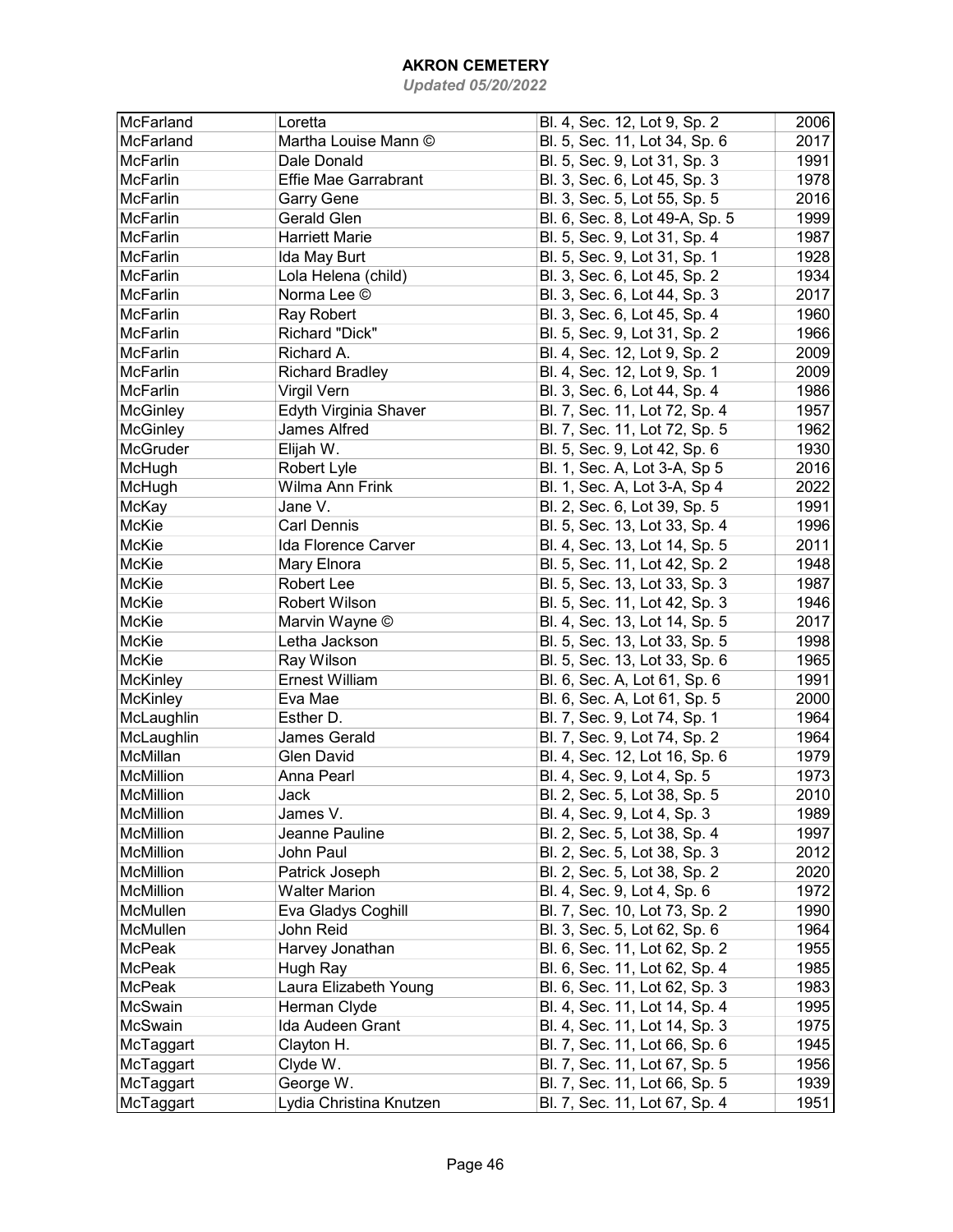| McTaggart     | Mary Gertrude Miller         | Bl. 7, Sec. 11, Lot 65, Sp. 1   | 1958 |
|---------------|------------------------------|---------------------------------|------|
| McTaggart     | Raymond George               | Bl. 7, Sec. 11, Lot 65, Sp. 2   | 1968 |
| McTaggart     | Susie C. Fletcher            | Bl. 7, Sec. 11, Lot 66, Sp. 4   | 1938 |
| Mefford       | Hugh                         | Bl. 6, Sec. 8, Lot 52, Sp. 4    | 1922 |
| Mefford       | Hugh William                 | Bl. 6, Sec. 10, Lot 52, Sp. 2   | 1980 |
| Mefford       | Lawrence Floyd               | Bl. 6, Sec. 10, Lot 52, Sp. 4   | 1966 |
| Mefford       | Mary Etta Conner             | Bl. 6, Sec. 10, Lot 52, Sp. 3   | 1983 |
| Mefford       | Pearl Mae (child)            | Bl. 6, Sec. 10, Lot 52, Sp. 1   | 1933 |
| Mercer        | Harriett A.                  | Bl. 6, Sec. A, Lot 70, Sp. 1    | 1911 |
| Merriam       | Samuel D. (Dr.)              | Bl. 4, Sec. D. Lot 52-3, Sp. 1  | 1914 |
| Mese          | Agnes Virginia               | Bl. 3, Sec. 4, Lot 61, Sp. 2    | 2006 |
| <b>Meyers</b> | Randall James                | Bl. 7, Sec. 14, Lot 73, Sp. 1   | 1954 |
| Michael       | Janette Louis                | Bl. 1, Sec. 6, Lot 6, Sp. 5     | 1998 |
| Michael       | Raymond Harold               | Bl. 1, Sec. 6, Lot 6, Sp. 6     | 2010 |
| Middlekauff   | <b>Beatrice Alice Wilson</b> |                                 | 1979 |
|               |                              | Bl. 2, Sec. 7, Lot 30, Sp. 2    |      |
| Middlekauff   | Walter "Pete"                | Bl. 2, Sec. 7, Lot 30, Sp. 3    | 1965 |
| Miller        | Albert Nicholas              | Bl. 7, Sec. 11, Lot 75, Sp. 5   | 1981 |
| Miller        | Alfred                       | Bl. 7, Sec. 11, Lot 75, Sp. 5&6 | 1999 |
| Miller        | Alice Mae                    | Bl. 4, Sec. 8, Lot 17, Sp. 6    | 1923 |
| Miller        | Alonzo Earl (infant)         | Bl. 4, Sec. 9, Lot 10, Sp. 3 ft |      |
| Miller        | Alvin (infant)               | Bl. 7, Sec. 11, Lot 75, Sp. 6   | 1939 |
| Miller        | Carolyn Jean                 | Bl. 7, Sec. 9, Lot 75, Sp. 6    | 1981 |
| Miller        | <b>Clive Barrlow</b>         | Bl. 7, Sec. 8, Lot 74, Sp. 4    | 2000 |
| Miller        | David Amos                   | Bl. 4, Sec. 8, Lot 12, Sp. 6    | 1994 |
| Miller        | Donna Lee                    | Bl. 5, Sec. 9, Lot 34, Sp. 5    | 1956 |
| Miller        | Doris LaRee Ogg              | Bl. 5, Sec. 9, Lot 34, Sp. 6    | 2010 |
| Miller        | Edna May                     | Bl. 6, Sec. A, Lot 68-A, Sp. 3  | 1918 |
| Miller        | Edward                       | Bl. 4, Sec. 9, Lot 10, Sp. 2    | 1948 |
| Miller        | Eliza Abbie Smith            | Bl. 4, Sec. 8, Lot 15, Sp. 3    | 1980 |
| Miller        | Estella May Schaich          | Bl. 4, Sec. 8, Lot 13, Sp. 5    | 1954 |
| Miller        | Harold Dean Sr               | Bl. 3, Sec. 7, Lot 51, Sp. 4    | 2012 |
| Miller        | lla Belle                    | Bl. 4, Sec, 10, Lot 8, Sp. 2    | 2014 |
| Miller        | Infant son of Edward         | Bl. 6, Sec. 14, Lot 51, Sp. 6   | 1945 |
| Miller        | Jacqueline Rae (infant)      | Bl. 5, Sec. 9, Lot 34, Sp. 4    | 1949 |
| Miller        | James Luther                 | Bl. 2, Sec. 4, Lot 22, Sp. 1    | 1954 |
| Miller        | John Wesley                  | Bl. 4, Sec. 8, Lot 13, Sp. 6    | 1978 |
| Miller        | John Wilfred                 | Bl. 7, Sec. 8, Lot 74, Sp. 2    | 1950 |
| Miller        | Laura Katherine Green        | Bl. 4, Sec. 9, Lot 10, Sp. 3    | 1926 |
| Miller        | Lena Mckie                   | Bl. 5, Sec. 11, Lot 42, Sp. 1   | 1943 |
| Miller        | Leo Dale                     | Bl. 4, Sec. 8, Lot 15, Sp.5     | 2013 |
| Miller        | Leona Louise                 | Bl. 2, Sec. 7, Lot 37, Sp. 7    | 1999 |
| Miller        | Mabel Lucille Schmidt Kirby  | Bl. 7, Sec. 13, Lot 68, Sp.1    | 2001 |
| Miller        | Margaret                     | Bl. 4, Sec. 8, Lot 7-A, Sp. 4   |      |
| Miller        | Mary (infant)                | Bl. 6, Sec. 8, Lot 60, Sp. 2    |      |
| Miller        | Mary Ellen White             | Bl. 7, Sec. 11, Lot 75, Sp. 4   | 1997 |
| Miller        | Mary Sina                    | Bl. 4, Sec. 12, Lot 19, Sp. 6   | 1946 |
| Miller        | Mastey                       | Bl. 4, Sec. 9, Lot 10, Sp. 1    |      |
| Miller        | Patrick Lavern ©             |                                 |      |
|               |                              | Bl. 7, Sec. 8, Lot 3-A, Sp. 2   | 2020 |
| Miller        | Paul Joseph                  | Bl. 4, Sec. 8, Lot 13, Sp. 4    | 1966 |
| Miller        | Phyllis Viola Grooms         | Bl. 3, Sec. 7, Lot 51, Sp. 3    | 2020 |
| Miller        | <b>Willard Edward Miller</b> | Bl. 4, Sec, 10, Lot 8, Sp. 3    | 2020 |
| Miller        | William "Bill" Henry         | Bl. 5, Sec. 9, Lot 37, Sp. 2    | 2019 |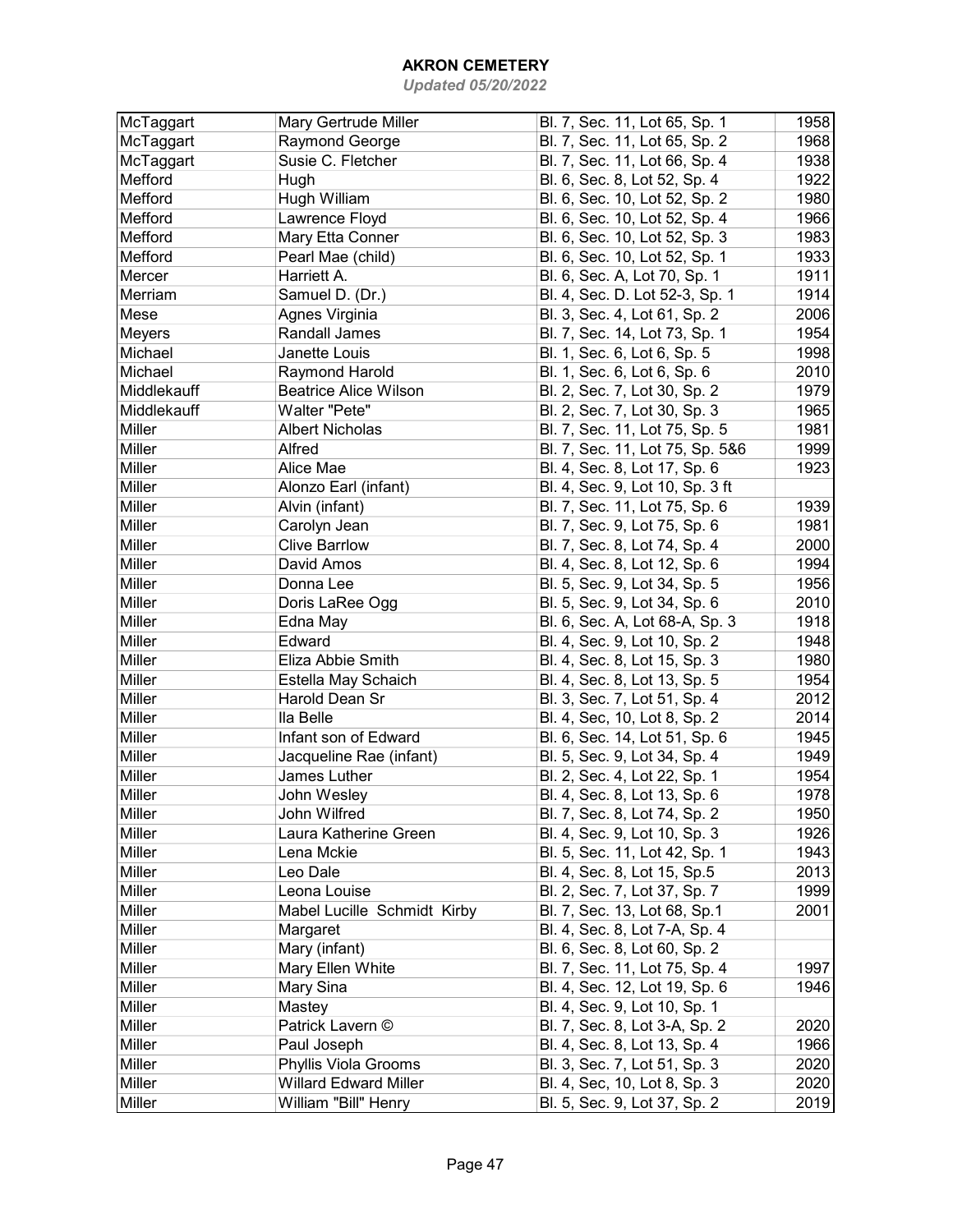| Miller        | William Henry III          | Bl. 4, Sec. 8, Lot 15, Sp. 4    | 1970 |
|---------------|----------------------------|---------------------------------|------|
| Miller        | Wilmer John                | Bl. 5, Sec. 9, Lot 37, Sp. 1    | 2001 |
| Millman       | Alice Almyra               | Bl. 1, Sec. 7, Lot 4, Sp. 1     | 1988 |
| Milner        | <b>Giles Edward</b>        | Bl. 4, Sec. D, Lot 45-1, Sp. 4  | 1931 |
| Milner        | Maria C. Leigh             | Bl. 4, Sec. D, Lot 45-1, Sp. 5  | 1966 |
| Minkler       | Allen A.                   | Bl. 4, Sec. C, Lot 28-1, Sp.1ww | 1938 |
| Minkler       | Almeda Henerick            | Bl. 4, Sec. C, Lot 28-1, Sp. ww | 1915 |
| Minkler       | <b>Arthur Allen</b>        | Bl. 4, Sec. D, Lot 40-3, Sp. 2  | 1919 |
| Minkler       | Clastia Alice              | Bl. 4, Sec. D, Lot 40-3, Sp. 1  | 1917 |
| Mitchell      | Arthur                     | Bl. 6, Sec. 13, Lot 50, Sp. 6   | 1963 |
| Mitchell      | Barbara A. Yankie          | Bl. 3, Sec. A, Lot 36, Sp. 3    | 1917 |
| Mitchell      | George E.                  | Bl. 6, Sec. 10, Lot 47, Sp. 6   | 1942 |
| Mitchell      | Infant girl                | Bl. 2, Sec. B, Lot 11-1, Sp. 6  | 1910 |
| Mitchell      | Katie J. Ferry             | Bl. 6, Sec. 13, Lot 50, Sp. 4   | 1945 |
| Mitchell      | Marlin James               |                                 |      |
|               |                            | Bl. 6, Sec. 10, Lot 47, Sp. 4   |      |
| Mitchell      | <b>Rachel Clark Martin</b> | Bl. 6, Sec. 10, Lot 47, Sp. 5   | 1933 |
| Mitchell      | Thomas B.                  | Bl. 3, Sec. A, Lot 36, Sp. 2    | 1916 |
| Moffit        | Maggie Parks               | Bl. 2, Sec. 5, Lot 31, Sp. 2    | 1937 |
| Moffit        | <b>Walter David</b>        | Bl. 2, Sec. 5, Lot 31, Sp. 1    | 1951 |
| Moffitt       | Alta Molly Welty           | Bl. 4, Sec. 11, Lot 6, Sp. 2    | 1988 |
| Moffitt       | Delmar                     | Bl. 4, Sec. 12, Lot 19, Sp. 3   | 2010 |
| Moffitt       | Dorothy Jean Golden Bays   | Bl. 4, Sec. 12, Lot 19, Sp. 4   | 2003 |
| Moffitt       | Theodore Irving            | Bl. 4, Sec. 11, Lot 6, Sp. 3    | 1975 |
| Monard        | Caesar                     | Bl. 6, Sec. 10, Lot 43, Sp. 2   | 1932 |
| Monard        | Fritz                      | Bl. 6, Sec. 10, Lot 56, Sp. 1   | 1983 |
| Monard        | Gustave Charles (Jr.)      | Bl. 6, Sec. 10, Lot 56, Sp. 3   | 1985 |
| Monard        | Gustave Charles (Sr.)      | Bl. 6, Sec. 10, Lot 43, Sp. 4   | 1950 |
| Monard        | Lea                        | Bl. 6, Sec. 10, Lot 43, Sp. 1   | 1938 |
| Monard        | Lucie Jenny Montandin      | Bl. 6, Sec. 10, Lot 43, Sp. 3   | 1937 |
| Monard        | Mavis Hazel Young          | Bl. 6, Sec. 10, Lot 56, Sp. 2   | 1976 |
| Monard        | Vernice Salina Lantzer     | Bl. 6, Sec. 10, Lot 43, Sp. 6   | 2001 |
| Monn          | George Andrew              | Bl. 1, Sec. 6, Lot 17, Sp. 3    | 1935 |
| Montgomery    | <b>Guy Paul</b>            | Bl. 1, Sec. 6, Lot 20, Sp. 5    | 1995 |
| Montgomery    | <b>Hilda Catherine</b>     | Bl. 1, Sec. 6, Lot 20, Sp. 6    | 2003 |
| Moore         | Amos                       | Bl. 2, Sec. 6, Lot 36, Sp. 8    | 1929 |
| Moore         | Lydia                      | Bl. 7, Sec. 10, Lot 77, Sp. 1   |      |
| Moore         | Tom E.                     | Bl. 7, Sec. 10, Lot 77, Sp. 2   | 1933 |
| Moots         | Ermaline Almeta            | Bl. 1, Sec. 7, Lot 19, Sp. 1    | 1991 |
| Moots         | Wayne Holmes               | Bl. 1, Sec. 7, Lot 19, Sp. 2    | 1994 |
| Morey         | Wilson Shannon             | Bl. 6, Sec. 9, Lot 54, Sp. 6    | 1931 |
| Morgan        | Arminta Ann                | Bl. 2, Sec. 5, Lot 37, Sp. 2    | 1973 |
| Morgan        | Jacob Boyer                | Bl. 2, Sec. 5, Lot 37, Sp. 1    | 1949 |
| Morris        | Ada Viola                  | Bl. 4, Sec. 11, Lot 5, Sp. 6    | 1969 |
| Morris        | Debra Jean (infant)        | Bl. 6, Sec. 9, Lot 48, Sp. 2    | 1959 |
| Morris        | Florence                   | Bl. 4, Sec. 11, Lot 5, Sp. 3    | 2002 |
| Morris        | <b>Gerald David</b>        | Bl. 4, Sec. 11, Lot 5, Sp. 2    | 2011 |
| Morris        | John Arthur                | Bl. 4, Sec. 11, Lot 5, Sp. 5    | 1970 |
| Morris        | Lena V. Mishler            | Bl. 4, Sec. 11, Lot 5, Sp. 4    | 1988 |
| Morris        | Veda June Doane            | Bl. 7, Sec. 8, Lot 74, Sp. 5    | 1991 |
| Morris        | Velma Jean Doane           | Bl. 6, Sec. 9, Lot 48, Sp. 2    | 1959 |
| <b>Morris</b> | William Boyd               | Bl. 7, Sec. 8, Lot 74, Sp. 6    | 2006 |
| Morrison      | Alva Edwin                 | Bl. 5, Sec. 9, Lot 41, Sp. 2    | 1964 |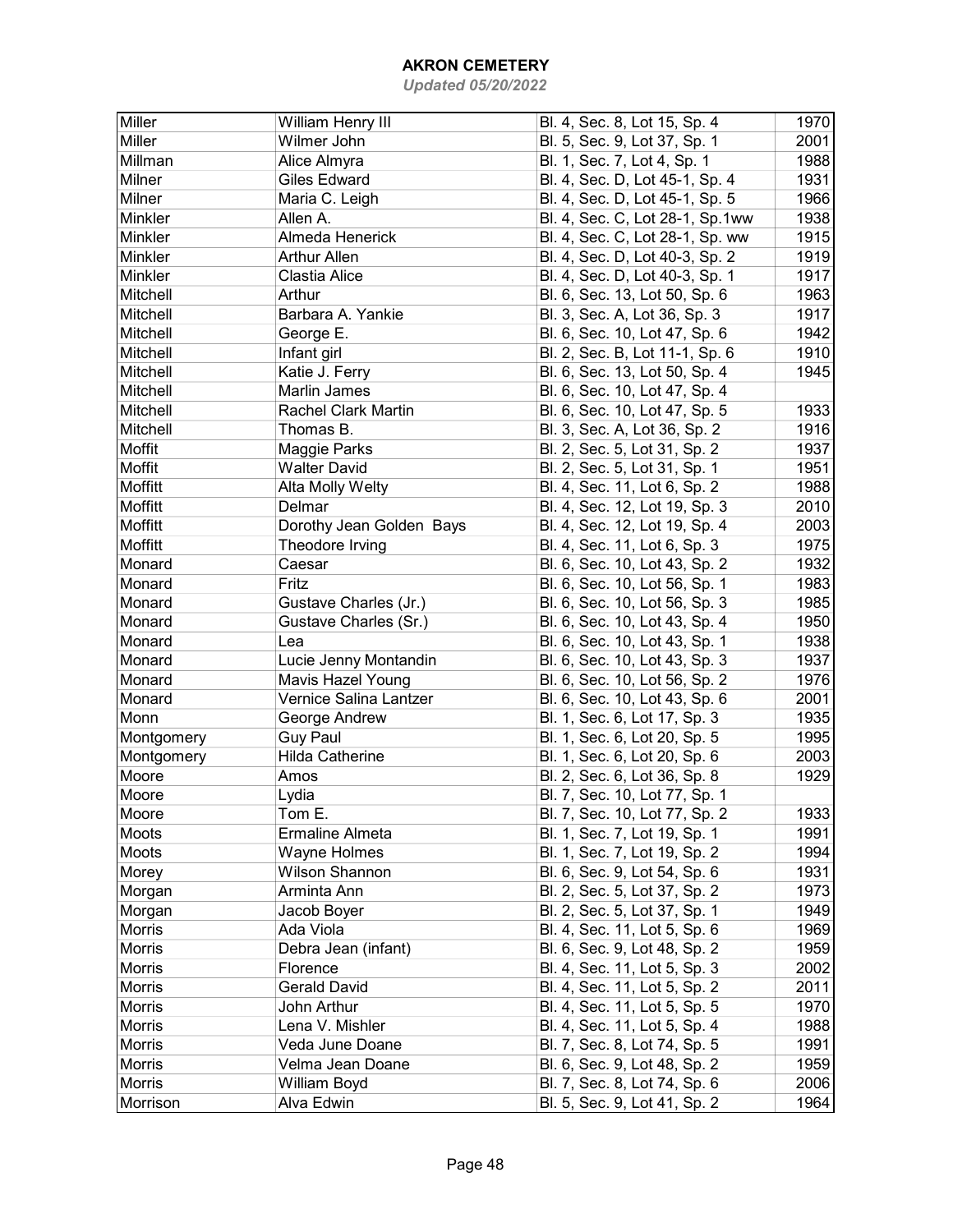| Morrison       | <b>Blanche Alice</b>         | Bl. 5, Sec. 8, Lot 25, Sp. 1    | 2015 |
|----------------|------------------------------|---------------------------------|------|
| Morrison       | Effie Fay Dodson             | Bl. 5, Sec. 9, Lot 41, Sp. 1    | 1966 |
| Morrison       | Joseph Newton                | Bl. 5, Sec. 8, Lot 25, Sp. 2    | 1989 |
| Morton         | Shelby C.                    | Bl. 2, Sec. 5, Lot 26, Sp. 6    | 1939 |
| Moschel        | Elizabeth Amelia             | Bl. 6, Sec. 8, Lot 44, Sp. 4    | 2008 |
| Moschel        | Joseph K.                    | Bl. 3, Sec. B, Lot 3-3, Sp. 3   | 1985 |
| Moschel        | Mary Emma Chizek             | Bl. 3, Sec. B, Lot 3-3, Sp. 2   | 1931 |
| Mourey         | John Patterson               | Bl. 5, Sec. 11, Lot 22, Sp. 2   | 1939 |
| Mourey         | Mary Elizabeth David         | Bl. 5, Sec. 11, Lot 22, Sp. 1   | 1940 |
| Mowry          |                              | Bl. 4, Sec. B, Lot 16-1, Sp. 4  |      |
| Muntzing       | August                       | Bl. 3, Sec. A, Lot 36-A, Sp.1   | 1915 |
| Murray         | Delia A. Doherty             | Bl. 6, Sec. B, Lot 6-1, Sp. 1   | 1920 |
| Murray         | Thomas S.                    | Bl. 6, Sec. B, Lot 6-1, Sp. 2   | 1914 |
| <b>Myers</b>   | Burnie E.                    | Bl. 4, Sec. C, Lot 33-3, Sp. 1  | 1917 |
| <b>Myers</b>   | John F.                      | Bl. 1, Sec. C, Lot 36-1, Sp. 2  | 1904 |
| <b>Myers</b>   | Mary Elizabeth               | Bl. 6, Sec. 11, Lot 43, Sp. 5   | 1992 |
| Nance          | Harry Winfred                | Bl. 5, Sec. 9, Lot 22, Sp. 1    | 1925 |
| Nelson         | <b>Alvin August</b>          | Bl. 3, Sec. 6, Lot 62, Sp. 2    | 2000 |
| Nelson         | Eleonora Johnson             | Bl. 3, Sec. 6, Lot 62, Sp. 1    | 2016 |
| Newcomb        | Rose Ella                    | Bl. 7, Sec. 10, Lot 75, Sp. 6   | 1930 |
| Newsom         | <b>Horace Greeley</b>        | Bl. 7, Sec. 9, Lot 64, Sp. 3    | 1926 |
| Newsom         | Paul H.                      | Bl. 7, Sec. 9, Lot 64, Sp. 1    | 1926 |
| <b>Nichols</b> | Gordon Lee                   | Bl. 5, Sec. 11, Lot 31, Sp. 6   | 1943 |
| <b>Nichols</b> | <b>Mildred Lois</b>          | Bl. 5, Sec. 11, Lot 31, Sp. 5   | 1996 |
| Nickerson      | <b>Clifford Truman</b>       | Bl. 4, Sec. 10, Lot 18, Sp. 5   | 1978 |
| Nickerson      | Laura Mae Hoffman            | Bl. 4, Sec. 10, Lot 18, Sp. 4   | 1996 |
| Nickerson      | Leonard T.                   | Bl. 4, Sec. 10, Lot 18 Sp. 4-5  | 2015 |
| Nickerson      | Myrna Lucille (infant)       | Bl. 2, Sec. D, Lot 47-3, Sp. 2  | 1934 |
| Nickerson      | Rosa Attebery                | Bl. 7, Sec. 11, Lot 76, Sp. 2   | 1951 |
| Nicklas        | Richard Dale Jr.             | Bl. 4, Sec. 13, Lot 17, Sp. 6-7 | 2012 |
| Nitzel         | Anna Marie Heidemann         | Bl. 2, Sec. 7, Lot 39, Sp. 5    | 1981 |
| Nitzel         | Dorothy Moffitt              | Bl. 4, Sec. 10, Lot 16, Sp. 5   | 2019 |
| Nitzel         | <b>Leonard Harold</b>        | Bl. 4, Sec. 10, Lot 16, Sp. 4   | 1977 |
| Nitzel         | Velma Mae Anderson           | Bl. 4, Sec. 10, Lot 16, Sp. 3   | 1963 |
| Nitzel         | Vernon William               | Bl. 4, Sec. 12, Lot 8, Sp. 2    | 2003 |
| Nitzel         | Walter                       | Bl. 3, Sec. A, Lot 29, Sp. 2    | 2001 |
| Nitzel         | William Michael              | Bl. 2, Sec. 7, Lot 39, Sp. 5    | 1963 |
| Noell          | James Leroy                  | Bl. 4, Sec. 9, Lot 17, Sp. 2    | 1959 |
| Noell          | Rachel Melvina Coffman       | Bl. 4, Sec. 9, Lot 17, Sp. 3    | 1940 |
| Noell          | <b>William Caleb Douglas</b> | Bl. 4, Sec. 9, Lot 17, Sp. 4    | 1928 |
| Noland         | Darrel Gene (infant)         | Bl. 2, Sec. 7, Lot 31, Sp. 4    | 1928 |
| Nolte          | Netta infant of W.P.         | Bl. 5, Sec. B, Lot 8-2, Sp. 1   | 1913 |
| Norris         | Pearl Irwin Tuttle           | Bl. 3, Sec. A, Lot 31, Sp. 2    | 1967 |
| Norton         | Christopher Paul Wagner      | Bl. 5, Sec. A, Lot 59-A, Sp. 6  | 1990 |
| Norwood        | Clyde                        | Bl. 2, Sec. A, Lot 18, Sp. 6    | 1981 |
| Norwood        | Hazel Marie Snyder           | Bl. 2, Sec. A, Lot 18, Sp. 5    | 1995 |
| Nugent         | <b>Betty June Ayers</b>      | Bl. 7, Sec. 14, Lot 72, Sp. 1   | 1980 |
| <b>Nutt</b>    | Sarah Jane Brown             | Bl. 6, Sec. C, Lot 31-1, Sp. 1  | 1918 |
| <b>Nutt</b>    | <b>William Martin</b>        | Bl. 6, Sec. C, Lot 31-1, Sp. 2  | 1933 |
| <b>Nyquist</b> | Aleene Hurlburt ©            | Bl. 6, Sec. 10, Lot 58, Sp. 2   | 2021 |
| Oaks           | Mary Jean Remington ©        | Bl. 2, Sec. A, Lot 19, Sp. 5    | 2017 |
| O'Brien        | Anna Margaret Gehrig         | Bl. 7, Sec. 11, Lot 71, Sp. 2   | 1986 |
|                |                              |                                 |      |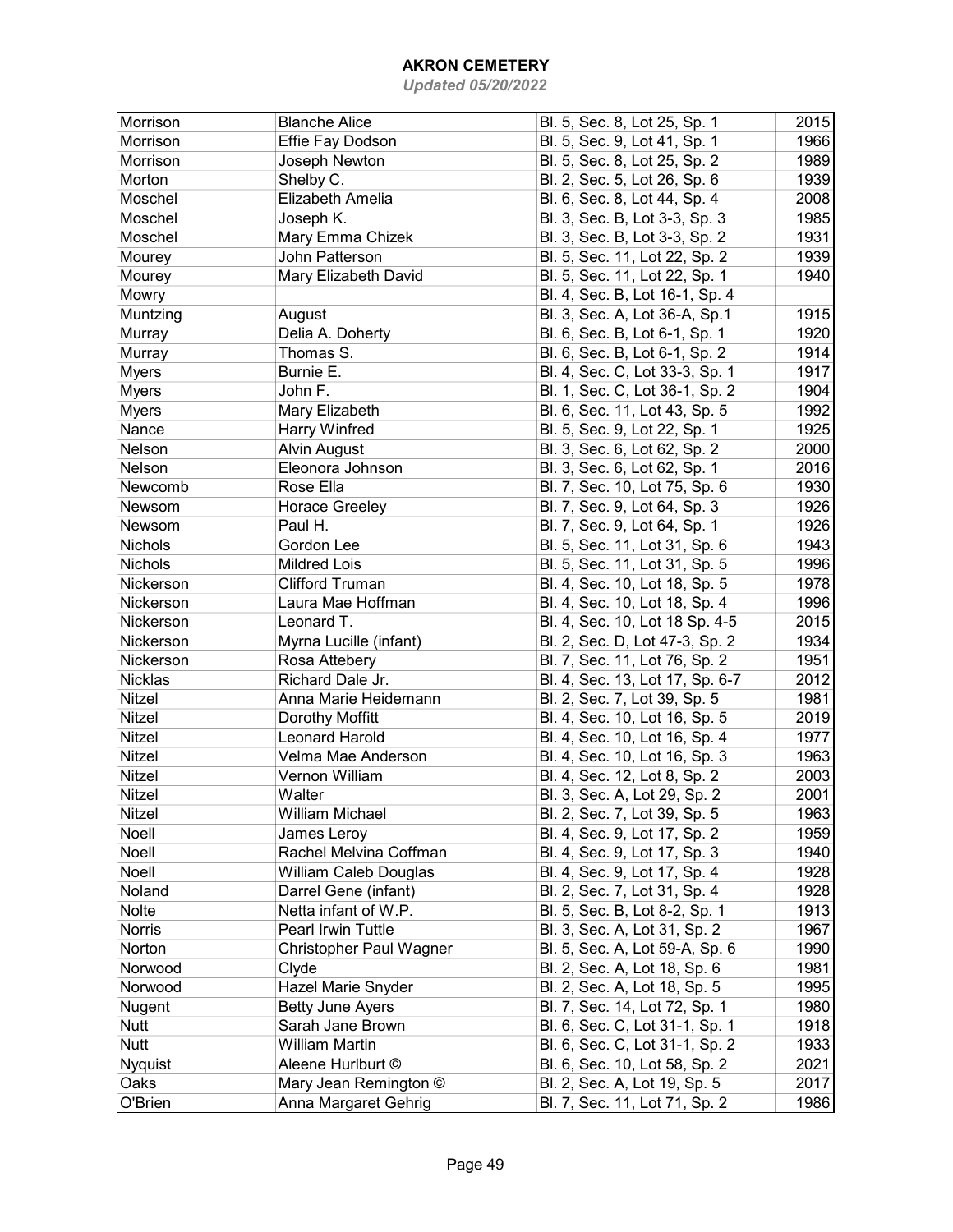| O'Brion | Shirley Leah                  | Bl. 1, Sec. 6, Lot 9, Sp. 5    | 1950 |
|---------|-------------------------------|--------------------------------|------|
| Odell   | <b>Charles Kenneth</b>        | Bl. 2, Sec. 6, Lot 26, Sp. 6   | 1983 |
| Odell   | <b>Claretta Pearl Ashley</b>  | Bl. 2, Sec. 6, Lot 27, Sp. 1   | 2001 |
| Odell   | Claude Knowland               | Bl. 2, Sec. 6, Lot 26, Sp. 4   | 1953 |
| Odell   |                               |                                |      |
|         | Doyle Andrew                  | Bl. 2, Sec. 6, Lot 40, Sp. 1   | 1943 |
| Odell   | Emma L.                       | Bl. 2, Sec. 6, Lot 40, Sp. 2   | 1969 |
| Odell   | Irvin Claude                  | Bl. 2, Sec. 6, Lot 26, Sp. 1   | 1933 |
| Odell   | Leroy "Scotty"                | Bl. 2, Sec. 6, Lot 27, Sp. 2   | 1996 |
| Odell   | Lorraine M.                   | Bl. 2, Sec. 6, Lot 26, Sp. 5   | 2003 |
| Odell   | Pearl Isabelle True           | Bl. 2, Sec. 6, Lot 26, Sp. 3   | 1972 |
| Odell   | Scott Taylor                  | Bl. 2, Sec. 6, Lot 40, Sp. 3   | 1951 |
| Odell   | <b>Skip</b>                   | Bl. 2, Sec. 6, Lot 27, Sp. 6   | 1999 |
| Ogden   | Gene "Oggie"                  | Bl. 2, Sec. 7, Lot 28, Sp. 2   | 2021 |
| Ogg     | James William                 | Bl. 5, Sec. 9, Lot 34, Sp. 3   | 1967 |
| Ogg     | <b>Winifred Pearl Allen</b>   | Bl. 5, Sec. 9, Lot 34, Sp. 2   | 1957 |
| Ohr     | John Richard                  | Bl. 5, Sec. 14, Lot 40, Sp. 6  | 1984 |
| Oijard  | Samson J.                     | Bl. 7, Sec. B, Lot S, Sp. 2    | 1925 |
| O'Kane  | Solomon Byron                 | Bl. 3, Sec. B, Lot 10-3, Sp. 6 | 1911 |
| O'Neil  | Gilbert West "Pat"            | Bl. 2, Sec. 6, Lot 39, Sp. 8   | 1973 |
| O'Neil  | Kathleen Belle Clifford       | Bl. 2, Sec. 6, Lot 39, Sp. 7   | 1976 |
| Orr     | Betty Ann Barton              | Bl. 2, Sec. D, Lot 47-3, Sp. 3 | 2019 |
| Orth    | John Henry                    | Bl. 4, Sec. 10, Lot 2, Sp. 5   | 1992 |
| Orth    | Lloyd Richard ©               | Bl. 4, Sec. 10, Lot 13, Sp. 3  | 2019 |
|         |                               |                                |      |
| Orth    | <b>Mildred Gertrude Parks</b> | Bl. 4, Sec. 10, Lot 2, Sp. 4   | 1959 |
| Orth    | <b>Quintin Allen</b>          | Bl. 4, Sec. 13, Lot 9, Sp. 3   | 2010 |
| Osborn  | Aaron W.                      | Bl. 3, Sec. 6, Lot 63, Sp. 6   | 1967 |
| Osborn  | Charlotte Sarah               | Bl. 3, Sec. 6, Lot 63, Sp. 4   | 1928 |
| Osborn  | Pearl Eliza                   | Bl. 3, Sec. 6, Lot 63, Sp. 5   | 1979 |
| Osman   | <b>Charles Robert "Buzz"</b>  | Bl. 5, Sec. 12, Lot 38, Sp. 2  | 2004 |
| Osman   | Emma Lorrain Baker            | Bl. 5, Sec. 12, Lot 38, Sp. 5  | 2011 |
| Osman   | Frank P.                      | Bl. 5, Sec. 12, Lot 38, Sp. 3  | 1968 |
| Osman   | Melba Lorene (infant)         | Bl. 5, Sec. 12, Lot 38, Sp. 6  | 1944 |
| Osman   | <b>Melvin Howard</b>          | Bl. 5, Sec. 12, Lot 38, Sp. 4  | 1995 |
| Owen    | <b>Daniel Bertes</b>          | Bl. 5, Sec. 14, Lot 22, Sp. 5  | 1967 |
| Owen    | <b>Ellery Burrel</b>          | Bl. 4, Sec. 9, Lot 14, Sp. 2   | 1962 |
| Owen    | John H.                       | Bl. 4, Sec. 9, Lot 14, Sp. 1   | 1930 |
| Owen    | Phoebe Jessie Reynolds        | Bl. 5, Sec. 14, Lot 22, Sp. 4  | 1970 |
| Pachner | James                         | Bl. 4, Sec. 12, Lot 8, Sp. 4   | 1995 |
| Pachner | John                          | Bl. 5, Sec. 11, Lot 32, Sp. 6  | 1964 |
| Pachner | Lois Thelma Harden            | Bl. 5, Sec. 11, Lot 32, Sp. 5  | 1993 |
| Pachner | Marian<br>(marker only)       | Bl. 4, Sec. 12, Lot 8, Sp.3    | 2013 |
| Palmer  | <b>Charles Scott</b>          | Bl. 2, Sec. 7, Lot 26, Sp. 1   | 1935 |
| Palmer  | Joseph Sr.                    | Bl. 4, Sec. 8, Lot 7-B, Sp. 3  | 1921 |
| Palmer  | Mary Harvey                   | Bl. 2, Sec. 7, Lot 26, Sp. 2   | 1944 |
| Palmer  | Roxie Elizabeth Main          | Bl. 4, Sec. 8, Lot 7-B, Sp. 4  | 1928 |
| Park    | Charlene P.                   | Bl. 3, Sec. B, Lot 10-2, Sp. 1 | 1995 |
| Park    | James C.                      |                                | 2000 |
|         |                               | Bl. 3, Sec. B, Lot 10-2, Sp. 2 |      |
| Parker  | Charlotte Kathryn Ferguson    | Bl. 5, Sec. 11, Lot 29, Sp. 5  | 1978 |
| Parker  | David Delbert                 | Bl. 5, Sec. 11, Lot 29, Sp. 2  | 1983 |
| Parker  | David Leroy                   | Bl. 5, Sec. 11, Lot 29, Sp. 6  | 1946 |
| Parker  | Delbert Aaron (infant)        | Bl. 5, Sec. 11, Lot 29, Sp. 4  | 1942 |
| Parker  | Dwayne Edward                 | Bl. 5, Sec. 10, Lot 40, Sp. 4  | 1998 |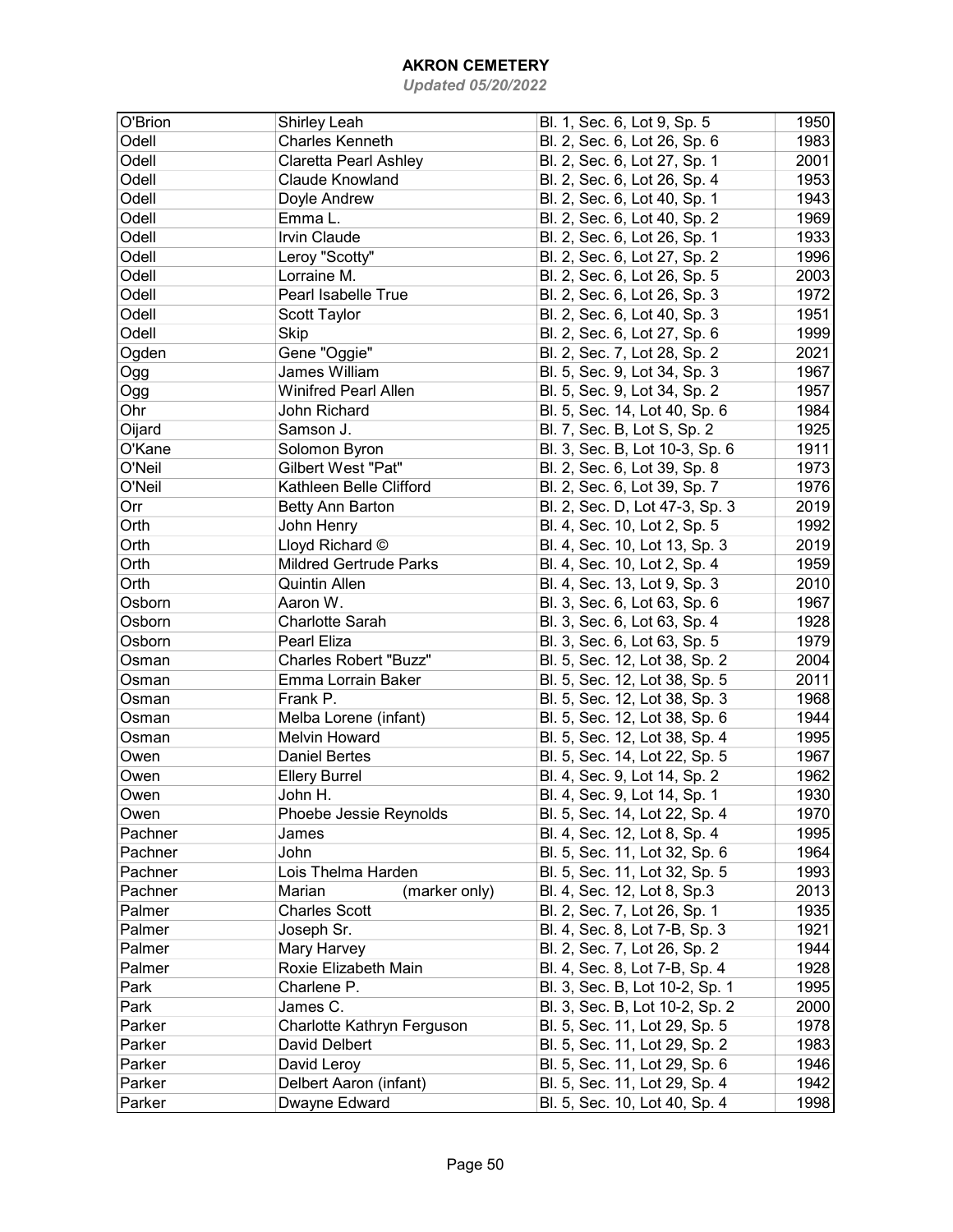| Parker     | <b>Ernest Vincent</b>           | Bl. 3, Sec. A, Lot 28, Sp. 3                                 | 1913         |
|------------|---------------------------------|--------------------------------------------------------------|--------------|
| Parker     | Gerald                          | Bl. 3, Sec. A, Lot 28, Sp. 6                                 | 1912         |
| Parker     | <b>Hazel Esther</b>             | Bl. 3, Sec 6, Lot 49, Sp. 5                                  | 2006         |
| Parker     | Helen J.                        | Bl. 3, Sec. B, Lot 15-1, Sp. 6                               | 1895         |
| Parker     | Helen Maxine (infant)           | Bl. 7, Sec. A, Lot 83, Sp. 3                                 | 1919         |
| Parker     | James L.                        | Bl. 3, Sec. A, Lot 28, Sp. 1                                 | 1937         |
| Parker     | James Lewis(infant of Robt.)    | Bl. 3, Sec. 6, Lot 49, Sp. 4                                 | 1951         |
| Parker     | James Louis                     | Bl. 3, Sec. 6, Lot 49, Sp. 3                                 | 1952         |
| Parker     | Louis Warren                    | Bl. 4, Sec. 12, Lot 11, Sp. 6                                | 2008         |
| Parker     | <b>Mabel Faye Tennant</b>       | Bl. 5, Sec. 11, Lot 29, Sp. 1                                | 1977         |
| Parker     | Maude Avalyean Sutton           | Bl. 3, Sec. 6, Lot 49, Sp. 2                                 | 1976         |
| Parker     | Merlin Ray ©                    | Bl. 1, Sec.5, Lot 17, Sp. 6                                  | 2017         |
| Parker     | Robert Eugene                   | Bl. 3, Sec. 6, Lot 49, Sp. 6                                 | 1993         |
| Parker     | Robert H.                       | Bl. 4, Sec. B, Lot 4-3, Sp. 1                                | 1917         |
| Parker     | Sarah Ann Mckee                 | Bl. 3, Sec. A, Lot 28, Sp. 2                                 | 1906         |
| Parks      | Arthur Edwin                    | Bl. 3, Sec. C, Lot 34-3, Sp. 3                               | 1931         |
| Parks      | Arthur Edwin (infant)           | Bl. 3, Sec. C, Lot 34-3, Sp. 1                               | 1914         |
| Parks      | Elmer                           | Bl. 3, Sec. C, Lot 34-3, Sp. 5                               | 1962         |
| Parks      | <b>Fannie Belle Jones</b>       | Bl. 3, Sec. C, Lot 34-3, Sp. 4                               | 1962         |
| Parks      | George Washington (infant)      | Bl. 3, Sec. C, Lot 34-3, Sp. 2                               | 1918         |
| Parks      | <b>Hetty Elizabeth Hartzell</b> | Bl. 6, Sec. 13, Lot 48, Sp. 1                                | 1973         |
| Parks      | John Lewis                      | Bl. 6, Sec. 13, Lot 48, Sp. 2                                | 1956         |
| Parks      | <b>Orval Edward</b>             | Bl. 4, Sec. 10, Lot 4, Sp. 6                                 | 1974         |
| Parks      | <b>Violet Mary</b>              | Bl. 4, Sec. 12, Lot 9, Sp. 3                                 | 2001         |
| Parks      | Virgal Sherman                  | Bl. 4, Sec. 12, Lot 9, Sp. 4                                 | 1994         |
| Parrish    | Anna M. Clark                   | Bl. 7, Sec. 8, Lot 77-A, Sp. 4                               | 1930         |
| Parrish    | <b>Delbert</b>                  | Bl. 7, Sec. 8, Lot 65, Sp. 5                                 | 1966         |
| Parrish    | Donald M.                       | Bl. 3, Sec. 7, Lot 50, Sp. 2                                 | 1995         |
| Parrish    | <b>Ethel Dean Steffen</b>       | Bl. 7, Sec. 8, Lot 65, Sp. 1                                 | 1998         |
| Parrish    | Florence Josephine Davis        | Bl. 7, Sec. 8, Lot 65, Sp. 4                                 | 1958         |
| Parrish    | George Rowland                  | Bl. 7, Sec. 8, Lot 65, Sp. 2                                 | 1973         |
| Parrish    | John Milton                     | Bl. 7, Sec. 8, Lot 77-A, Sp. 5                               | 1944         |
| Patton     | Otto Asa                        | Bl. 2, Sec. 7, Lot 21-B, Sp. 1                               | 1927         |
| Patzkowsky | Daniel Wayne (child)            | Bl. 6, Sec. 8, Lot 60, Sp. 5                                 | 1956         |
| Patzkowsky | Diane Maree (child)             | Bl. 6, Sec. 8, Lot 60, Sp. 6                                 | 1962         |
| Patzkowsky | Weldon E.                       | Bl. 7, Sec. 8, Lot 66, Sp. 6                                 | 2009         |
| Pautsch    | Otto Aurthur "Bud"              | Bl. 2, Sec. 5, Lot 22, Sp. 4                                 | 1985         |
| Pautsch    | Verna Amelia                    | Bl. 2, Sec. 5, Lot 22, Sp. 5                                 | 2013         |
| Paver      | George                          | Bl. 3, Sec. 7, Lot 47, Sp. 4                                 | 1949         |
| Paver      | Harry W.                        | Bl. 4, Sec. A, Lot 37, Sp. 1                                 | 1907         |
| Paver      | Katherine Kaslick               | Bl. 3, Sec. 7, Lot 47, Sp. 5                                 | 1952         |
| Paver      | Mary Jane                       | Bl. 4, Sec. A, Lot 37, Sp. 3                                 | 1909         |
| Paver      | Robert L.                       | Bl. 4, Sec. A, Lot 37, Sp. 4                                 | 1922         |
| Paver      | <b>Walter Hamilton</b>          | Bl. 4, Sec. A, Lot 37, Sp. 5                                 | 1925         |
| Pearey     | Cecil                           | Bl. 2, Sec. 4, Lot 36, Sp. 1                                 | 1968         |
| Pecht      | Walter T.                       | Bl. 3, Sec. 5, Lot 59, Sp. 5                                 | 1941         |
| Peck       | <b>Frances Ellen</b>            |                                                              |              |
| Peck       | Jesse W. "Shorty"               | Bl. 1, Sec. 6, Lot 15, Sp. 5<br>Bl. 1, Sec. 6, Lot 15, Sp. 6 | 2000<br>1990 |
| Pederson   |                                 |                                                              | 1919         |
|            | Jeppe Hansen                    | Bl. 4, Sec. 8, Lot 21-A, Sp. 1                               |              |
| Pederson   | Karen Madsen                    | Bl. 4, Sec. 8, Lot 21-A, Sp. 2                               | 1925         |
| Peek       | Chester Kay                     | Bl. 3, Sec. A, Lot 34, Sp. 2                                 | 1970         |
| Peek       | Sarah Mary                      | Bl. 3, Sec. A, Lot 34, Sp. 1                                 | 2003         |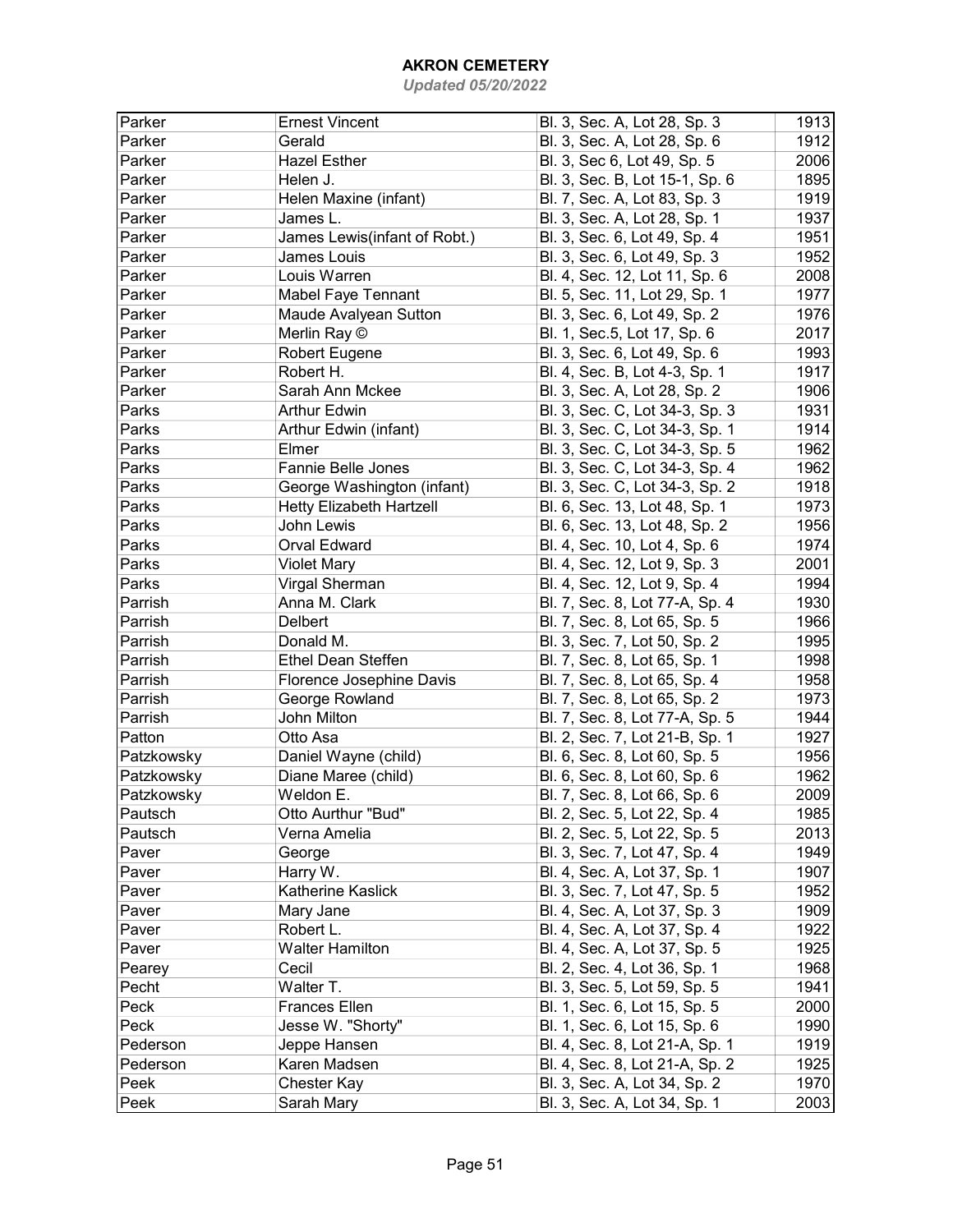| Penny        | Daniel Edward                 | Bl. 5, Sec. 8, Lot 34, Sp. 2    | 1958 |
|--------------|-------------------------------|---------------------------------|------|
| Penny        | Ethel T. Sutton               | Bl. 5, Sec. 8, Lot 34, Sp. 1    | 1952 |
| Peregrine    | Mary A.                       | Bl. 2, Sec. B, Lot 11-2, Sp. 1  | 1891 |
| Perkins      | Lisa                          | Bl. 1, Sec. 4, Lot 8, Sp. 2     | 1969 |
| Perrin       | Joseph Martin                 | Bl. 6, Sec. 14, Lot 59, Sp. 6   | 1967 |
| Perrin       | Martha Retha                  | Bl. 6, Sec. 14, Lot 59, Sp. 4&5 | 2000 |
| Perry        | Jessie Grace                  | Bl. 1, Sec. 6, Lot 19, Sp. 2    | 1987 |
| Perry        | Joe Dean                      | Bl. 1, Sec. 6, Lot 19, Sp. 3    | 2004 |
| Peters       | Edith S. "Edie"               | Bl. 6, Sec. 11, Lot 54, Sp. 1   | 2009 |
| Peterson     | Alvin "Earl"                  | Bl. 4, Sec. 11, Lot 19, Sp. 3   | 2003 |
| Phillips     | Golden May                    | Bl. 5, Sec. C, Lot 29-1, Sp. 1  | 1915 |
| Pickett      | Horace G.                     | Bl. 1, Sec. A, Lot 8, Sp. 5     | 1939 |
| Pickett      | Infant of Horace G.           | Bl. 1, Sec. A, Lot 8, Sp. 3     | 1900 |
| Pickett      | Margaret Hunnessy             | Bl. 1, Sec. A, Lot 8, Sp. 4     | 1928 |
| Pickett      | Mildred M.                    |                                 | 1983 |
|              | Sarah Ellen Reed              | Bl. 1, Sec. A, Lot 8, Sp. 1     |      |
| Pickett      |                               | Bl. 5, Sec. 10, Lot 36, Sp. 6   | 1932 |
| Pickett      | Shelby Ivan                   | Bl. 5, Sec. 10, Lot 36, Sp. 4   | 1976 |
| Piepmeier    | <b>Charles Enos</b>           | Bl. 6, Sec. 12, Lot 47, Sp. 6   | 1943 |
| Pierson      | George Allen                  | Bl. 2, Sec. 5, Lot 26, Sp. 3    | 1945 |
| Pierson      | <b>Margaret Sutter</b>        | Bl. 4, Sec. C, Lot 21-1, Sp. 1  | 1913 |
| <b>Pitts</b> | Ray Eather                    | Bl. 7, Sec. 14, Lot 68, Sp. 6   | 1962 |
| Planque      | Mollie Alice Stumbaugh Martin | Bl. 7, Sec. 12, Lot 68, Sp. 5   | 1974 |
| Pohlman      | <b>Esther Eunice Stephens</b> | Bl. 1, Sec. 7, Lot 7, Sp. 5     | 1977 |
| Pohlman      | Frank C.                      | Bl. 4, Sec. 9, Lot 21, Sp. 6    | 1926 |
| Pohlman      | John Otto                     | Bl. 1, Sec. 7, Lot 7, Sp. 6     | 1964 |
| Pohlman      | <b>Leland Albert</b>          | Bl. 4, Sec. 9, Lot 21, Sp. 4    | 1962 |
| Pohlman      | Rosa Emily Walkenhurst        | Bl. 4, Sec. 9, Lot 21, Sp. 5    | 1951 |
| Pohlman      | <b>Warren Ellis</b>           | Bl. 6, Sec. 12, Lot 49, Sp. 1   | 1942 |
| Polly        | Harold Dean                   | Bl. 2, Sec. B, Lot 2-6, Sp. 3   | 1992 |
| Polton       | Alta Mayme                    | Bl. 3, Sec. 6, Lot 43, Sp. 5    | 1958 |
| Porter       | <b>Ashley Nicole</b>          | Bl. 6, Sec. A, Lot 68-B, Sp. 6  | 2002 |
| Porter       | Guy Livingston                | Bl. 5, Sec. 10, Lot 27, Sp. 6   | 1955 |
| Porter       | Ida Marguerite Richards       | Bl. 5, Sec. 10, Lot 27, Sp. 5   | 1957 |
| Porter       | Thomas Livingston             | Bl. 5, Sec. 10, Lot 27, Sp. 4   | 2002 |
| Porter       | Zachary Livingston            | Bl. 5, Sec. 10, Lot 28, Sp. 2   | 2007 |
| Potter       | Clara Layne                   | Bl. 3, Sec. 7, Lot 55, Sp. 5    | 1988 |
| Potter       | Henry Gernade "Nade"          | Bl. 3, Sec. 7, Lot 58, Sp. 2    | 1950 |
| Potter       | James Edgar                   | Bl. 3, Sec. 7, Lot 55, Sp. 6    | 1973 |
| Potter       | Thelma Louise                 | Bl. 3, Sec. 7, Lot 58, Sp. 1    | 1998 |
| Potter       | <b>William Marion</b>         | Bl. 3, Sec. 7, Lot 56, Sp. 5    | 1933 |
| Powell       | A. Elwin                      | Bl. 5, Sec. 14, Lot 29, Sp. 1   | 2011 |
| Powell       | <b>Betty Anderson Hansen</b>  | Bl. 6, Sec. 9, Lot 49, Sp. 5    | 2005 |
| Powell       | Infant                        | Bl. 6, Sec. 9, Lot 54, Sp. 2    | 1963 |
| Powell       | Mickeal A. Hansen (child)     | Bl. 6, Sec. 9, Lot 49, Sp. 5    | 1963 |
| Powers       | Velma Wilson                  | Bl. 2, Sec. 7, Lot 27, Sp. 6    | 1989 |
| Pratt        | Myrtle Louise Alexander       | Bl. 6, Sec. 10, Lot 61, Sp. 3   | 1961 |
| Prescott     | Harry Burton                  | Bl. 7, Sec. 14, Lot 69, Sp. 5   | 1952 |
| Prescott     | Lillie O. Bowers              | Bl. 7, Sec. 14, Lot 69, Sp. 4   | 1953 |
| Pressly      | Clair Lee                     |                                 | 1946 |
|              |                               | Bl. 3, Sec. A, Lot 28-A, Sp. 4  |      |
| Pribble      | Alice ©                       | Bl. 3, Sec. 7, Lot 60, Sp. 1    | 2001 |
| Pribble      | Bert Elmo Jr.                 | Bl. 7, Sec. 12, Lot 65, Sp. 2   | 2015 |
| Pribble      | <b>Bert Emmett</b>            | Bl. 3, Sec. 6, Lot 59, Sp. 2    | 1929 |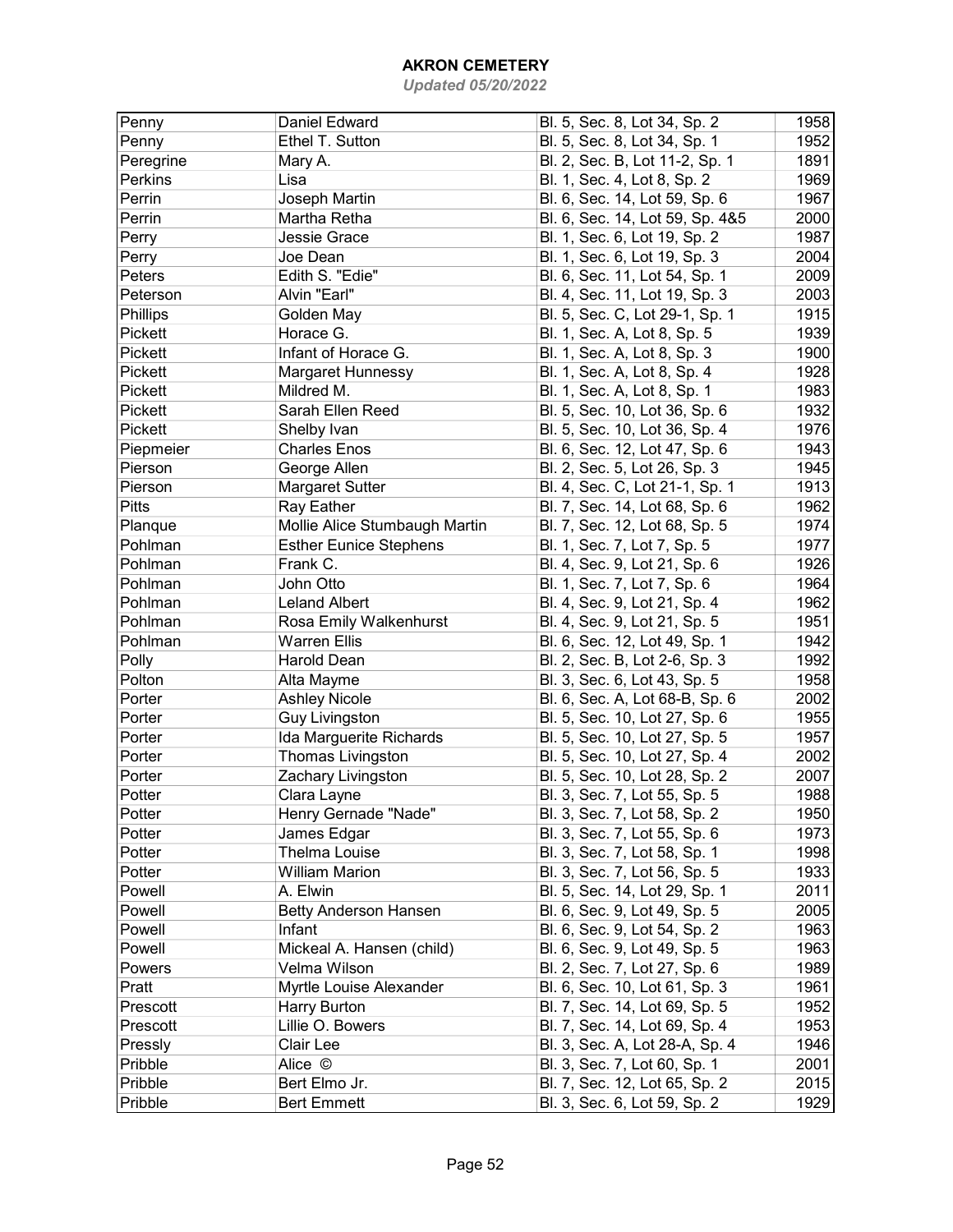| Pribble   | <b>Bonnie Lorraine Sneath Pribble</b> | Bl. 7, Sec. 12, Lot 65, Sp. 3  | 2020 |
|-----------|---------------------------------------|--------------------------------|------|
| Pribble   | Elton W.                              | Bl. 3, Sec. 6, Lot 59, Sp. 3   | 1929 |
| Pribble   | Evelyn Lucille Eskew                  | Bl. 7, Sec. 12, Lot 65, Sp. 1  | 1973 |
| Pribble   | Frank William                         | Bl. 3, Sec. 6, Lot 59, Sp. 1   | 1983 |
| Pribble   | Harold Glenn                          | Bl. 3, Sec. 6, Lot 59, Sp. 5   | 1990 |
| Pribble   | Ralph Eugene                          | Bl. 3, Sec. 6, Lot 59, Sp. 6   | 2003 |
| Pribble   | Walter Joseph                         | Bl. 3, Sec. 6, Lot 59, Sp. 4   | 1984 |
| Price     | Alicia Rae ©                          | Bl. 4, Sec. 8, Lot 13, Sp. 1   | 2020 |
| Price     | Eunice                                | Bl. 7, Sec. 12, Lot 69, Sp. 5  | 1983 |
| Pritchard | Coy Eugene                            | Bl. 5, Sec. 12, Lot 39, Sp. 4  | 2004 |
| Pritchard | Sharon                                | Bl. 5, Sec. 12, Lot 39, Sp. 5  | 2001 |
| Purdy     | Anna Lucinda McDaniels                | Bl. 4, Sec. 9, Lot 7, Sp. 3    | 1949 |
| Purdy     | <b>Charles Wesley</b>                 | Bl. 4, Sec. 9, Lot 7, Sp. 2    | 1941 |
| Purdy     | Eugene Lee                            | Bl. 6, Sec. B, Lot 7-1, Sp. 5  | 1929 |
| Purdy     | <b>Gilbert Edward</b>                 | Bl. 7, Sec. A, Lot 82, Sp. 2   | 1919 |
| Purdy     | Henry L.                              | Bl. 7, Sec. A, Lot 82, Sp. 3   | 1919 |
| Purdy     | Lora Dell Gordon                      | Bl. 4, Sec. 9, Lot 7, Sp. 1    | 1924 |
| Putnam    | Linda Marie Gebauer (marker only)     | Bl. 1, Sec. B, Lot 7, Sp. 3    | 2018 |
| Pyle      | John Jerry                            | Bl. 2, Sec. 5, Lot 40, Sp. 1   | 1959 |
| Raff      | <b>Albert Marcus</b>                  | Bl. 4, Sec. 10, Lot 10, Sp. 3  | 1942 |
| Raff      | Laureta                               | Bl. 4, Sec. 10, Lot 10, Sp. 1  | 1992 |
| Raff      | Loyd Steele                           | Bl. 4, Sec. 10, Lot 10, Sp. 2  | 1976 |
| Raff      | Wayne Garrison (child)                | Bl. 4, Sec. 10, Lot 10, Sp. 4  | 1935 |
| Raff      | Harriett C. Freeman Bailey            | Bl. 4, Sec. 10, Lot 10, Sp. 5  | 1965 |
| Rambat    |                                       | Bl. 4, Sec. 12, Lot 15, Sp. 6  | 1984 |
|           | Verdis Loyd<br>Thomas John            |                                |      |
| Ramirez   |                                       | Bl. 3, Sec. 4, Lot 59, Sp. 2   | 2017 |
| Ramsey    | George Rush<br>Jacob W.               | Bl. 6, Sec. D, Lot 42-3, Sp. 3 | 1889 |
| Randall   |                                       | Bl. 7, Sec. 11, Lot 71, Sp. 1  | 1941 |
| Randall   | John T.                               | Bl. 7, Sec. 11, Lot 71, Sp. 3  | 1993 |
| Randall   | Mary Frances Sanderson<br>William W.  | Bl. 6, Sec. 9, Lot 54, Sp. 5   | 1941 |
| Randall   |                                       | Bl. 7, Sec. 11, Lot 71, Sp. 3  | 2003 |
| Rankin    | <b>Tillie Hansen</b>                  | Bl. 3, Sec. 7, Lot 59, Sp. 1   | 1922 |
| Rapp      | Judson Eugene                         | Bl. 4, Sec. 9, Lot 13, Sp. 1   | 1950 |
| Rapp      | Rosa Lea Anderson                     | Bl. 4, Sec. 9, Lot 13, Sp. 2   | 1970 |
| Rash      | Merle Roberts                         | Bl. 4, Sec. 9, Lot 10, Sp. 3   | 1928 |
| Rasmussen | Ila L. (child)                        | Bl. 7, Sec. 8, Lot 63-B, Sp. 1 | 1922 |
| Rasmussen | James Glen                            | Bl. 3, Sec. 7, Lot 60, Sp. 2   | 1954 |
| Rasmussen | Minnie Flobeck                        | Bl. 4, Sec. 8, Lot 7-A, Sp. 3  | 1941 |
| Rasmussen | Rasmus Amos                           | Bl. 4, Sec. 8, Lot 7-A, Sp. 1  | 1919 |
| Rasmussen | Rasmus R.                             | Bl. 4, Sec. 8, Lot 7-A, Sp. 2  | 1931 |
| Raybourn  | Alice Eugene Campbell                 | Bl. 7, Sec. 8, Lot 77-A, Sp. 1 | 1930 |
| Raybourn  | Harold C.                             | Bl. 7, Sec. A, Lot 76-A, Sp. 1 | 1919 |
| Raybourn  | <b>Lionel Eard</b>                    | Bl. 7, Sec. A, Lot 76-A, Sp. 2 | 1922 |
| Raybourn  | Thea Cloyde                           | Bl. 7, Sec. A, Lot 76-A, Sp. 3 | 1930 |
| Read      | Elizabeth Appenzeller                 | Bl. 5, Sec. 10, Lot 39, Sp. 5  | 1981 |
| Read      | Leon Cecil                            | Bl. 5, Sec. 10, Lot 39, Sp. 6  | 1991 |
| Reed      | Alton Berdine "A.B."                  | Bl. 2, Sec. 6, Lot 39, Sp. 6   | 2002 |
| Reed      | Clarence                              | Bl. 5, Sec. 11, Lot 40, Sp. 6  | 1958 |
| Reed      | Cora Smith                            | Bl. 5, Sec. 11, Lot 40, Sp. 5  | 1961 |
| Reed      | Frances Louise Leach                  | Bl. 2, Sec. 6, Lot 39, Sp. 5   | 1973 |
| Reese     | Benjamin Theodor                      | Bl. 7, Sec. B, Lot 73, Sp. 4   | 1958 |
| Reese     | <b>Bert Clarence</b>                  | Bl. 1, Sec. A, Lot 5, Sp. 2    | 1977 |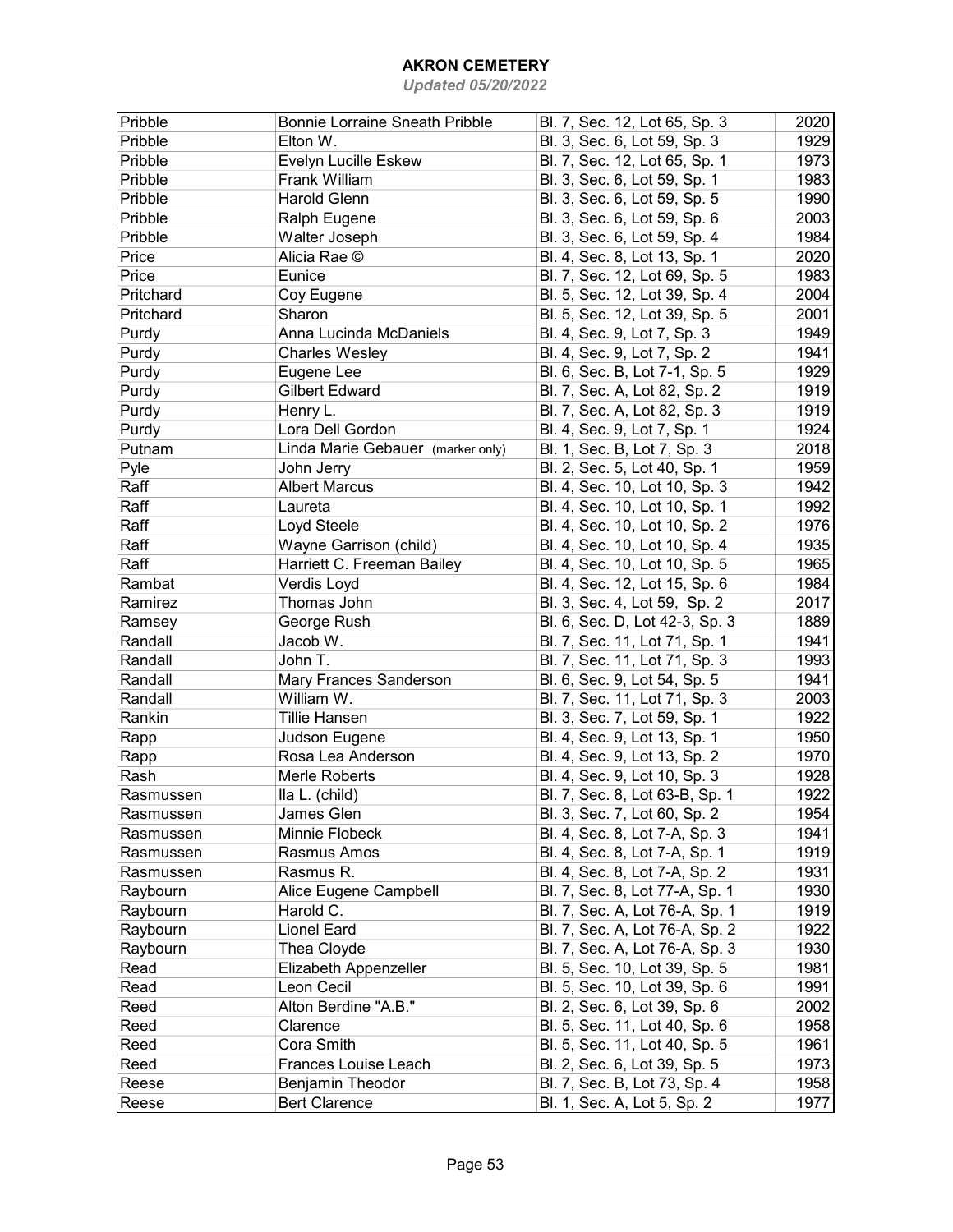| Reese        | <b>Bobbie Floyd</b>         | Bl. 6, Sec. 10, Lot 59, Sp. 1 | 1961 |
|--------------|-----------------------------|-------------------------------|------|
| Reese        | Carrie A. Fisk              | Bl. 7, Sec. B, Lot 73, Sp. 3  | 1940 |
| Reese        | Cleora Agnes                | Bl. 7, Sec. B, Lot 73, Sp. 1  | 1917 |
| Reese        | Coy Henry                   | Bl. 4, Sec. 8, Lot 12, Sp. 5  | 1971 |
| Reese        | Dollie Belle                | Bl. 2, Sec. 5, Lot 35, Sp. 3  | 1999 |
| Reese        | Donald Eugene               | Bl. 5, Sec. A, Lot 53, Sp. 6  | 1946 |
| Reese        | Elsie Elnora Johnson Ross   | Bl. 5, Sec. 10, Lot 26, Sp. 3 | 1980 |
| Reese        | Floyd Alfred                | Bl. 6, Sec. 10, Lot 59, Sp. 3 | 1982 |
| Reese        | Frank Gerig (Louis Francis) | Bl. 5, Sec. 14, Lot 32, Sp. 6 | 1979 |
| Reese        | <b>Harry Eliphet</b>        | Bl. 5, Sec. A, Lot 53, Sp. 2  | 1960 |
| Reese        | <b>Howard Earl</b>          | Bl. 2, Sec. 5, Lot 35, Sp. 2  | 1988 |
| Reese        | James Alfred "Dutch"        | Bl. 6, Sec. 10, Lot 59, Sp. 5 | 1949 |
| Reese        | James Norman                | Bl. 6, Sec. 10, Lot 59, Sp. 6 | 1936 |
| Reese        | Louis                       | Bl. 5, Sec. 14, Lot 32, Sp. 3 | 2003 |
| Reese        | Margaret Meenan             | Bl. 5, Sec. A, Lot 53, Sp. 1  | 1942 |
| Reese        | Myra Gladys Stein           | Bl. 1, Sec. A, Lot 5, Sp. 1   | 1979 |
| Reese        | Nellie Sophia Johnson       | Bl. 5, Sec. 14, Lot 32, Sp. 5 | 1981 |
| Reese        | Nora L.                     | Bl. 5, Sec. A, Lot 53, Sp. 3  | 1908 |
| Reese        | Polly Myrtle Fisk           | Bl. 6, Sec. 10, Lot 59, Sp. 4 | 1965 |
| Reese        | Roy Benjamin                | Bl. 7, Sec. B, Lot 73, Sp. 2  | 1918 |
| Reese        | Ruth                        | Bl. 4, Sec. 8, Lot 12, Sp. 4  | 1993 |
| Reese        | Thelma Hall Scrivner        | Bl. 6, Sec. 10, Lot 59, Sp. 2 | 1985 |
| Reese        | Clarence                    | Bl. 5, Sec. A, Lot 53, Sp. 4  | 1908 |
| Reid         | Elizabeth Beatrice Kircher  | Bl. 6, Sec. 12, Lot 44, Sp. 1 | 1964 |
| Reid         | Fredrick "Fritz"            | Bl. 6, Sec. 12, Lot 44, Sp. 4 | 1999 |
| Reid         |                             | Bl. 6, Sec. 12, Lot 44, Sp. 3 | 1977 |
|              | Harvey                      |                               |      |
| Reid<br>Reid | Laura Theresa               | Bl. 6, Sec. 12, Lot 44, Sp. 5 | 2010 |
|              | <b>William Preston</b>      | Bl. 6, Sec. 12, Lot 44, Sp. 2 | 1962 |
| Reigle       | Dorthea Ida Hedman Smith    | Bl. 5, Sec. 10, Lot 33, Sp. 4 | 1934 |
| Reigle       | Irene Louise (child)        | Bl. 5, Sec. 10, Lot 33, Sp. 6 | 1934 |
| Reigle       | Samuel Roy                  | Bl. 5, Sec. 10, Lot 33, Sp. 3 | 1934 |
| Remington    | Ernest                      | Bl. 6, Sec. 9, Lot 57, Sp. 5  | 1937 |
| Remington    | Frank A.                    | Bl. 6, Sec. 9, Lot 57, Sp. 4  | 1932 |
| Remington    | Fred Clyde                  | Bl. 2, Sec. A, Lot 19, Sp. 5  | 1972 |
| Remington    | Lillian D. Cooper           | Bl. 6, Sec. 9, Lot 57, Sp. 3  | 1929 |
| Remington    | Mary Geraldine Kincheloe    | Bl. 2, Sec. A, Lot 22, Sp. 1  | 1938 |
| Remington    | Thelma Evelyn Bittinger     | Bl. 2, Sec. A, Lot 19, Sp. 4  | 2004 |
| Renkel       | Alexander                   | Bl. 6, Sec. 8, Lot 43, Sp. 2  | 1948 |
| Renkel       | Jennie Wallen               | Bl. 6, Sec. 8, Lot 43, Sp. 3  | 1973 |
| Renkel       | Leslie Monroe               | Bl. 6, Sec. 8, Lot 43, Sp. 1  | 1924 |
| Resch        | Infant                      | Bl. 5, Sec. B, Lot 5-1, Sp. 6 | 1905 |
| Resler       | Cora Alice Funk             | Bl. 6, Sec. 8, Lot 63, Sp. 4  | 1952 |
| Resler       | Doris Mae                   | Bl. 4, Sec. 11, Lot 1, Sp. 4  |      |
| Resler       | <b>Garland Madison</b>      | Bl. 2, Sec. 6, Lot 40, Sp. 8  | 1932 |
| Resler       | <b>Gladys Ethel Ewing</b>   | Bl. 6, Sec. 8, Lot 62, Sp. 4  | 1983 |
| Resler       | <b>Harold Leslie</b>        | Bl. 6, Sec. 8, Lot 62, Sp. 5  | 1987 |
| Resler       | Hazel Clara Poorman         | Bl. 2, Sec. 6, Lot 40, Sp. 6  | 1943 |
| Resler       | <b>Irvin Harold</b>         | Bl. 4, Sec. 11, Lot 1, Sp. 5  | 1981 |
| Resler       | Ivis Harry                  | Bl. 5, Sec. 14, Lot 31, Sp. 2 | 1995 |
| Resler       | John Wesley                 | Bl. 5, Sec. 10, Lot 42, Sp. 2 | 1939 |
| Resler       | Joseph Harry                | Bl. 6, Sec. 8, Lot 63, Sp. 3  | 1925 |
| Resler       | Levi L.                     | Bl. 2, Sec. 6, Lot 40, Sp. 7  | 1964 |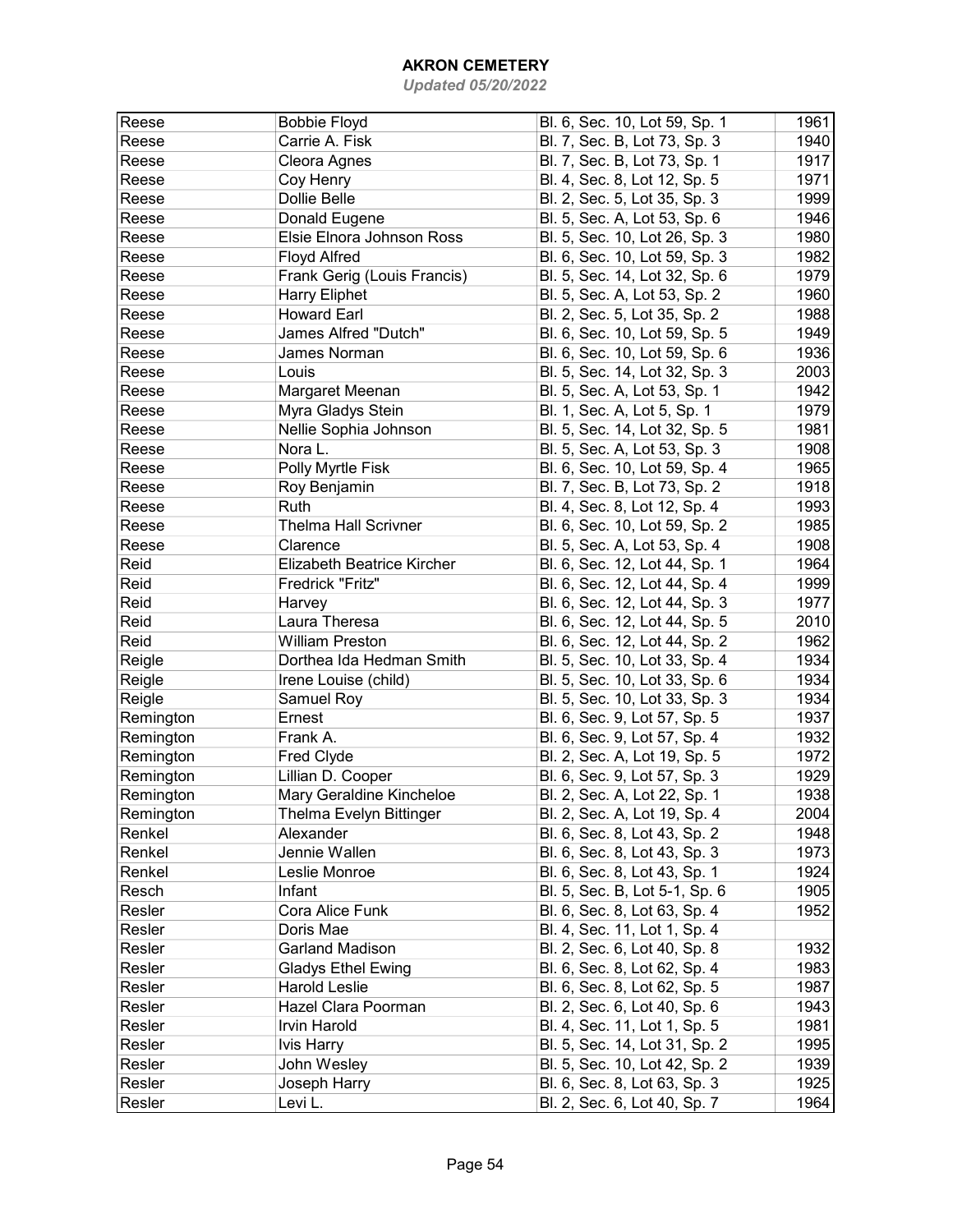| Resler         | Veda Brandon                  | Bl. 5, Sec. 14, Lot 31, Sp. 1  | 2017 |
|----------------|-------------------------------|--------------------------------|------|
| Resler         | Viola B. Humerickhouse        | Bl. 5, Sec. 10, Lot 42, Sp. 1  | 1966 |
| Resler         | <b>Vivian Lucille</b>         | Bl. 5, Sec. 10, Lot 42, Sp. 3  | 1971 |
| Retherford     | <b>Marion Ellis</b>           | Bl. 3, Sec. 6, Lot 62, Sp. 5   | 1961 |
| Retherford     | <b>Ruby Catherine Barnett</b> | Bl. 3, Sec. 6, Lot 62, Sp. 4   | 1974 |
| Retherford     | William Eldon                 | Bl. 3, Sec. 6, Lot 62, Sp. 6   | 1994 |
| Reynolds       | Kathleen Mae ©                | Bl. 6, Sec. A, Lot 61-B, Sp. 1 | 2019 |
| Rhenberg       | Elma Eunice Brunker           | Bl. 1, Sec. 6, Lot 19, Sp. 1   | 1932 |
| Rhenberg       | Elmer Theodore (infant)       | Bl. 1, Sec. 6, Lot 19, Sp. 1   | 1932 |
| Rhoades        | <b>Hazel Merl Ross</b>        | Bl. 4, Sec. C, Lot 33-1, Sp. 5 | 1992 |
| <b>Rhoades</b> | Joshua                        | Bl. 7, Sec. B, Lot 81, Sp. 4   | 1937 |
| Rhoades        | Josie Genevieve               | Bl. 7, Sec. B, Lot 81, Sp. 1   | 1919 |
| Rhoades        | Mary Lee                      | Bl. 5, Sec. A, Lot 60, Sp. 5   | 1911 |
| Rhoades        | <b>Mary Mariam Watters</b>    | Bl. 7, Sec. B, Lot 81, Sp. 3   | 1946 |
| Rhoades        | <b>Theodore Samuel "Ted"</b>  | Bl. 7, Sec. B, Lot 81, Sp. 2   | 1974 |
| Richardson     | Arthur E.                     | Bl. 6, Sec. 11, Lot 56, Sp. 4  | 1941 |
| Richardson     | James M.                      | Bl. 4, Sec. 10, Lot 3, Sp. 4   | 1967 |
| Richardson     | <b>Jesse William</b>          | Bl. 4, Sec. 10, Lot 3, Sp. 5   | 1966 |
| Richardson     | Lela Frances Raff             | Bl. 4, Sec. 10, Lot 3, Sp. 6   | 1937 |
| Richter        | Barbara Ann Showalter Darrell | Bl. 3, Sec. A, Lot 26, Sp. 4   | 1986 |
| Rider          | <b>Darrell Esta</b>           | Bl. 7, Sec. 10, Lot 75, Sp. 1  | 1935 |
| Rider          | Lucia Mae Bailey              | Bl. 7, Sec. 10, Lot 75, Sp.3   | 2001 |
| Rider          | Ores Raymond                  | Bl. 7, Sec. 10, Lot 75, Sp 2   | 2000 |
| Riffle         | <b>Charlie Newton</b>         | Bl. 3, Sec. 6, Lot 50, Sp. 4   | 1966 |
| Riffle         | Florence Ida Graves           | Bl. 3, Sec. 6, Lot 50, Sp. 3   | 1962 |
| Riffle         | John William                  | Bl. 3, Sec. 6, Lot 50, Sp. 1   | 1926 |
| Riffle         | Margaretta A. Daugherty       | Bl. 3, Sec. 6, Lot 50, Sp. 2   | 1928 |
| <b>Riggs</b>   | <b>Claude Thomas</b>          | Bl. 5, Sec. 13, Lot 36, Sp. 2  | 1965 |
| <b>Riggs</b>   | Grayce Louise Drumm           | Bl. 7, Sec. 8, Lot 70, Sp. 1   | 1980 |
| <b>Riggs</b>   | <b>Hazel Blanch Sparling</b>  | Bl. 5, Sec. 13, Lot 36, Sp. 1  | 1995 |
| <b>Riggs</b>   | Irene Brewer                  | Bl. 7, Sec. 8, Lot 70, Sp. 4   | 1924 |
| <b>Riggs</b>   | John B.                       | Bl. 7, Sec. 8, Lot 70, Sp. 3   | 1953 |
| <b>Riggs</b>   | John Dillon                   | Bl. 7, Sec. 8, Lot 70, Sp. 5   | 1954 |
| <b>Riggs</b>   | Myrl Dayton                   | Bl. 7, Sec. 8, Lot 70, Sp. 2   | 1984 |
| Rinehart       | Etta Louise Reed ©            | Bl. 2, Sec. C, Lot 23-3, Sp. 3 | 2016 |
| Rinehart       | Robert                        | Bl. 2, Sec. C, Lot 23-3, Sp. 4 | 1991 |
| Rinker         | George S.                     | Bl. 4, Sec. C, Lot 21-1, Sp. 6 | 1935 |
| Rinker         | Grace Alma Daniels            | Bl. 4, Sec. C, Lot 21-1, Sp. 5 | 1947 |
| Rinker         | Infants                       | Bl. 4, Sec. C, Lot 21-1, Sp. 2 |      |
| Rinker         | Leona Ruth Ross               | Bl. 5, Sec. 10, Lot 25, Sp. 1  | 1985 |
| Rinker         | <b>Russel Lee</b>             | Bl. 5, Sec. 10, Lot 25, Sp. 2  | 1988 |
| Rinne          | <b>Ernest Fred</b>            | Bl. 5, Sec. 11, Lot 35, Sp. 6  | 1964 |
| Rinne          | Herman                        | Bl. 5, Sec. 11, Lot 36, Sp. 3  | 1951 |
| Rinne          | Ina M.                        | Bl. 5, Sec. 11, Lot 35, Sp. 4  | 1988 |
| Rinne          | <b>Marian Alice Eskew</b>     | Bl. 7, Sec. 12, Lot 76, Sp. 1  | 1975 |
| Rinne          | Otto William August           | Bl. 5, Sec. 11, Lot 36, Sp. 1  | 1962 |
| Rinne          | <b>Walter Henry</b>           | Bl. 7, Sec. 12, Lot 76, Sp. 2  | 1991 |
| Rinne          | <b>Wilbur Fred</b>            | Bl. 5, Sec. 11, Lot 35, Sp. 5  | 1966 |
| Rinne          | Mary Louise Albers            | Bl. 5, Sec. 11, Lot 36, Sp. 2  | 1938 |
| Roach          | Infant girl twins             | Bl. 1, Sec. 7, Lot 14, Sp. 1   | 1931 |
| Roach          | Lester Lloyd                  | Bl. 1, Sec. 7, Lot 14, Sp. 2   | 1992 |
| Roach          | Loretta Mae McIntyre          | Bl. 1, Sec. 7, Lot 14, Sp. 3   | 1986 |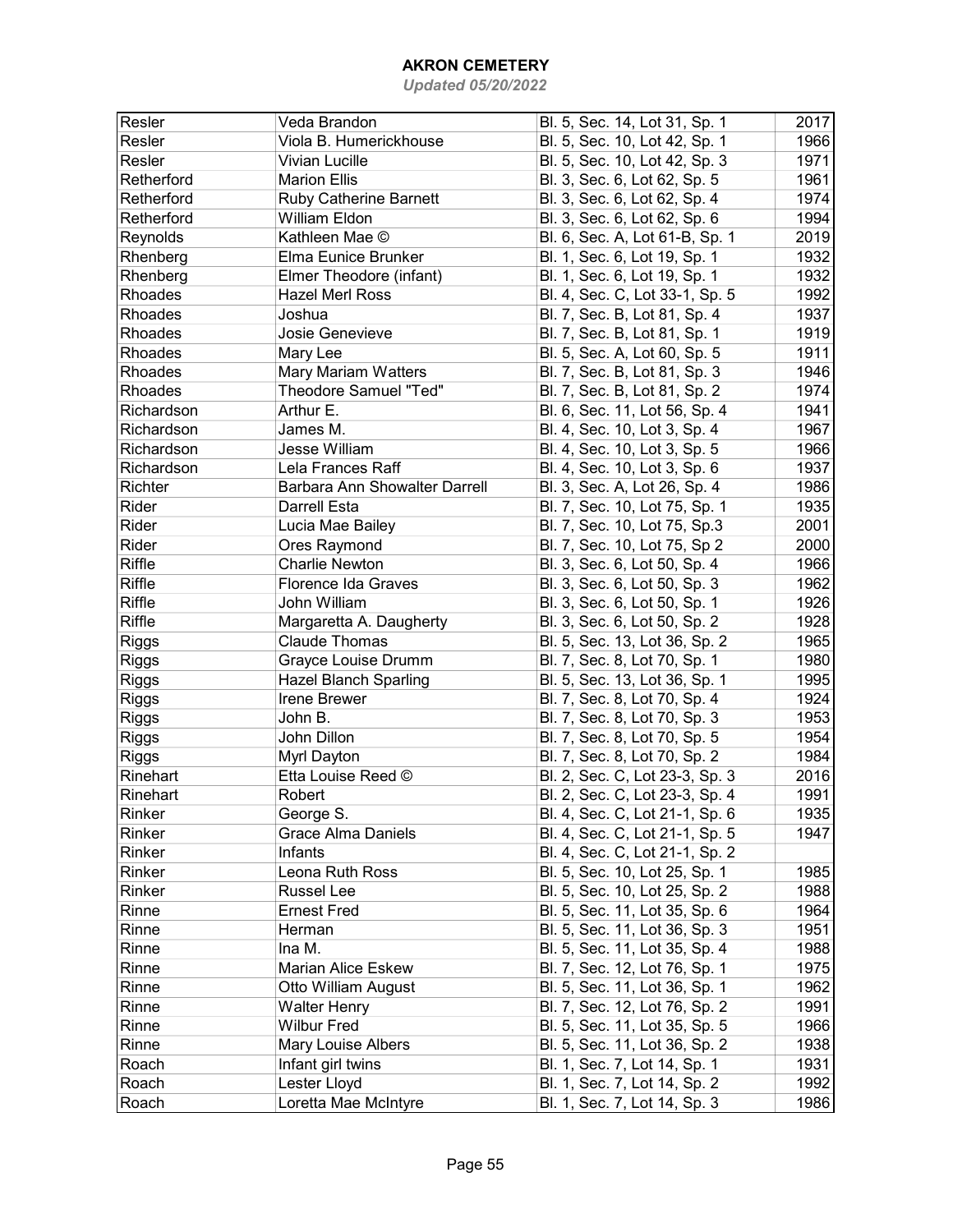| Roach      | Sarah Louisa McDaniel        | Bl. 4, Sec. 10, Lot 12, Sp. 1 | 1967 |
|------------|------------------------------|-------------------------------|------|
| Roach      | <b>Theodore Atwood</b>       | Bl. 4, Sec. 10, Lot 12, Sp. 2 | 1939 |
| Robbins    | Anna Maria Stockburger       | Bl. 6, Sec. 11, Lot 61, Sp. 2 | 1963 |
| Robbins    | <b>Arthur Edwin</b>          | Bl. 6, Sec. 11, Lot 61, Sp. 3 | 1938 |
| Robbins    | <b>Donald Everett</b>        | Bl. 6, Sec. 11, Lot 61, Sp. 1 | 1987 |
| Robbins    | <b>Orville Cecil</b>         | Bl. 6, Sec. 11, Lot 61, Sp. 4 | 2002 |
| Roberts    |                              |                               | 1983 |
|            | Dagmar Christoffesen "Dolly" | Bl. 7, Sec. 10, Lot 69, Sp. 5 |      |
| Roberts    | Ida May Chord                | Bl. 7, Sec. 11, Lot 75, Sp. 3 | 1939 |
| Roberts    | Louis Elmer                  | Bl. 7, Sec. 11, Lot 75, Sp. 2 | 1946 |
| Roberts    | Sarah Ellen Potter           | Bl. 3, Sec. 7, Lot 56, Sp. 4  | 1953 |
| Roberts    | William Glen                 | Bl. 7, Sec. 10, Lot 69, Sp. 6 | 1979 |
| Robertson  | <b>Betty Fern</b>            | Bl. 4, Sec. 12, Lot 11, Sp. 4 | 1997 |
| Robertson  | <b>Eddie Berry</b>           | Bl. 4, Sec. 9, Lot 20, Sp. 3  | 1972 |
| Robertson  | Eugene Harold                | Bl. 4, Sec. 9, Lot 20, Sp. 1  | 1977 |
| Robertson  | Helen Margaret Reese         | Bl. 5, Sec. 14, Lot 32, Sp. 4 | 2003 |
| Robertson  | Lorraine Fern Babe Pohlman   | Bl. 4, Sec. 9, Lot 20, Sp. 2  | 2005 |
| Robinson   |                              | Bl. 5, Sec. 12, Lot 31, Sp. 1 |      |
| Roderick   | Amzie Raymond                | Bl. 5, Sec. 10, Lot 28, Sp. 5 | 1972 |
| Roderick   | <b>Ella Frances Maritt</b>   | Bl. 5, Sec. 10, Lot 32, Sp. 1 | 1974 |
| Roderick   | Leroy Jay                    | Bl. 5, Sec. 10, Lot 32, Sp. 2 | 1974 |
| Roderick   | Robert Eugene                | Bl. 5, Sec. 10, Lot 28, Sp. 6 | 1954 |
| Roderick   | Velma Nadine McDaniel        | Bl. 5, Sec. 10, Lot 28, Sp. 4 | 2006 |
| Rodriguez  | Debra Luanne Wise            | Bl. 4, Sec. 9, Lot 9, Sp. 3   | 2018 |
| Roe        | Cecilia Johannas             | Bl. 6, Sec. 10, Lot 47, Sp. 2 | 1934 |
| Roe        | Dorothy (infant)             | Bl. 6, Sec. 10, Lot 47, Sp. 3 | 1936 |
| Roe        | <b>Oliver Grant</b>          | Bl. 6, Sec. 10, Lot 47, Sp. 1 | 1933 |
| Rogers     | <b>Alice Lucille</b>         | Bl. 3, Sec. 5, Lot 55, Sp. 3  | 2013 |
| Rogers     | <b>Ancel William</b>         | Bl. 3, Sec. 5, Lot 60, Sp. 5  | 1972 |
|            |                              |                               | 2000 |
| Rogers     | Beverly                      | Bl. 4, Sec. 10, Lot 2, Sp. 3  |      |
| Rogers     | <b>Byron James</b>           | Bl. 4, Sec. 10, Lot 2, Sp. 2  | 1971 |
| Rogers     | Esther Marie (infant)        | Bl. 1, Sec. 4, Lot 21, Sp. 5  | 1954 |
| Rogers     | Gwyneth Lea Davisson ©       | West Columbarium, Niche F7    | 2020 |
| Rogers     | Inez Ethel Bonham            | Bl. 3, Sec. 5, Lot 60, Sp. 4  | 1995 |
| Rogers     | James Myron                  | Bl. 5, Sec. 14, Lot 38, Sp. 4 | 1973 |
| Rogers     | Keith Marvin ©               | West Columbarium, Niche F8    | 2008 |
| Rogers     | <b>Marion Clifford</b>       | Bl. 5, Sec. 14, Lot 38, Sp. 6 | 1984 |
| Rogers     | Nellie May Jacobs            | Bl. 5, Sec. 14, Lot 38, Sp. 5 | 1993 |
| Rogers     | William Darrell              | Bl. 4, Sec. 10, Lot 2, Sp. 1  | 1959 |
| Root       | <b>Arthur Elmore</b>         | Bl. 5, Sec. 12, Lot 24, Sp. 3 | 1979 |
| Root       | Carl Amos                    | Bl. 7, Sec. 12, Lot 77, Sp. 4 | 1977 |
| Root       | Edna Mary Russell            | Bl. 5, Sec. 12, Lot 24, Sp. 5 | 1975 |
| Root       | Elza Arthur                  | Bl. 5, Sec. 12, Lot 24, Sp. 6 | 1946 |
| Root       | Thelma B. Roe Scribner       | Bl. 7, Sec. 12, Lot 77, Sp. 3 | 1966 |
| Root       | Zelda Humphrey               | Bl. 5, Sec. 12, Lot 24, Sp. 2 | 1998 |
| Rose       | Donald Ray                   | Bl. 7, Sec. 14, Lot 75, Sp. 2 | 1963 |
| Rose       | Edward Kirk "Eddie" ©        | Bl. 7, Sec. 14, Lot 75, Sp. 2 | 2018 |
| Rose       | George Vernon "Vern"         | Bl. 7, Sec. 14, Lot 75, Sp. 6 | 1946 |
| Rose       | Harold Vernon                | Bl. 7, Sec. 14, Lot 75, Sp. 4 | 1988 |
| Rose       | Marie Hazel Standley         | Bl. 7, Sec. 14, Lot 75, Sp. 3 | 2005 |
| Rose       | Mayme Gertrude Johnson       | Bl. 7, Sec. 14, Lot 75, Sp. 5 | 1982 |
| Rosenberry | Benjamin Earl                | Bl. 7, Sec. 8, Lot 75, Sp. 7  | 1928 |
| Ross       | Clyde Martin                 | Bl. 7, Sec. 13, Lot 64, Sp. 2 | 1974 |
|            |                              |                               |      |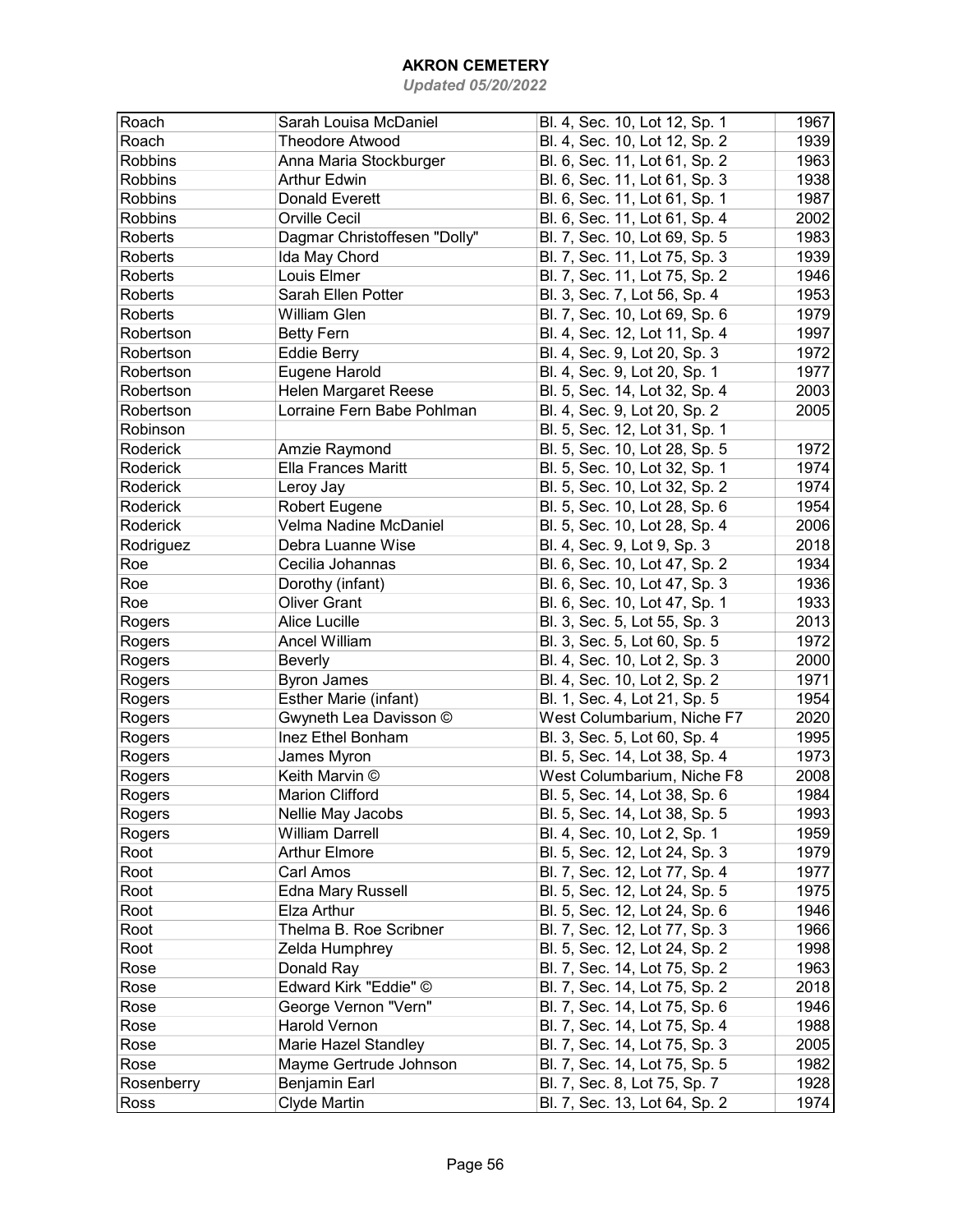| Ross    | Donald Eugene              | Bl. 6, Sec. 11, Lot 60, Sp.2   | 2014 |
|---------|----------------------------|--------------------------------|------|
| Ross    | Earl Marvin                | Bl. 4, Sec. C, Lot 33-1, Sp. 6 | 1917 |
| Ross    | Elsie Adeline McGehee      | Bl. 7, Sec. 13, Lot 65, Sp. 4  | 1969 |
| Ross    | George Martin              | Bl. 5, Sec. 10, Lot 31, Sp. 3  | 1946 |
| Ross    | George Randall "Butch"     | Bl. 5, Sec. 10, Lot 26, Sp. 5  | 2002 |
| Ross    | George Wilbur              | Bl. 2, Sec. 7, Lot 31, Sp. 3   | 1981 |
| Ross    | Gladys Rebecca Schribner   | Bl. 7, Sec. 14, Lot 64, Sp. 5  | 1981 |
| Ross    | <b>Glenn Mitchell</b>      | Bl. 4, Sec. C, Lot 33-1, Sp. 1 | 2002 |
| Ross    | Harold N. (infant)         | Bl. 7, Sec. 14, Lot 64, Sp. 4  | 1947 |
| Ross    | John Henry                 | Bl. 7, Sec. 13, Lot 65, Sp. 5  | 1956 |
| Ross    | Joseph Claude              | Bl. 5, Sec. 10, Lot 26, Sp. 4  | 1936 |
| Ross    | Larry Leroy                | Bl. 1, Sec. 7, Lot 8, Sp. 1    | 1964 |
| Ross    | Lewis Reilly               | Bl. 7, Sec. 14, Lot 64, Sp. 6  | 1998 |
| Ross    | Marie Minnie               |                                | 1998 |
|         |                            | Bl. 5, Sec. 10, Lot 26, Sp. 4  |      |
| Ross    | Marion Joseph              | Bl. 5, Sec. 10, Lot 26, Sp. 2  | 1981 |
| Ross    | Mary Rosetta Higinbotham   | Bl. 5, Sec. 10, Lot 31, Sp. 2  | 1942 |
| Ross    | Olive Irene Shadley        | Bl. 7, Sec. 13, Lot 64, Sp. 1  | 1998 |
| Ross    | Ralph Alvin                | Bl. 1, Sec. 7, Lot 8, Sp. 3    | 1993 |
| Ross    | <b>Tressa Fern Bailey</b>  | Bl. 1, Sec. 7, Lot 8, Sp. 2    | 2005 |
| Ross    | Viola Mae Marshall         | Bl. 2, Sec. 7, Lot 31, Sp. 2   | 1984 |
| Ross    | Yvonne Jean                | Bl. 6, Sec. 11, Lot 60, Sp.1   | 2005 |
| Ross    | Viola May Brown            | Bl. 4, Sec. C, Lot 33-1, Sp. 4 | 1942 |
| Ross    | <b>Walter Leroy</b>        | Bl. 4, Sec. C, Lot 33-1, Sp. 3 | 1956 |
| Roszell | Caroline De Schade         | Bl. 4, Sec. D, Lot 40-3, Sp. 6 | 1928 |
| Roszell | Claude F.                  | Bl. 6, Sec. 11, Lot 57, Sp. 2  | 1955 |
| Roszell | Lillian Bell Chapman       | Bl. 6, Sec. 11, Lot 57, Sp.1   | 1941 |
| Roszell | Silas Carl                 | Bl. 4, Sec. D, Lot 40-3, Sp. 5 | 1934 |
| Roth    | <b>Robert Carroll</b>      | Bl. 4, Sec. 9, Lot 1, Sp. 4    | 1930 |
| Routh   | Frank "Ed"                 | Bl. 3, Sec. 7, Lot 58, Sp. 4   | 1965 |
| Routh   | Hazel Rae Parrish          | Bl. 7, Sec.8, Lot 65, Sp. 3    | 1982 |
| Routh   | Jerry D.                   | Bl. 2, Sec. 5, Lot 25, Sp. 2   | 1998 |
| Routh   | Ruby Lucille Ison          | Bl. 3, Sec. 7, Lot 58, Sp. 3   | 1997 |
| Routh   | Vona Mae Turner            | Bl. 2, Sec. 5, Lot 25, Sp. 1   | 2012 |
| Rowell  | <b>Elsie Ethel Venters</b> | Bl. 2, Sec. 7, Lot 23, Sp. 2   | 1976 |
| Rowland | Fred D.                    | Bl. 2, Sec. 7, Lot 41, Sp. 8   | 1972 |
| Rowland | Ina Agnes Deno             | Bl. 2, Sec. 7, Lot 41, Sp. 7   | 1971 |
| Rowland | Robert E.                  | Bl. 3, Sec. B, Lot 15-2, Sp. 6 | 1980 |
| Rozell  | <b>Cheree Noelle</b>       | Bl. 7, Sec. 12, Lot 76, Sp. 5  | 2002 |
| Rozell  | Lloyd "Dale"               | Bl. 7, Sec. 12, Lot 76, Sp. 6  | 2009 |
| Ruhaak  | <b>Alfred Henry</b>        | Bl. 6, Sec. 8, Lot 54, Sp. 3   | 1975 |
| Ruhaak  | <b>Edward John</b>         | Bl. 6, Sec. 14, Lot 52, Sp. 5  | 1962 |
|         |                            |                                |      |
| Ruhaak  | Fay Nancy Jefferson        | Bl. 6, Sec. 8, Lot 54, Sp. 2   | 1960 |
| Ruhaak  | Frank William Henry        | Bl. 7, Sec. 13, Lot 73, Sp. 6  | 1979 |
| Ruhaak  | Harry George               | Bl. 6, Sec. 14, Lot 52, Sp. 6  | 1948 |
| Ruhaak  | Henry                      | Bl. 1, Sec. D, Lot 48-3, Sp. 1 | 1901 |
| Ruhaak  | Henry Earl                 | Bl. 6, Sec. 8, Lot 54, Sp. 1   | 1923 |
| Ruhaak  | Herman Joseph              | Bl. 6, Sec. 14, Lot 52, Sp. 4  | 1962 |
| Ruhaak  | Lois Erlene Luellen        | Bl. 7, Sec. 13, Lot 73, Sp. 5  | 1996 |
| Ruhaak  | Tedaha Harbina Arends      | Bl. 1, Sec. D, Lot 48-3, Sp. 2 | 1927 |
| Ruhaak  | Thad Leon (infant)         | Bl. 5, Sec. 13, Lot 31, Sp. 3  | 1956 |
| Ruhaak  | Theodore Henry             | Bl. 1, Sec. D, Lot 48-3, Sp. 6 | 1907 |
| Ruhaak  | Willie                     | Bl. 1, Sec. D, Lot 48-3, Sp. 4 | 1890 |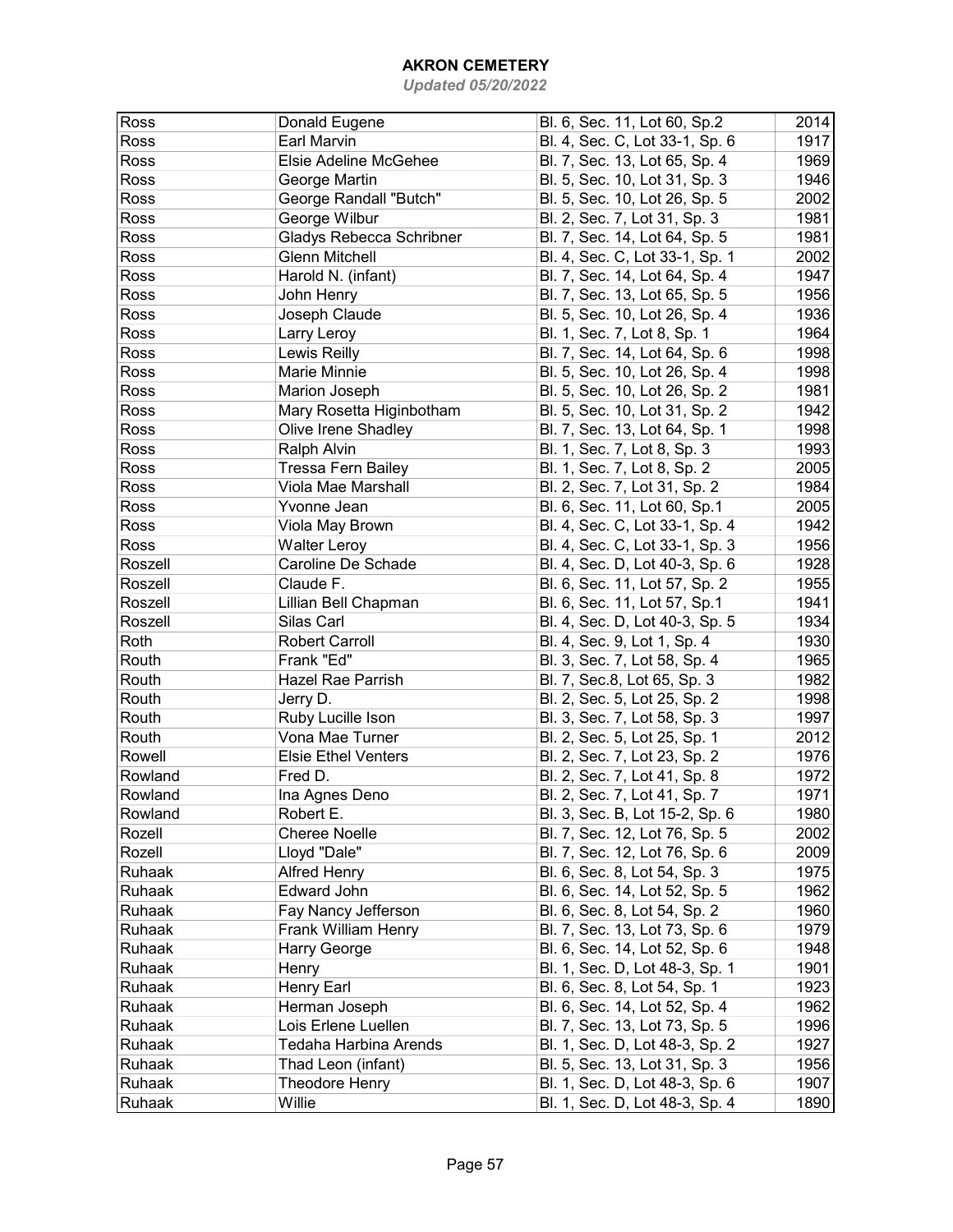| Runyan          | James Lee                               | Bl. 5, Sec. 8, Lot 41, Sp. 6   | 1960 |
|-----------------|-----------------------------------------|--------------------------------|------|
| Runyan          | Juliette Florence Lauron                | Bl. 5, Sec. 8, Lot 41, Sp. 5   | 1963 |
| Rush            | George                                  | Bl. 6, Sec. D, Lot 42-3, Sp. 2 | 1889 |
| Rushton         | Grace Carrie Gordon                     | Bl. 6, Sec. 14, Lot 53, Sp. 5  | 1979 |
| Rushton         | <b>Richard Ray</b>                      | Bl. 6, Sec. 14, Lot 53, Sp. 6  | 1981 |
| Russell         | <b>Betty</b>                            | Bl. 6, Sec. 10, Lot 56, Sp. 4  | 2003 |
|                 |                                         |                                |      |
| Russell         | Eva Muriel Lucas                        | Bl. 6, Sec. 10, Lot 56, Sp. 5  | 1972 |
| Russell         | Robert                                  | Bl. 6, Sec. 10, Lot 56, Sp. 6  | 1937 |
| Russell         | <b>Thomas Lowell</b>                    | Bl. 1, Sec. 7, Lot 8, Sp. 5    | 2002 |
| Saffer          | Avon Leroy                              | Bl. 6, Sec. 10, Lot 44, Sp. 6  | 2007 |
| Saffer          | <b>Edith Viola</b>                      | Bl. 6, Sec. 10, Lot 44, Sp. 5  | 2001 |
| Salley          | <b>Birdie May Cox</b>                   | Bl. 2, Sec. 7, Lot 21-B, Sp. 2 | 1979 |
| Salley          | Kent James (infant)                     | Bl. 4, Sec. 11, Lot 18, Sp. 6  | 1960 |
| Salley          | Marlyn Ann Spreacker                    | Bl. 4, Sec. 11, Lot 18, Sp. 5  | 2021 |
| Salley          | <b>William Henry</b>                    | Bl. 2, Sec. 7, Lot 21-B, Sp. 3 | 1979 |
| Salter          | Donald Dwight                           | Bl. 2, Sec. 6, Lot 39, Sp. 4   | 2000 |
| Salter          | Kathryn Ruby Twiss                      | Bl. 2, Sec. 6, Lot 39, Sp. 3   | 2002 |
| Sampson         | <b>Bettie Lea Doane</b>                 | Bl. 7, Sec. 9, Lot 72, Sp. 2   | 2015 |
| Sampson         | Dalphine Ann Gibbs                      | Bl. 7, Sec. 9, Lot 69, Sp 5    | 2020 |
| Sampson         | <b>Esther Margaret</b>                  | Bl. 7, Sec. 9, Lot 71, Sp. 4   | 2011 |
| Sampson         | Margaret Flatebo                        | Bl. 7, Sec. 9, Lot 71, Sp. 2   | 1969 |
| Sampson         | Martin Glen ©                           | Bl. 7, Sec. 9, Lot 69, Sp. 4   | 2021 |
| Sampson         | <b>Melvin Stanley</b>                   | Bl. 7, Sec. 9, Lot 72, Sp. 3   | 1991 |
| Sampson         | <b>Syvert Stanley</b>                   | Bl. 7, Sec. 9, Lot 69, Sp 6    | 2001 |
| Sampson         | <b>Syvert Warness</b>                   | Bl. 7, Sec. 9, Lot 71, Sp. 3   | 1958 |
| Sampson         | Victor S.                               | Bl. 7, Sec. 9, Lot 71, Sp. 5   | 1990 |
| Sampson         | William                                 | Bl. 3, Sec. 5, Lot 59, Sp. 6   | 1942 |
| Sandoval        | Hazel Mae Dolifka Baker                 | Bl. 5, Sec. 11, Lot 37, Sp. 2  | 2011 |
| Sandoval        | Joe NMI                                 | Bl. 5, Sec. 11, Lot 37, Sp. 1  | 2005 |
| Sands           |                                         |                                | 1998 |
|                 | <b>Betty Jane</b><br><b>Charles Lee</b> | Bl. 6, Sec. 10, Lot 54, Sp. 6  |      |
| Sargent         |                                         | Bl. 1, Sec. 6, Lot 3, Sp. 6    | 1996 |
| Sargent         | Jean                                    | Bl. 1, Sec. 6, Lot 3, Sp. 5    | 2005 |
| <b>Saunders</b> | Infant of Louis                         | Bl. 5, Sec. D, Lot 44-2, Sp. 2 | 1918 |
| Saxton          | <b>Luther Elmer</b>                     | Bl. 6, Sec. 12, Lot 63, Sp. 1  | 1941 |
| Saxton          | Mary Etta Dorrance                      | Bl. 6, Sec. 12, Lot 63, Sp. 2  | 1942 |
| Scarbrough      | <b>Betty Jane</b>                       | Bl. 5, Sec. 11, Lot 34, Sp. 1  | 2011 |
| Scarbrough      | Francis Eugene                          | Bl. 5, Sec. 11, Lot 23, Sp. 5  | 1989 |
| Scarbrough      | Galen Francis                           | Bl. 5, Sec. 11, Lot 34, Sp. 3  | 1967 |
| Scarbrough      | <b>Grace Edith Groscost</b>             | Bl. 5, Sec. 11, Lot 34, Sp. 2  | 1977 |
| Scarbrough      | Zenardys Marie Zendner                  | Bl. 5, Sec. 11, Lot 23, Sp. 4  | 2008 |
| Scharnow        | Catherine Anna Thomas                   | Bl. 4, Sec. 9, Lot 20, Sp. 5   | 1954 |
| Scharnow        | Frances May                             | Bl. 4, Sec. 9, Lot 20, Sp. 4   | 1974 |
| Scharnow        | <b>Richard Martin</b>                   | Bl. 4, Sec. 9, Lot 20, Sp. 6   | 1967 |
| Schenk          | Anna Johanna Kjellerup                  | Bl. 5, Sec. 13, Lot 40, Sp. 5  | 2003 |
| Schenk          | Dorothy Irelene                         | Bl. 4, Sec. 13, Lot 12, Sp. 5  | 2015 |
| Schenk          | George Henry                            | Bl. 5, Sec. 13, Lot 40, Sp. 6  | 1989 |
| Schenk          | John Harry (Jr.)                        | Bl. 5, Sec. 13, Lot 40, Sp. 4  | 1944 |
| Schenk          | John Harry (Sr.)                        | Bl. 5, Sec. 13, Lot 40, Sp. 3  | 1949 |
| Schenk          | Katherine Schmidt                       | Bl. 5, Sec. 13, Lot 40, Sp. 2  | 1985 |
| Schenk          | <b>Mabel Marie</b>                      | Bl. 5, Sec. 13, Lot 40, Sp. 1  | 2008 |
| Schenk          | Robert                                  | Bl. 3, Sec. B, Lot 32, Sp. 4   | 1901 |
| Schenk          | Robert Louis                            | Bl. 4, Sec. 13, Lot 12, Sp. 6  | 2011 |
|                 |                                         |                                |      |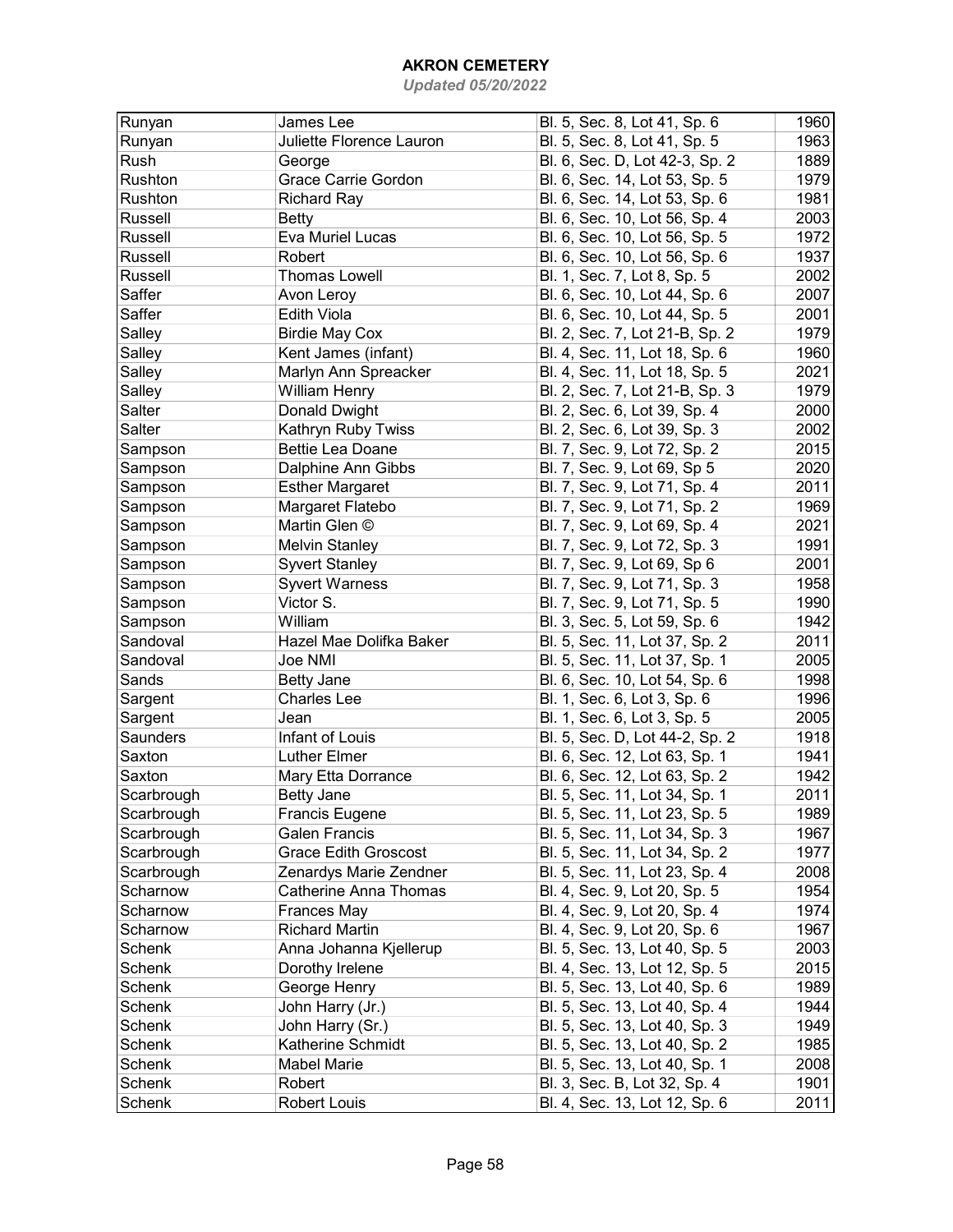| Scherff        | Jane                           | Bl. 5, Sec. B, Lot 56, Sp. 2                                   | 2008 |
|----------------|--------------------------------|----------------------------------------------------------------|------|
| Scherff        | Walter A.                      | Bl. 5, Sec. B, Lot 56, Sp. 3                                   | 1991 |
| Schimmel       | Beulah Mary Ann                | Bl. 3, Sec. D, Lot 39-3, Sp. 1                                 | 1917 |
| Schinkel       | Donna Polk                     | Bl. 6, Sec. 14, Lot 47, Sp. 1                                  | 1986 |
| Schinkel       | Dorothy "Irene" Warren         | Bl. 6, Sec. 14, Lot 47, Sp. 6                                  | 2018 |
| Schinkel       | Elizabeth Barbara Baker        | Bl. 6, Sec. 11, Lot 55, Sp. 6                                  | 1979 |
| Schinkel       | Floyd George "Bud"             | Bl. 6, Sec. 14, Lot 47, Sp. 5                                  | 1996 |
| Schinkel       | John Fredrick                  | Bl. 6, Sec. 14, Lot 47, Sp. 4                                  | 1967 |
| Schinkel       | Mamie Baker                    | Bl. 6, Sec. 14, Lot 47, Sp. 3                                  | 1971 |
| Schinkel       | <b>Roy Andrew</b>              | Bl. 6, Sec. 14, Lot 47, Sp. 2                                  | 1980 |
| Schmidt        | Adam                           | Bl. 1, Sec. D, Lot 48-2, Sp. 6                                 | 1894 |
| Schmidt        | Aileen Joyce Elliott           | Bl. 4, Sec. 10, Lot 11, Sp. 1                                  | 2015 |
| Schmidt        | Conrad                         | Bl. 6, Sec. 9, Lot 49, Sp. 3                                   | 1960 |
| Schmidt        | Donald Leroy                   | Bl. 4, Sec. 13, Lot 18, Sp. 6                                  | 2019 |
| Schmidt        | Dorlan Dale                    | Bl. 6, Sec. 12, Lot 45, Sp. 4&5                                | 2012 |
| Schmidt        | Dorothy Mae                    | Bl. 4, Sec. 13, Lot 8, Sp. 5                                   | 2000 |
| Schmidt        | Earl J.                        | Bl. 4, Sec. 10, Lot 11, Sp. 2                                  | 1988 |
| Schmidt        | <b>Edith Mae</b>               | Bl. 6, Sec. 10, Lot 46, Sp. 6                                  | 1991 |
| Schmidt        | <b>Eldon Deforest</b>          | Bl. 4, Sec. 13, Lot 8, Sp. 6                                   | 2004 |
| Schmidt        | Eleanor Aileen (child)         | Bl. 4, Sec. 8, Lot 7, Sp. 1                                    | 1920 |
| Schmidt        | <b>Elizabeth Marie</b>         | Bl. 6, Sec. 12, Lot 45, Sp. 1-2                                | 1992 |
| Schmidt        | <b>Ethel Clare</b>             | Bl. 6, Sec. 12, Lot 45, Sp. 3-4                                | 1991 |
| Schmidt        | Gustav H.                      | Bl. 6, Sec. B, Lot 18-1, Sp. 5                                 | 1956 |
| Schmidt        | Harm                           | Bl. 7, Sec. 13, Lot 68, Sp. 3                                  | 1961 |
| Schmidt        | <b>Hazel Elizabeth Green</b>   | Bl. 6, Sec. 9, Lot 49, Sp. 2                                   | 1978 |
| Schmidt        | Helen L.                       | Bl. 3, Sec. 7, Lot 63, Sp. 1                                   | 1920 |
| Schmidt        | Henry                          | Bl. 6, Sec. 12, Lot 45, Sp. 2-3                                | 1986 |
| Schmidt        | Henry John                     | Bl. 4, Sec. 8, Lot 7, Sp. 3                                    | 1956 |
| Schmidt        | <b>Herbert Harry</b>           | Bl. 7, Sec. 13, Lot 68, Sp. 4                                  | 1945 |
| Schmidt        | Infant of Johannas & Katherine | Bl. 1, Sec. D, Lot 48-2, Sp. 5                                 | 1893 |
| Schmidt        | Jacob                          | Bl. 7, Sec. A, Lot 74, Sp. 2                                   | 1955 |
| Schmidt        | James L. ©                     | Bl. 6, Sec. 9, Lot 49, Sp. 1-2                                 | 2006 |
| Schmidt        | Jessie Mabel Ferguson          | Bl. 7, Sec. 13, Lot 68, Sp. 2                                  | 1962 |
| Schmidt        | Johann                         | Bl. 6, Sec. B, Lot 18-1, Sp. 3                                 | 1915 |
| Schmidt        | Johannas                       | Bl. 1, Sec. D, Lot 48-2, Sp. 4                                 | 1924 |
| Schmidt        | Johanne Helene Freidrich       | Bl. 6, Sec. B, Lot 18-1, Sp. 2                                 | 1918 |
| Schmidt        | Katherine Lenhart & infant     | Bl. 1, Sec. D, Lot 48-2, Sp. 5                                 | 1893 |
| Schmidt        | Katherine Sophia Huber         | Bl. 4, Sec. 8, Lot 7, Sp. 5                                    | 1955 |
| Schmidt        | Kenneth Eugene                 | Bl. 6, Sec. 10, Lot 46, Sp. 5                                  | 1978 |
| Schmidt        | Leonard Earl                   | Bl. 7, Sec. 13, Lot 67, Sp. 2                                  | 2004 |
| Schmidt        | Leonard Jr.                    | Bl. 7, Sec. 13, Lot 67, Sp. 3                                  | 1996 |
| Schmidt        | Mamie                          | Bl. 7, Sec. A, Lot 74, Sp. 1                                   | 1913 |
| Schmidt        | Margaret                       | Bl. 4, Sec. 8, Lot 7, Sp. 6                                    | 1947 |
| Schmidt        | Marjorie                       | Bl. 7, Sec. 13, Lot 67, Sp. 1                                  | 1989 |
| Schmidt        | Matilda                        | Bl. 6, Sec. B, Lot 18-1, Sp. 6                                 | 1988 |
| Schmidt        | Ora Dean (infant)              | Bl. 6, Sec. 9, Lot 49, Sp. 1                                   | 1925 |
| Schmidt        | Pearl Huber                    | Bl. 4, Sec. 8, Lot 7, Sp. 2                                    | 1972 |
| Schmidt        | Retta Mamie Henry              | Bl. 5, Sec. A, Lot 54-A, Sp. 5                                 | 1999 |
| Schmidt        | William                        | Bl. 5, Sec. A, Lot 54-A, Sp. 6                                 | 1987 |
| Schneider      | Fred G.                        |                                                                | 1910 |
| <b>Schrock</b> | Jennie Mae Williams            | Bl. 2, Sec. D, Lot 38-3, Sp. 1                                 | 2001 |
| Schrock        | Peter Alvin                    | Bl. 5, Sec. 14, Lot 35, Sp. 4<br>Bl. 5, Sec. 14, Lot 35, Sp. 3 | 1980 |
|                |                                |                                                                |      |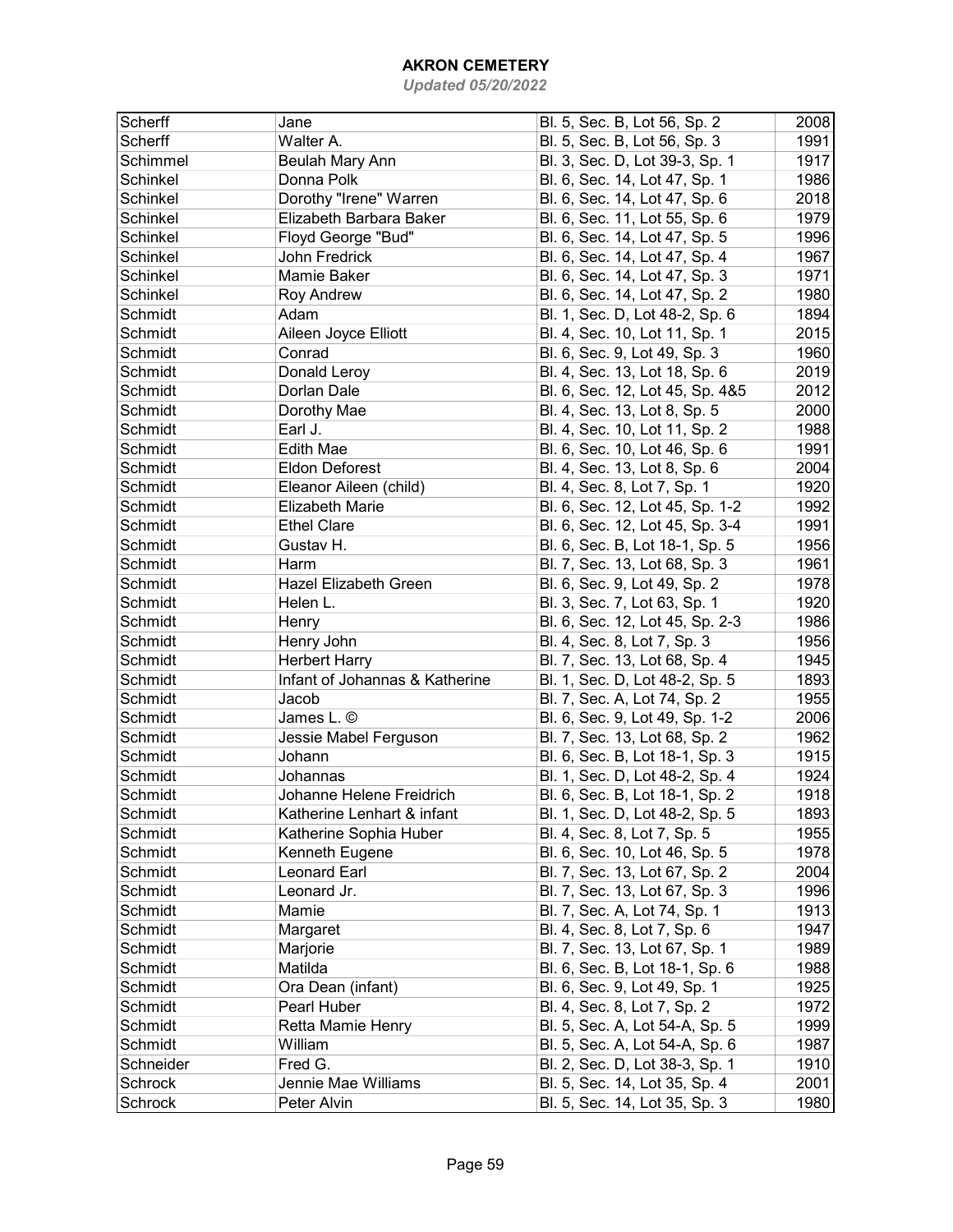| Schultz        | <b>Carl Albert</b>                           | Bl. 3, Sec. 6, Lot 52, Sp. 4    | 1961 |
|----------------|----------------------------------------------|---------------------------------|------|
| <b>Schultz</b> | Inez Irene Watkins                           | Bl. 3, Sec. 6, Lot 52, Sp. 3    | 1957 |
| <b>Schultz</b> | John Blair                                   | Bl. 3, Sec. 6, Lot 52, Sp. 6    | 1967 |
| <b>Schultz</b> | Robert                                       | Bl. 6, Sec. 8, Lot 51, Sp. 6    | 1973 |
| <b>Schultz</b> | <b>Thelma Elloise Furrow</b>                 | Bl. 3, Sec. 6, Lot 52, Sp. 5    | 1994 |
| Schutz         | David Norman                                 | Bl. 1, Sec. 7, Lot 21-A, Sp 5   | 2020 |
| Schutz         |                                              |                                 | 2011 |
|                | Patsy ©                                      | Bl. 1, Sec. 7, Lot 21-A, Sp 5   |      |
| Scott          | <b>Beatrice Maddison</b>                     | Bl. 5, Sec. 9, Lot 35, Sp. 4    | 1980 |
| Scott          | <b>Charles Raymond</b>                       | Bl. 2, Sec. 7, Lot 28, Sp. 6    | 1969 |
| Scott          | Icil Ferne Baker                             | Bl. 2, Sec. 7, Lot 28, Sp. 5    | 1998 |
| Scott          | Julia Mahilia Smelser                        | Bl. 6, Sec. 13, Lot 60, Sp. 2   | 1950 |
| Scott          | Marshall W.                                  | Bl. 6, Sec. 13, Lot 60, Sp. 1   | 1953 |
| Scott          | Warren                                       | Bl. 4, Sec. A, Lot 37-A, Sp. 2  | 1937 |
| Scribner       | Pearl May Moyer                              | Bl. 7, Sec. 12, Lot 77, Sp. 1   | 1942 |
| Scribner       | <b>William Albert</b>                        | Bl. 7, Sec. 12, Lot 77, Sp. 2   | 1960 |
| Scrivner       | Ada May Simmons                              | Bl. 5, Sec. 8, Lot 35-A, Sp. 2  | 1920 |
| Scrivner       | Donald Lee                                   | Bl. 5, Sec. 8, Lot 35-A, Sp. 3  | 1927 |
| Scrivner       | Herbert John                                 | Bl. 5, Sec. 8, Lot 35-A, Sp. 1  | 1970 |
| Sears          | Alva Raymond                                 | Bl. 6, Sec. 8, Lot 45, Sp. 2    | 1984 |
| Sears          | Edna Maude Barnhouse                         | Bl. 6, Sec. 8, Lot 45, Sp. 1    | 1971 |
| Sears          | Nelson E.                                    | Bl. 6, Sec. 8, Lot 45, Sp. 3    | 1948 |
| Sells          | <b>Edith Marie</b>                           | Bl. 5, Sec. A, Lot 52-A, Sp. 4  | 1918 |
| Serl           | <b>Bruce Allen</b>                           | Bl. 1, Sec. A, Lot 4-A, Sp. 5   | 1997 |
| Serl           | Delmar Otto                                  | Bl. 7, Sec. A, Lot 75-A, Sp. 6  | 2020 |
| Serl           | Mary Jane                                    | Bl. 7, Sec. A, Lot 75-A, Sp. 5  | 2015 |
| Serna          | Juan                                         | Bl.5, Sec. B, Lot 5-6, Sp. 3    | 2001 |
| <b>Settles</b> | <b>Fredrick Allen</b>                        | Bl. 5, Sec. A, Lot 55, Sp. 4    | 1964 |
| <b>Settles</b> | <b>Oliver Martin</b>                         | Bl. 5, Sec. A, Lot 55, Sp. 3    | 1919 |
| <b>Settles</b> | Rachel Burton                                | Bl. 5, Sec. A, Lot 55, Sp. 2    | 1945 |
| Seuell         | Mary Lou McGaughey                           | Bl. 5, Sec. 14, Lot 24, Sp. 5   | 1997 |
| Seuell         | Rev. Homer Lee                               | Bl. 5, Sec. 14, Lot 24, Sp. 6   | 1983 |
| Severin        |                                              | Bl. 7, Sec. 9, Lot 72, Sp. 5    | 1955 |
|                | Alice Myrtle Miner<br><b>Christine Elsie</b> |                                 |      |
| Severin        |                                              | Bl. 3, Sec. 7, Lot 48, Sp. 6    | 1950 |
| Severin        | Clarence W.                                  | Bl. 7, Sec. 9, Lot 72, Sp. 6    | 1975 |
| Severin        | George L.                                    | Bl. 7, Sec. A, Lot 78-A, Sp 4   | 2008 |
| Severin        | <b>Kurtis Drue</b><br>(marker only)          | Bl. 6, Sec. 12, Lot 48, Sp. 1   | 1988 |
| Severin        | Marilyn Rose Hokanson (marker only)          | Bl. 7, Sec. A, Lot 78-A, Sp. 1  | 2016 |
| Severin        | Marjorie Alice                               | Bl. 5, Sec. 11, Lot 27, Sp. 3   | 1998 |
| Severin        | Ralph                                        | Bl. 7, Sec. A, Lot 78-A, Sp 2   | 2009 |
| Severin        | Robert Allison                               | Bl. 6, Sec. 12, Lot 48, Sp. 5   | 1992 |
| Severin        | Sarah Ann                                    | Bl. 7, Sec. A, Lot 78-A, Sp 3   | 2015 |
| Shaddock       | Sherrilee "Sherri" Brownfield                | Bl. 4, Sec. 13, Lot 13, Sp. 4   | 2016 |
| Shane          | Dora Brunette                                | Bl. 3, Sec. B, Lot 25, Sp. 5    | 1937 |
| Shane          | Edith Velzora Austin                         | Bl. 3, Sec. B, Lot 25, Sp. 2    | 1901 |
| Shane          | William Lincoln                              | Bl. 3, Sec. B, Lot 25, Sp. 3    | 1942 |
| Shaner         | Sandra L.                                    | Bl. 7, Sec. 13, Lot 77-A, Sp. 1 | 1987 |
| Shaner         | Susan Jane                                   | Bl. 5, Sec. 14, Lot 29, Sp. 5   | 2010 |
| Shannon        | <b>Betty Foster</b>                          | Bl. 5, Sec. 13, Lot 42, Sp. 5   | 1984 |
| Shannon        | David Martin                                 | Bl. 5, Sec. 13, Lot 42, Sp. 6   | 1947 |
| Shannon        | Leslie Banks                                 | Bl. 2, Sec. C, Lot 26-3, Sp. 6  | 1960 |
| Shannon        | Marjorie                                     | Bl. 5, Sec. 13, Lot 42, Sp. 4   | 2003 |
| Shapard        | Gail Borden                                  | Bl. 1, Sec. A, Lot 9-A, Sp. 6   | 1989 |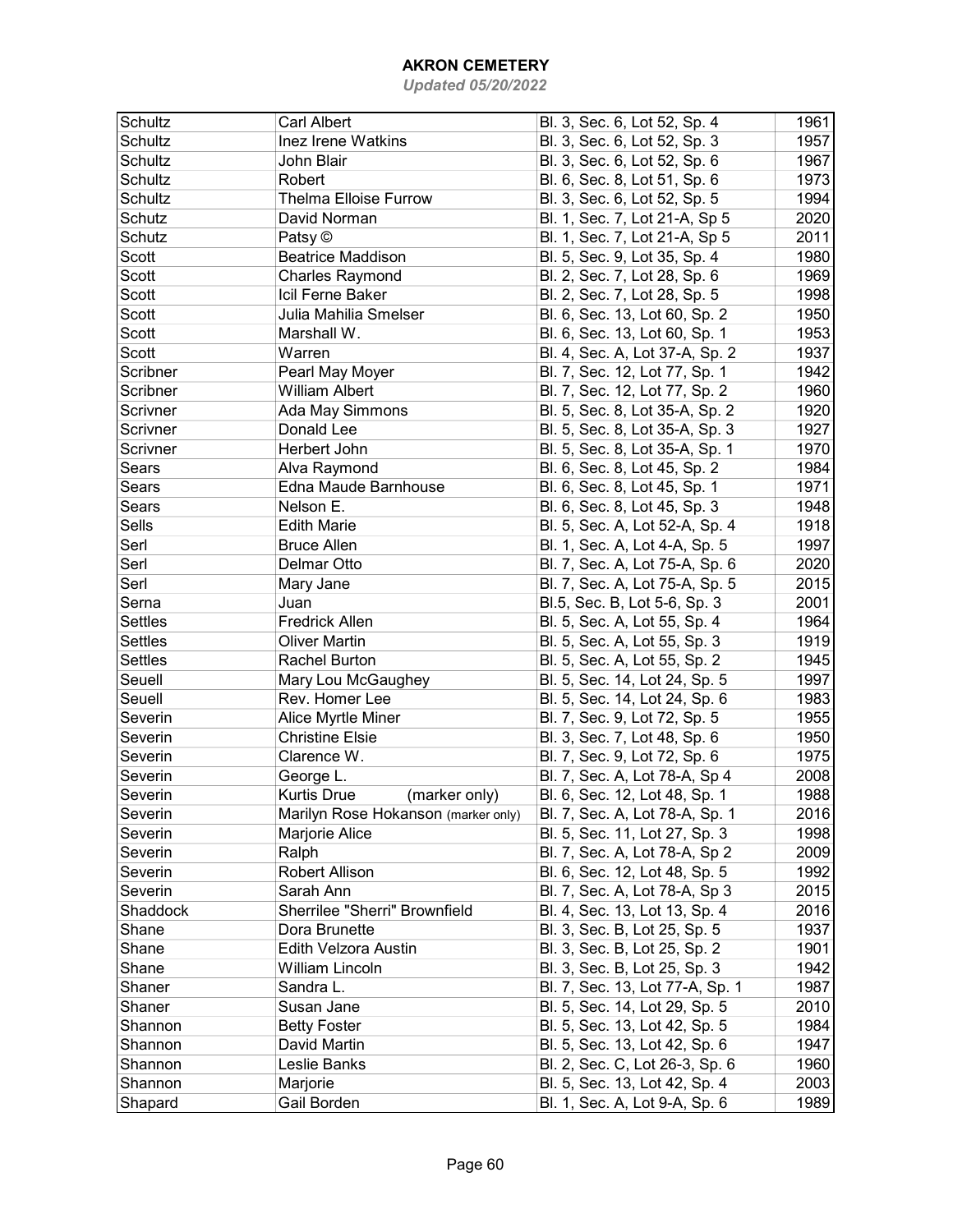| Shapard       | Margaret Etoile Garrison        | Bl. 1, Sec. A, Lot 9-A, Sp. 5  | 2010 |
|---------------|---------------------------------|--------------------------------|------|
| Sharman       | Harry Robert                    | Bl. 7, Sec. A, Lot 74, Sp. 6   | 1953 |
| Sharman       | Thelma Margaret                 | Bl. 7, Sec. A, Lot 74, Sp. 5   | 2001 |
| Sharp         | Amy Pearl Cozad                 | Bl. 5, Sec. 12, Lot 29, Sp. 5  | 1946 |
| Sharp         | James Orval                     | Bl. 5, Sec. 12, Lot 29, Sp. 6  | 1981 |
| Sharp         | <b>Thomas Edwin</b>             | Bl. 5, Sec. 12, Lot 29, Sp. 4  | 1975 |
| Shaver        | Dave "David" A.                 | Bl. 3, Sec. 4, Lot 49, Sp. 1   | 2012 |
| Shaw          | Carolyn Jewell                  | Bl. 5, Sec. 10, Lot 30, Sp 4   | 2006 |
| Shaw          | Shirley Ann                     | Bl. 6, Sec. 11, Lot 53, Sp 2   | 2018 |
| Shea          | Christina                       | Bl. 4, Sec. 11, Lot 8, Sp. 3   | 1992 |
| Shearer       | Jackie Robert                   | Bl. 1, Sec. B, Lot 13-4, Sp. 1 | 1995 |
| Shearer       | Lois Viola Frisbie              | Bl. 1, Sec. B, Lot 13-4, Sp. 2 | 2000 |
| <b>Sheets</b> | William Hudson                  | Bl. 7, Sec. 14, Lot 72, Sp. 6  | 1984 |
| Shepard       | Bertha Eldon Humphrey           | Bl. 5, Sec. 12, Lot 23, Sp. 3  | 2015 |
| Shepard       | <b>Richard Dean</b>             | Bl. 5, Sec. 12, Lot 23, Sp. 2  | 2015 |
| Sherman       | Benjamin Cecil                  | Bl. 5, Sec. 12, Lot 28, Sp. 1  | 1969 |
| Sherman       | <b>Herbert Delorn</b>           | Bl. 3, Sec. 5, Lot 53, Sp. 5   | 1980 |
| Sherman       | Jeffrey Scott                   | Bl. 3, Sec. 5, Lot 54, Sp. 5   | 1999 |
| Sherman       | Kathleen Marie                  | Bl. 3, Sec. 5, Lot 53, Sp. 1   | 1988 |
|               |                                 |                                |      |
| Sherman       | Myrtle Payne                    | Bl. 5, Sec. 12, Lot 28, Sp. 2  | 1966 |
| Sherwood      | Clara Louise Polage             | Bl. 3, Sec. 6, Lot 51, Sp. 1   | 1957 |
| Sherwood      | Cletus June                     | Bl. 3, Sec. 6, Lot 51, Sp. 3   | 1994 |
| Sherwood      | David Leroy                     | Bl. 3, Sec. 6, Lot 52, Sp. 2   | 1952 |
| Sherwood      | <b>Orris Everett</b>            | Bl. 3, Sec. 6, Lot 51, Sp. 4   | 1967 |
| Sherwood      | Walter                          | Bl. 3, Sec. 6, Lot 51, Sp. 2   | 1966 |
| Shipman       | Theodore E.                     | Bl. 2, Sec. 4, Lot 36, Sp. 3   | 1976 |
| Shirley       | Arthur L.                       | Bl. 2, Sec. 7, Lot 22, Sp. 3   | 1918 |
| Shirley       | Cora Grove Butler               | Bl. 2, Sec. 7, Lot 22, Sp. 5   | 1939 |
| Shirley       | <b>Fleety Beatrice Hagan</b>    | Bl. 6, Sec. 13, Lot 61, Sp. 5  | 1975 |
| Shirley       | Inez Amelia Scott               | Bl. 6, Sec. 13, Lot 61, Sp. 1  | 1944 |
| Shirley       | Ira Arthur                      | Bl. 6, Sec. 13, Lot 60, Sp. 6  | 1951 |
| Shirley       | Isabel M.                       | Bl. 6, Sec. 13, Lot 60, Sp. 5  | 1981 |
| Shirley       | Joseph Riley                    | Bl. 6, Sec. 13, Lot 61, Sp. 4  | 1944 |
| Shirley       | Mable E.                        | Bl. 2, Sec. 7, Lot 22, Sp. 6   | 1965 |
| Shirley       | Maralyn Ione                    | Bl. 2, Sec. 7, Lot 22, Sp. 6   | 1926 |
| Shirley       | Marjorie E.                     | Bl. 2, Sec. 7, Lot 22, Sp. 6   | 1991 |
| Shirley       | <b>Oliver Morton</b>            | Bl. 5, Sec. A, Lot 53-A, Sp. 3 | 1918 |
| Shirley       | Ovid Harvey                     | Bl. 6, Sec. 13, Lot 61, Sp. 2  | 1998 |
| Shirley       |                                 | Bl. 5, Sec. A, Lot 53-A, Sp. 4 |      |
| Shockey       | Bessie Edna Goode               | Bl. 6, Sec. 12, Lot 50, Sp. 2  | 1968 |
| Shockey       | Donald Paul                     | Bl. 6, Sec. 12, Lot 50, Sp. 3  | 1942 |
| Shockey       | Moses M.                        | Bl. 6, Sec. 12, Lot 50, Sp. 1  | 1940 |
| Shockey       | William Maxie                   | Bl. 6, Sec. 12, Lot 50, Sp. 3  | 2000 |
| Shook         | <b>Beatrice Darlene Ballard</b> | Bl. 2, Sec. A, Lot 22A, Sp. 3  | 2002 |
| Shook         | David Marion                    | Bl. 5, Sec. 11, Lot 33, Sp. 1  | 1950 |
| Shook         | Dillon Leroy                    | Bl. 2, Sec. A, Lot 20, Sp. 4   | 1920 |
| Shook         | Fannie Elizabeth Morgan         | Bl. 2, Sec. A, Lot 20, Sp. 2   | 1931 |
| Shook         | Josie Louisa Perkins            | Bl. 5, Sec. 11, Lot 33, Sp. 2  | 1939 |
| Shook         | Lynn Jackson                    | Bl. 6, Sec. 14, Lot 46, Sp. 1  | 2016 |
| Shook         | <b>Robert Arthur</b>            | Bl. 2, Sec. A, Lot 20, Sp. 1   | 1944 |
| Shook         | Robert Henry                    | Bl. 7, Sec. 8, Lot 69, Sp. 2   | 1981 |
| Shook         | Sylvia Evangeline               | Bl. 7, Sec. 8, Lot 69, Sp. 1   | 2000 |
|               |                                 |                                |      |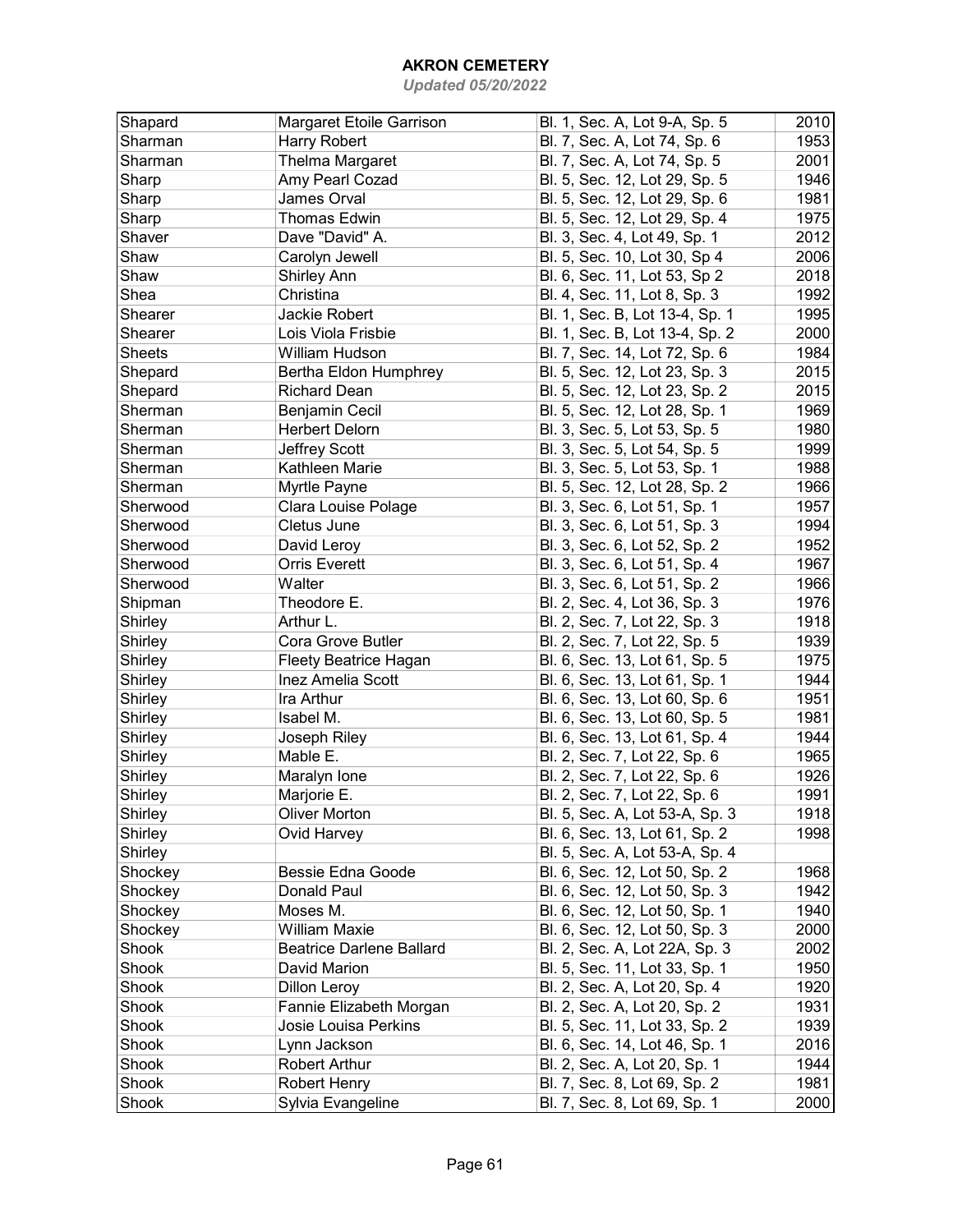| Shuck          | Mabel Verna Pribble          | Bl. 3, Sec. 6, Lot 59, Sp. 1    | 1959 |
|----------------|------------------------------|---------------------------------|------|
| Simmons        | <b>Anthony Robert</b>        | Bl. 2, Sec. 7, Lot 28, Sp. 4    | 2010 |
| Simmons        | <b>Clarence Richard</b>      | Bl. 1, Sec. 7, Lot 2, Sp. 1     | 2012 |
| Simonsen       | Chriss                       | Bl. 4, Sec. 10, Lot 5, Sp. 6    | 1936 |
| Simonsen       | <b>Eunice Caroline</b>       | Bl. 4, Sec. 10, Lot 5, Sp. 3    | 2003 |
| Simonsen       | <b>Ivy Esther Davis</b>      | Bl. 4, Sec. 10, Lot 5, Sp. 5    | 1961 |
| Simonsen       | Roscoe C.                    | Bl. 4, Sec. 10, Lot 5, Sp. 4    | 1992 |
| Sisson         | Alice Hulser                 | Bl. 2, Sec. 6, Lot 38, Sp. 8    | 1968 |
| Sisson         | Alice Sarah Robinson Ashley  | Bl. 7, Sec. 13, Lot 69, Sp. 4   | 1983 |
| Sisson         | De Have                      | Bl. 2, Sec. 6, Lot 38, Sp. 5    | 1934 |
| Sisson         | Dorothy M. Ashley            | Bl. 2, Sec. 6, Lot 38, Sp. 1    | 1998 |
| Sisson         | <b>Harold Lester</b>         | Bl. 2, Sec. 6, Lot 38, Sp. 2    | 1987 |
| Sisson         | Melvin                       | Bl. 2, Sec. 6, Lot 38, Sp. 7    | 2002 |
| Sisson         | <b>Nettie Ellen Patton</b>   | Bl. 2, Sec. 6, Lot 38, Sp. 4    | 1936 |
| Sisson         | <b>William Frank</b>         | Bl. 2, Sec. 6, Lot 38, Sp. 9    | 1978 |
| <b>Skelton</b> | Nancy Kathleen Wisely ©      | Bl. 3, Sec. A, Lot 31-A, Sp. 2  | 2015 |
| <b>Skelton</b> | <b>Richard Gene</b>          | Bl. 3, Sec. A, Lot 31-A, Sp. 3  | 1994 |
| <b>Skiles</b>  | Amy Florela Jackson          | Bl. 7, Sec. 8, Lot 66, Sp. 2    | 1937 |
| <b>Skiles</b>  | Perry Martin                 | Bl. 7, Sec. 8, Lot 66, Sp. 3    | 1938 |
| <b>Skiles</b>  | Perry Wilber                 | Bl. 7, Sec. 8, Lot 66, Sp. 4    | 1997 |
| <b>Skiles</b>  | Zelma Irene Kessinger        | Bl. 7, Sec. 8, Lot 66, Sp. 5    | 1986 |
| <b>Skiles</b>  | Clarice Meryle               | Bl. 7, Sec. 8, Lot 66, Sp. 1    | 1923 |
| <b>Skolant</b> |                              | Bl. 6, Sec. 8, Lot 63-A, Sp. 1  |      |
| Sledd          | Infant son                   | Bl. 7, Sec. B, Lot I, Sp. 3     | 1910 |
| Sloan          | Ella Mason                   | Bl. 4, Sec. C, Lot 33-3, Sp. 3  | 1942 |
| Sloan          | Pearl Mollie Hampton         | Bl. 4, Sec. C, Lot 33-3, Sp. 2  | 1927 |
| Sloan          | <b>William Henry</b>         | Bl. 4, Sec. C, Lot 33-3, Sp. 4  | 1947 |
| Sloane         | <b>Blanche Ginder</b>        | Bl. 7, Sec. A, Lot 84, Sp. 2    | 1919 |
| Slusser        | Earl                         | Bl. 5, Sec. 9, Lot 31, Sp. 6    | 1997 |
| Slusser        | Eunice Evelyn McFarlin       | Bl. 5, Sec. 9, Lot 31, Sp. 5    | 2007 |
| Smalley        | Muriel                       | Bl. 5, Sec. 8, Lot 26, Sp. 4    |      |
| Smelser        | Charles                      | Bl. 7, Sec. 14, Lot 67, Sp. 3   | 1948 |
| Smith          | Ashley V.                    | Bl. 5, Sec. 12, Lot 30, Sp. 6   | 1956 |
| Smith          | <b>Bertha Louise Alberts</b> | Bl. 6, Sec. 10, Lot 49, Sp. 2   | 1966 |
| Smith          | <b>Charles Elmer</b>         | Bl. 6, Sec. 11, Lot 43, Sp. 2   | 1975 |
| Smith          | Charles L.                   | Bl. 6, Sec. 11, Lot 43, Sp. 6   | 1945 |
| Smith          | Frank Henry                  | Bl. 4, Sec. 8, Lot 15, Sp. 2    | 1923 |
| Smith          | Gaurah Luvetta Gray          | Bl. 4, Sec. 10, Lot 1, Sp. 4    | 1975 |
| Smith          | Hilda Maria Jones            | Bl. 5, Sec. 12, Lot 30, Sp. 5   | 1981 |
| Smith          | Jerome Newman (infant)       | Bl. 7, Sec. 11, Lot 65, Sp. 5   | 1979 |
| Smith          | Kenneth "Smitty"             | Bl. 5, Sec. 12, Lot 30, Sp. 4   | 2018 |
| Smith          | Nelson Richard (child)       | Bl. 5, Sec. 10, Lot 33, Sp. 5   | 1934 |
| Smith          | Ruth Morgan                  | Bl. 6, Sec. 11, Lot 43, Sp. 1   | 1979 |
| Smith          | Sally W. Varner              | Bl. 6, Sec. 11, Lot 43, Sp. 5   | 1952 |
| Smith          | Steven R.                    | Bl. 6, Sec. 10, Lot 49, Sp. 3   | 1969 |
| Smith          | Pauline "Polly" Parks        | Bl. 4, Sec. 12, Lot 21, Sp. 1-2 | 2017 |
| Smith          | Clinton Albert "Smitty"      | Bl. 4, Sec. 12, Lot 21, Sp. 2-3 | 1985 |
| Smith          | <b>Robert Albert</b>         | Bl. 6, Sec. 10, Lot 49, Sp. 1   | 1930 |
| Smith          | Sarah Rebecca Alishouse      | Bl. 6, Sec. 9, Lot 50, Sp. 5    | 1964 |
| Sneath         | John Daniel                  | Bl. 5, Sec. 13, Lot 39, Sp. 6   | 1961 |
| Sneath         | <b>Maude Blanche Andrews</b> | Bl. 5, Sec. 13, Lot 39, Sp. 5   | 1973 |
| Snider         | Earl Samuel                  | Bl. 6, Sec. A, Lot 63, Sp. 1    | 1910 |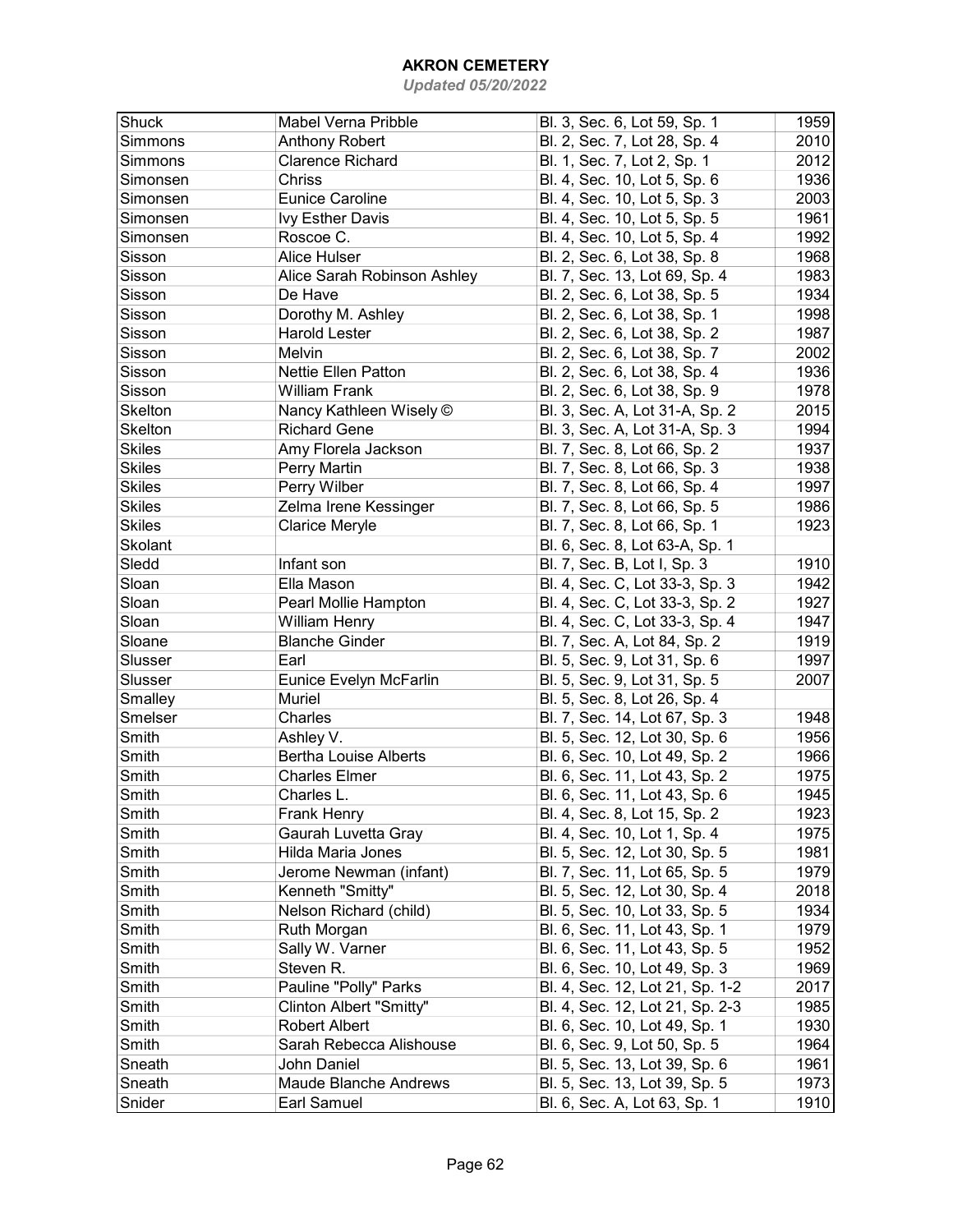| Snider     | <b>Elmer Lawrence</b>         | Bl. 6, Sec. A, Lot 63, Sp. 2   | 1910 |
|------------|-------------------------------|--------------------------------|------|
| Snider     | Guy L. E.                     | Bl. 6, Sec. A, Lot 63, Sp. 3   | 1926 |
| Snider     | Mary Anna                     | Bl. 5, Sec. 11, Lot 24, Sp. 1  | 1939 |
| Snyder     | <b>Harvey Milton</b>          | Bl. 2, Sec. 6, Lot 28, Sp. 3   | 1963 |
| Snyder     | Ida Minnie Hannah Tipker      | Bl. 2, Sec. 6, Lot 28, Sp. 2   | 1973 |
| Snyder     | John Melvin                   | Bl. 5, Sec. A, Lot 60, Sp. 3   | 1920 |
| Snyder     | Lawrence Lee                  | Bl. 7, Sec. 10, Lot 76, Sp. 2  | 1961 |
| Snyder     | Lulu Ellen                    | Bl. 2, Sec. 6, Lot 28, Sp. 5   | 2011 |
| Snyder     | Lyle James (child)            | Bl. 2, Sec. 6, Lot 28, Sp. 1   | 1934 |
| Snyder     | Mary M. Nauer                 | Bl. 7, Sec. 10, Lot 76, Sp. 1  | 1967 |
| Snyder     | Ralph Louis                   | Bl. 2, Sec. 6, Lot 28, Sp. 4   | 1998 |
| Snyder     |                               | Bl. 5, Sec. A, Lot 60, Sp. 2   |      |
| Sonnenberg | Helen Maxine Sherman          | Bl. 3, Sec. 5, Lot 53, Sp. 4   | 2015 |
| Sorenson   | Caroline Simonsen             | Bl. 5, Sec. 9, Lot 29, Sp. 2   | 1947 |
| Sorenson   |                               |                                | 1929 |
|            | Jacob<br><b>Archie Thomas</b> | Bl. 5, Sec. 9, Lot 29, Sp. 1   |      |
| Sparling   |                               | Bl. 6, Sec. A, Lot 69, Sp. 4   | 1942 |
| Sparling   | Doyle Alvin                   | Bl. 6, Sec. 9, Lot 56, Sp. 3   | 1948 |
| Sparling   | Ethel (child)                 | Bl. 6, Sec. A, Lot 69, Sp. 1   | 1910 |
| Sparling   | Infant son of William         | Bl. 6, Sec. A, Lot 69, Sp. 5   | 1921 |
| Sparling   | Jessie W. Combs               | Bl. 5, Sec. 13, Lot 36, Sp. 4  | 1987 |
| Sparling   | Mary Ellen Long               | Bl. 6, Sec. A, Lot 69, Sp. 2   | 1935 |
| Sparling   | Oscar Lloyd Jr.               | Bl. 4, Sec. 11, Lot 16, Sp. 4  | 1974 |
| Sparling   | Oscar Lloyd Sr.               | Bl. 5, Sec. 13, Lot 36, Sp. 5  | 1974 |
| Sparling   | Roy Thomas                    | Bl. 6, Sec. 9, Lot 56, Sp. 1   | 1930 |
| Sparling   | Stella A. Paterson            | Bl. 5, Sec. 12, Lot 36, Sp. 5  | 1985 |
| Sparling   | Thelma Ellen (infant)         | Bl. 6, Sec. 9, Lot 56, Sp. 4   | 1921 |
| Sparling   | <b>William Clarence</b>       | Bl. 5, Sec. 12, Lot 36, Sp. 6  | 1943 |
| Speak      | James M.                      | Bl. 4, Sec. A, Lot 43-A, Sp. 4 | 1988 |
| Spear      | Annie Stella Pickett          | Bl. 5, Sec. 12, Lot 26, Sp. 1  | 1995 |
| Spear      | Audrey Eva Nichols            | Bl. 6, Sec. 14, Lot 59, Sp. 1  | 2002 |
| Spear      | <b>Bernice</b>                | Bl. 7, Sec. 10, Lot 65, Sp. 5  | 1998 |
| Spear      | <b>Clarice Marlene</b>        | Bl. 5, Sec. 12, Lot 25, Sp. 3  | 1995 |
| Spear      | Elizabeth Ann                 | Bl. 1, Sec. C, Lot 25-1, Sp. 6 | 1949 |
| Spear      | Elnora Orilla Wright          | Bl. 5, Sec. 12, Lot 26, Sp. 5  | 1945 |
| Spear      | <b>Gerald Charles</b>         | Bl. 5, Sec. 12, Lot 26, Sp. 6  | 1955 |
| Spear      | <b>Gerald Edwin</b>           | Bl. 6, Sec. 14, Lot 59, Sp. 2  | 1968 |
| Spear      | Glenn L. "Pete"               | Bl. 5, Sec. 12, Lot 25, Sp. 4  | 2009 |
| Spear      | <b>Helen Lorraine</b>         | Bl. 4, Sec. 12, Lot 12, Sp. 4  | 2014 |
| Spear      | Herbert Clyde                 | Bl. 5, Sec. 12, Lot 25, Sp. 2  | 2002 |
| Spear      | Infant son of Earl            | Bl. 1, Sec. C, Lot 25-1, Sp. 6 | 1954 |
| Spear      | John Samuel                   | Bl. 5, Sec. 12, Lot 26, Sp. 2  | 1973 |
| Spear      | Lyle Leo                      | Bl. 5, Sec. 12, Lot 26, Sp. 4  | 1973 |
| Spear      | Orman Scott                   | Bl. 7, Sec. 10, Lot 65, Sp. 6  | 2005 |
| Spear      | <b>Ruth Rachel Traxler</b>    | Bl. 5, Sec. 12, Lot 26, Sp. 3  | 1974 |
| Spear      | Vincent G. (infant)           | Bl. 5, Sec. 12, Lot 27, Sp. 6  | 1954 |
| Spence     | Thomas                        | Bl. 2, Sec. A, Lot 19, Sp. 6   | 1905 |
| Spencer    | Martha                        | Bl. 7, Sec. B, Lot Q, Sp. 1    | 1932 |
| Spencer    | Nola Rae                      | Bl. 6, Sec. 8, Lot 48, Sp. 4   | 2007 |
| Spencer    | Robert William                | Bl. 6, Sec. 8, Lot 48, Sp. 5   | 1975 |
| Sphecht    | <b>Richard Fred</b>           | Bl. 6, Sec. B, Lot 18-2, Sp. 1 | 1915 |
| Spicknall  | Donne Erb                     | Bl. 1, Sec. 7, Lot 7-A, Sp. 6  | 2005 |
| Spicknall  | Edwin Erb                     | Bl. 6, Sec. 10, Lot 44, Sp. 2  | 1992 |
|            |                               |                                |      |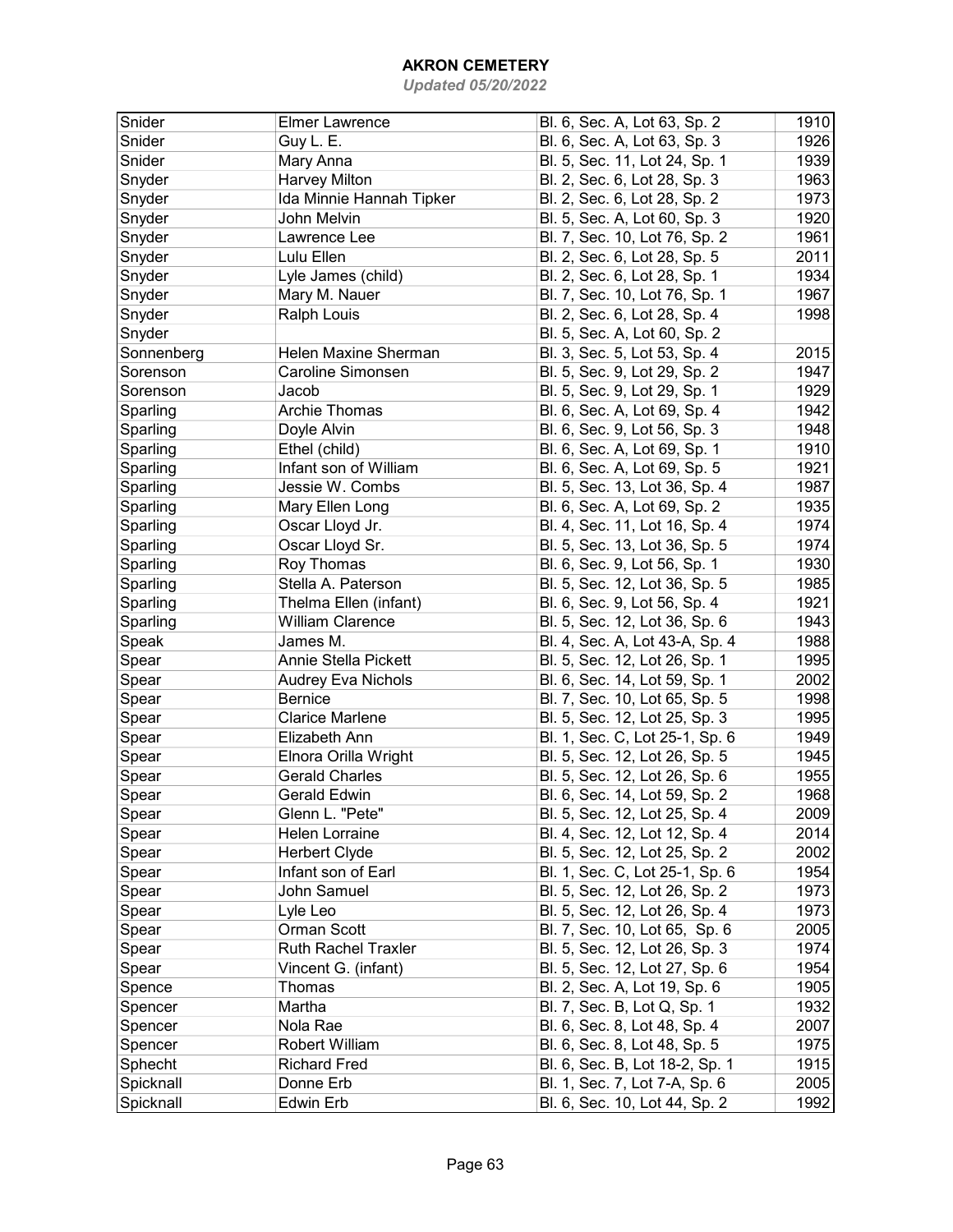| Spicknall       | Jean Anne Whittenburg        | Bl. 1, Sec. 7, Lot 7-A, Sp. 5  | 2006 |
|-----------------|------------------------------|--------------------------------|------|
| Spicknall       | Joseph Russell               | Bl. 1, Sec. 7, Lot 7-B, Sp. 2  | 1967 |
| Spicknall       | Lola Mae Buethe              | Bl. 6, Sec. 10, Lot 44, Sp. 1  | 2018 |
| Spicknall       | Ruth G. Erb                  | Bl. 1, Sec. 7, Lot 7-B, Sp. 1  | 1995 |
| Spitler         | Calvin Joseph                | Bl. 6, Sec. 12, Lot 61, Sp. 6  | 1943 |
| Spitler         | Sophia Jane Stacey           | Bl. 6, Sec. 12, Lot 61, Sp. 4  | 1956 |
| Spooner         | Orabelle Roach               | Bl. 1, Sec. 7, Lot 14, Sp. 5   | 2007 |
| Spradling       | <b>Annie Miller</b>          | Bl. 1, Sec. 7, Lot 18, Sp. 4   | 1951 |
| Spradling       | Doris Jean (infant)          | Bl. 1, Sec. 7, Lot 17, Sp. 4   | 1935 |
| Spradling       | <b>Elbert Ellis</b>          | Bl. 1, Sec. 7, Lot 18, Sp. 5   | 1953 |
| Spradling       | Etta Marie Stanley           | Bl. 2, Sec. 7, Lot 29, Sp. 5   | 1992 |
| Spradling       | <b>Homer Emery</b>           | Bl. 2, Sec. 7, Lot 29, Sp. 6   | 1978 |
| Spradling       | Margie Dolores Miller        | Bl. 2, Sec. 7, Lot 29, Sp. 3   | 1967 |
| Spradling       | Ronald Elwood                | Bl. 2, Sec. 7, Lot 29, Sp. 4   | 1977 |
|                 | Eva L. Gough                 |                                | 1982 |
| Springston      |                              | Bl. 6, Sec. 8, Lot 57, Sp. 3   |      |
| Springston      | Mary Elilzabeth Elam         | Bl. 5, Sec. C, Lot 32-1, Sp. 2 | 1965 |
| Springston      | Walter                       | Bl. 6, Sec. 8, Lot 57, Sp. 2   | 1928 |
| Springston      | <b>William Castle</b>        | Bl. 6, Sec. 8, Lot 57, Sp. 4   | 1984 |
| Springston      | William Castle Jr.           | Bl. 6, Sec. 8, Lot 57, Sp. 1   | 1924 |
| Stacey          | Leo Alexander                | Bl. 2, Sec. 5, Lot 28, Sp. 2   | 2015 |
| Stafford        | Alonzo                       | Bl. 5, Sec. B, Lot 17-3, Sp. 2 | 1954 |
| <b>Stafford</b> | Cynthia A.                   | Bl. 5, Sec. B, Lot 17-3, Sp. 1 | 1916 |
| Stafford        | Lila Ellen                   | Bl. 4, Sec. 14, Lot 16, Sp. 4  | 2013 |
| Stafford        | <b>Wallace Edward</b>        | Bl. 5, Sec. 14, Lot 30, Sp. 5  | 1987 |
| Stahn           | Shawn Allen                  | Bl. 1, Sec. A, Lot 12-B, Sp. 4 | 2008 |
| Standish        | Samuel Lambert               | Bl. 3, Sec. 6, Lot 43, Sp. 1   | 1930 |
| Standish        | Sarah Ramona Varner          | Bl. 3, Sec. 6, Lot 43, Sp. 2   | 1946 |
| Stanley         | <b>Fannie Garner</b>         | Bl. 5, Sec. 11, Lot 28, Sp. 1  | 1963 |
| Stanley         | Garnet Charline Parker       | Bl. 5, Sec. 11, Lot 28, Sp. 4  | 1958 |
| Stanley         | Shelby A.                    | Bl. 5, Sec. 11, Lot 28, Sp. 5  | 1969 |
| Stanley         | William Herman               | Bl. 5, Sec. 11, Lot 28, Sp. 2  | 1955 |
| Stanton         | James Aurthur "Bert"         | Bl. 1, Sec. A, Lot 2, Sp. 6    | 1939 |
| Stanton         | Nellie Elizabeth Annable     | Bl. 1, Sec. A, Lot 2, Sp. 5    | 1941 |
| <b>Staples</b>  | <b>Catherine Eleanor</b>     | Bl. 3, Sec. 5, Lot 47, Sp. 2   | 1993 |
| <b>Staples</b>  | <b>Clarence William</b>      | Bl. 3, Sec. 5, Lot 47, Sp. 3   | 2004 |
| Starlin         | Anna V. Johnson              | Bl. 4, Sec. 9, Lot 12, Sp. 4   | 1928 |
| Starlin         | Danny Leroy                  | Bl. 6, Sec. 14, Lot 56, Sp. 3  | 1993 |
| Starlin         | Danny Leroy Sr.              | Bl. 6, Sec. 14, Lot 56, Sp. 5  | 1994 |
| <b>Starlin</b>  | Dorothy Irene Eskew          | Bl. 6, Sec. 14, Lot 56, Sp. 1  | 2002 |
| Starlin         | Floyd Lincoln 'Bud'          | Bl. 4, Sec. 9, Lot 11, Sp. 4   | 2006 |
| <b>Starlin</b>  | John L.                      | Bl. 4, Sec. 9, Lot 12, Sp. 3   | 1928 |
| <b>Starlin</b>  | John Melvin                  | Bl. 4, Sec. 14, Lot 14, Sp. 5  | 1994 |
| <b>Starlin</b>  | Johnny Charles               | Bl. 6, Sec. 14, Lot 56, Sp. 2  | 1981 |
| Starlin         | Lois A.                      | Bl. 4, Sec. 9, Lot 12, Sp. 5   | 1940 |
| <b>Starlin</b>  | Lucinda Sue                  | Bl. 4, Sec. 9, Lot 11, Sp. 5   | 2016 |
| <b>Starlin</b>  | Lula Mae Cure                | Bl. 7, Sec. 13, Lot 70, Sp. 2  | 1945 |
| <b>Starlin</b>  | Mildred                      | Bl. 4, Sec. 9, Lot 11, Sp. 3   | 2008 |
| Steen           | Ida Marie Cline              | Bl. 3, Sec. 7, Lot 49, Sp. 1   | 1920 |
| Stein           | <b>Ethel Estella Annable</b> |                                | 1921 |
|                 |                              | Bl. 1, Sec. C, Lot 25-1, Sp. 5 |      |
| Steinbrink      | Walter                       | Bl. 7, Sec. 9, Lot 71, Sp. 1   | 1929 |
| Steinow         | Helena                       | Bl. 2, Sec. A, Lot 14, Sp. 1   | 1905 |
| Steinow         | Paul                         | Bl. 2, Sec. A, Lot 14, Sp. 3   | 1916 |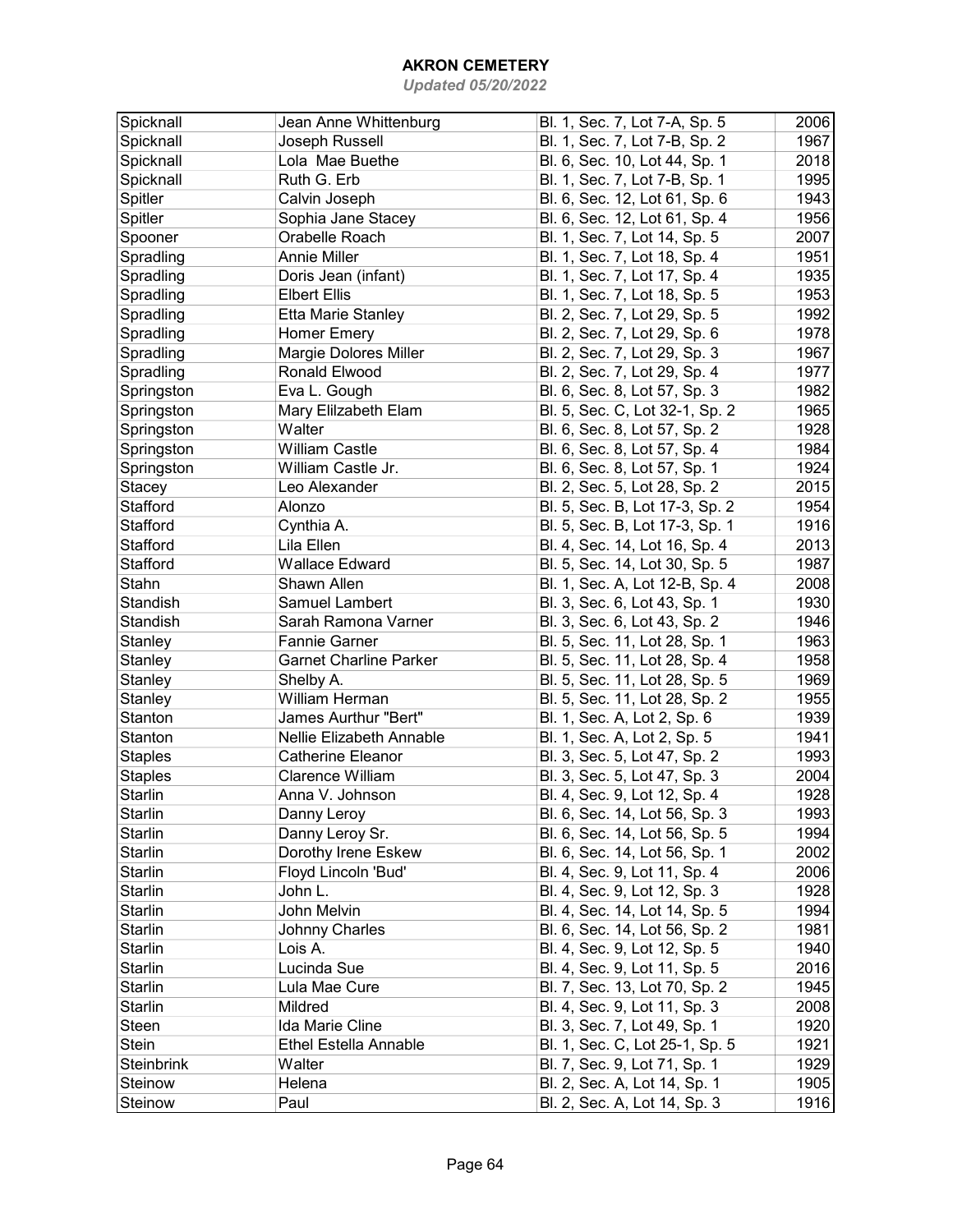| Stelk          | Richard H.                       | Bl. 6, Sec. 13, Lot 47, Sp. 4  | 1982 |
|----------------|----------------------------------|--------------------------------|------|
| <b>Stelk</b>   | Walter                           | Bl. 6, Sec. 13, Lot 47, Sp. 6  | 1945 |
| <b>Stelk</b>   | Wilbur                           | Bl. 6, Sec. 13, Lot 47, Sp. 3  | 2009 |
| Stephens       | Joel R.                          | Bl. 3, Sec. A, Lot 34, Sp. 6   | 1913 |
| Stephens       | Julia Dawson Mengel              | Bl. 3, Sec. A, Lot 34, Sp. 5   | 1929 |
| Stephenson     | Donald James ©                   | Bl. 6, Sec. A, Lot 61-B Sp. 2  | 2015 |
| <b>Stevens</b> | D. T.                            |                                | 1939 |
|                |                                  | Bl. 5, Sec. 11, Lot 38, Sp. 3  |      |
| <b>Stevens</b> | Jean ©                           | Bl. 2, Sec. A, Lot 20-B, Sp. 2 | 2014 |
| <b>Stevens</b> | Laura Rosella Johnson Keim       | Bl. 5, Sec. 11, Lot 38, Sp. 2  | 1955 |
| <b>Stevens</b> | Mary Ann Colpitts                | Bl. 2, Sec. A, Lot 20-B, Sp. 3 | 2004 |
| <b>Stevens</b> | Patrick                          | Bl. 2, Sec. A, Lot 20-B, Sp. 4 | 2000 |
| <b>Stewart</b> | <b>Charles Edmund</b>            | Bl. 4, Sec. 8, Lot 4, Sp. 3    | 1965 |
| <b>Stewart</b> | Michael (infant)                 | Bl. 4, Sec. 8, Lot 4, Sp. 1    | 1954 |
| <b>Stewart</b> | Sarah Elizabeth                  | Bl. 4, Sec. 8, Lot 4, Sp. 2    | 1972 |
| Steyaert       | Doris Jean                       | Bl. 3, Sec. 5, Lot 56, Sp. 4   | 2005 |
| Stockwell      | <b>Elvin Paul</b>                | Bl. 2, Sec. A, Lot 21-A, Sp. 1 | 1918 |
| <b>Stolte</b>  | <b>Grace Eva Smith</b>           | Bl. 4, Sec. 10, Lot 9, Sp. 4   | 1968 |
| <b>Stolte</b>  | Joseph Carl                      | Bl. 4, Sec. 10, Lot 9, Sp. 5   | 1961 |
| Stoner         | Aladean Jane Myers               | Bl. 2, Sec. A, Lot 21-B, Sp. 5 | 2010 |
| Stoner         | Donald Dean                      | Bl. 2, Sec. A, Lot 21-B, Sp. 6 | 2011 |
| Stoner         | Florence M. Willard              | Bl. 3, Sec. 7, Lot 55, Sp. 2   | 1980 |
| Stoner         | Harold                           | Bl. 3, Sec. 7, Lot 55, Sp. 3   | 1975 |
| Stoner         | Rose May                         | Bl. 2, Sec. A, Lot 21, Sp. 3   | 1952 |
| Stoner         | Virgil David (child)             | Bl. 3, Sec. 7, Lot 56, Sp. 3   | 1941 |
| Story          | H. E. (Infant)                   | Bl. 3, Sec. 7, Lot 59, Sp. 4   |      |
| <b>Stout</b>   | Thelma Delila                    | Bl. 4, Sec. B, Lot 4-2, Sp. 3  | 1921 |
| Stratton       | Alcinous "Al"                    | Bl. 4, Sec. 10, Lot 7, Sp. 2   | 1987 |
| Stratton       | <b>Belle Crosby</b>              | Bl. 5, Sec. 11, Lot 40, Sp. 2  | 2015 |
| Stratton       | <b>Clarence Enos</b>             | Bl. 4, Sec. 10, Lot 7, Sp. 1   | 2001 |
| Stratton       | Douglas McKee "Doug" marker only | Bl. 1, Sec. 6, Lot 20, Sp. 3   | 2016 |
| Stratton       | <b>Lillian Miles</b>             | Bl. 4, Sec. 10, Lot 7, Sp. 5   | 1939 |
| Stratton       | Mary Oletha Barnett              | Bl. 4, Sec. 10, Lot 7, Sp. 3   | 1984 |
|                |                                  |                                |      |
| Stratton       | Peter T.                         | Bl. 4, Sec. 10, Lot 7, Sp. 4   | 1931 |
| Strauch        | Robert "Rob"<br>(marker only)    | Bl. 7, Sec. 10, Lot 66, Sp. 5  | 2017 |
| Stull          | Gene Allen                       | Bl. 6, Sec. 8, Lot 44, Sp. 5   | 1957 |
| Stumpff        | Albert Ray                       | Bl. 7, Sect. 10, Lot 72, Sp. 3 | 2015 |
| Stumpff        | Amy Lynn ©                       | Bl. 4, Sec. 14, Lot 8, Sp. 4   | 2021 |
| Stumpff        | Cheryl $A \odot$                 | Bl. 4, Sec. 14, Lot 8, Sp. 4   | 2021 |
| Stumpff        | Derril Lester                    | Bl. 7, Sec. 10, Lot 72, Sp. 2  | 1975 |
| Stumpff        | Doris Maxine Koch                | Bl. 4, Sec. 14, Lot 8, Sp. 5   | 2019 |
| Stumpff        | Fay Mae                          | Bl. 7, Sec. 10, Lot 72, Sp. 1  | 1999 |
| Stumpff        | James Lee                        | Bl. 4, Sec. 14, Lot 8, Sp. 6   | 1985 |
| Sturdevant     | William                          | Bl. 1, Sec. B, Lot 1-1, Sp. 6  | 1895 |
| Sunde          | Alfred Norman                    | Bl. 4, Sec. 11, Lot 21, Sp. 4  | 1980 |
| Sunde          | Christie Sampson                 | Bl. 4, Sec. 11, Lot 21, Sp. 1  | 1955 |
| Sunde          | Loretta Nadine (infant)          | Bl. 4, Sec. 11, Lot 21, Sp. 6  | 1940 |
| Sunde          | Myrtle Faun Jones                | Bl. 4, Sec. 11, Lot 21, Sp. 4  | 1999 |
| Sunde          | Nels A.                          | Bl. 4, Sec. 11, Lot 21, Sp. 2  | 1944 |
| Sunderman      | David Duane (infant)             | Bl. 6, Sec. 8, Lot 60, Sp. 4   | 1957 |
| Sundling       | Garda Ericka Erickson            | Bl. 6, Sec. 13, Lot 54, Sp. 5  | 1967 |
| Sundling       | <b>Harold Paul</b>               | Bl. 6, Sec. 13, Lot 58, Sp. 5  | 1982 |
| Sundling       | Katherine Isabella Resler        | Bl. 6, Sec. 13, Lot 58, Sp. 4  | 1963 |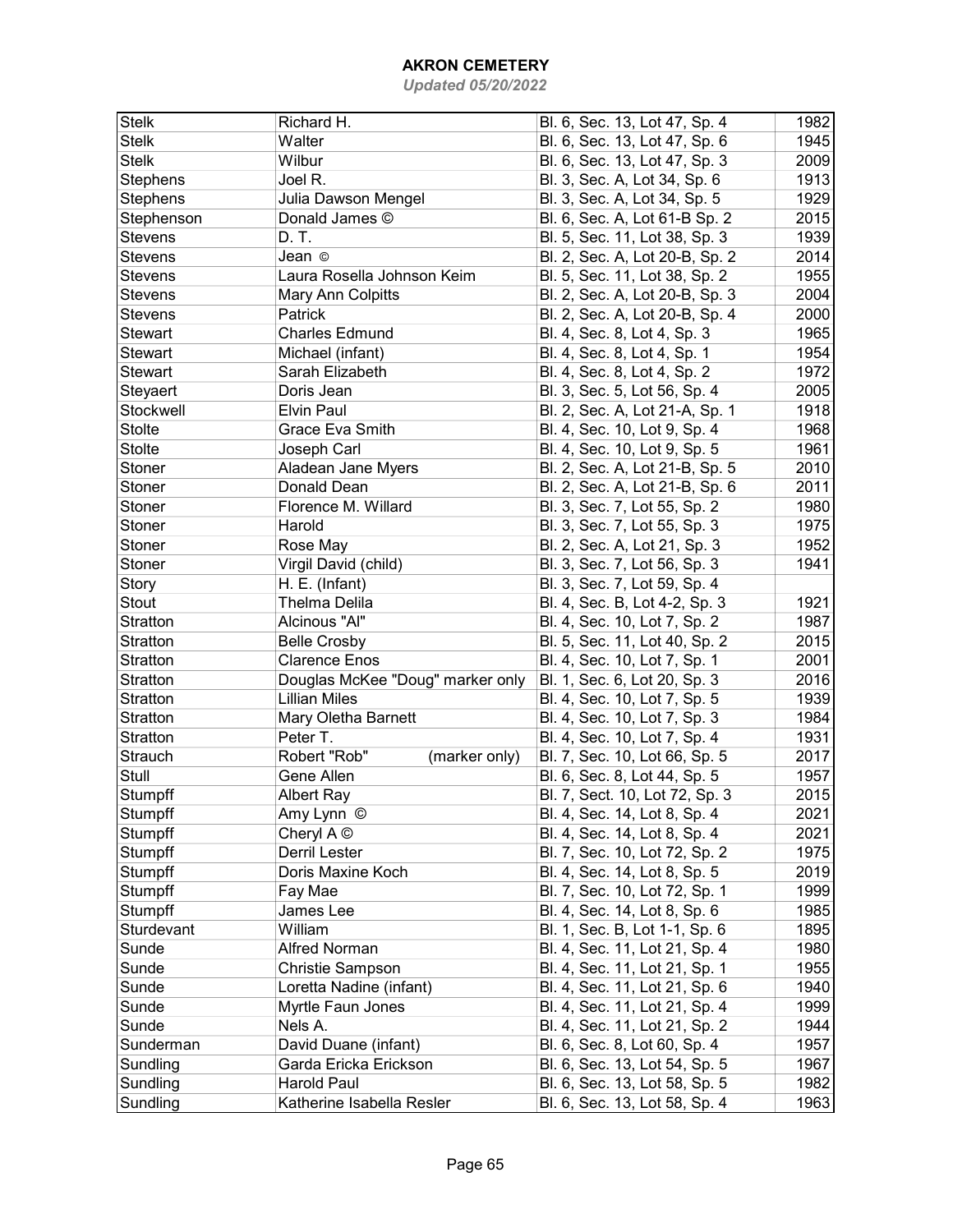| Sundling       | Patricia Ann                     | Bl. 6, Sec. 13, Lot 59, Sp. 5  | 1946 |
|----------------|----------------------------------|--------------------------------|------|
| Sundling       | Paul Hjalmer                     | Bl. 6, Sec. 13, Lot 54, Sp. 6  | 1953 |
| Sundling       | Paula Sue                        | Bl. 6, Sec. 13, Lot 58, Sp. 6  | 1949 |
| Sundling       | Reynold Leland                   | Bl. 6, Sec. 13, Lot 59, Sp. 4  | 1945 |
| Sundling       | Stephen Ray Sundling ©           | Bl. 6, Sec. 13, Lot 58, Sp. 3  | 2021 |
| Sutton         | George Pugh                      | Bl. 5, Sec. 8, Lot 24, Sp. 6   | 1939 |
| Swan           | Luella May                       | Bl. 4, Sec. A, Lot 37-A, Sp. 3 | 1941 |
| Swanson        | Audrey                           | Bl. 2, Sec. 7, Lot 38, Sp. 7   | 2005 |
| Swanson        | Robert                           | Bl. 2, Sec. 7, Lot 38, Sp. 7   | 2008 |
| Swartz         | Eli                              | Bl. 1, Sec. D, Lot 37-2, Sp. 3 | 1890 |
| Switzer        | <b>Birdie Rebecca Gallentine</b> | Bl. 4, Sec. 8, Lot 19, Sp. 4   | 1973 |
| Switzer        | <b>Elmer Milton</b>              | Bl. 4, Sec. 8, Lot 19, Sp. 6   | 1993 |
| Switzer        | Milton Cleve "Mike"              | Bl. 4, Sec. 8, Lot 19, Sp. 5   | 1963 |
| Swopes         | Cora May Gebauer ©               | Bl. 4, Sec. D, Lot 45-6, Sp. 3 | 2018 |
| Swopes         | <b>Glenn Dillard</b>             | Bl. 4, Sec. D, Lot 45-6, Sp. 3 | 2000 |
| Tague          | Newton E.                        | Bl. 1, Sec. D, Lot 49-2, Sp. 6 | 1888 |
| Tague          | Pearlie B.                       | Bl. 1, Sec. D, Lot 49-2, Sp. 5 | 1888 |
| Tanney         | Cynthia Louise McSwain           | Bl. 4, Sec. 11, Lot 14, Sp. 1  | 2012 |
| Tanney         | Scot Wilson                      | Bl. 4, Sec. 11, Lot 14, Sp. 6  | 1981 |
| Taper          | Rosemary ©                       | Bl. 6, Sec 13, Lot 44, Sp. 4   | 2015 |
| Taylor         | <b>Elsie Mary</b>                | Bl. 6, Sec. 8, Lot 59, Sp. 5   | 1996 |
| Taylor         | Fred Wallace, Jr.                | Bl. 7, Sec. A, Lot 77, Sp. 4   | 2016 |
| Taylor         | Granville Madison                | Bl. 5, Sec. D, Lot 41-2, Sp. 1 | 1918 |
| Taylor         | Jackson                          | Bl. 4, Sec. 10, Lot 19, Sp. 3  | 1936 |
| Taylor         | John Earnest                     | Bl. 5, Sec. 8, Lot 38, Sp. 1   |      |
| Taylor         | Ortha Jean Cox ©                 | Bl. 7, Sec. A, Lot 77, Sp. 4   | 2016 |
| Tedford        | <b>Ruth Esther Schindler</b>     | Bl. 5, Sec. 10, Lot 39, Sp. 1  | 2011 |
| Tedford        | Samuel John                      | Bl. 5, Sec. 10, Lot 39, Sp. 2  | 1980 |
| <b>Tedrick</b> | Anne Irene Ellison               | Bl. 1, Sec. 7, Lot 11, Sp. 2   | 1985 |
| <b>Tedrick</b> | Richard H. (Dr.)                 | Bl. 1, Sec. 7, Lot 11, Sp. 1   | 1990 |
| TenEyck        | Erma Louise ©                    | Bl. 7, Sec. 12, Lot 67, Sp. 6  | 2020 |
| Teuber         | Henry A.                         | Bl. 2, Sec. A, Lot 15, Sp. 1   | 1904 |
| Thomas         | Alice Arlene McFarlin            | Bl. 6, Sec. 14, Lot 54, Sp. 3  | 1979 |
| <b>Thomas</b>  | Robert Wayne                     | Bl. 6, Sec. 14, Lot 54, Sp. 4  | 1987 |
| Thomas         | <b>Rusty Wade</b>                | Bl. 6, Sec. 14, Lot 55, Sp. 5  | 1981 |
| Thompson       | Marlene Elizabeth                | Bl. 5, Sec. A, Lot 60-B, Sp. 5 | 2015 |
| Thompson       | Waldo Wilkie Thompson "Wally"    | Bl. 5, Sec. A, Lot 60-B, Sp. 6 | 2019 |
| Thurtell       | Robert Lincoln                   | Bl. 5, Sec. 13, Lot 24, Sp. 6  | 1965 |
| Thurtell       | Sylvia Ann Pierson               | Bl. 5, Sec. 13, Lot 24, Sp. 4  | 1991 |
| <b>Tisdale</b> | Orville Avery                    | Bl. 5, Sec. 13, Lot 42, Sp. 3  | 1999 |
| Titman         | George William                   | Bl. 7, Sec. 9, Lot 65, Sp. 2   | 1950 |
| Todd           | Evelyn Lenora McPeak             | Bl. 6, Sec 11, Lot 62, Sp. 5   | 2016 |
| Todd           | Jessie Magdelena Luginbill       | Bl. 6, Sec. 11, Lot 50, Sp. 1  | 1971 |
| Todd           | Tandy O.                         | Bl. 6, Sec. 11, Lot 50, Sp. 2  | 1957 |
| Todd           | Virgil Vernon                    | Bl. 6, Sec. 11, Lot 62, Sp. 6  | 1979 |
| Tofflemoyer    | Vella                            | Bl. 5, Sec. 14, Lot 24, Sp. 1  | 1990 |
| Tolin          | <b>Emily Ann Tracy</b>           | Bl. 7, Sec. 13, Lot 69, Sp. 1  | 1939 |
| Tow            | Clara A. Johnson                 | Bl. 3, Sec. C, Lot 22-1, Sp. 4 | 1937 |
| Towner         | Eliza E. Dawdey                  | Bl. 4, Sec. B, Lot 4-2, Sp. 6  | 1932 |
| Townsend       | David                            | Bl. 1, Sec. B, Lot 12-3, Sp. 2 | 1928 |
| Townsend       | Emogene                          | Bl. 1, Sec. B, Lot 12-3, Sp. 3 | 1902 |
| Tramp          | Nellie Mae Gill ©                | Bl. 3, Sec. 7, Lot 44, Sp. 1   | 2014 |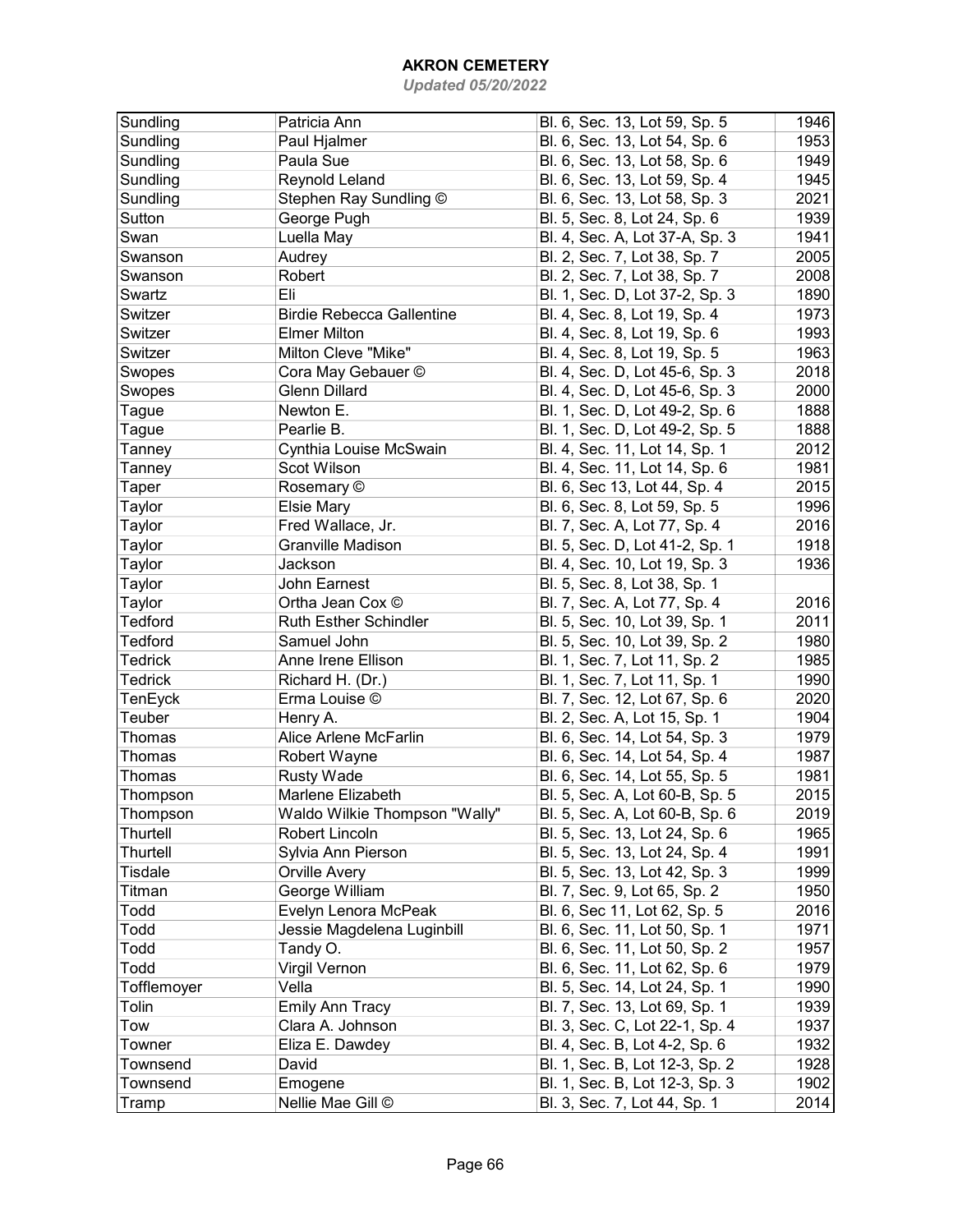| Travis           | Cliff                         | Bl. 2, Sec. B, Lot 14-4, Sp. 4 | 2017 |
|------------------|-------------------------------|--------------------------------|------|
| <b>Travis</b>    | <b>Frank Duane</b>            | Bl. 4, Sec. 12, Lot 20, Sp. 6  | 1988 |
| Travis           | Jennie Louisa                 | Bl. 4, Sec. 12, Lot 20, Sp. 5  | 1991 |
| Travis           | Richard "Dick" L ©            | Bl. 4, Sec. 12, Lot 12, Sp. 6  |      |
| <b>Travis</b>    | <b>Robert Duane</b>           | Bl. 4, Sec. 12, Lot 11, Sp. 2  | 1998 |
| <b>Travis</b>    | Zelda Irene                   | Bl. 4, Sec. 12, Lot 11, Sp. 1  | 2013 |
| <b>Travis</b>    | Zella Clyde Williams "Clydie" | Bl. 2, Sec. B, Lot 14-4, Sp. 3 | 2010 |
| Traxler          | <b>Bill Sherman</b>           | Bl. 5, Sec. 11, Lot 30, Sp. 2  | 2016 |
| Traxler          | <b>Elvin Dale</b>             | Bl. 4, Sec. 12, Lot 8, Sp. 6   | 1991 |
| Traxler          | Gene Philip                   | Bl. 3, Sec. 4, Lot 63, Sp. 4   | 2013 |
| <b>Traxler</b>   | Jesse James                   | Bl. 4, Sec. 8, Lot 16, Sp. 1   | 1993 |
| <b>Traxler</b>   | Marlin Ronald                 | Bl. 5, Sec. 10, Lot 36, Sp. 5  | 1944 |
| Traxler          | <b>Theodore Willis</b>        | Bl. 4, Sec. 11, Lot 12, Sp. 4  | 1976 |
| Trimble          | Pearl A. Martin               | Bl. 6, Sec. 10, Lot 48, Sp. 5  | 1970 |
| Trimble          | Robert R.                     | Bl. 6, Sec. 10, Lot 48, Sp. 6  | 1960 |
| <b>Triplett</b>  | Leo Guy                       | Bl. 7, Sec. 13, Lot 75, Sp. 3  | 1969 |
| <b>Triplett</b>  | Nora Emma Lohman              | Bl. 7, Sec. 13, Lot 75, Sp. 2  | 1992 |
| Trough           | Lessie                        | Bl. 1, Sec. B, Lot 12-3, Sp. 4 | 1892 |
| True             | Elda E.                       | Bl. 2, Sec. 6, Lot 26, Sp. 2   | 1947 |
| Tunis            | Jacob                         | Bl. 2, Sec. 6, Lot 42, Sp. 9   | 1931 |
| Tunis            | Mary Lucy Miller Ballard      | Bl. 2, Sec. 6, Lot 42, Sp. 8   | 1954 |
| Tunis            |                               | Bl. 5, Sec. A, Lot 54, Sp. 1   |      |
| Tunis            |                               | Bl. 5, Sec. A, Lot 54, Sp. 2   |      |
| Turner           | Alta Vera                     | Bl. 1, Sec. 6, Lot 9, Sp. 3    | 2006 |
| Turner           | <b>Bessie Lucille Hayes</b>   | Bl. 2, Sec. 7, Lot 23, Sp. 5   | 1988 |
| Turner           | <b>Daniel Nell</b>            | Bl. 1, Sec. 6, Lot 9, Sp. 2    | 2012 |
| Turner           | Infant of G. W.               | Bl. 7, Sec. A, Lot 78, Sp. 4   | 1913 |
| Turner           | Richard Joseph                | Bl. 2, Sec. 7, Lot 23, Sp. 4   | 1976 |
| Turner           | Simeon Alfred                 | Bl. 2, Sec. 7, Lot 23, Sp. 6   | 1969 |
| Turner           | Tony T                        | Bl. 1, Sec. 6, Lot 9, Sp. 4    | 2006 |
| Turner           | William Joseph                | Bl. 3, Sec. 5, Lot 57, Sp. 5   | 1987 |
| Tuttle           | Frank H.                      | Bl. 3, Sec. A, Lot 31, Sp. 5   | 1955 |
| Tuttle           | George I.                     | Bl. 3, Sec. A, Lot 31, Sp. 4   | 1904 |
| Tuttle           | Lucinda Jane Jones            | Bl. 3, Sec. A, Lot 31, Sp. 3   | 1934 |
| <b>Tveitnes</b>  | Emma                          | Bl. 7, Sec. 9, Lot 66, Sp. 4   | 2001 |
| <b>Tveitnes</b>  | Gertrude Bue                  |                                | 1964 |
|                  |                               | Bl. 7, Sec. 9, Lot 66, Sp. 2   |      |
| Tveitnes         | John                          | Bl. 7, Sec. 9, Lot 66, Sp. 5   | 1968 |
| <b>Tveitnes</b>  | John Alfred                   | Bl. 7, Sec. 9, Lot 66, Sp. 1   | 1928 |
| <b>Tveitnes</b>  | Knute John                    | Bl. 7, Sec. 9, Lot 66, Sp. 3   | 1973 |
| <b>Tveitnes</b>  | Olav                          | Bl. 7, Sec. 9, Lot 66, Sp. 6   | 1976 |
| Uhlenhopp        | Donald (infant)               | Bl. 4, Sec. 8, Lot 16, Sp. 4   | 1955 |
| Uhlenhopp        | <b>Richard Dale</b>           | Bl. 4, Sec. 8, Lot 16, Sp. 6   | 2008 |
| Uhlenhopp        | Richard Henry ©               | Bl. 1, Sec. 7, Lot 4, Sp. 4    | 2013 |
| Uhlenhopp        | <b>Shirley Ruth</b>           | Bl. 4, Sec. 8, Lot 16, Sp. 5   | 1987 |
| <b>Uhlenhopp</b> | Vickie Dean                   | Bl. 4, Sec. 8, Lot 16, Sp. 4   | 1976 |
| Umphenour        | Isac                          | Bl. 1, Sec. C, Lot 24-1, Sp. 5 | 1889 |
| Umphenour        | Sarah                         | Bl. 1, Sec. C, Lot 24-1        | 1898 |
| Underkircher     | <b>Charles Leander</b>        | Bl. 5, Sec. 8, Lot 21-B, Sp. 4 | 1920 |
| Underwood        | Henry H.                      | Bl. 3, Sec. 7, Lot 45, Sp. 5   | 1924 |
| Underwood        | Infant                        | Bl. 2, Sec. 7, Lot 21-B, Sp. 6 |      |
| Urch             | Elijah                        | Bl. 1, Sec. B, Lot 13-1, Sp. 6 | 1891 |
| Van Liew         | Mary Doyle                    | Bl. 5, Sec. B, Lot 5-3, Sp. 2  | 1927 |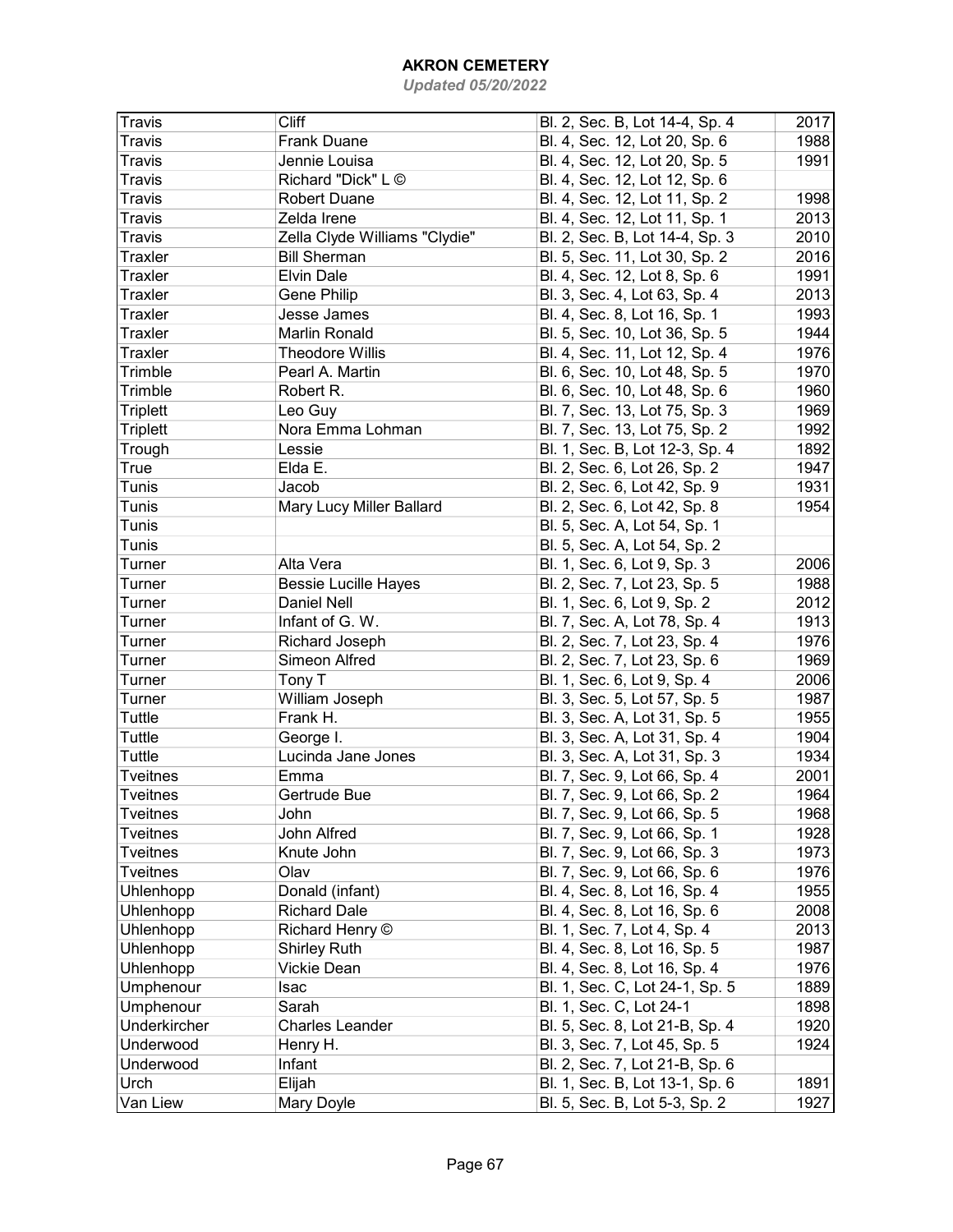| Van Liew    | Theodore R. (infant)           | Bl. 5, Sec. B, Lot 5-3, Sp. 5  |      |
|-------------|--------------------------------|--------------------------------|------|
| Van Liew    | William Kirk Sr.               | Bl. 5, Sec. B, Lot 5-3, Sp. 3  | 1938 |
| Van Liew    | William Kirk Jr. (child)       | Bl. 5, Sec. B, Lot 5-3, Sp. 4  |      |
| Van Matre   | Clarence                       | Bl. 2, Sec. 7, Lot 36, Sp. 6   | 2005 |
| Van Winkle  | Abe                            | Bl. 5, Sec. A, Lot 58, Sp. 5   | 1956 |
| Van Winkle  | Aladean Lucille Schmidt ©      | Bl. 6, Sec. 10, Lot 46, Sp. 4  | 2017 |
| Van Winkle  | Elmer Lee                      | Bl. 5, Sec. A, Lot 50-A, Sp. 6 | 2005 |
| Van Winkle  | Jessie B. Foote                | Bl. 5, Sec. A, Lot 58, Sp. 4   | 1933 |
| Van Winkle  | Ray                            | Bl. 6, Sec. 10, Lot 46, Sp. 4  | 2002 |
| Vance       | Aura Doris Wachtel             | Bl. 5, Sec. 9, Lot 39, Sp. 5   | 1974 |
| Vance       | Clarissa Roseltha              | Bl. 3, Sec. 7, Lot 46, Sp. 1   | 2001 |
| Vance       | David Glenn ©                  | Bl. 5, Sec. 9, Lot 40, Sp. 2-3 | 2017 |
| Vance       | <b>Delmar Dorwin</b>           | Bl. 5, Sec. 9, Lot 39, Sp. 2   | 1980 |
| Vance       | Emma Rule                      | Bl. 5, Sec. 9, Lot 39, Sp. 1   | 1959 |
| Vance       | Eugene E.                      | Bl. 5, Sec. 9, Lot 39, Sp. 4   | 1990 |
| Vance       | Helen Armenta Wilson           | Bl. 5, Sec. 9, Lot 40, Sp. 3   | 1928 |
| Vance       | <b>Millard Filmore</b>         | Bl. 5, Sec. 9, Lot 40, Sp. 4   | 1955 |
| Vance       | Quentin Eugene                 | Bl. 5, Sec. 9, Lot 40, Sp. 2   | 2013 |
| Vander Meer | Barney                         | Bl. 5, Sec. 10, Lot 39, Sp. 4  | 1999 |
| Vander Meer | <b>Frances Matilda</b>         | Bl. 5, Sec. 10, Lot 39, Sp. 3  | 1997 |
| Vander Meer | Dale Clarence                  | Bl. 4, Sec. 13, Lot 15, Sp. 4  | 2018 |
| Vander Meer | Joyce Marie Gertson            | Bl. 4, Sec. 13, Lot 15, Sp. 3  | 2017 |
| Vanderhoof  | Harry Jay                      | Bl. 5, Sec. 9, Lot 28, Sp. 3   | 1982 |
| Vanderhoof  | Valera M. Young Lesher         | Bl. 5, Sec. 9, Lot 28, Sp. 4   | 1977 |
| Vangorder   | Uriah S.                       | Bl. 4, Sec. D, Lot 45-3, Sp. 3 | 1918 |
| Varela      | <b>Erwin Daniel</b>            | Bl. 7, Sec. 14, Lot 76, Sp. 3  | 2008 |
| Varney      | <b>Goldie Belle Atkins</b>     | Bl. 7, Sec. 9, Lot 74, Sp. 4   | 1976 |
| Varney      | Jesse B.                       | Bl. 7, Sec. 9, Lot 74, Sp. 5   | 1960 |
| Vaughan     | John                           | Bl. 3, Sec. B, Lot 3-2, Sp. 4  | 1894 |
| Vaughn      | Alice Jean Delaney             | Bl. 6, Sec. 11, Lot 58, Sp. 1  | 2016 |
| Vaughn      | <b>Billie Clarence</b>         | Bl. 3, Sec. 4, Lot 60, Sp. 5   | 1981 |
| Vaughn      | Caroline Fern (child)          | Bl. 6, Sec. 12, Lot 47, Sp. 3  | 1943 |
| Vaughn      | Donald Jay (infant)            | Bl. 6, Sec. 12, Lot 47, Sp. 2  | 1949 |
| Vaughn      | Dorothy Norma Adams            | Bl. 3, Sec. 4, Lot 60, Sp. 2   | 1993 |
| Vaughn      | Duane Roy (child)              | Bl. 6, Sec. 12, Lot 47, Sp. 1  | 1962 |
| Vaughn      | Eldon E.                       | Bl. 6, Sec. 12, Lot 46, Sp. 3  | 1990 |
| Vaughn      | Francis Elden "Swede"          | Bl. 5, Sec. 12, Lot 34, Sp. 2  | 1953 |
| Vaughn      | Ira Clarence                   | Bl. 6, Sec. 12, Lot 46, Sp. 2  | 1969 |
| Vaughn      | Roy Edward                     | Bl. 6, Sec. 11, Lot 58, Sp. 2  | 1993 |
| Vaughn      | <b>Russell August</b>          | Bl. 3, Sec. 4, Lot 60, Sp. 3   | 1985 |
| Vaughn      | Sandra Marie Salley            | Bl. 4, Sec. 11, Lot 4, Sp. 4   | 2019 |
| Vaughn      | Selma Penora Lundberg          | Bl. 6, Sec. 12, Lot 46, Sp. 1  | 1962 |
| Vaughn      | <b>Timothy Dale</b>            | Bl. 4, Sec. 11, Lot 4, Sp. 6   | 1978 |
| Vaughn      | Terry "Doc" Lynn MARKER 4/2021 | Bl. 3, Sec. 4, Lot 60, Sp. 4   | 2021 |
| Vaughn      | Lea Annette (infant)           | Bl. 6, Sec. 12, Lot 47, Sp. 3  | 1964 |
| Venard      | George Lincoln                 | Bl. 5, Sec. 13, Lot 37, Sp. 5  | 1977 |
| Venard      | Verda Virginia Wykoff          | Bl. 5, Sec. 13, Lot 37, Sp. 4  | 1960 |
| Venrick     | Alfred Raymond (infant)        | Bl. 1, Sec. 7, Lot 15, Sp. 6   | 1933 |
| Venrick     | Delbert W.                     | Bl. 1, Sec. 7, Lot 15, Sp. 2   | 1964 |
| Venrick     | Florena Teresa Badman          | Bl. 1, Sec. 7, Lot 15, Sp. 3   | 1951 |
| Venrick     | Glenn Eugene                   | Bl. 1, Sec. 7, Lot 16, Sp. 2   | 2012 |
| Venrick     | Iva Mae Crosby                 | Bl. 1, Sec. 7, Lot 15, Sp. 1   | 1968 |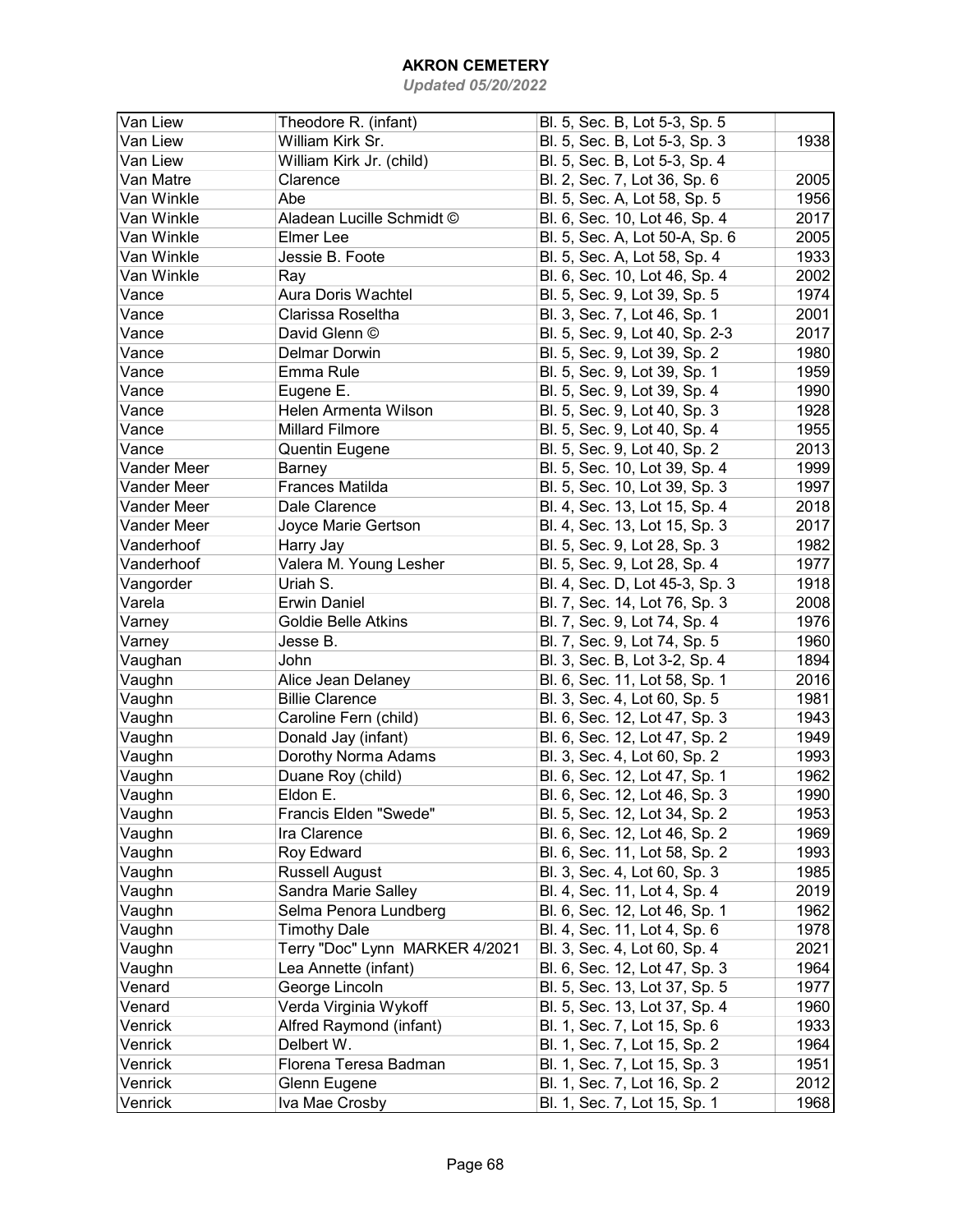| Venrick    | John Richmond               | Bl. 1, Sec. 7, Lot 15, Sp. 4   | 1931 |
|------------|-----------------------------|--------------------------------|------|
| Verhoeff   | <b>Violet May Miller</b>    | Bl. 4, Sec. 14, Lot 10, Sp. 1  | 2012 |
| Vincent    | Flora Emoline               | Bl. 5, Sec. 8, Lot 41, Sp. 1   | 1995 |
| Vincent    | <b>William Oscar</b>        | Bl. 5, Sec. 8, Lot 41, Sp. 2   | 1980 |
| Vinson     | Rosa L. ©                   | Bl. 7, Sec. 7, Lot 64, Sp. 2   | 2015 |
| Vogel      | Margaret Joy King           | Bl. 3, Sec. B, Lot 3-4, Sp. 1  | 2021 |
| Vogel      | <b>Robert Charles</b>       | Bl. 3, Sec. B, Lot 3-4, Sp. 2  | 2011 |
| Volberding | Agnes Maude Ebon            | Bl. 1, Sec. 7, Lot 17, Sp. 1   | 1945 |
| Volberding | Doris Evalee Riffle         | Bl. 1, Sec. 7, Lot 18, Sp. 2   | 1958 |
| Volberding | <b>Edward Martin</b>        | Bl. 1, Sec. 7, Lot 18, Sp. 3   | 1973 |
| Volberding | Florence V. Payton          | Bl. 1, Sec. 7, Lot 11, Sp. 6   | 1994 |
| Volberding | Hazel                       | Bl. 1, Sec. 7, Lot 11, Sp. 5   | 2013 |
| Volberding | Henry Robert                | Bl. 1, Sec. 7, Lot 11, Sp. 4   | 2009 |
| Volberding | Louis Earl                  | Bl. 1, Sec. 7, Lot 18, Sp. 1   | 1990 |
| Volberding | Otto Adelbert               | Bl. 1, Sec. 7, Lot 12, Sp. 6   | 1995 |
| Volberding | Patricia Jan "Sunny"        | Bl. 1, Sec. 6, Lot 7, Sp. 5    | 1997 |
| Volberding | Vernie Marjorie             | Bl. 1, Sec. 7, Lot 12, Sp. 5   | 1989 |
| Volberding | <b>Willliam Henry</b>       | Bl. 1, Sec. 7, Lot 17, Sp. 3   | 1935 |
| Vondy      | Dorothy Louise Blake        | Bl. 3, Sec. 5, Lot 57, Sp. 1   | 2018 |
| Vorce      | Darin Lynn (infant)         | Bl. 4, Sec. 11, Lot 13, Sp. 6  | 1978 |
| Vosburg    | Anna Kuhl                   | Bl. 2, Sec. 6, Lot 31, Sp. 1   | 1934 |
| Vosburg    | <b>Burton David</b>         | Bl. 2, Sec. 6, Lot 31, Sp. 2   | 1951 |
| Vosburg    | Leone Helen                 | Bl. 2, Sec. 6, Lot 31, Sp. 3   | 1978 |
| Vosburg    | Lloyd Dalton                | Bl. 2, Sec. 6, Lot 31, Sp. 4   | 1967 |
| Vriezema   | Raymond Bert Jr. (infant)   | Bl. 7, Sec. B, Lot S, Sp. 6    | 1928 |
|            | Alpha Fay ©                 |                                | 2000 |
| Wagner     |                             | Bl. 5, Sec. A, Lot 58, Sp. 5   | 2006 |
| Wagner     | Dorothy Irene               | Bl. 1, Sec. B, Lot 1-6, Sp. 5  |      |
| Wagner     | Duane                       | Bl. 1, Sec. B, Lot 1-6, Sp. 6  | 1992 |
| Wagner     | Henry "Hank"                | Bl. 2, Sec. 7, Lot 32, Sp. 2   | 1993 |
| Wagner     | <b>Inez Maude Traxler</b>   | Bl. 4, Sec. 8, Lot 16, Sp. 2   | 1981 |
| Wagner     | John                        | Bl. 3, Sec. A, Lot 28-A, Sp. 6 | 1955 |
| Wagner     | Larry Wayne                 | Bl. 5, Sec. 8, Lot 22, Sp. 6   | 2022 |
| Wagner     | Lawrence                    | Bl. 4, Sec. 8, Lot 16, Sp. 3   | 1988 |
| Wagner     | Lillian Mae Bauer           | Bl. 5, Sec. A, Lot 59-A, Sp. 1 | 2013 |
| Wagner     | Paul M                      | Bl. 5, Sec. A, Lot 59-A, Sp. 5 | 2015 |
| Wagner     | Sophia Elizabeth Rudy       | Bl. 3, Sec. A, Lot 28-A, Sp. 5 | 1941 |
| Wagner     | Zelma Lorene Yackle         | Bl. 2, Sec. 7, Lot 32, Sp. 1   | 2003 |
| Wahl       | David Allen                 | Bl. 6, Sec. 14, Lot 44, Sp. 4  | 1980 |
| Wahl       | Kurt Glenn                  | Bl. 6, Sec. 14, Lot 44, Sp. 1  | 1988 |
| Wahl       | Raymond Mee Jr.             | Bl. 6, Sec. 14, Lot 43, Sp. 6  | 1999 |
| Wahl       | Raymond Mee Sr.             | Bl. 6, Sec. 14, Lot 44, Sp. 6  | 1980 |
| Wahl       | <b>Ruth Abbott</b>          | Bl. 6, Sec. 14, Lot 44, Sp. 5  | 2006 |
| Wahl       | Wayne A.                    | Bl. 6, Sec. 14, Lot 44, Sp. 4  | 1995 |
| Waitley    | Frank                       | Bl. 5, Sec. C, Lot 29-2, Sp. 2 | 1950 |
| Waitley    | Mary A. Kelley              | Bl. 5, Sec. C, Lot 29-2, Sp. 1 | 1915 |
| Waitley    | Victoria                    | Bl. 5, Sec. C, Lot 29-2, Sp. 3 | 1947 |
| Waitley    | <b>Wesley Gerald</b>        | Bl. 5, Sec. C, Lot 29-2, Sp. 4 | 1972 |
| Walder     | Marie A. Loft               | Bl. 2, Sec. A, Lot 20-A, Sp. 5 | 1919 |
| Walder     | William                     | Bl. 2, Sec. A, Lot 20-A, Sp. 6 |      |
| Waldvogle  | Wilda "Fonda" Ruth (infant) | Bl. 4, Sec. 8, Lot 19, Sp. 3   | 1923 |
| Waldvogle  | Zella Ruth Gillespie        | Bl. 4, Sec. 8, Lot 19, Sp. 3   | 1923 |
| Walker     | Carl "Bud"                  | Bl. 4, Sec. 12, Lot 16, Sp. 2  | 1992 |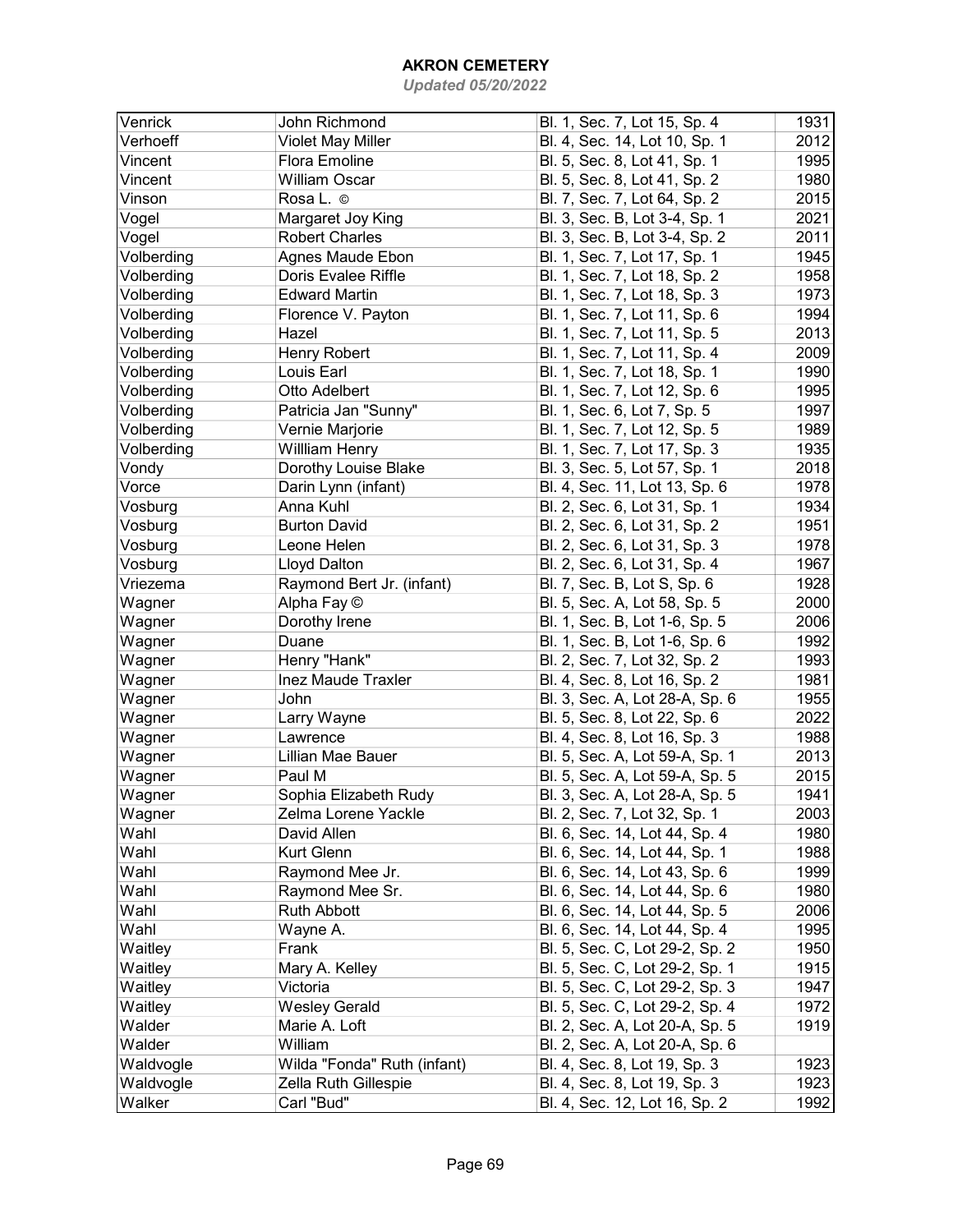| Walker   | Duane Lyle                          | Bl. 3, Sec. 5, Lot 56, Sp. 2   | 2016 |
|----------|-------------------------------------|--------------------------------|------|
| Walker   | Gary<br>(marker only)               | Bl. 6, Sec. 12, Lot 62, Sp. 4  |      |
| Walker   | George Leolin                       | Bl. 3, Sec. 6, Lot 44, Sp. 6   | 1975 |
| Walker   | George W.                           | Bl. 3, Sec. D, Lot 46-2, Sp. 5 | 1918 |
| Walker   | James Benton                        | Bl. 4, Sec. D, Lot 40-2, Sp. 4 | 1919 |
| Walker   | Laura Ella Parsens                  | Bl. 6, Sec. 11, Lot 46, Sp. 4  | 1962 |
| Walker   | Linda Ann Bailey ©                  | Bl. 6, Sec. 12, Lot 62, Sp. 4  | 2019 |
| Walker   | Lula Jane Guertner                  | Bl. 4, Sec. D, Lot 40-2, Sp. 5 | 1929 |
| Walker   | Maggie                              | Bl. 2, Sec. C, Lot 26-2, Sp. 1 | 1912 |
| Walker   | Shane Lee                           | Bl. 4, Sec. B, Lot 16.5, Sp 5  | 2015 |
| Walker   | Ursel                               | Bl. 2, Sec. C, Lot 26-2, Sp. 3 | 1921 |
| Walker   | Vera Viola McFarlin                 | Bl. 3, Sec. 6, Lot 44, Sp. 5   | 1978 |
| Walker   | <b>William Edward</b>               | Bl. 2, Sec. C, Lot 26-2, Sp. 2 | 1917 |
| Walker   | <b>William Franklin</b>             | Bl. 6, Sec. 11, Lot 46, Sp. 5  | 1952 |
| Walker   |                                     | Bl. 7, Sec. A, Lot 77-A, Sp. 1 |      |
| Walker   |                                     | Bl. 7, Sec. A, Lot 77-A, Sp. 2 |      |
| Wallen   | John H.                             | Bl. 3, Sec. 6, Lot 63, Sp. 1   | 1923 |
| Wallen   | Margie Dean                         |                                | 1934 |
| Wallen   | Nettie E. Sutherland                | Bl. 1, Sec. 6, Lot 21, Sp. 6   | 1963 |
| Wallen   |                                     | Bl. 1, Sec. 6, Lot 8, Sp. 6    |      |
|          | Samuel Alonzo                       | Bl. 1, Sec. 6, Lot 8, Sp. 5    | 1946 |
| Walls    | Gwendolyn (child)                   | Bl. 3, Sec. 7, Lot 49-A, Sp. 1 | 1921 |
| Walls    | Infant                              | Bl. 3, Sec. 7, Lot 49-A, Sp. 2 |      |
| Walter   | Ina Capitola Evans                  | Bl. 3, Sec. 6, Lot 46, Sp. 3   | 1984 |
| Walter   | <b>Oswald Ernest</b>                | Bl. 3, Sec. 6, Lot 46, Sp. 4   | 1984 |
| Walters  | Alice Read                          | Bl. 7, Sec. 12, Lot 67, Sp. 1  | 1971 |
| Walters  | Ary Carl                            | Bl. 7, Sec. 12, Lot 67, Sp. 2  | 1958 |
| Walters  | Infant                              | Bl. 4, Sec. B, Lot 41, Sp. 6   | 1903 |
| Walters  | James "Dana"                        | Bl. 7, Sec. 12, Lot 67, Sp. 1  | 2017 |
| Walton   | <b>Bernard Lavern</b>               | Bl. 6, Sec. 13, Lot 56, Sp. 4  | 1992 |
| Walton   | <b>Billy Joe</b>                    | Bl. 5, Sec. 14, Lot 33, Sp. 4  | 1988 |
| Walton   | <b>Britta Timi</b><br>(marker only) | Bl. 6, Sec. 13, Lot 56, Sp. 3  | 1967 |
| Walton   | Carroll Lavern                      | Bl. 6, Sec. 13, Lot 56, Sp. 3  | 1967 |
| Walton   | Dick Leroy                          | Bl. 5, Sec. 14, Lot 33, Sp. 3  | 1988 |
| Walton   | Donna                               | Bl. 6, Sec. 13, Lot 57, Sp. 2  | 1986 |
| Walton   | Dorothy Edith Reese                 | Bl. 5, Sec. 14, Lot 33, Sp. 5  | 2018 |
| Walton   | Frank Leroy                         | Bl. 6, Sec. 13, Lot 57, Sp. 4  | 1954 |
| Walton   | <b>Glen Walter</b>                  | Bl. 6, Sec. 13, Lot 57, Sp. 2  | 1991 |
| Walton   | Jeanette Lois Gebauer               | Bl. 5, Sec. 14, Lot 33, Sp. 2  | 2018 |
| Walton   | Jennie Mary Starlin                 | Bl. 6, Sec. 13, Lot 57, Sp. 5  | 1945 |
| Walton   | <b>Nancy Ginell Crews</b>           | Bl. 6, Sec. 13, Lot 57, Sp. 3  | 1967 |
| Walton   | Rosie A. Gebauer                    | Bl. 6, Sec. 13, Lot 57, Sp. 1  | 2004 |
| Walton   | Ruby Irene Grooms                   | Bl. 6, Sec. 13, Lot 56, Sp. 2  | 2017 |
| Walton   | Delmar LeRoy                        | Bl. 5, Sec. 14, Lot 33, Sp. 6  | 1983 |
| Ward     | Alfred Marion Jr.                   | Bl. 1, Sec. 7, Lot 13, Sp. 6   | 2001 |
| Ward     | Alfred Marion Sr.                   | Bl. 1, Sec. 7, Lot 13, Sp. 4   | 1972 |
| Ward     | <b>Eleanor Postlethwaite</b>        | Bl. 1, Sec. 7, Lot 13, Sp. 3   | 1986 |
| Ward     | Oleta Olma Rorich ©                 | Bl. 1, Sec. 7, Lot 13, Sp. 5   | 2013 |
| Ward     | <b>Troy Michael</b>                 | Bl. 1, Sec. 7, Lot 13, Sp. 2   | 1991 |
| Warmouth | Nancy                               | Bl. 4, Sec. A, Lot 37-A, Sp. 1 | 1918 |
| Warner   | Harvey James                        | Bl. 4, Sec. B, Lot 9-3, Sp. 2  | 1967 |
| Warner   | Maude Jessie Davis                  | Bl. 4, Sec. B, Lot 9-3, Sp. 1  | 1976 |
| Warren   | Bertha E.                           |                                | 1955 |
|          |                                     | Bl. 7, Sec. 11, Lot 66, Sp. 1  |      |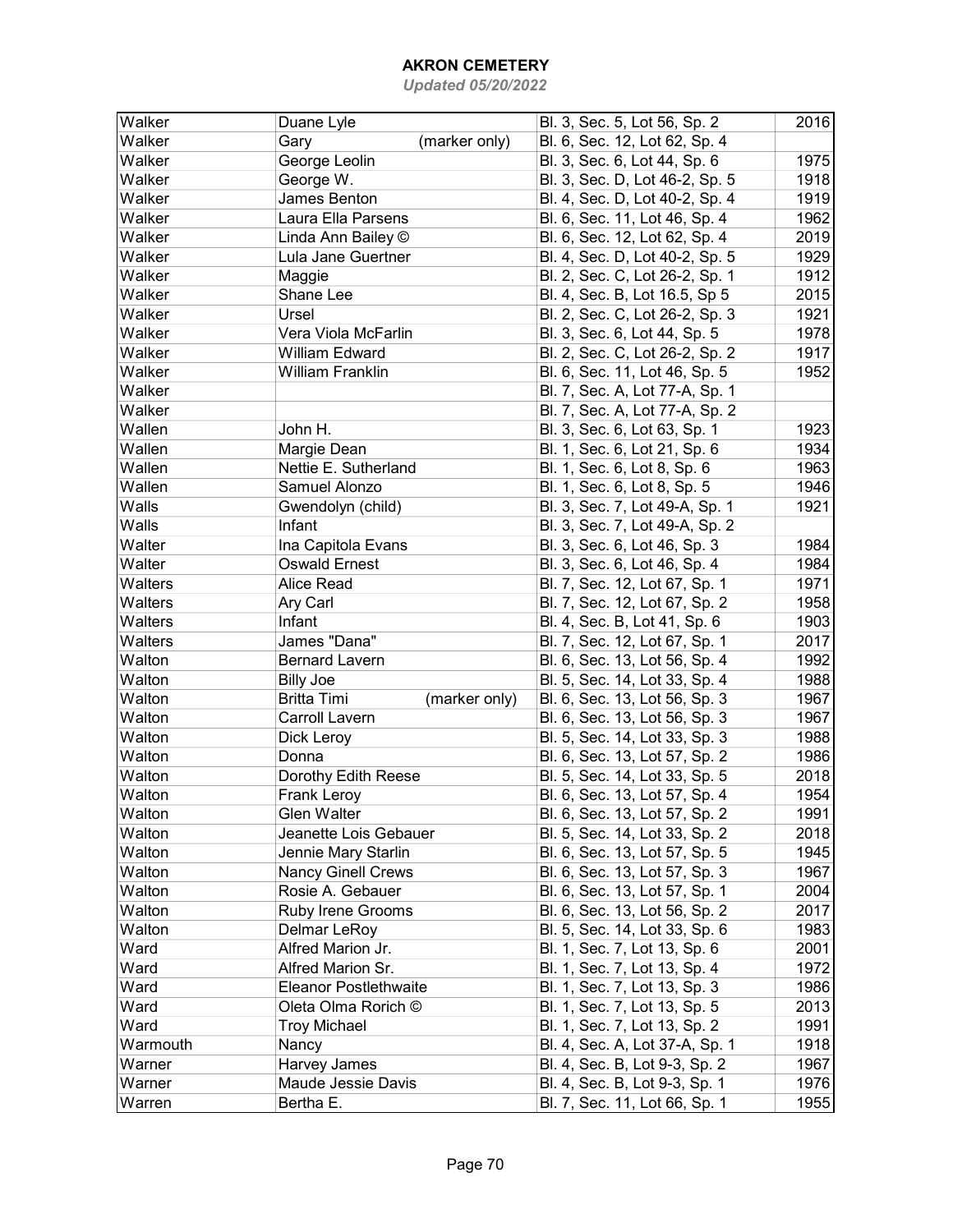| Warren                        | George Virgil (Dr.)         | Bl. 7, Sec. 11, Lot 66, Sp. 2    | 1938 |
|-------------------------------|-----------------------------|----------------------------------|------|
| Watson                        | Elizabeth Ann               | Bl. 2, Sec. 5, Lot 27, Sp. 4     | 1997 |
| Watson                        | John William Wesley         | Bl. 7, Sec. B, Lot I, Sp. 2      | 1931 |
| Watson                        | Murl Ray                    | Bl. 2, Sec. 5, Lot 28, Sp. 1     | 1998 |
| Waugh                         | Lura Grenway                | Bl. 1, Sec. A, Lot 10-A, Sp. 6   | 1897 |
| Weaver                        | Carma Jean<br>(marker only) | Bl. 7, Sec. 11, Lot 68, Sp. 2    | 1956 |
| $\overline{\mathsf{W}}$ eaver | Carmaleta                   | Bl. 7, Sec. 11, Lot 68, Sp. 1    | 1940 |
| Weaver                        | Joseph M.                   | Bl. 7, Sec. 11, Lot 68, Sp. 5    | 1983 |
| Weaver                        | Roxie C. Laws               | Bl. 7, Sec. 11, Lot 68, Sp. 4    | 1997 |
| Weir                          | Elsie Ruama Wonderly        | Bl. 6, Sec. B, Lot 72, Sp. 3&4   | 1914 |
| Weir                          | <b>Maurice Victor</b>       | Bl. 6, Sec. B, Lot 72, Sp. 4&5   | 1966 |
| Wellman                       | Retta Lucretia Burton       | Bl. 6, Sec. 12, Lot 43, Sp. 1    | 1950 |
| Wellman                       | <b>William Tecumseh</b>     | Bl. 6, Sec. 12, Lot 43, Sp. 2    | 1946 |
| Wells                         | Angela Kay Sherman (c)      | Bl. 3, Sec. 5, Lot 54, Sp. 4     | 2021 |
| Wells                         | Darold Delton               | Bl. 1, Sec. 7, Lot 5, Sp. 5      | 1974 |
| Wells                         | Donald Culla                | Bl. 4, Sec. 8, Lot 21, Sp. 1     | 1920 |
| Wells                         | Gary                        | Bl. 1, Sec. 7, Lot 6, Sp. 1      | 2011 |
| Wells                         | Harold Lee                  | Bl. 1, Sec. 7, Lot 10, Sp. 1     | 1974 |
| Wells                         | Jenica Leigh (infant)       | Bl. 1, Sec. 7, Lot 5, Sp. 1      | 1979 |
| Wells                         | Kathy Lee Dickson           | Bl. 1, Sec. 7, Lot 6, Sp. 1      | 2003 |
| Wells                         | <b>Marian Grace Ewing</b>   | Bl. 7, Sec. 14, Lot 71, Sp. 5    | 1970 |
| Wells                         | Marion C.                   | Bl. 1, Sec. 7, Lot 5, Sp. 6      | 1989 |
| Wells                         | Maude May Copeland          | Bl. 1, Sec. 7, Lot 10, Sp. 2     | 1978 |
| Wells                         | Oliver Bunyan "Bun"         | Bl. 1, Sec. 7, Lot 10, Sp. 3     | 1973 |
| Wells                         | Rosa Melvina Grooms         | Bl. 1, Sec. 7, Lot 5, Sp. 4      | 2002 |
| Wells                         | Ruth B.                     | Bl. 7, Sec. 10, Lot 66, Sp. 3    | 1985 |
| Wells                         | <b>William Nelson</b>       | Bl. 4, Sec. 13, Lot 15, Sp. 1    | 2011 |
| Wenig                         | Charles                     | Bl. 5, Sec. A, Lot 59, Sp. 2     | 1915 |
| Wenig                         | <b>Charles Brandt</b>       | Bl. 6, Sec. 11, Lot 45, Sp. 3    | 1955 |
| Wenig                         | <b>Charles Bruce</b>        | Bl. 6, Sec. 11, Lot 45, Sp. 4    | 1995 |
| Wenig                         | Christina I.                | Bl. 5, Sec. A, Lot 59, Sp. 1     | 1909 |
| Wenig                         | Christina Marguerita        | Bl. 5, Sec. A, Lot 59, Sp. 3     | 1916 |
| Wenig                         | E. Carl                     | Bl. 5, Sec. A, Lot 59, Sp. 6     | 1970 |
| Wenig                         | Mary Traphagan              | Bl. 5, Sec. A, Lot 59, Sp. 5     | 1965 |
| Wenig                         | Minnie Finkner              | Bl. 6, Sec. 11, Lot 45, Sp. 2    | 1968 |
| Wenig                         | <b>Richard Paul</b>         | Bl. 6, Sec. 11, Lot 45, Sp. 1    | 1940 |
| West                          | Clarence                    | Bl. 5, Sec. D, Lot 41-1, Sp. 1   | 1918 |
| West                          | Lora L. Elliott             | Bl. 5, Sec. D, Lot 41-1, Sp. 6   | 1922 |
| West                          | Lucia Mary Hall             | Bl. 5, Sec. D, Lot 41-1, Sp. 4   | 1953 |
| West                          | Stephen P.                  | Bl. 5, Sec. D, Lot 41-1, Sp. 5   | 1938 |
| West                          | <b>Willard Clarence</b>     | Bl. 5, Sec. D, Lot 41-1, Sp. 2   | 1925 |
| Whatley                       | Belvia "Pete"               | Bl. 2, Sec. 5, Lot 37, Sp. 6     | 2001 |
| Whatley                       | Mary Jane Morgan            | Bl. 2, Sec. 5, Lot 37, Sp. 5     | 2005 |
| Wheeler                       | Justus S.                   | Bl. 5, Sec. A, Lot 52, Sp. 4     | 1907 |
| Wheeler                       | Marietta                    | Bl. 5, Sec. A, Lot 52, Sp. 5     | 1919 |
| Whitaker                      | Anna Erma Carnes            | Bl. 7, Sec. 11, Lot 64, Sp. 5    | 1958 |
| Whitaker                      | Edgar Alton                 | Bl. 7, Sec. 11, Lot 64, Sp. 6    | 1938 |
| White                         | <b>Clara Frances Cline</b>  | Bl. 6, Sec. B, Lot 65, Sp. 1     | 1959 |
| White                         | Clarence Leroy              | Bl. 6, Sec. B, Lot 65, Sp. 2     | 1970 |
| White                         | Delbert leroy               | Bl. 2, Sec. A, Lot 21-A, Sp. 2/3 | 2015 |
| White                         | Eleanor A.                  | Bl. 5, Sec. 9, Lot 42, Sp. 1     | 2008 |
| White                         | Elmyra S. Lodwig            | Bl. 6, Sec. 11, Lot 47, Sp. 2    | 1945 |
|                               |                             |                                  |      |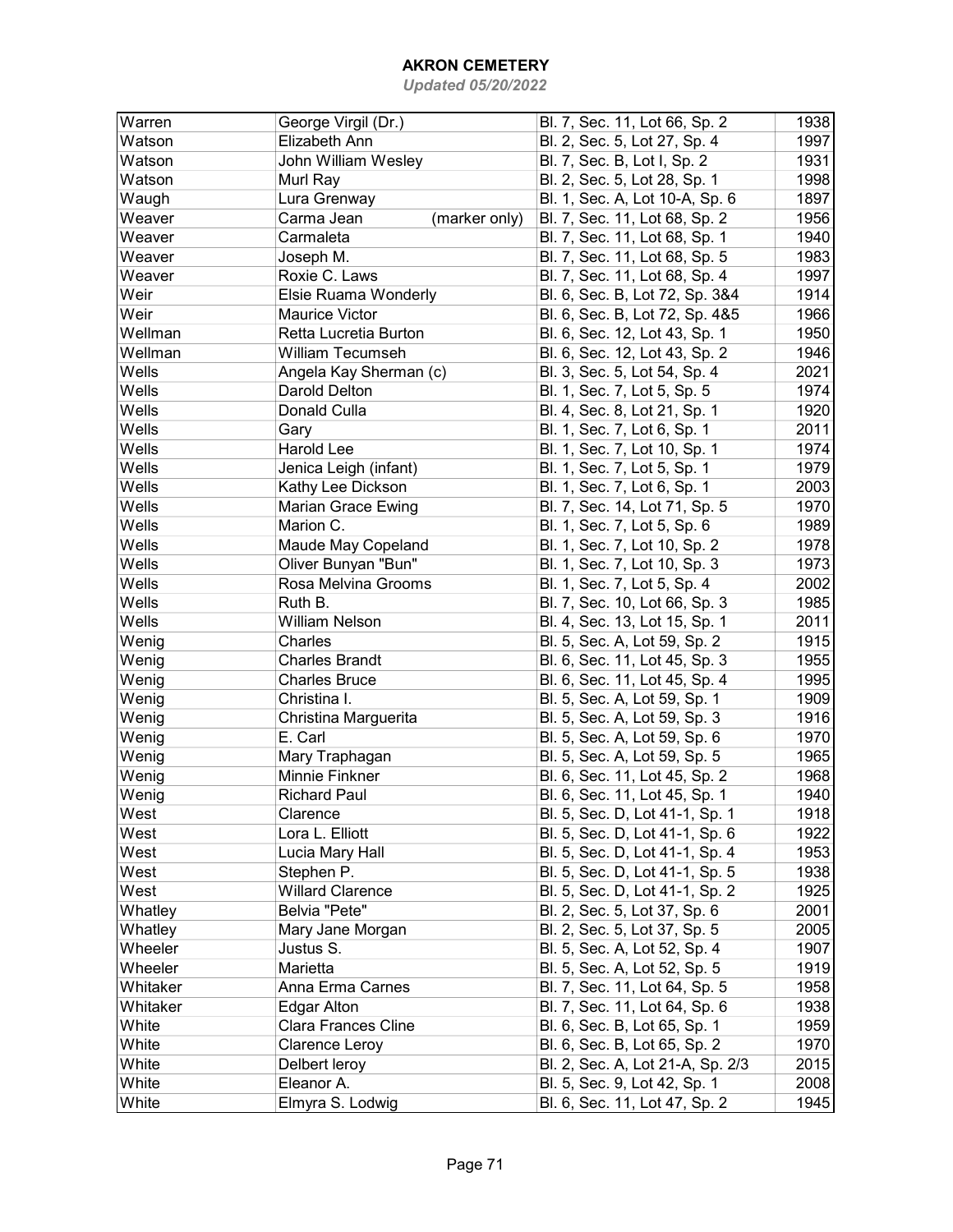| White         | Infant                      | Bl. 6, Sec. C, Lot 30-2, Sp. 2 | 1916 |
|---------------|-----------------------------|--------------------------------|------|
| White         | Infant girl                 | Bl. 6, Sec. B, Lot 64, Sp. 6   | 1914 |
| White         | Infant girl                 | Bl. 6, Sec. B, Lot 64, Sp. 5   | 1922 |
| White         | Kathryn Almena              | Bl. 2, Sec. 6, Lot 33, Sp. 2   | 1929 |
| White         | Leroy Ellsworth             | Bl. 5, Sec. 9, Lot 42, Sp. 2   | 1990 |
| White         | Loletta                     | Bl. 2, Sec. 6, Lot 33, Sp. 1   | 1928 |
| White         |                             |                                | 1933 |
|               | Mary Elmyra (child)         | Bl. 6, Sec. B, Lot 64, Sp. 4   |      |
| White         | Robert Ellsworth            | Bl. 2, Sec. 6, Lot 33, Sp. 6   | 1926 |
| White         | William Ellsworth           | Bl. 6, Sec. 11, Lot 47, Sp. 1  | 1938 |
| White         |                             | Bl. 4, Sec. 9, Lot 5, Sp. 6    |      |
| White         | Jared Baker                 | Bl. 2, Sec. 6, Lot 33, Sp. 3   | 1937 |
| Whited        | Dale Edgar ©                | Bl. 7, Sec. 8, Lot 63-B, Sp. 6 | 2019 |
| Whited        | <b>Edgar Lawrence</b>       | Bl. 7, Sec. 8, Lot 63-B, Sp. 6 | 1932 |
| Whitehead     | Lucille Fern                | Bl. 6, Sec. 10, Lot 45, Sp. 4  | 1981 |
| Whitehead     | Lyle                        | Bl. 3, Sec. 5, Lot 48, Sp. 6   | 2013 |
| Whitehead     | Mildred "Millie"            | Bl. 6, Sec. 10, Lot 45, Sp. 2  | 2014 |
| Whitehead     | Orville Arnold              | Bl. 6, Sec. 10, Lot 45, Sp. 3  | 1990 |
| Whitlatch     | Robert H.                   | Bl. 3, Sec. 7, Lot 62, Sp. 4   | 2010 |
| Whittenburg   | Charlotte Jean              | Bl. 1, Sec. 7, Lot 7-A, Sp. 4  | 2015 |
| Wickliffe     | Daisy                       | Bl. 6, Sec. 8, Lot 49-B, Sp. 4 | 1922 |
| Wickliffe     | Homer Clarence              | Bl. 4, Sec. 9, Lot 4, Sp. 4    | 1977 |
| Wigfield      | Laura Edkins Bell           | Bl. 3, Sec. 7, Lot 57, Sp. 4   | 1980 |
| Wilcox        | <b>Elsie Gertrude Cross</b> | Bl. 3, Sec. 7, Lot 47, Sp. 2   | 1959 |
| <b>Wilcox</b> | Luella Floy Yeamans         | Bl. 4, Sec. 8, Lot 5, Sp. 2    | 1920 |
| Williams      | Caroline                    | Bl. 7, Sec. B, Lot Q, Sp. 3    | 1933 |
| Williams      | <b>Claude Thomas</b>        | Bl. 2, Sec. A, Lot 19-A, Sp. 5 | 1978 |
| Williams      | Earl Elmer                  | Bl. 6, Sec. 11, Lot 51, Sp. 6  | 1959 |
| Williams      | Effie Mathilda Salley       | Bl. 2, Sec. A, Lot 19-A, Sp. 4 | 1981 |
| Williams      | Gary Dean                   | Bl. 3, Sec. A, Lot 34-A, Sp. 3 | 1982 |
| Williams      | Ira David                   | Bl. 5, Sec. 14, Lot 35, Sp. 6  | 1949 |
| Williams      | Jennie B.                   | Bl. 5, Sec. 14, Lot 35, Sp. 5  | 1968 |
| Williams      | John R.                     | Bl. 3, Sec. B, Lot 3-3, Sp. 5  | 1926 |
| Williams      | Leo                         |                                | 1994 |
| Williams      |                             | Bl. 3, Sec. A, Lot 34-A, Sp. 2 |      |
|               | Mary C. Rogers              | Bl. 3, Sec. B, Lot 3-3, Sp. 4  | 1941 |
| Williams      | Pearl Sheldon               | Bl. 6, Sec. 13, Lot 55, Sp. 4  | 1958 |
| Williams      | Rinnie Mae Castleberry      | Bl. 6, Sec. 11, Lot 51, Sp. 5  | 1973 |
| Williams      | Ruth Lilian Ena Osgood      | Bl. 3, Sec. A, Lot 34A, Sp 1   | 2014 |
| Williamson    | John Thomas "Jack"          | Bl. 5, Sec. 13, Lot 28, Sp. 2  | 1972 |
| Willis        | Agnes Henrietta Lunquist    | Bl. 4, Sec. 11, Lot 19, Sp. 1  | 1974 |
| Willis        | Edith Bernice Brown         | Bl. 1, Sec. 7, Lot 21-A, Sp. 4 | 1932 |
| Willis        | Franklin Sylvester          | Bl. 4, Sec. 11, Lot 19, Sp. 2  | 1940 |
| Willis        | <b>Thelma Lucy Brooks</b>   | Bl. 2, Sec. 6, Lot 36, Sp.3    | 1955 |
| Wills         | Leta Leezaney Scott Stelk   | Bl. 6, Sec. 13, Lot 47, Sp. 5  | 1984 |
| Wilson        | Alice Malinda Snider        | Bl. 2, Sec. 7, Lot 26, Sp. 5   | 1942 |
| Wilson        | <b>Burt Clarence</b>        | Bl. 4, Sec. 13, Lot 18, Sp. 4  | 1985 |
| Wilson        | Daniel Sherman              | Bl. 5, Sec. 12, Lot 28, Sp. 4  | 1947 |
| Wilson        | Elva Anne                   | Bl. 5, Sec. 12, Lot 28, Sp. 5  | 1992 |
| Wilson        | Levi Chesterfield           | Bl. 2, Sec. 7, Lot 26, Sp. 6   | 1933 |
| Wilson        | Patrick Henry               | Bl. 5, Sec. 12, Lot 28, Sp. 6  | 1988 |
| Wilson        | Rilla Mae Nickerson         | Bl. 4, Sec. 13, Lot 18, Sp. 3  | 1989 |
| Wilson        | Rosela Mae Thatcher         | Bl. 2, Sec. 7, Lot 27, Sp. 4   | 1955 |
| Wilson        | <b>Thomas Wesley</b>        | Bl. 2, Sec. 7, Lot 27, Sp. 5   | 1952 |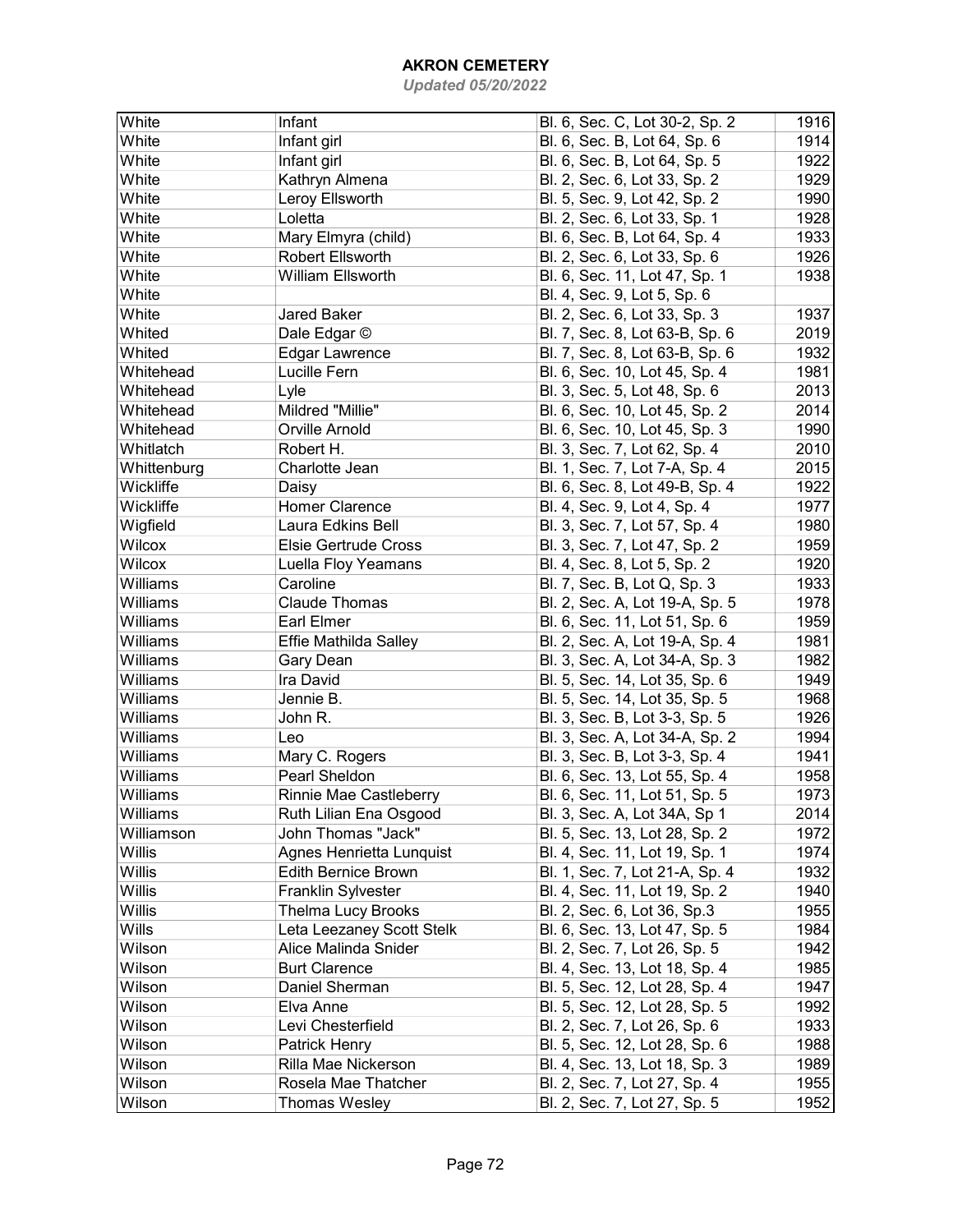## AKRON CEMETERY

Updated 05/20/2022

| Wind       | Franz P.                            | Bl. 6, Sec. C, Lot 31-2, Sp. 2 | 1941 |
|------------|-------------------------------------|--------------------------------|------|
| Wind       | George K.                           | Bl. 6, Sec. C, Lot 31-2, Sp. 1 | 1918 |
| Wind       | Katie                               | Bl. 6, Sec. C, Lot 31-2, Sp. 3 | 1957 |
| Windolph   | Joanna Wacker                       | Bl. 6, Sec. 9, Lot 43, Sp. 1   | 2021 |
| Windolph   | John O.                             | Bl. 3, Sec. 7, Lot 49-B, Sp. 6 | 1949 |
| Windolph   | Roberta Justice                     | Bl. 6, Sec. 9, Lot 43, Sp. 5   | 1962 |
| Winger     | <b>Clifton Vern</b>                 | Bl. 6, Sec. 8, Lot 43, Sp. 6   | 1998 |
| Winger     | Ina Elizabeth Renkel                | Bl. 6, Sec. 8, Lot 43, Sp.5    | 2012 |
| Winger     | <b>Robert Clifton</b>               | Bl. 6, Sec. 8, Lot 43, Sp. 4   | 1987 |
| Winston    | Augusta Mae Morey                   | Bl. 2, Sec. 5, Lot 30, Sp. 4   | 2016 |
| Wise       | Arthur E.                           | Bl. 3, Sec. A, Lot 35-A, Sp. 2 | 1987 |
| Wise       | <b>Arthur Louis</b>                 | Bl. 4, Sec. 9, Lot 6, Sp. 6    | 1957 |
| Wise       | Darlene A.                          | Bl. 3, Sec. A, Lot 35-A, Sp 1  | 2013 |
| Wise       | <b>Ethel Marian</b>                 | Bl. 4, Sec. 9, Lot 2, Sp. 4    | 2006 |
| Wise       | Harold W.                           | Bl. 4, Sec. 9, Lot 9, Sp. 2    | 2004 |
| Wise       | Iola Laurine Lundquist              | Bl. 4, Sec. 9, Lot 9, Sp. 1    | 2017 |
| Wise       | Josie Walker                        | Bl. 3, Sec. D, Lot 46-2, Sp. 1 | 1917 |
| Wise       | Mary Ellen Kessinger                | Bl. 4, Sec. 9, Lot 6, Sp. 4    | 1978 |
| Wise       | <b>Rickie Schultz</b>               | Bl. 4, Sec. 9, Lot 2, Sp. 5    | 1966 |
| Wise       | Wayne Louis                         | Bl. 4, Sec. 9, Lot 6, Sp. 5    | 1982 |
| Wise       | William H.                          | Bl. 7, Sec. 8, Lot 77, Sp. 4   |      |
| Wittenberg | Henry L. "Hiney"                    | Bl. 5, Sec. 11, Lot 23, Sp. 3  | 1982 |
| Wolfe      | <b>Burl</b>                         | Bl. 6, Sec. 9, Lot 63, Sp. 1   | 1925 |
| Wolfe      | David Woodburn                      | Bl. 6, Sec. 9, Lot 63, Sp. 4   | 1947 |
| Wolfe      | <b>Hazel Arlene</b>                 | Bl. 6, Sec. 9, Lot 63, Sp. 6   | 1946 |
| Wolfe      | Maria Adell McQueen                 | Bl. 6, Sec. 9, Lot 63, Sp. 5   | 1958 |
| Wolfe      | Tammy Lee Brandon                   | Bl. 6, Sec. 14, Lot 60, Sp.2   | 2004 |
| Wong       | Ruby Joyce Blake                    | Bl. 5, Sec. 11, Lot 37, Sp. 4  | 1990 |
| Wood       | Cecil Grey                          | Bl. 5, Sec. C, Lot 29-3, Sp. 4 | 1974 |
| Wood       | Curtis ©                            | Bl. 2, Sec. B, Lot 2-4, Sp. 4  | 2001 |
| Wood       | Gertrude A.                         | Bl. 6, Sec. 9, Lot 45, Sp. 5   | 1964 |
| Wood       | <b>Guy Samuel</b>                   | Bl. 6, Sec. 9, Lot 45, Sp. 6   | 1957 |
| Wood       | <b>Harriett Elizabeth Patterson</b> | Bl. 5, Sec. C, Lot 29-3, Sp. 2 | 1922 |
| Wood       | Laura Mae Alexander                 | Bl. 5, Sec. C, Lot 29-3, Sp. 5 | 1989 |
| Wood       | <b>Mary Agnes</b>                   | Bl. 2, Sec. B, Lot 17, Sp. 2   | 1990 |
| Wood       | Mary Ilene ©                        | Bl. 2, Sec. B, Lot 2-4, Sp. 4  | 2008 |
| Wood       | Ray                                 | Bl. 5, Sec. C, Lot 29-3, Sp. 3 | 1964 |
| Wood       | William Orlando                     | Bl. 5, Sec. C, Lot 29-3, Sp. 1 | 1916 |
| Woodard    | <b>Barbara Ruth Sundling</b>        | Bl. 6, Sec. 13, Lot 54, Sp. 4  | 1974 |
| Woodard    | Charles Raymond Sr.                 | Bl. 6, Sec. 12, Lot 58, Sp. 5  | 1980 |
| Woodard    | Lillian Lucille Farley              | Bl. 6, Sec. 12, Lot 58, Sp. 4  | 1952 |
| Woodin     | Eliza Sumner                        | Bl. 2, Sec. 5, Lot 35, Sp. 5   | 1947 |
| Woodin     | Francis                             | Bl. 2, Sec. 5, Lot 35, Sp. 6   | 1935 |
| Woodruff   | Eldora Belle                        | Bl. 5, Sec. 13, Lot 34, Sp. 6  | 1966 |
| Woodruff   | <b>Halsie Pratt</b>                 | Bl. 5, Sec. 13, Lot 34, Sp. 5  | 1971 |
| Woodruff   | Sallie Ann Kingry                   | Bl. 5, Sec. 13, Lot 34, Sp. 4  | 1961 |
| Woodson    | Nichalos Kyle Greene                | Bl. 4, Sec. 12, Lot 14, Sp. 6  | 1994 |
| Worley     | John C.                             | Bl. 3, Sec. A, Lot 34, Sp. 4   | 1894 |
| Wright     | Carl infant of Raymond              | Bl. 7, Sec. 11, Lot 77, Sp. 3  | 1937 |
| Wright     | Delouris Marie                      | Bl. 7, Sec. 11, Lot 77, Sp. 1  | 1966 |
| Wright     | Donald Rudolph                      | Bl. 7, Sec. 10, Lot 74, Sp. 2  | 2016 |
| Wright     | Doyle E.                            | Bl. 5, Sec. 10, Lot 36, Sp. 1  | 1985 |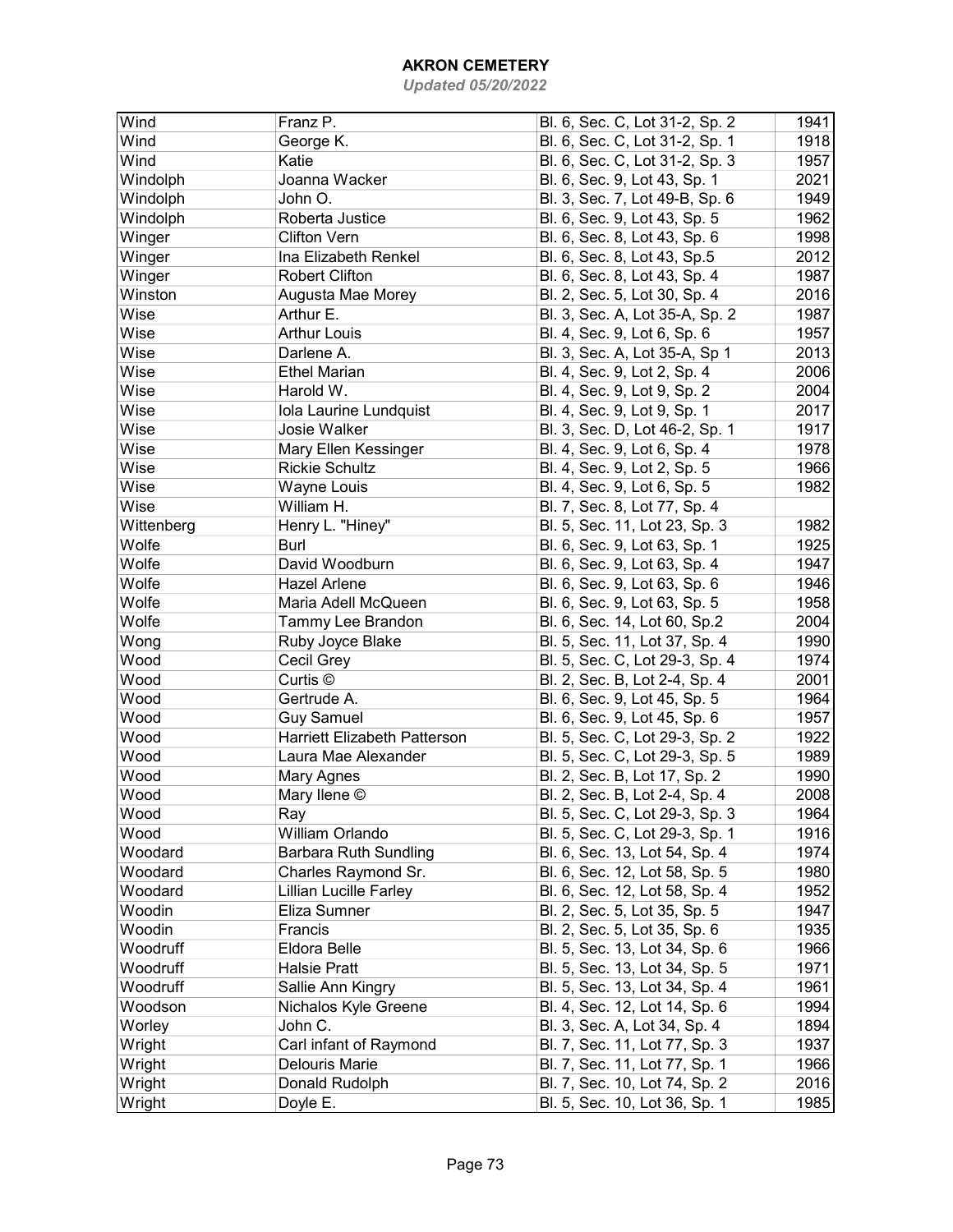## AKRON CEMETERY

Updated 05/20/2022

| Wright  | <b>Earl Clinton</b>                  | Bl. 5, Sec. 10, Lot 36, Sp. 3  | 1930 |
|---------|--------------------------------------|--------------------------------|------|
| Wright  | <b>Frederick Lee</b>                 | Bl. 5, Sec. 10, Lot 37, Sp. 2  | 1989 |
| Wright  | Harold infant of Elwood              | Bl. 6, Sec. 8, Lot 47, Sp. 1   | 1921 |
| Wright  | Harold Lee                           | Bl. 5, Sec. 10, Lot 34, Sp. 6  | 1989 |
| Wright  | Jeanne Alsie McKinstry               | Bl. 5, Sec. 10, Lot 34, Sp 5   | 2001 |
| Wright  | John McKinley                        | Bl. 2, Sec. 4, Lot 22, Sp. 6   | 1959 |
| Wright  | Lena Mae Finkbeiner                  | Bl. 5, Sec. 10, Lot 35, Sp. 6  | 1986 |
| Wright  | Linda Marie                          | Bl. 5, Sec. 10, Lot 34, Sp. 4  | 1949 |
| Wright  | Lori Jan (child)                     | Bl. 7, Sec. 10, Lot 74, Sp. 1  | 1972 |
| Wright  | Lynell Lucille                       | Bl. 7, Sec. 11, Lot 76, Sp. 1  | 1955 |
| Wright  | Martin Howard                        | Bl. 3, Sec. 6, Lot 54, Sp. 1   | 1930 |
| Wright  | <b>Mary Miller</b>                   | Bl. 3, Sec. 6, Lot 54, Sp. 2   | 1960 |
| Wright  | Raymond C.                           | Bl. 7, Sec. 11, Lot 77, Sp. 2  | 1952 |
| Wright  | <b>Richard Leroy</b>                 | Bl. 5, Sec. 10, Lot 36, Sp. 2  | 1943 |
| Wright  | Carlene infant of Raymond            | Bl. 7, Sec. 11, Lot 77, Sp. 3  | 1937 |
| Wulf    | Gladys A. Carothers                  | Bl. 1, Sec. 6, Lot 8, Sp. 3    | 1982 |
| Yackle  | <b>Audrain Noland</b>                | Bl. 2, Sec. 7, Lot 31, Sp. 5   | 1967 |
| Yackle  | <b>Christian Carlton</b>             | Bl. 2, Sec. 7, Lot 31, Sp. 6   | 1961 |
| Yackle  | Delman A.                            | Bl. 2, Sec. 7, Lot 32, Sp. 4   | 1983 |
| Yackle  | Lillian Virginia Cable               | Bl. 2, Sec. 7, Lot 32, Sp. 3   | 1998 |
| Yeamans | <b>Charles Nathan</b>                | Bl. 4, Sec. 8, Lot 10, Sp. 4   | 1928 |
| Yeamans | <b>Charles William</b>               | Bl. 4, Sec. 8, Lot 3, Sp. 6    | 1961 |
| Yeamans | <b>Florence Caroline Purvis</b>      | Bl. 4, Sec. 8, Lot 3, Sp. 5    | 1957 |
| Yeamans | Glen Olen                            | Bl. 4, Sec. 8, Lot 10, Sp. 6   | 1973 |
| Yeamans | John Edward                          | Bl. 4, Sec. 8, Lot 3, Sp. 4    | 1936 |
| Yeamans | Leanah Jane Keiser                   | Bl. 4, Sec. B, Lot 4-1, Sp. 1  | 1951 |
| Yeamans | Max Walter                           | Bl. 4, Sec. 8, Lot 10, Sp. 1   | 1955 |
| Yeamans | Sadie Priscilla Walter               | Bl. 4, Sec. 8, Lot 10, Sp. 3   | 1938 |
| Yeamans | Vanita Marie French<br>(marker only) | Bl. 4, Sec. 8, Lot 9, Sp. 5    | 2020 |
| Yeamans | Vivian Lorena Sutton                 | Bl. 4, Sec. 8, Lot 10, Sp. 5   | 1966 |
| York    | <b>Burdette Brady "Bert"</b>         | Bl. 5, Sec. 8, Lot 42, Sp. 4   | 1962 |
| York    | Lola Gertrude McDuffee               | Bl. 5, Sec. 8, Lot 42, Sp. 1   | 1924 |
| York    |                                      | Bl. 5, Sec. 8, Lot 42, Sp. 3   |      |
|         | Mary Ellen Grooms                    |                                | 1980 |
| York    | John William                         | Bl. 5, Sec. 8, Lot 42, Sp. 2   | 1949 |
| Young   | Dorothy Ruth Berges                  | Bl. 4, Sec. 11, Lot 10, Sp. 3  | 1961 |
| Young   | Edmond Birdsall Sr.                  | Bl. 7, Sec. 9, Lot 75, Sp. 5   | 1989 |
| Young   | Frank Leroy                          | Bl. 7, Sec. 9, Lot 75, Sp. 1   | 1966 |
| Young   | George David Sr.                     | Bl. 7, Sec. 9, Lot 75, Sp. 2   | 1929 |
| Young   | Lottie Opal                          | Bl. 7, Sec. 9, Lot 75, Sp. 4   | 2000 |
| Young   | Neval Leroy (child)                  | Bl. 5, Sec. 9, Lot 28, Sp. 1   | 1928 |
| Young   | Rosena Davis                         | Bl. 5, Sec. 8, Lot 26, Sp. 1   | 1924 |
| Young   | Rosetta Victoria Osborn              | Bl. 7, Sec. 9, Lot 75, Sp. 3   | 1940 |
| Younger |                                      | Bl. 3, Sec. 5, Lot 52, Sp. 3   |      |
| Younger |                                      | Bl. 3, Sec. 5, Lot 52, Sp. 2   |      |
| Younger | Ann                                  | Bl. 2, Sec. D, Lot 50-1, Sp. 5 | 1958 |
| Younger | <b>Burrell Benjamin</b>              | Bl. 2, Sec. D, Lot 50-1, Sp. 3 | 1940 |
| Younger | Kittie Caroline Brown                | Bl. 5, Sec. 12, Lot 37, Sp. 5  | 1975 |
| Younger | Mary                                 | Bl. 2, Sec. D, Lot 50-1, Sp. 2 | 1904 |
| Younger | Melvina Thomas                       | Bl. 2, Sec. D, Lot 50-1, Sp. 4 | 1942 |
| Younger | Rebecca Lee                          | Bl. 2, Sec. D, Lot 50-1, Sp. 6 | 1918 |
| Younger | Richard "Dick"                       | Bl. 5, Sec. 12, Lot 37, Sp. 6  | 1976 |
| Younger | Sorney                               | Bl. 2, Sec. D, Lot 50-1, Sp. 1 | 1920 |